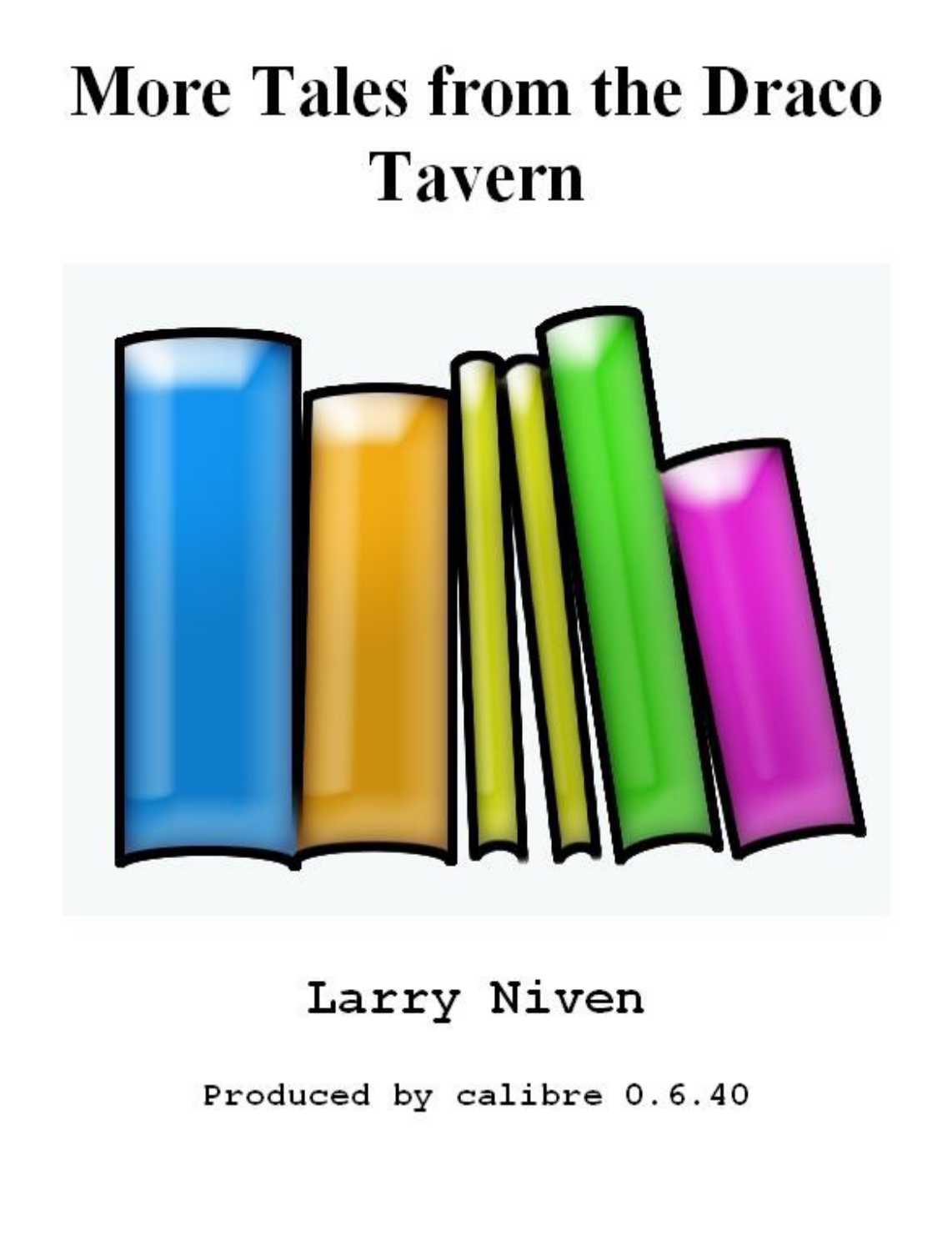MORE TALES FROM THE DRACO TAVERN...

## FOLK TALE

A lot of what comes out of Xenobiology these days is classified, and it Doesn't come out. The Graduate Studies Complex is in the Mojave Desert. It makes security easier.

Sireen Burke's smile and honest blue retina prints and the microcircuitry in her badge got her past the gate. I was ordered Out of the car. A soldier offered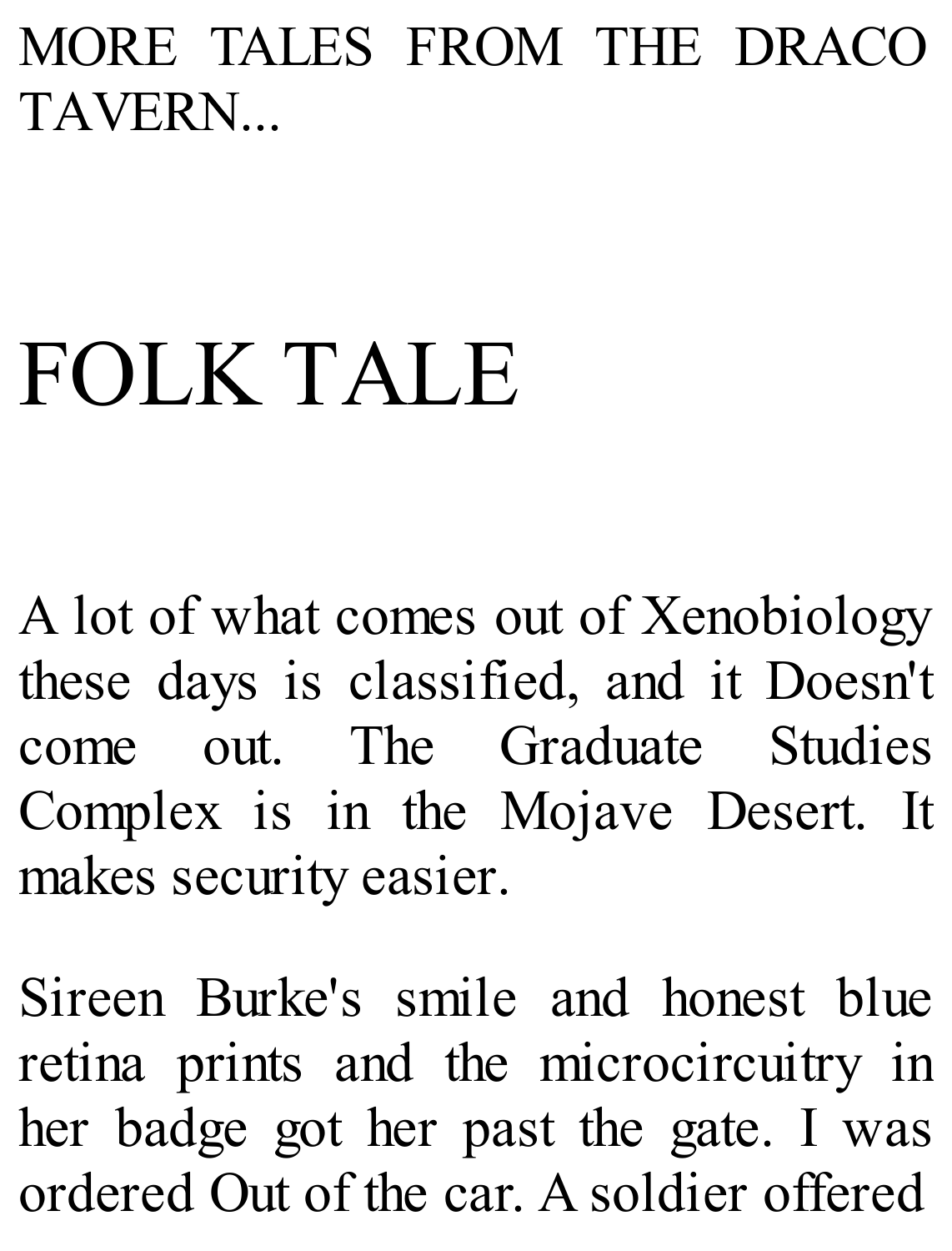me coffee and a bench in the shade of the guard post. Another searched my luggage.

He found a canteen, a sizable hunting knife in a locking sheath, and a microwave beamer. He became coldly polite. He didn't thaw much when I said that he could hold them for awhile.

I waited.

Presently Sireen came back for me. "I got you an interview with Dr. McPhee," she told me on the way up the drive. "Now it's your baby. He'll listen as long as you can keep his interest."

Graduate Studies looked like soap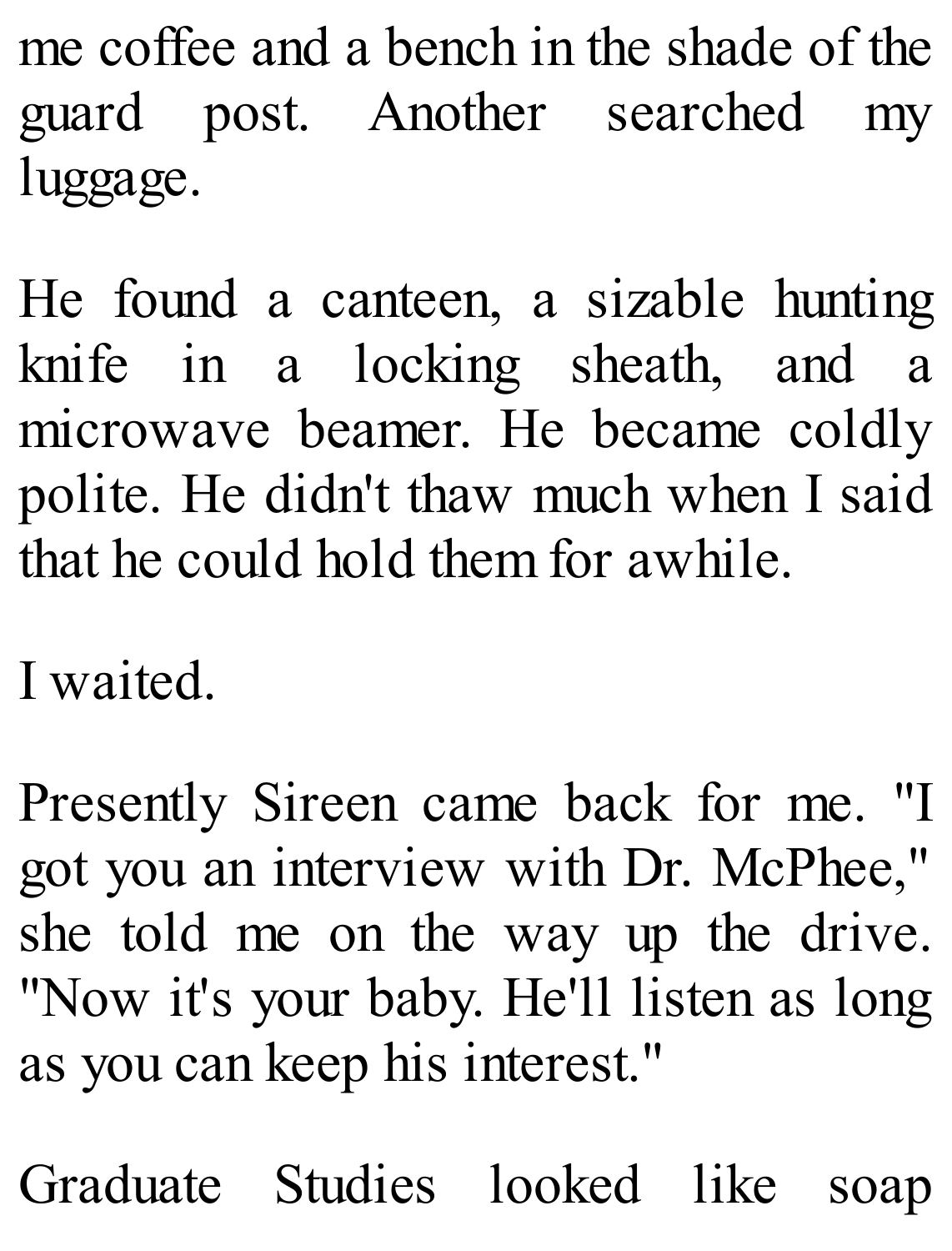bubbles: foamcrete sprayed over inflation frames. There was little of military flavor inside. More like a museum. The reception room was gigantic, with a variety of chairs and couches and swings and resting pits for aliens and humans: designs borrowed from the Draco Tavern without my permission.

The corridors were roomy too. Three chirpsithra passed us, eleven feet tall and walking comfortably upright. One may have known me, because she nodded. A dark glass sphere rolled through, nearly filling the corridor; and we had to step into what looked like a classroom to let it pass.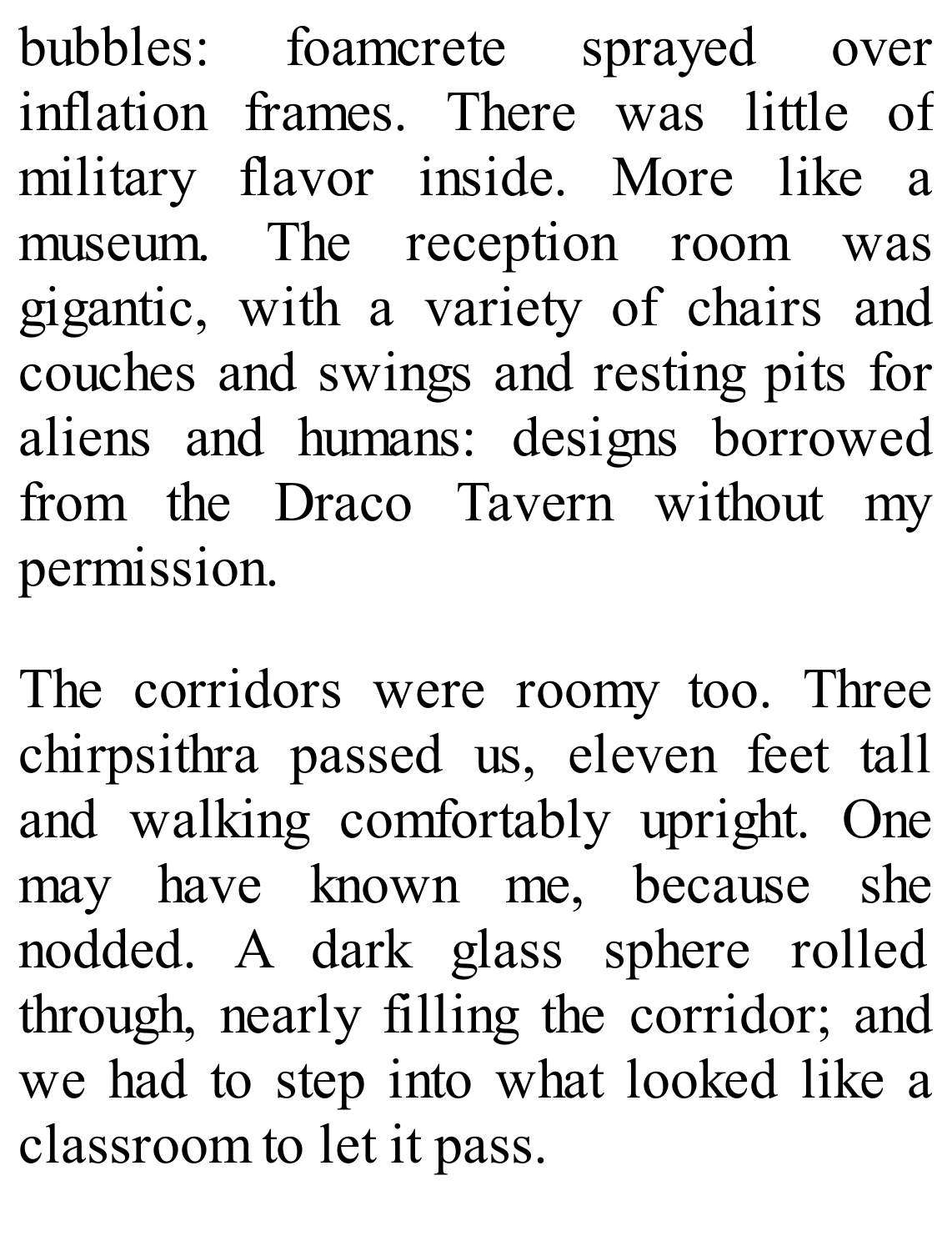McPhee's office was closet-sized. He certainly didn't interview aliens here, at least not large aliens. Yet he was a mountainous man, six feet four and barrel-shaped and covered with black hair: shaggy brows, full beard, a black mat showing through the V of his blouse. He extended a huge hand across the small desk and said, "Rick Schumann? You're a long way from Siberia."

"I came for advice," I said, and then I recognized him. "B-beam McPhee?"

"Walter, but yes."

The Beta Beam satellite had never been used in war; but when I was seven years old, the Pentagon had arranged a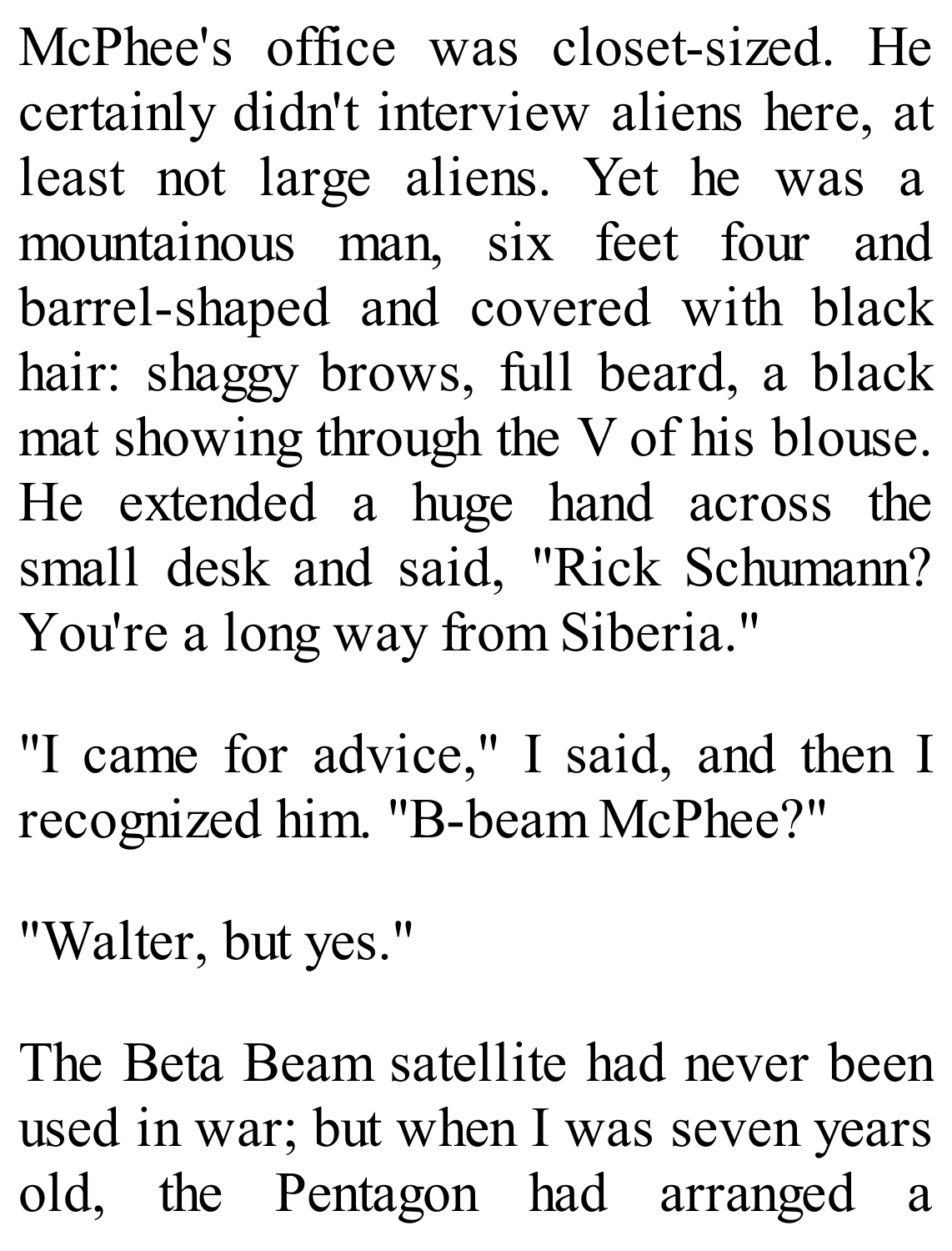demonstration. They'd turned it loose on a Perseid meteor shower. Lines of light had filled the sky one summer night, a glorious display, the first time I'd ever been allowed up past midnight. The Beta Beam had shot down over a thousand rocks.

Newscasters had named Walter McPhee for the Beta Beam when he played offensive guard for Washburn University.

B-beam was twenty-two years older, and bigger than life, since I'd last seen him on a television set. There were scars around his right eye, and scarring distorted the lay of his beard. "I was at Washburn on an athletic scholarship," he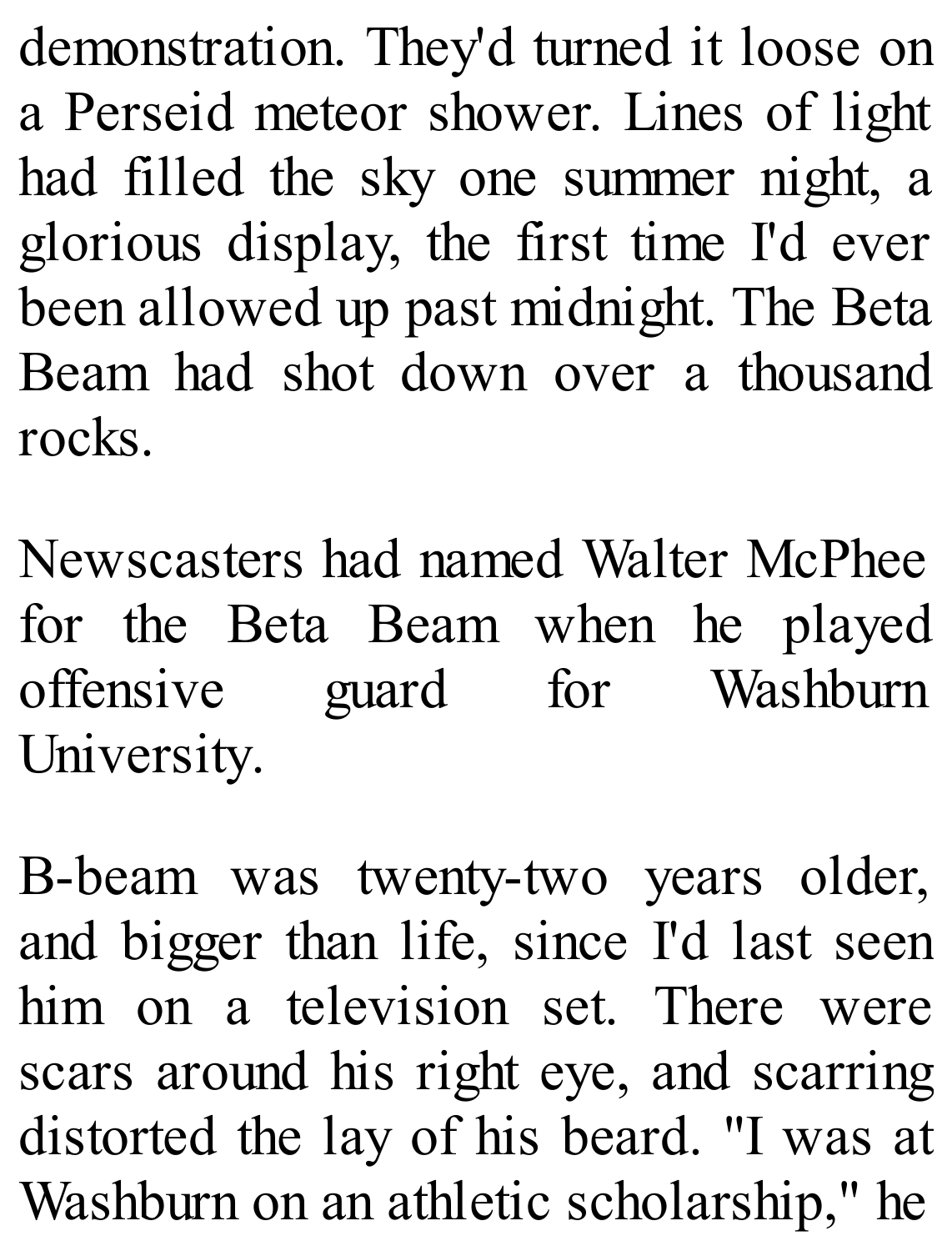told me. "I switched to Xeno when the first chirpsithra ships landed. Got my doctorate six years ago. And I've never been in the Draco Tavern because it would have felt too much like goofing off, but I've started to wonder if that isn't a mistake. You get everything in there, don't you?"

I said it proudly. "Everything that lands on Earth visits the Draco Tavern."

```
"Folk too?"
```
"Yes. Not often. Four times in fifteen years. The first time, I thought they'd want to talk. After all, they came a long way-"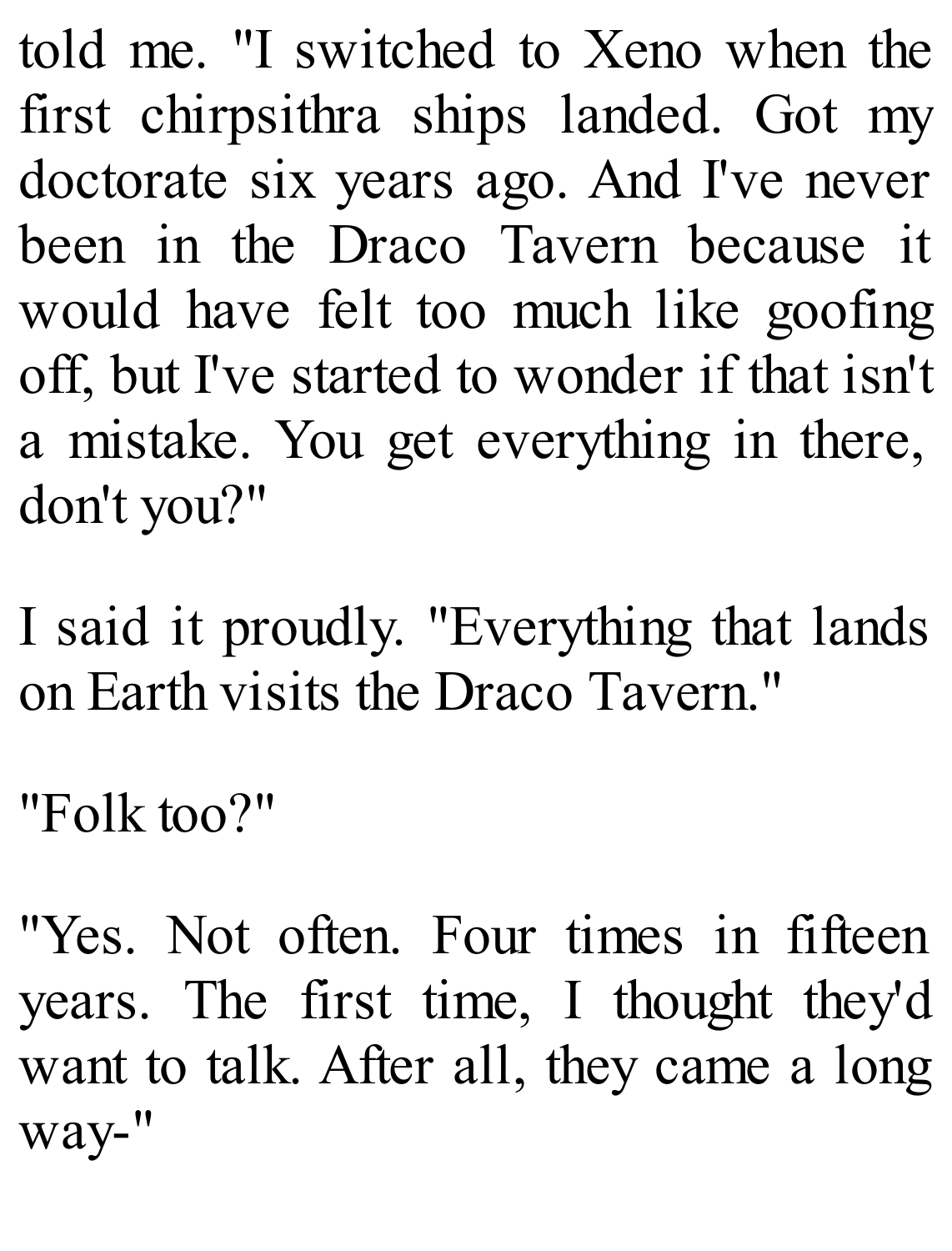He shook his head vigorously. "They'd rather associate with other carnivores. I've talked with them, but it's damn clear they're not here to have fun. Talking to local study groups is a guest-host obligation. What do you know about them?"

"Just what I see. They come in groups, four to six. They'll talk to glig, and of course they get along with chirpsithra. Everything Docs. This latest group was thin as opposed to skeletal, though I've seen both-"

"They're skeletal just before they eat. They don't associate with aliens then, because it turns them mean. They only eat every six days or so, and of course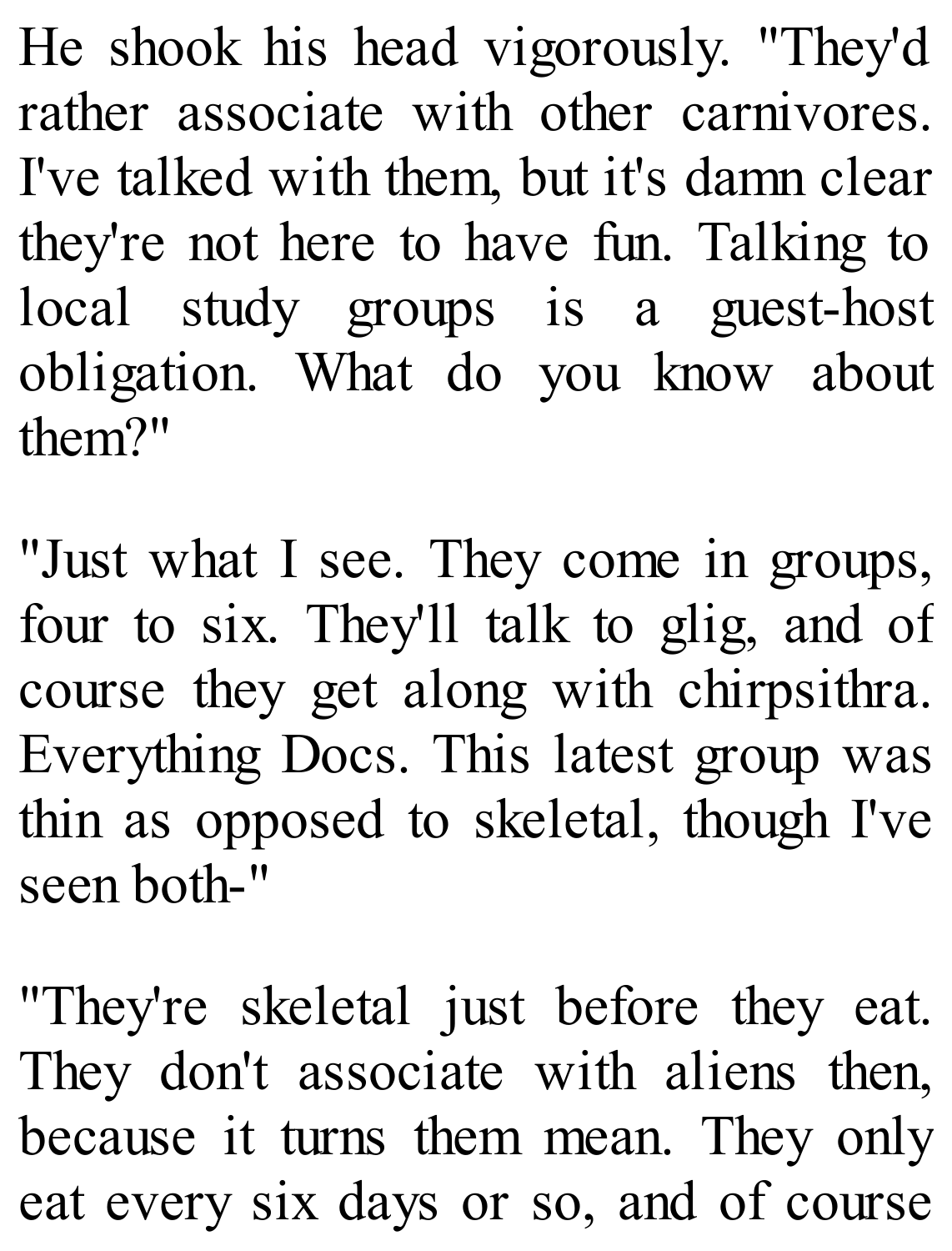they're hungry when they hunt."

"You've seen hunts?"

"I'll show you films. Go on."

Better than I'd hoped. "I need to see those films. I've been invited on a hunt."

"Sheen told me."

I said, "This is my slack season. Two of the big interstellar ships took off Wednesday, and we don't expect another for a couple of weeks. Last night there were no aliens at all until-"

"This all happened last night?"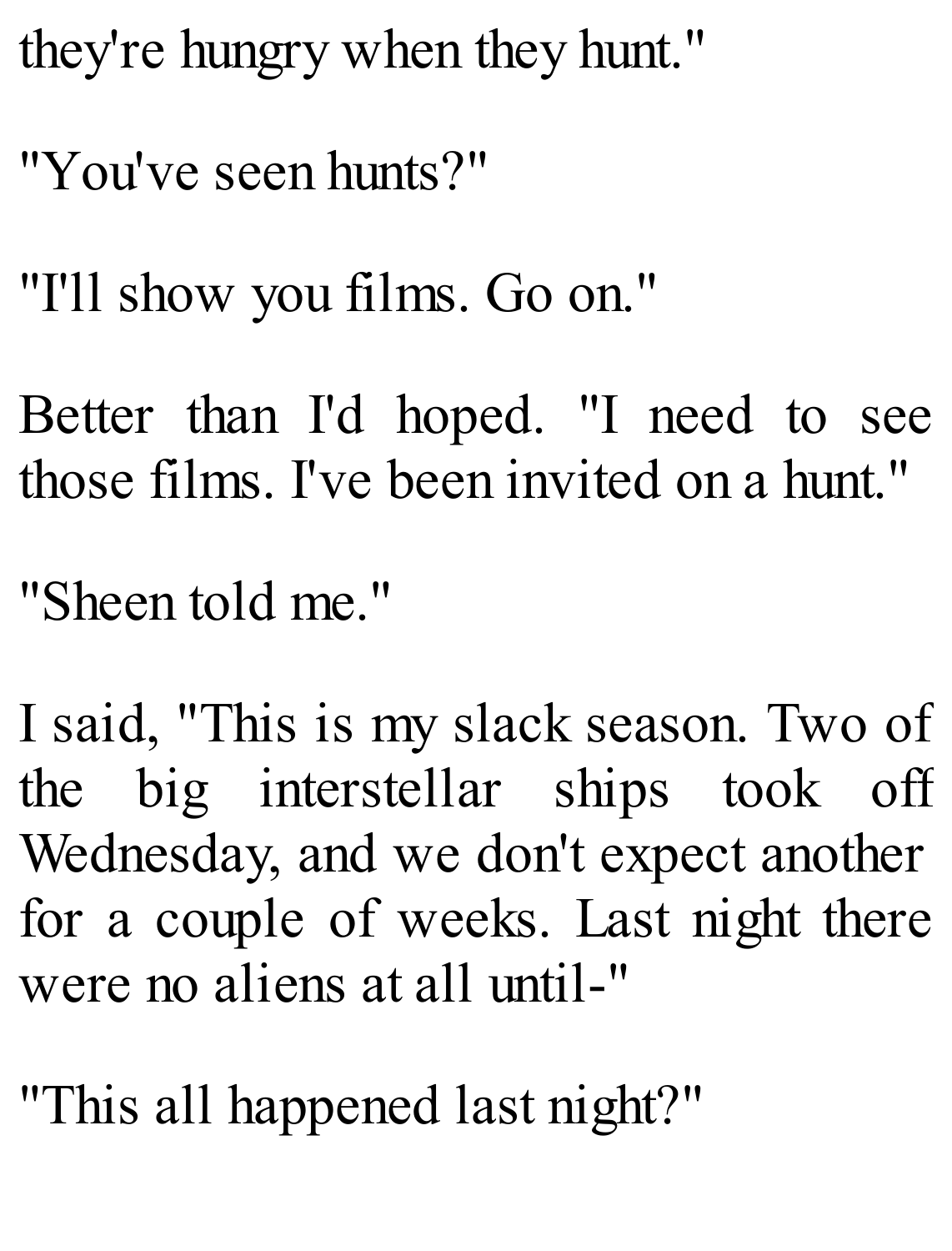"Yeah. Maybe twenty hours ago. I told Sheen and Gail to go home, but they stayed anyway. The girls are grad students in Xeno, of course. Working in a bar that caters to alien species isn't a job for your average waitress. They stayed and talked with some other Xenos."

"We didn't hear what happened, but we saw it," Sheen said. "Five Folk came in."

"Anything special about them?"

She said, "They came in on all fours, with their heads tilted up to see. One alpha-male, three females and a betamale, I think. The beta had a wound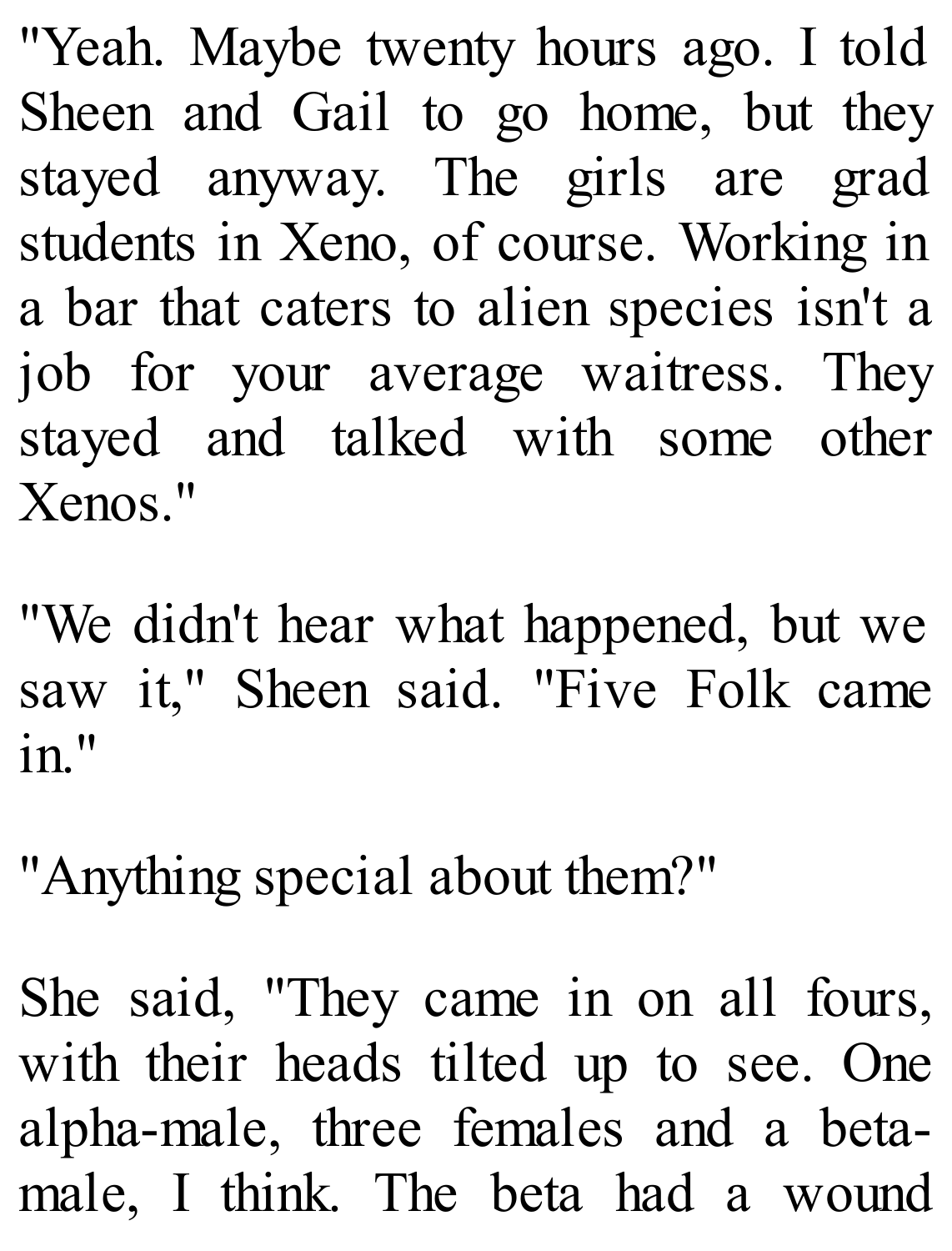along its left side, growing back. They were wearing the usual: translators built into earmuffs, and socks, with slits for the fingers on the forefeet. Their ears were closed tight against the background noise. They didn't try to talk till they'd reached a table and turned on the sound baffle."

I can't tell the Folk apart. They look a little like Siberian elkhounds, if you don't mind the head. The head is big. The eyes are below the jawline, and face forward. There's a nostril on top that closes tight or opens like a trumpet. They weigh about a hundred pounds. Their fingers are above the callus, and they curl up out of the way. Their fur is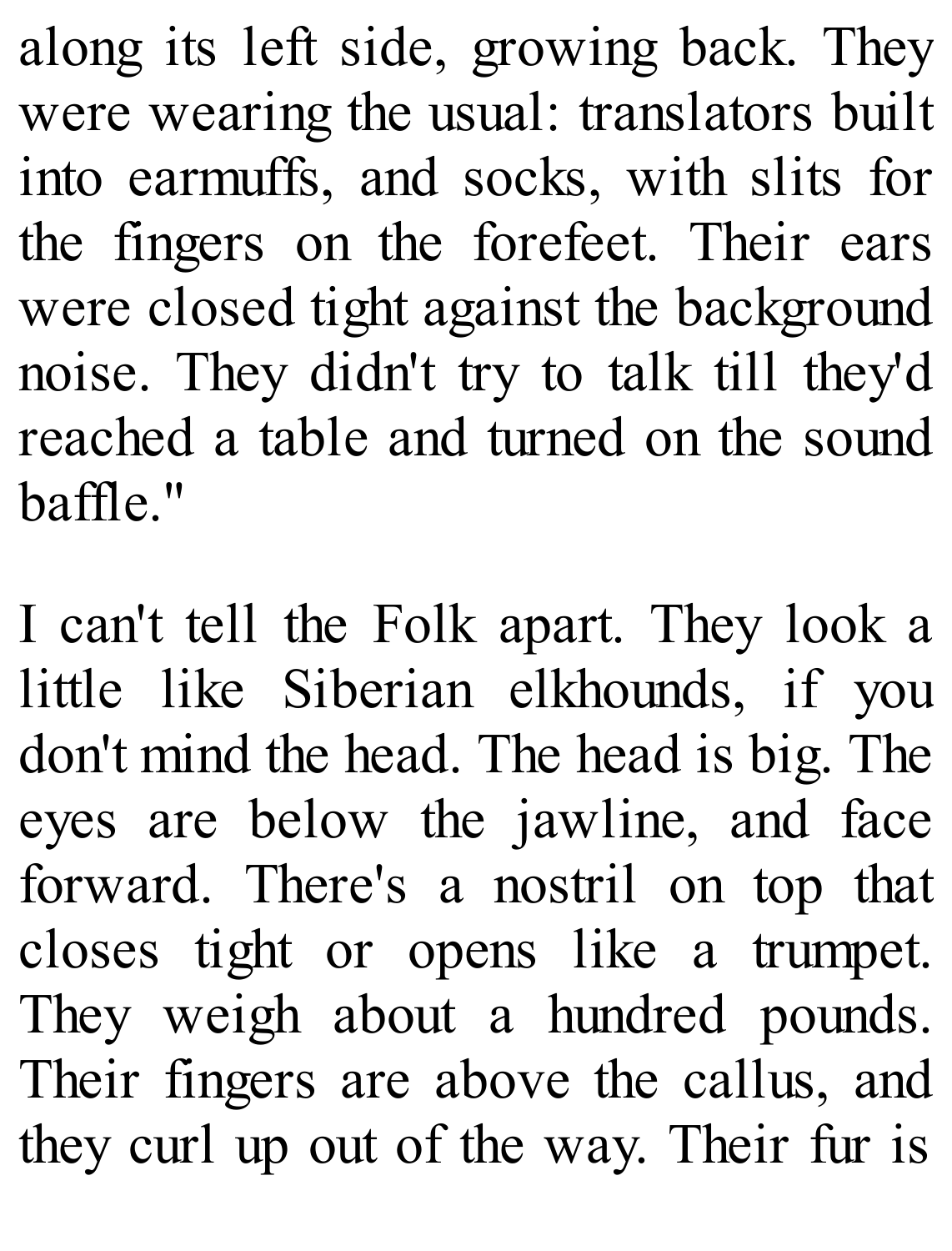black, sleek, with white markings in curly lines. We can't say their word for themselves; their voices are too high and too soft. We call them the Folk because their translators do.

I said, "They stood up and pulled themselves onto ottomans. I went to take their orders. They were talking in nearly supersonic squeaks, with their translators turned off. You had to strain to hear anything. One turned on his translator and ordered five glasses of milk, and a drink for myself if I would join them."

"Any idea why?"

"I was the closest thing to a meat eater?"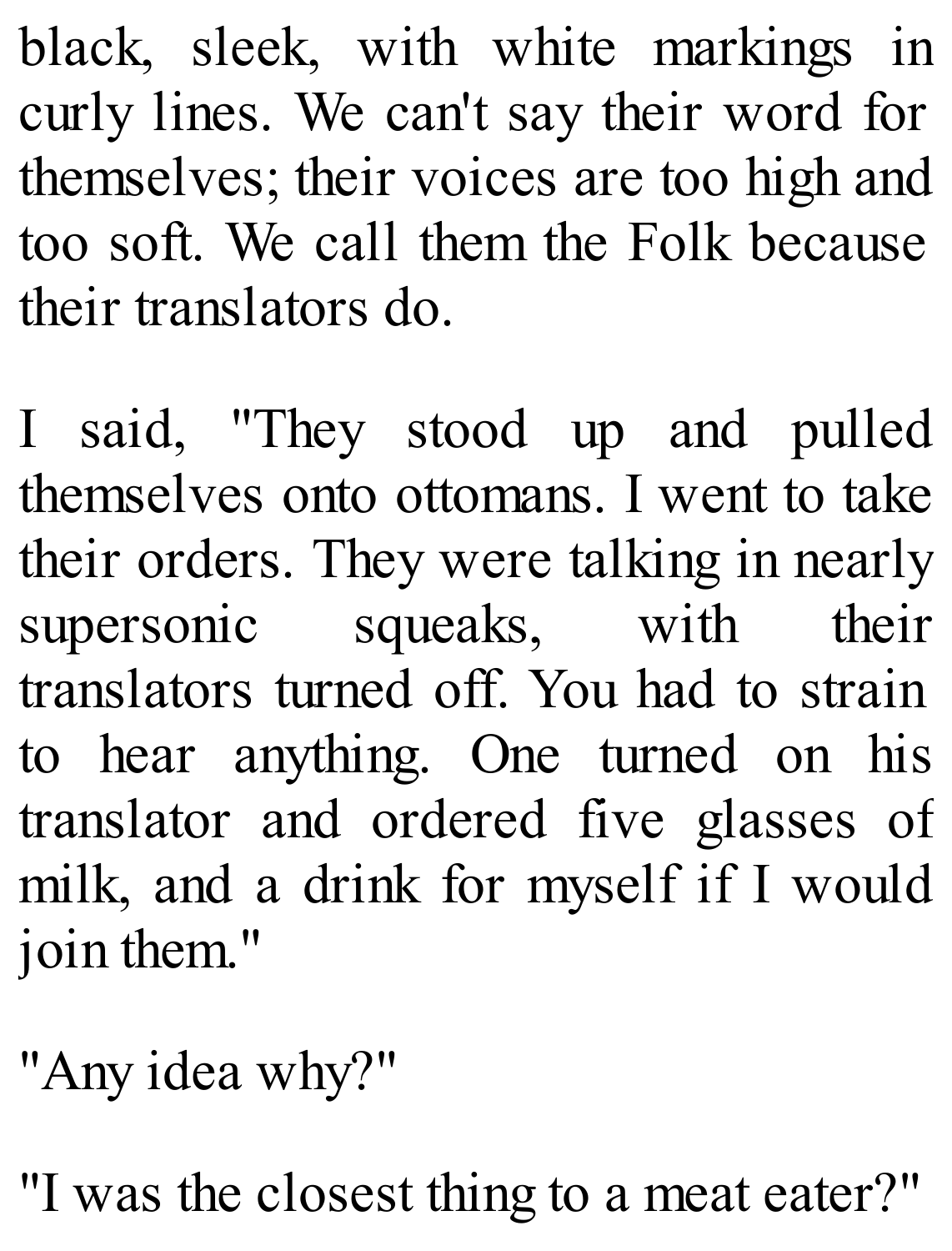"Maybe. And maybe the local alphamale thought they should get to know something about humans as opposed to grad students. Or-" McPhee grinned. "Had you eaten recently?"

"Yeah. Someone finally built a sushi place near the spaceport. I can't do my own cooking, I'd go nuts if I had to run an alien restaurant too-"

"Raw flesh. They smelled it on your breath."

Oh. "I poured their milk and a double Scotch and soda. I don't usually drink on the premises, but I figured Sheen or Gail could handle anything that came up.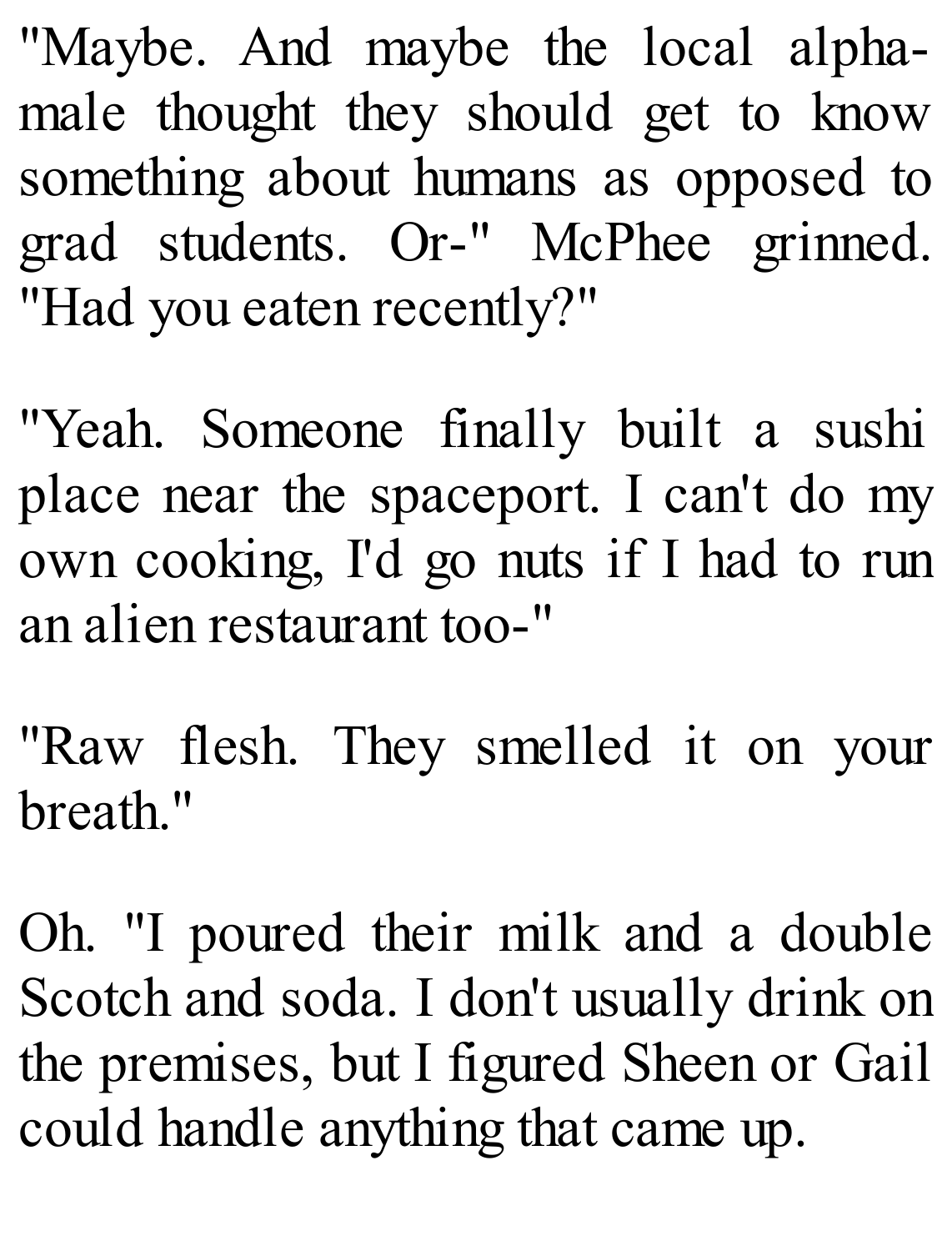"It was the usual," I said. "What's it like to be human. What's it like to be Folk. Trade items, what are they missing that could improve their life-styles. Eating habits. The big one did most of the talking. I remember saying that we have an ancestor who's supposed to have fed itself by running alongside an antelope while beating it on the head with a club till it fell over. And he told me that his ancestors traveled in clusters-he didn't say packs-and followed herds of planteaters to pull down the slow and the sick. Early biological engineering, he said."

McPhee looked worried. "Do the Folk expect you to outrun an antelope?"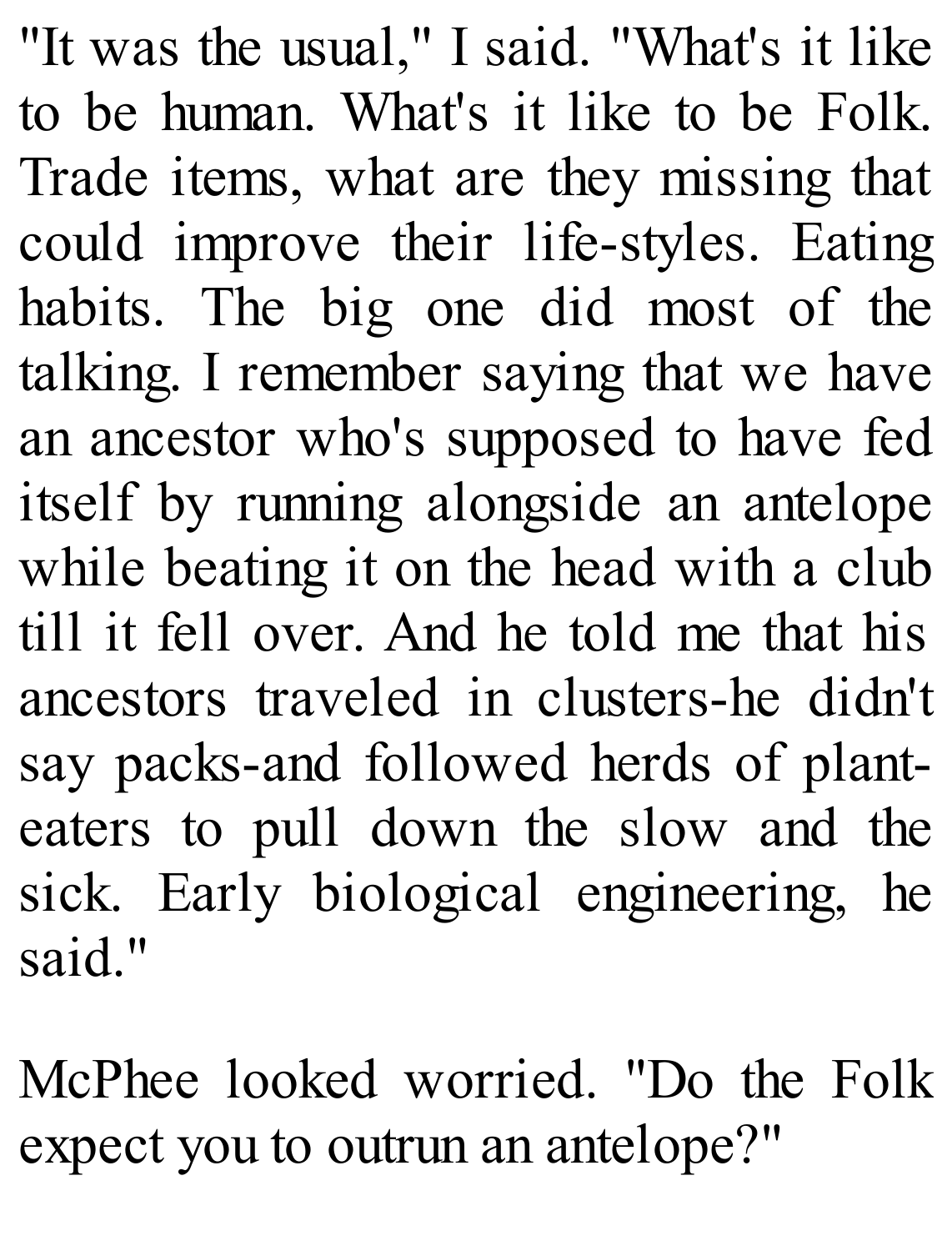"O'boy!" That was a terrible thought. "No, we talked about that too, how brains and civilization cost you other abilities. Smell, for humans. I got a feeling . . . he wanted to think we're carnivores unless we run out of live meat. I tried not to disillusion him, but I had to tell him about cooking, that we like the taste, that it kills parasites and softens vegetables and meat-"

"Why?"

"He asked. Jesus, B-beam, you don't lie to aliens, do you?"

He grinned. "I never have. I'm never sure what they want to hear."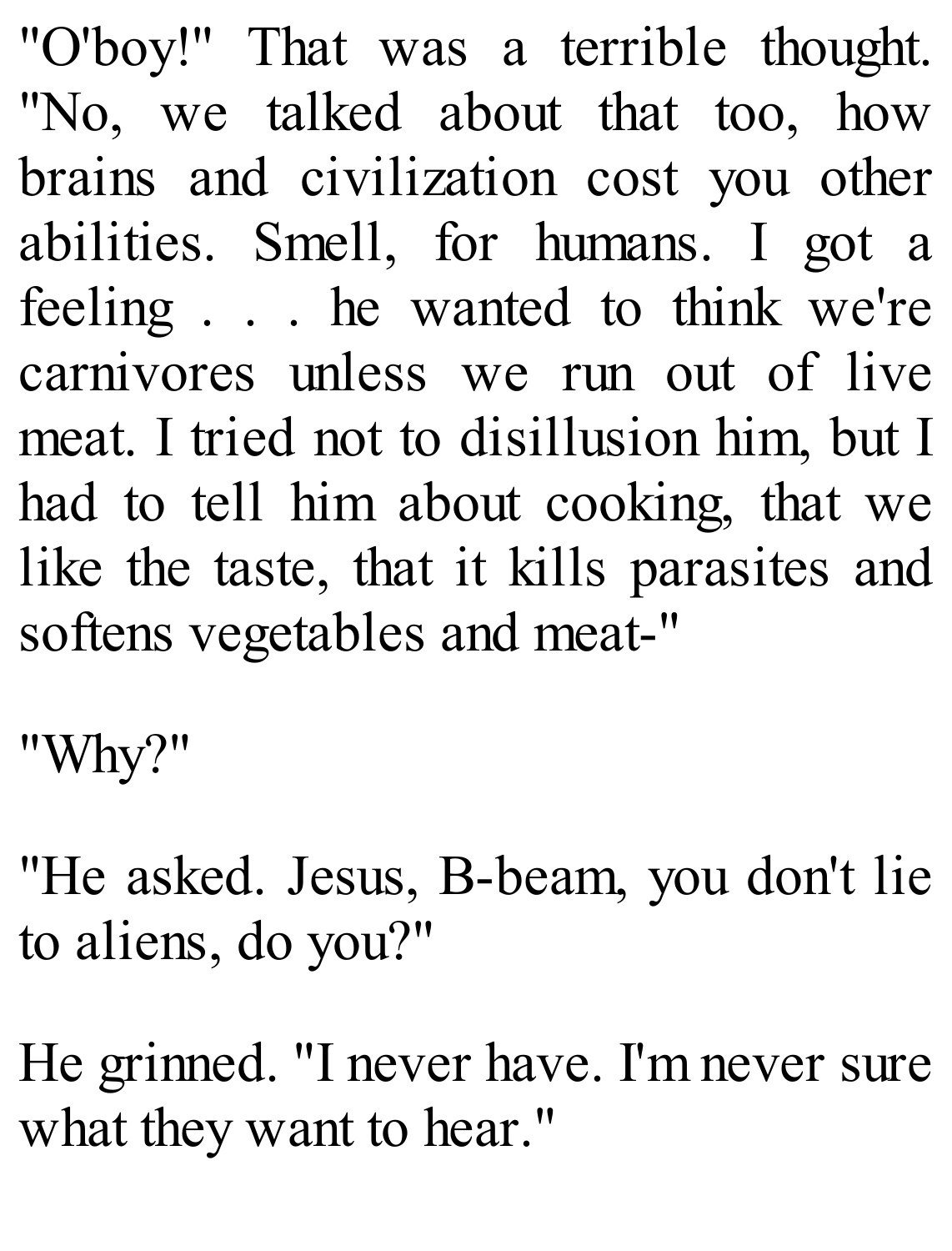"Well, I never lie to customers.-And he talked about the hunts, how little they test the Folk's animal abilities, how the whole species is getting soft . . . I guess he saw how curious I was. He invited me on a hunt. Five days from now."

"You've got a problem anyone in this building would kill for."

"Ri-ight. But what the hell do they expect of me?"

"Where Docs it take place? The Folk have an embassy not fifty miles from here."

"Yeah, and it's a hunting ground too, and I'll be out there next Wednesday, getting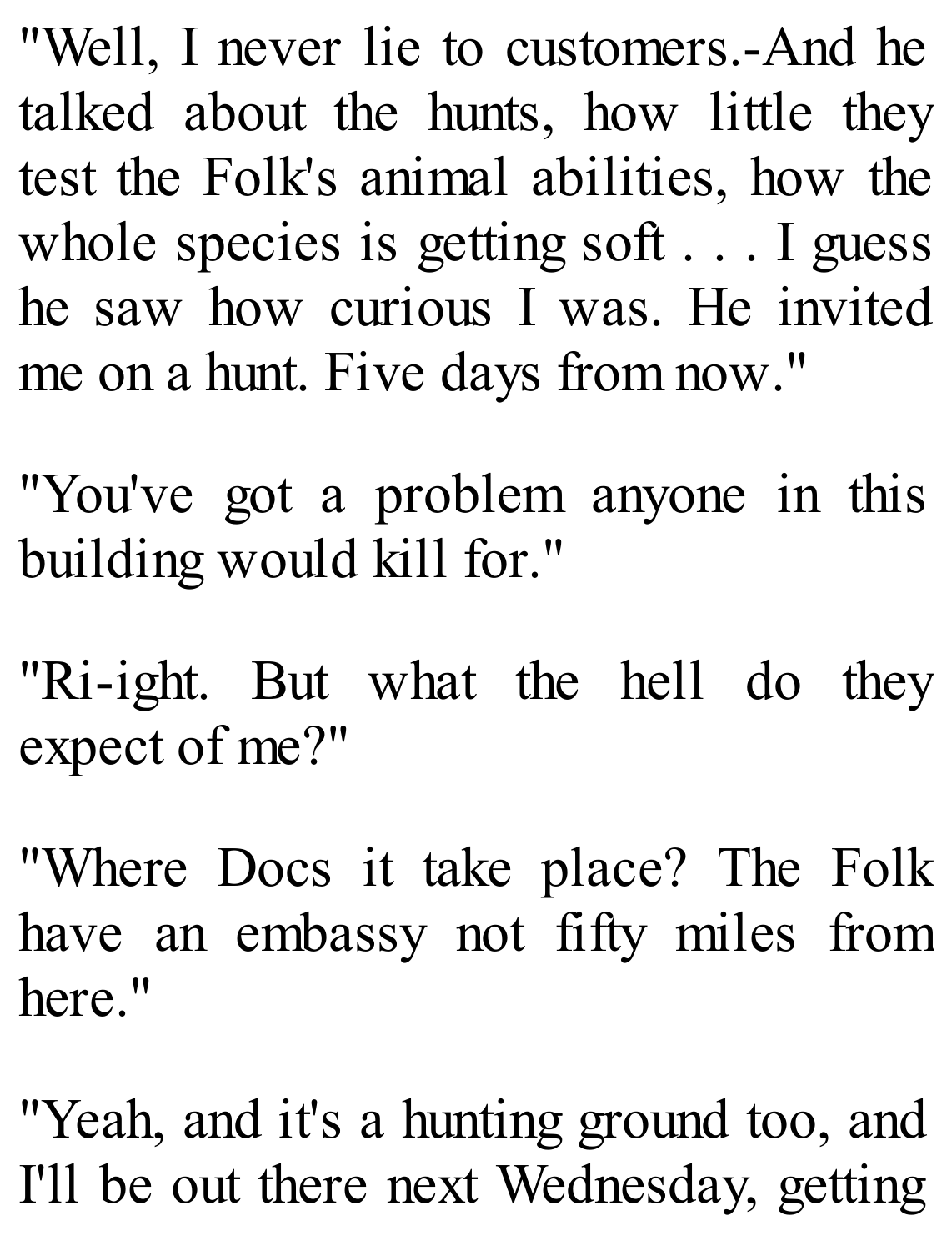my own meal. I may have been a little drunk. I did have the wit to ask if I could bring a companion."

"And?" B-beam looked like he was about to spring across the desk into my lap.

"He said yes."

"That's my Nobel Prize calling," said Bbeam. "Rick Schumann, will you accept me as your, ah, second?"

"Sure." I didn't have to think hard. Not only did he have the knowledge; he looked like he could strangle a grizzly bear; which might be what they expected of us.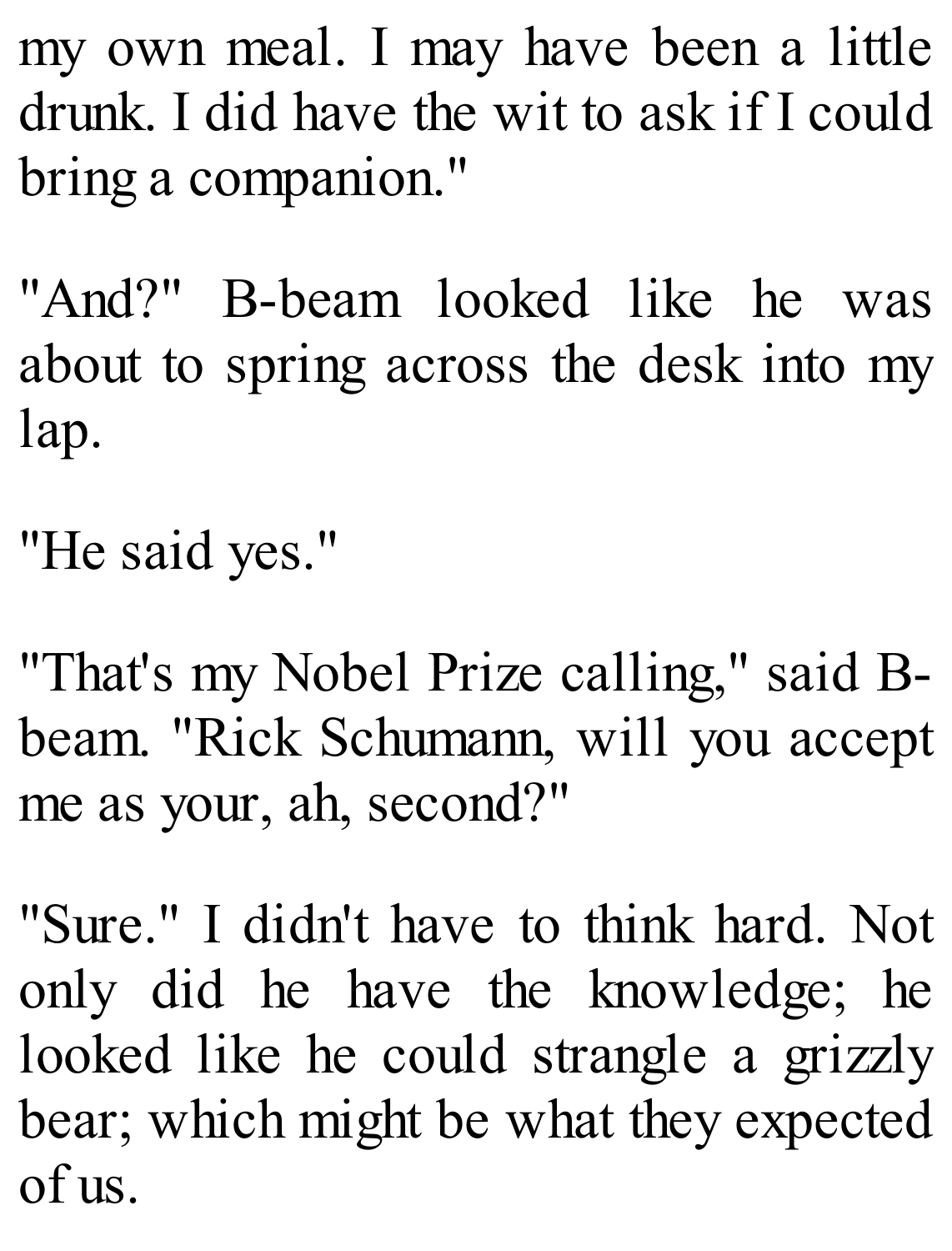The Folk had arrived aboard a chirpsithra liner, five years after the first chirp landing.

They'd leased a stretch of the Mojave. They'd prearranged the local weather and terrain, over strenuous objections from the Sierra Club, and seeded it with a hundred varieties of plants and a score of animals. Meanwhile they toured the world's national parks in a 727 with a redesigned interior. The media had been fascinated by the sleek black killing machines. They'd have given them even more coverage if the Folk had been more loquacious.

Three years of that, and then the public was barred from the Folk hunting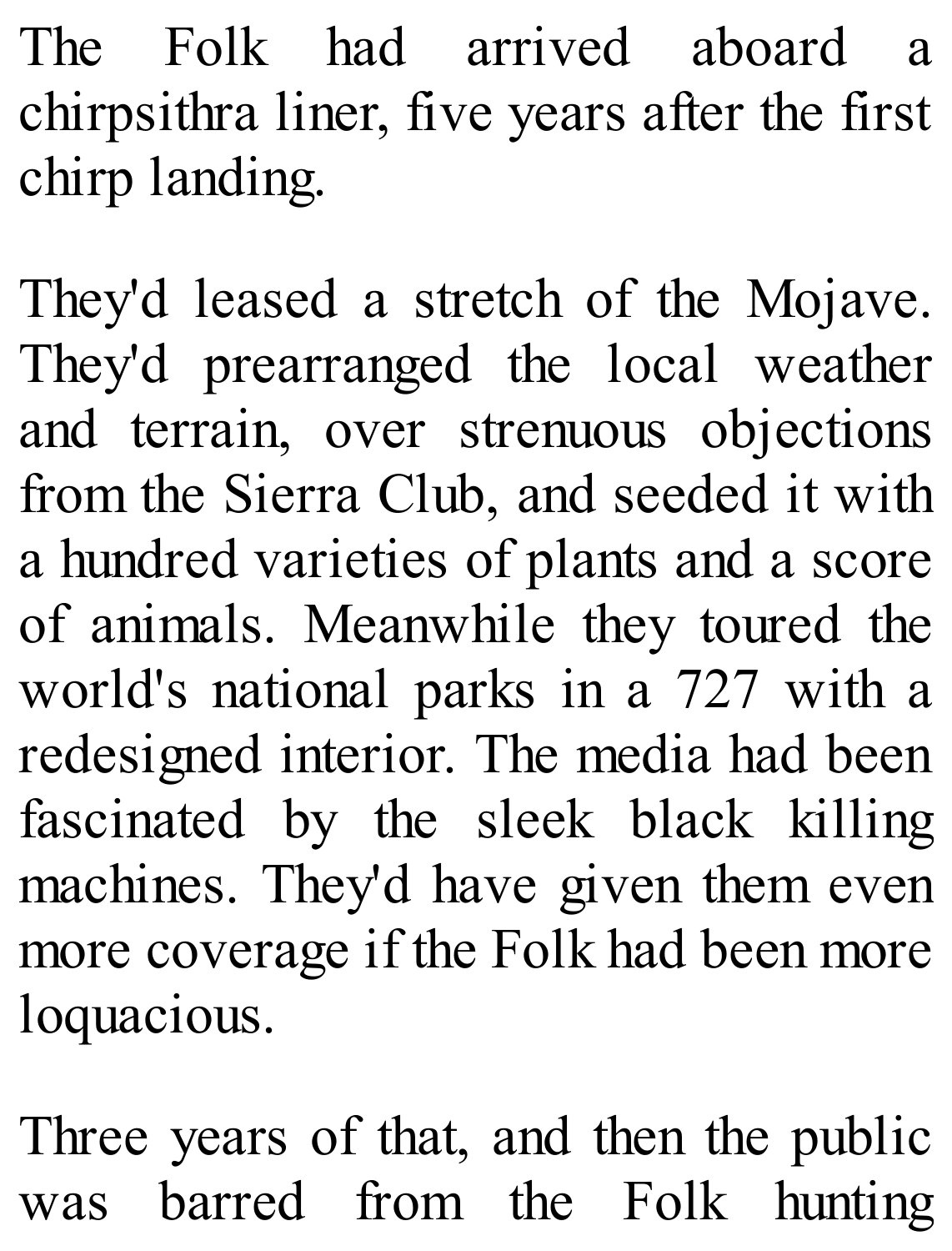ground. IntraWorld Cable sued, citing the public's right-to-know. They lost. Certain guest species would leave Earth, and others would kill, to protect their privacy.

IntraWorld Cable would have killed to air this film.

The sunset colors were fading from the sky . . . still a Mojave desert sky, though the land was an alien meadow with patches of forest around it. Grass stood three feet tall in places, dark green verging on black. Alien trees grew bent, as if before a ferocious wind; but they bent in different directions.

Four creatures grazed near a stream.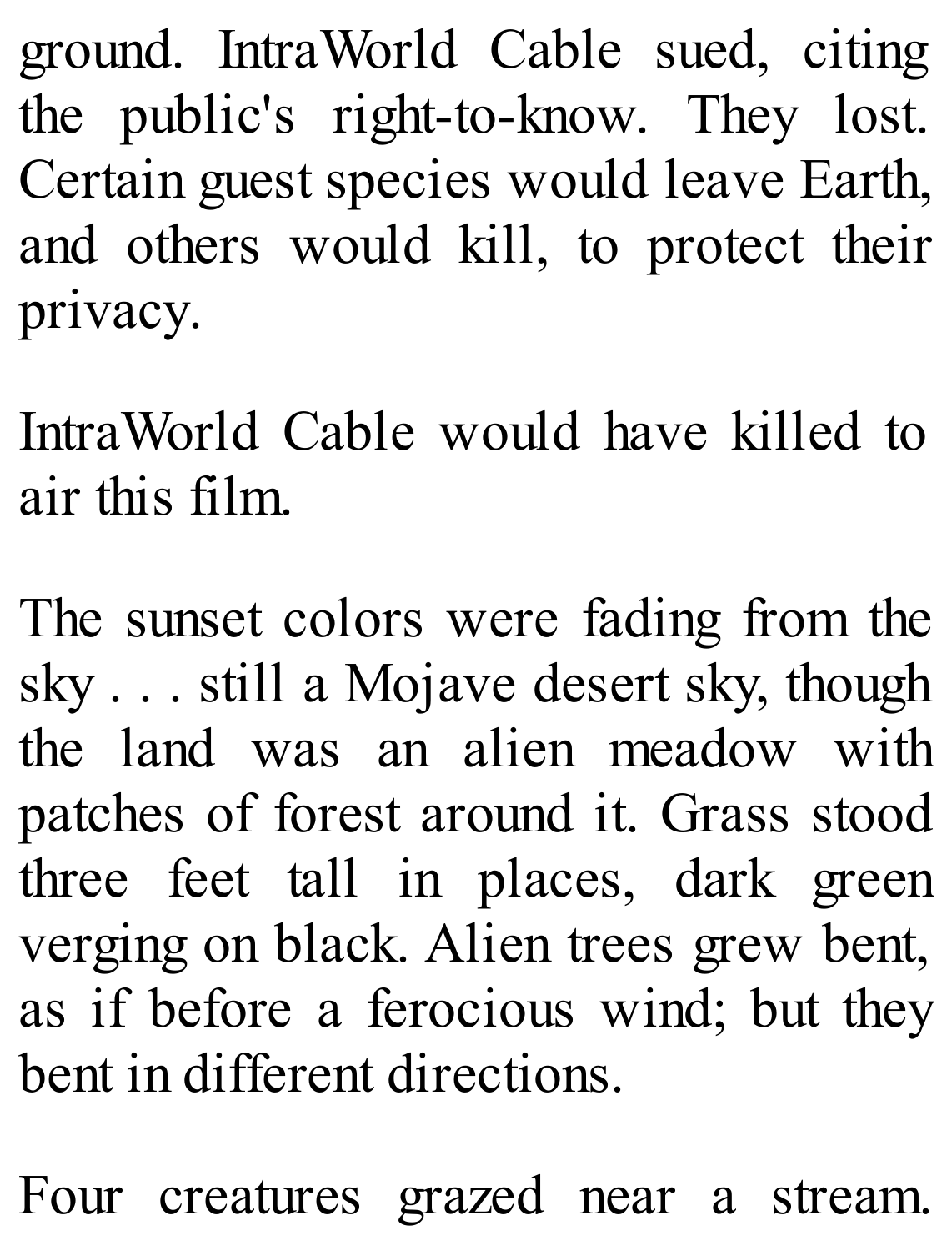None of the Folk were in view.

"The Folk don't give a damn about privacy," B-beam said. "It's pack thinking, maybe. They don't mind our inking pictures. I don't think they'd mind our broadcasting everything we've got, world wide. It was all the noisy news helicopters that bothered them. Once we realized that, we negotiated. Now there's one Xenobiology Department lifter and some cameras around the fences."

The creatures might have been a gazelle with ambitions to be a giraffe, but the mouth and eyes and horns gave them away.

Alien. The horns were big and gaudy,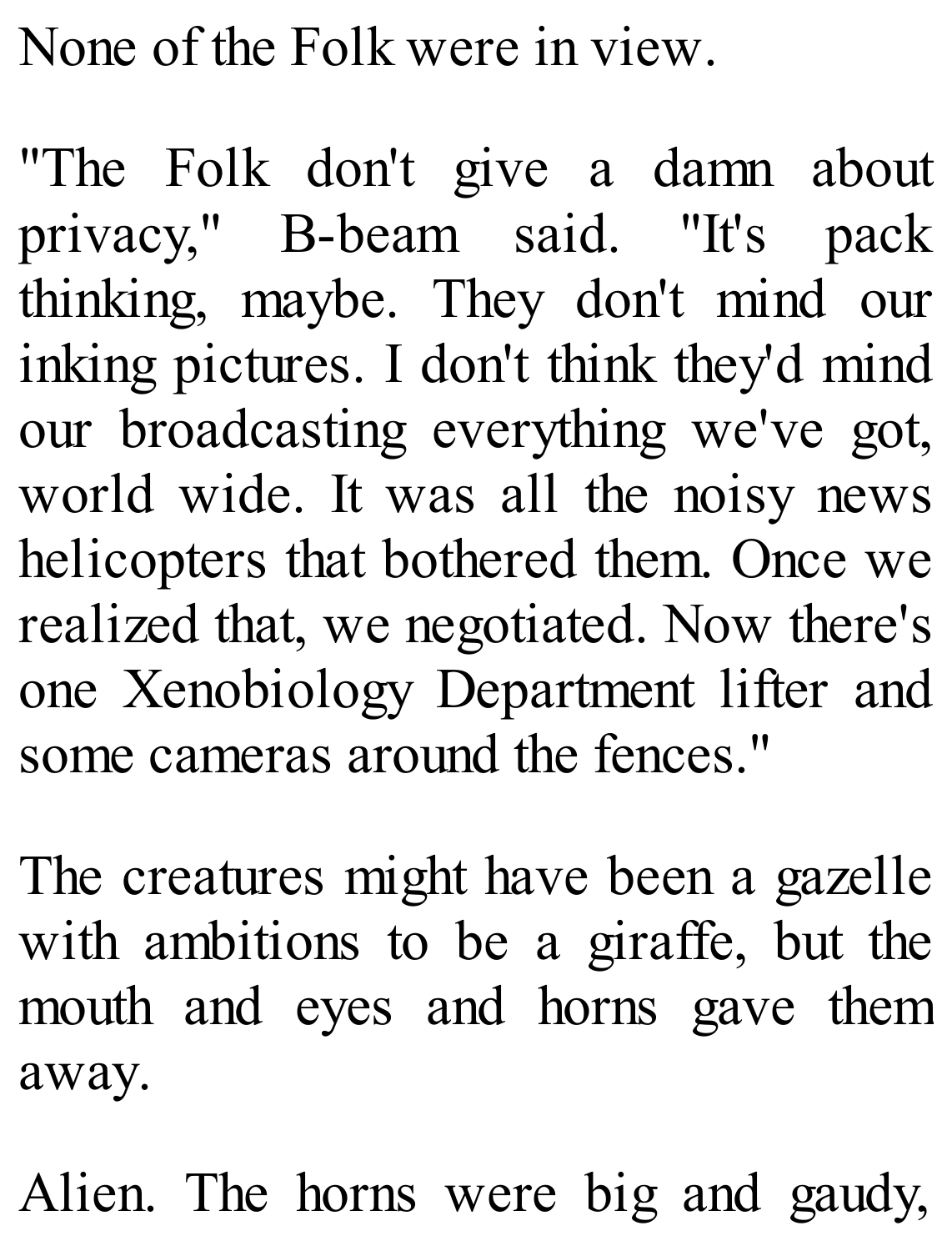intricately curved and intertwined, quite lovely and quite useless, for the tips pointed inward. The neck was long and slender. The mouth was like a shovel. The eyes, like Folk eyes, were below the jaw hinges; though they faced outward, as with most grazing beasts. The creatures couldn't look up. Didn't the Folk planet have birds of prey? Or heights from which something hungry might leap?

B-beam reclined almost sleepily in a folding chair too small for him. He said, "We call it a melk, a mock elk. Don't picture it evolving the usual way. Notice the horns? Melks were shaped by generations of planned breeding. Like a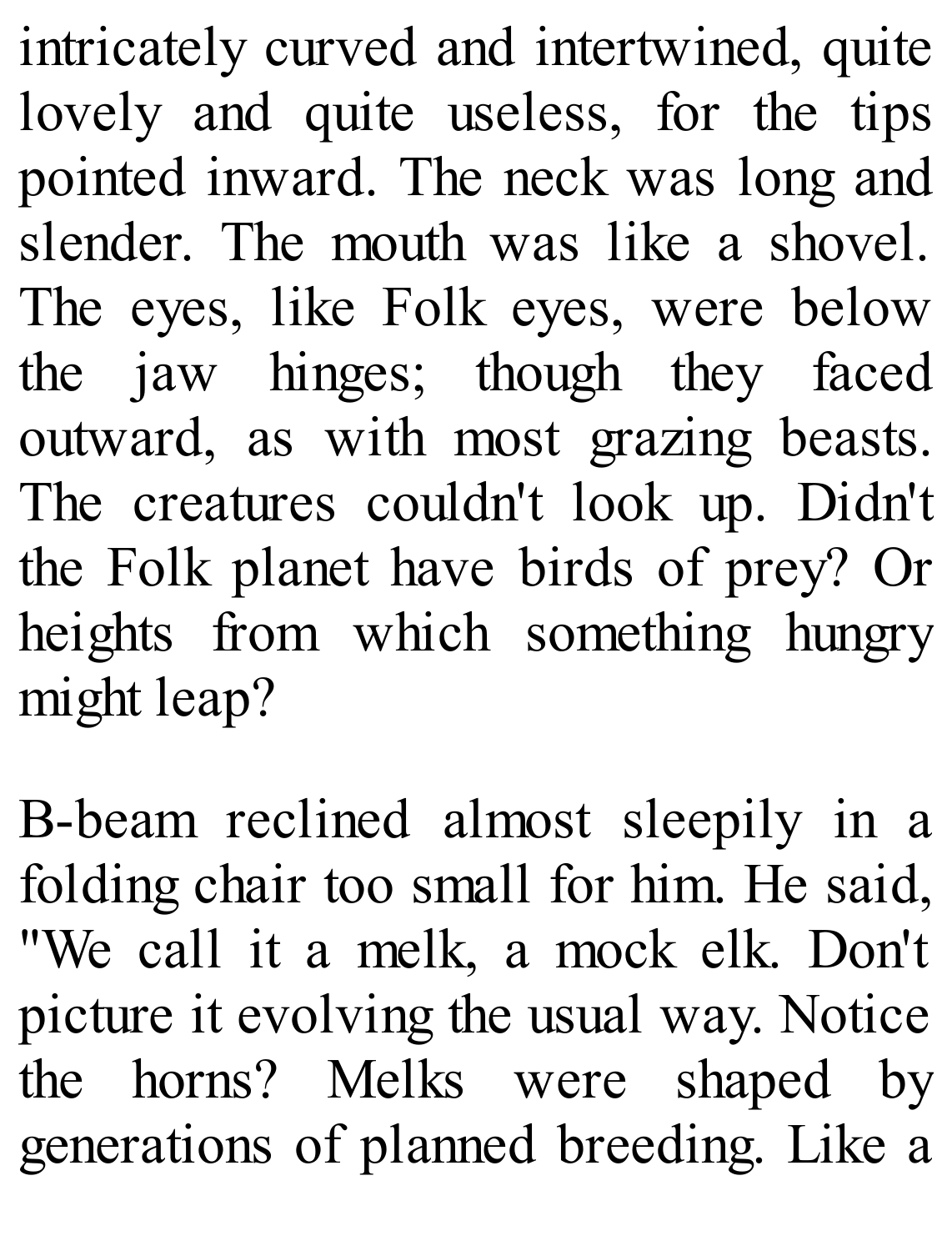show poodle. And the grass, we call it fat grass."

"Why? Hey-"

"Seen them?"

I'd glimpsed a shadow flowing among the trees. The melks had sensed something too. Their heads were up, tilted way up to let them see. A concealed nostril splayed like a small horn.

Three Folk stood upright from the grass, and screamed like steam whistles.

The melks scattered in all directions. Shadows flowed in the black grass. One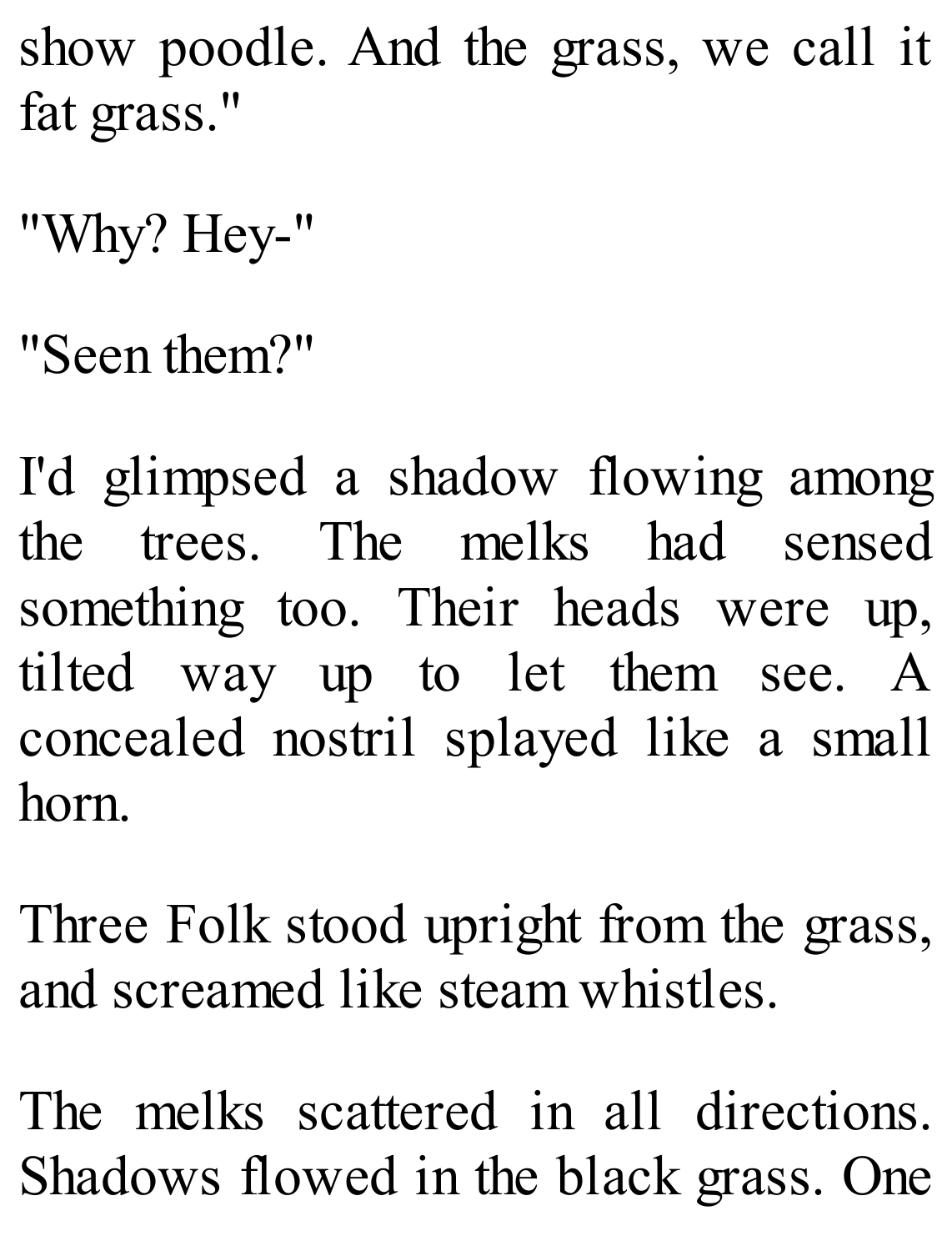melk found two Folk suddenly before it, shrieking. The melk bellowed in despair, wheeled and made for the trees. Too slow. A deer could have moved much faster.

The camera zoomed to follow it.

Into the trees-and into contact with a black shadow. I glimpsed a forefoot/band slashing at the creature's vulnerable throat. Then the shadow was clinging to its back, and the melk tried to run from the forest with red blood spilling down its chest. The rest of the Folk converged on it.

They tore it apart.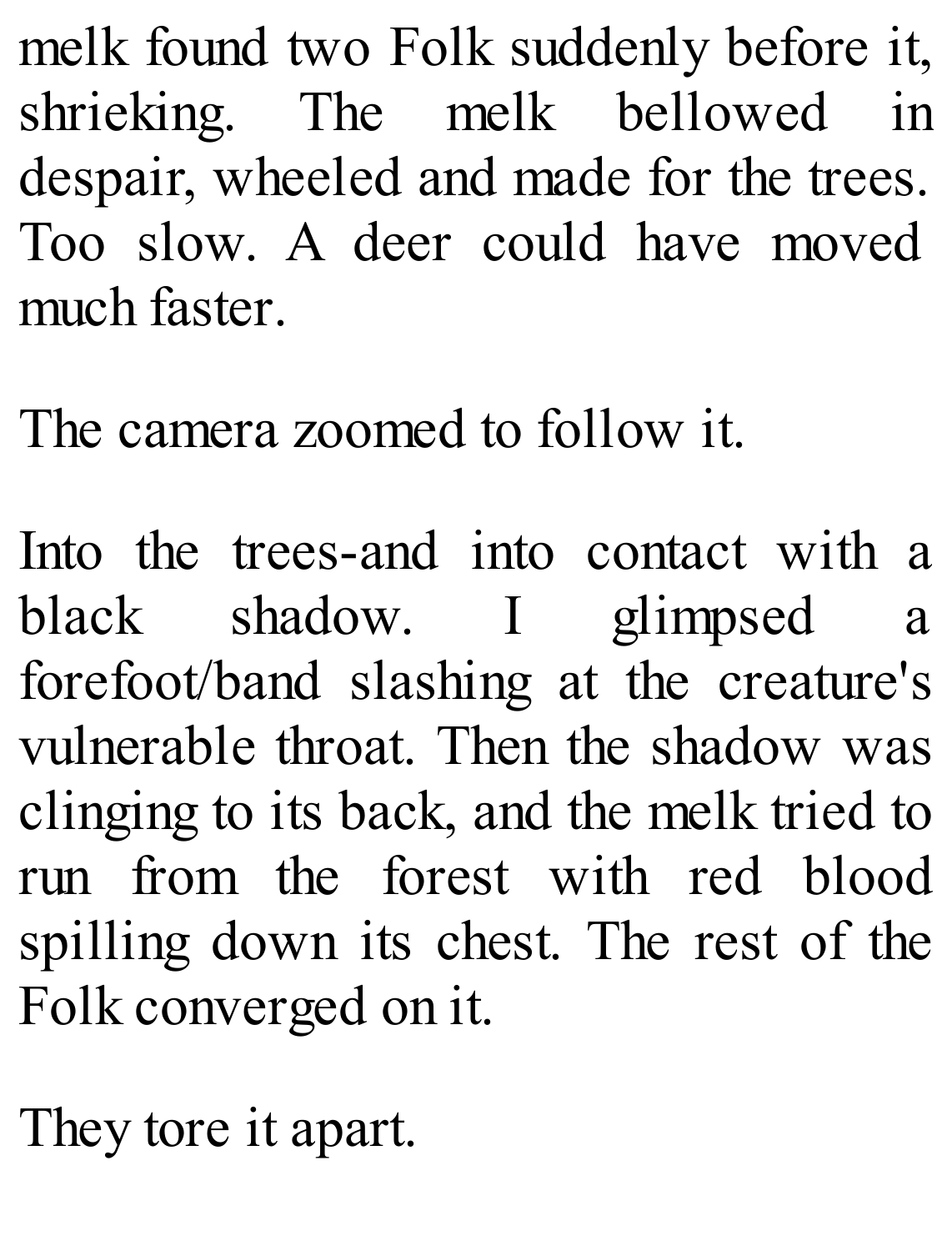They dragged it into the trees before they ate.

Part of me was horrified . . . but not so damn horrified as all that. Maybe I've been with aliens too long. Part of me watched, and noticed the strange configuration of the ribcage, the thickness and the familiar design of legs and knees, and the convenient way the skull split to expose brain when two Folk pulled the horns apart. The Folk left nothing but bone. They split the thick leg bones with their jaws, and gnawed the interiors. When they were finished they rolled the bones into a neat pile and departed at a waddle.

B-beam said, "That's why we don't give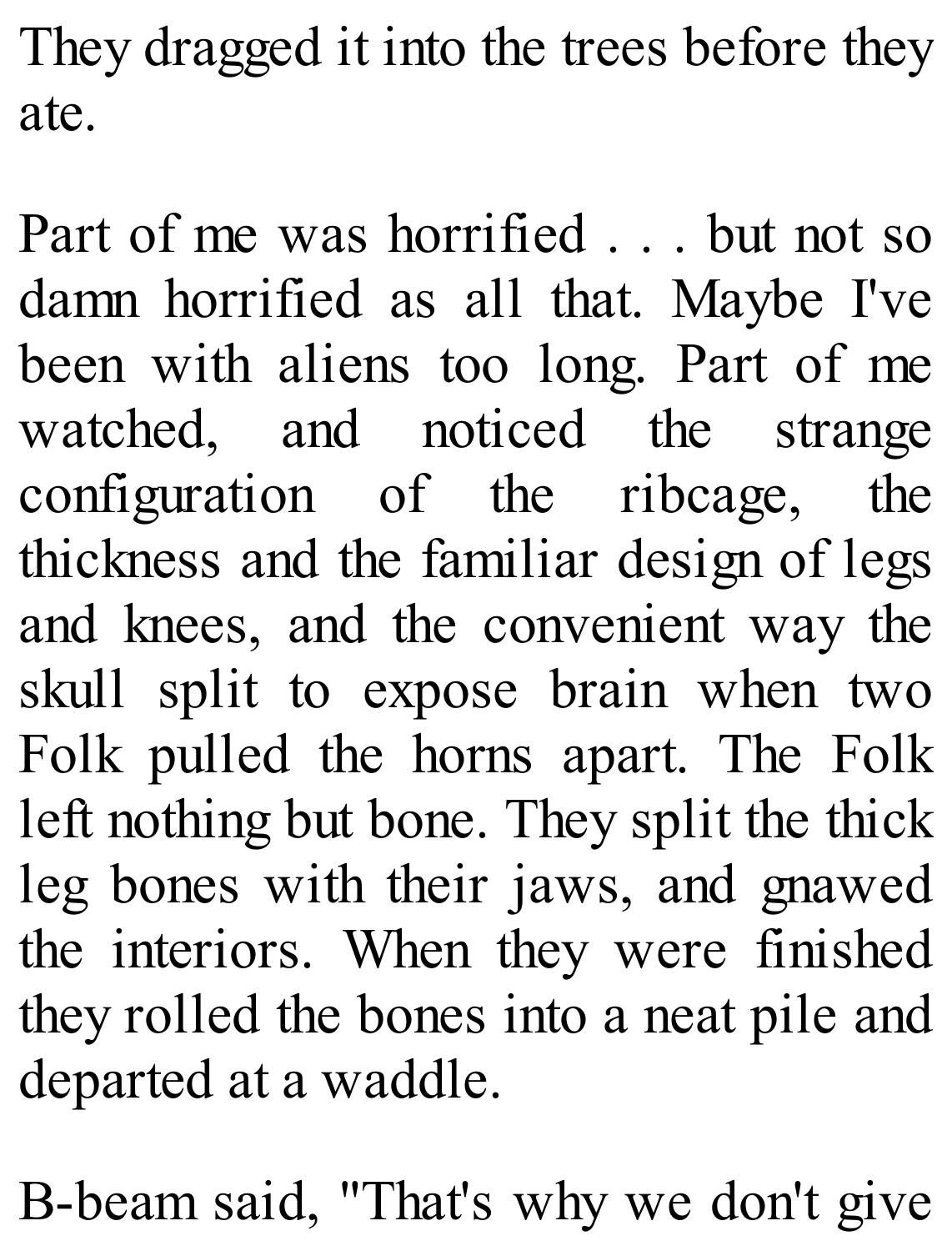these films to the news. Notice anything?"

"Too much. The one they picked, it wasn't just the smallest. The horns weren't right. Like one grew faster than the other."

"Right."

"None of the Folk were carrying anything or wearing anything. No knives, no clothes, not even those sock-gloves. What do they do in winter?"

"They still hunt naked. What else?"

"The rest drove it toward that one hidden in the woods."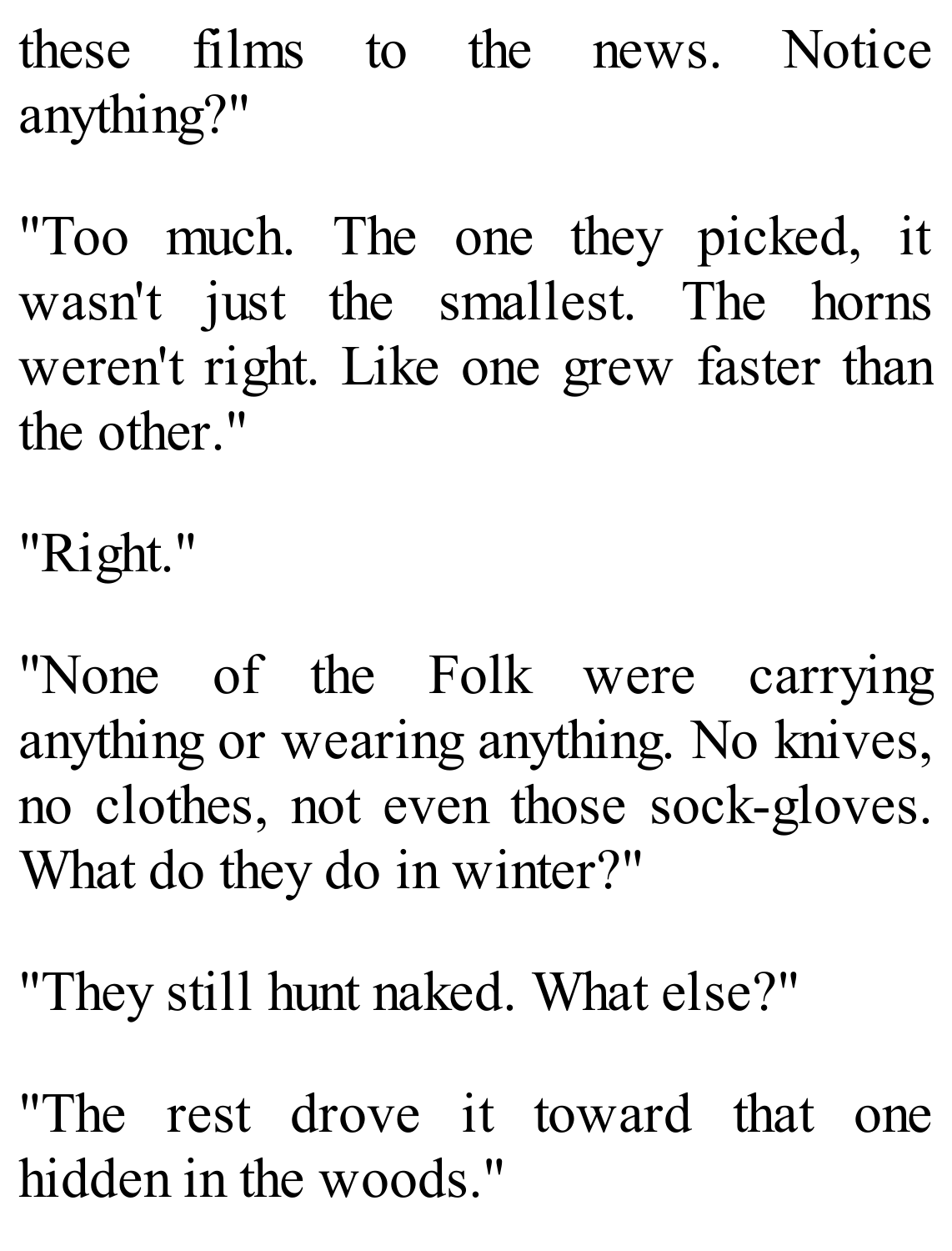"There's one designated killer. Once the prey's fate is sealed, the rest converge. There are other meat sources. Here-"

There was a turkey-sized bird with wonderful iridescent patterns on its small wings and enormous spreading tail. It flew, but not well. The Folk ran beneath it until it ran out of steam and had to come down into their waiting hands. The rest drew back for the leader to make the kill. B-beam said, "They killed four that day. Want to watch? It all went just about the same way."

"Show me."

I thought I might see. . . right. The third attempt, the bird was making for the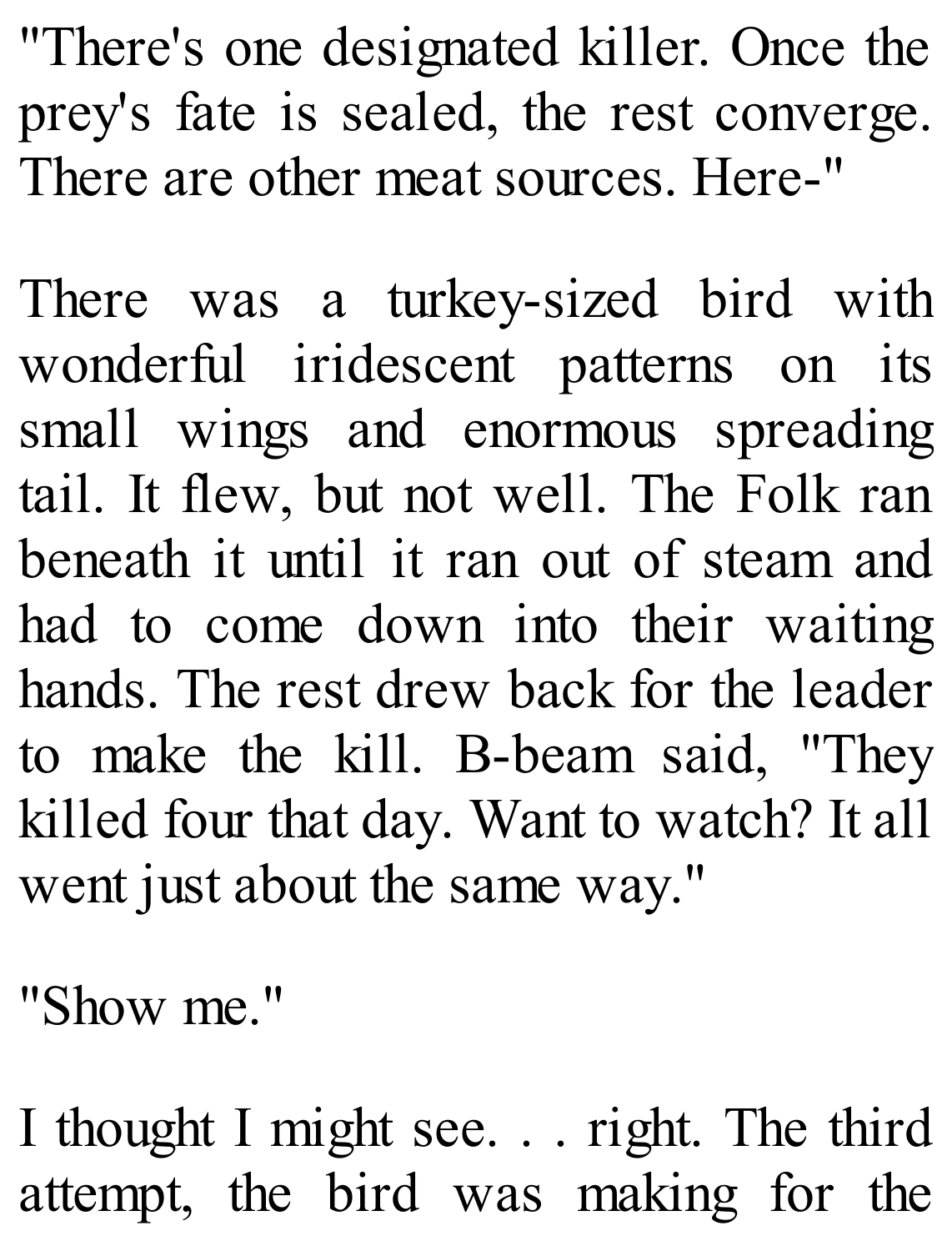trees with the Folk just underneath. It might make it. Could the Folk handle trees? But the Folk broke off, far short of the trees. The bird fled to safety while they converged on another that had landed too soon, and frightened it into panicky circles.

Enough of that. I said, "B-beam, the Folk sent some stuff to the Draco Tavern by courier. Your gate Security has it now. I think I'd better get it back. A microwave beamer and a hunting knife and canteen, and it all looks like it came from Abercrombie and Fitch."

He stared at me, considering. "Did they. What do you think?"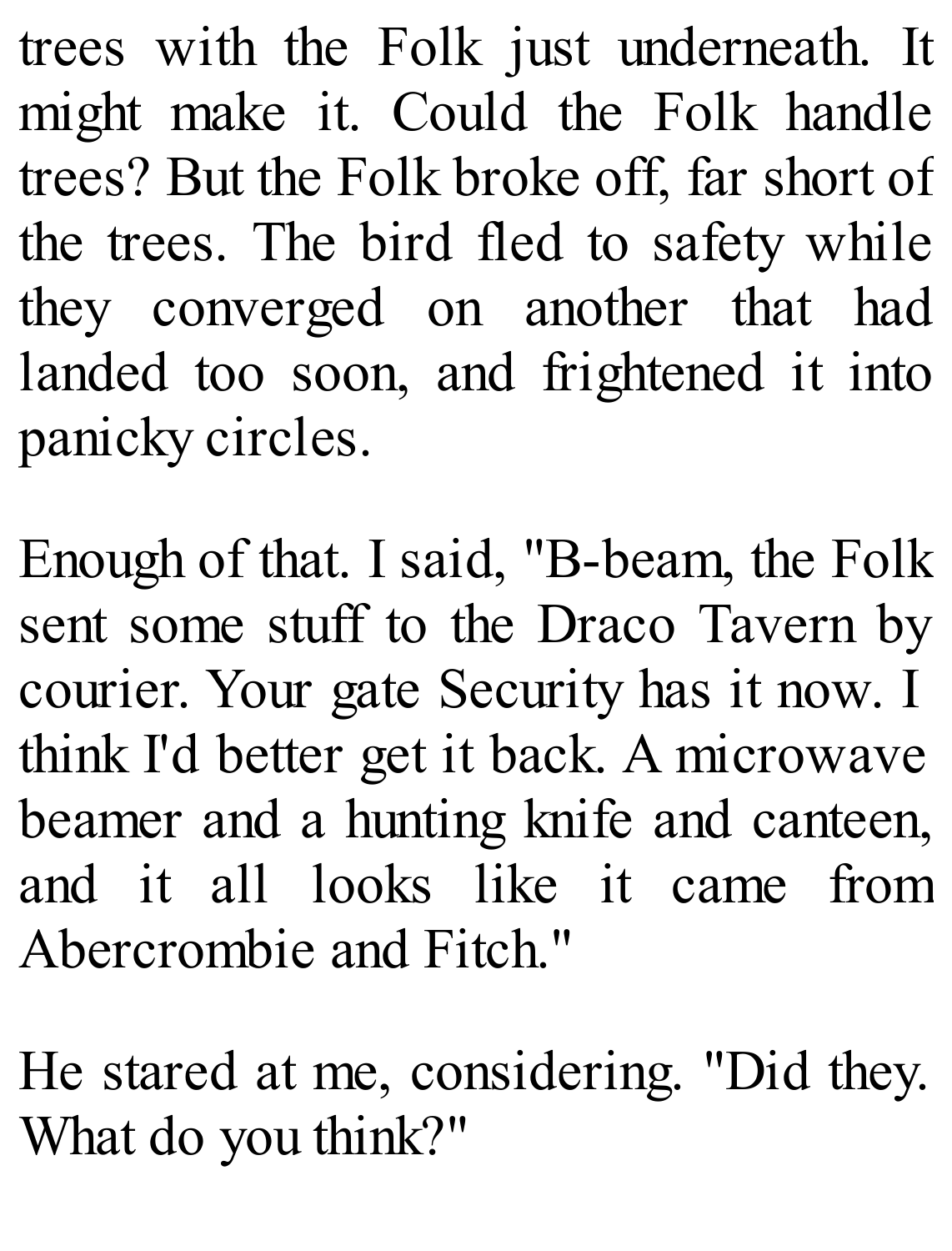"I think they're making allowances because I'm human."

He shook his head. "They make things easy for themselves. They cull the herds, but they kill the most difficult ones too. Anything that injures a Folk, dies. So okay, they've made things easy for us too. I doubt they're out to humiliate us. They didn't leave extra gear for your companion?"

An instructor led us in stretching exercises, isometrics, duck-waddles, sprints, and an hour of just running, for two hours each day. There was a spa and a masseur, and I needed them. I was blind with exhaustion after every session . . . yet I sensed that they were being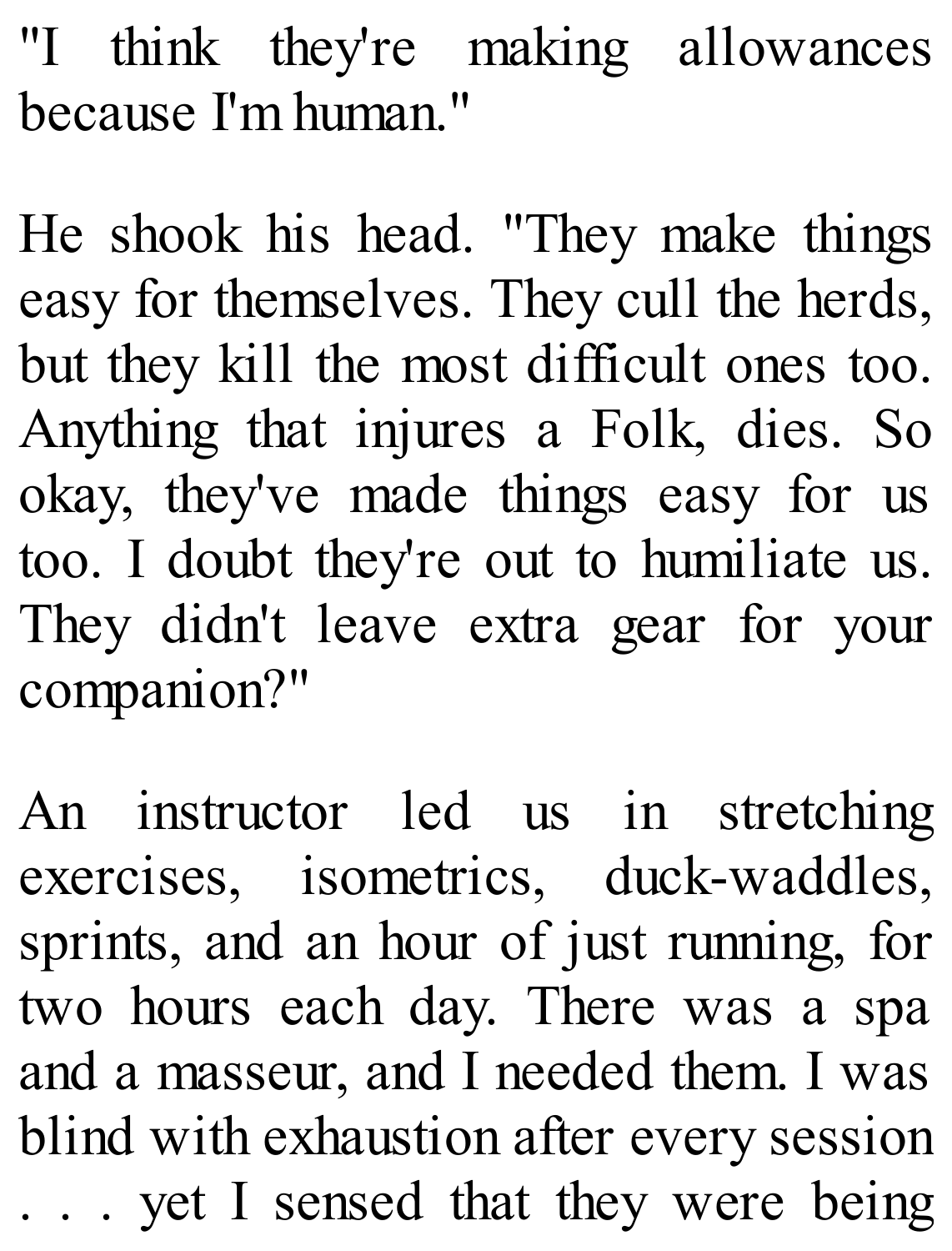careful of me. The game was over if I injured myself.

B-beam put us on a starvation diet. "I want us thinking hungry, thinking like Folk. Besides, we can both stand to lose a few pounds."

I studied Folk physiology more closely than I would have stared at a customer. The pointed mouths show two downpointing daggers in front, then a gap, then teeth that look like two conical canines fused together. They look vicious. The eyes face forward in deep sockets below the hinges of the jaw: white with brown irises, oddly human. Their fingers are short and thick, tipped with thick claws,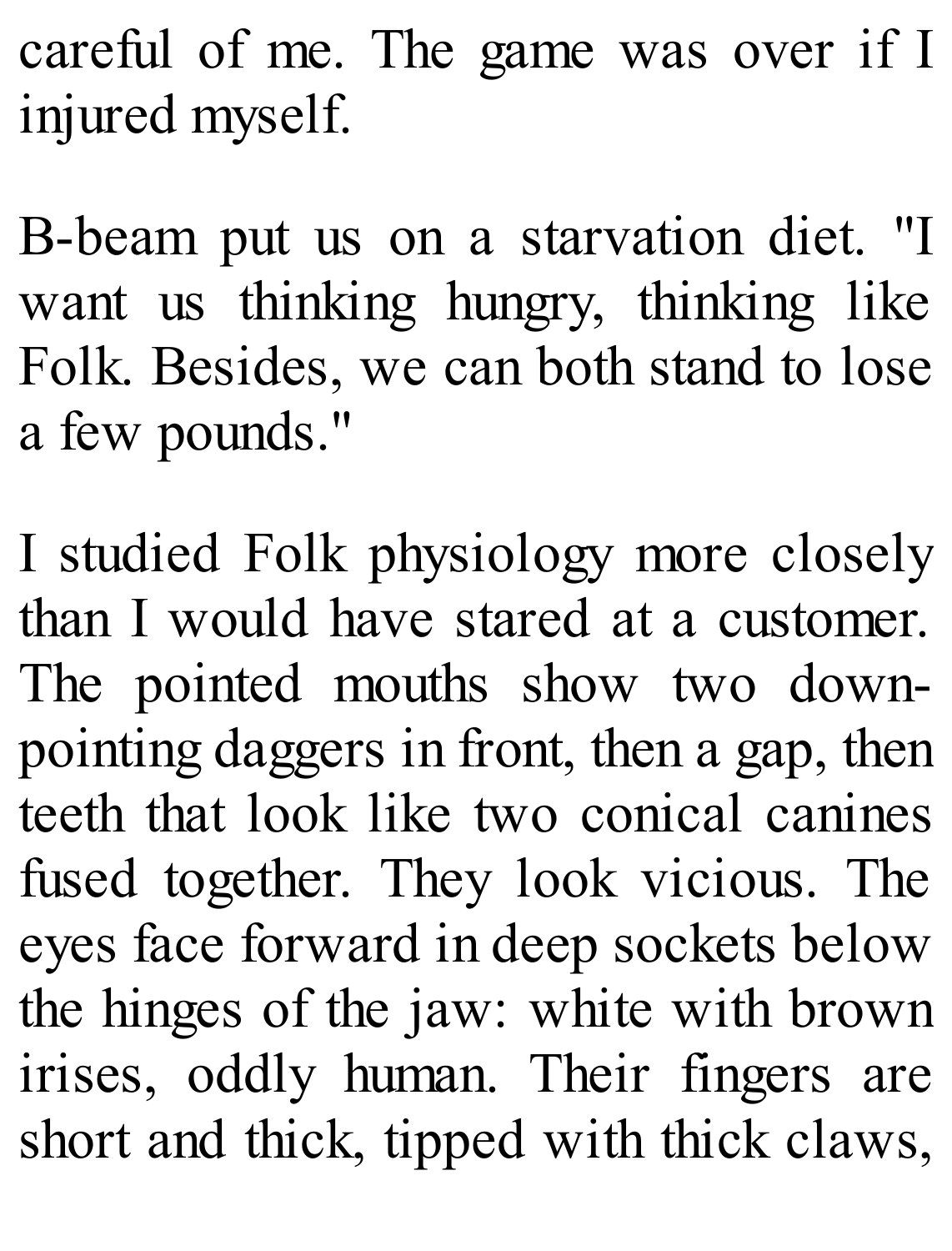three to a forefoot, with the forward edge of the pad to serve as a thumb. Human hands are better, I think. But if the eyes had been placed like a wolf's, they couldn't have seen their hands while standing up, and they wouldn't be tool users.

My gear was delivered. I strung the canteen and the beamer and the sheath knife on a loop of line. I filled the canteen with water, changed my mind and replaced it with Gatorade, and left it all in a refrigerator.

I watched three more hunts. Once they hunted melk again. Once it was pigs. That wasn't very interesting. B-beam said, "Those were a gift. We mated pigs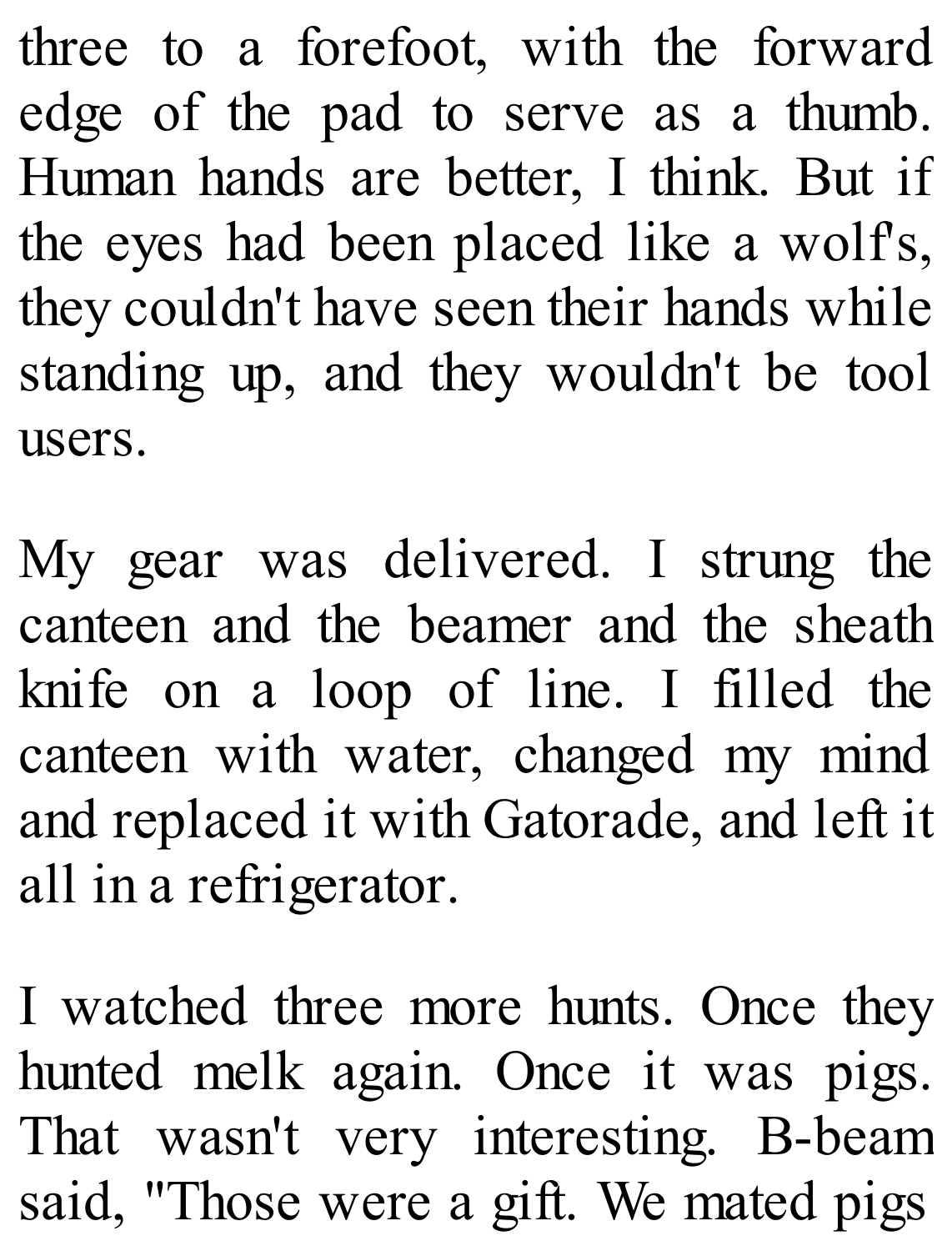to wild boars, raised them in bottles and turned them loose. The Folk were polite, but I don't think they like them much. They're too easy."

The last film must have been taken at night, light-amplified, for the moon was blazing like the sun. The prey bad two enormous legs with too many joints, a smallish torso slung horizontally between the shoulders, and tiny fingers around a strange mouth. Again, it looked well fed. It was in the forest, eating into a hanging melon-sized fruit without bothering to pick it. I said, "That Doesn't look . . . right."

B-beam said, "No, it didn't evolve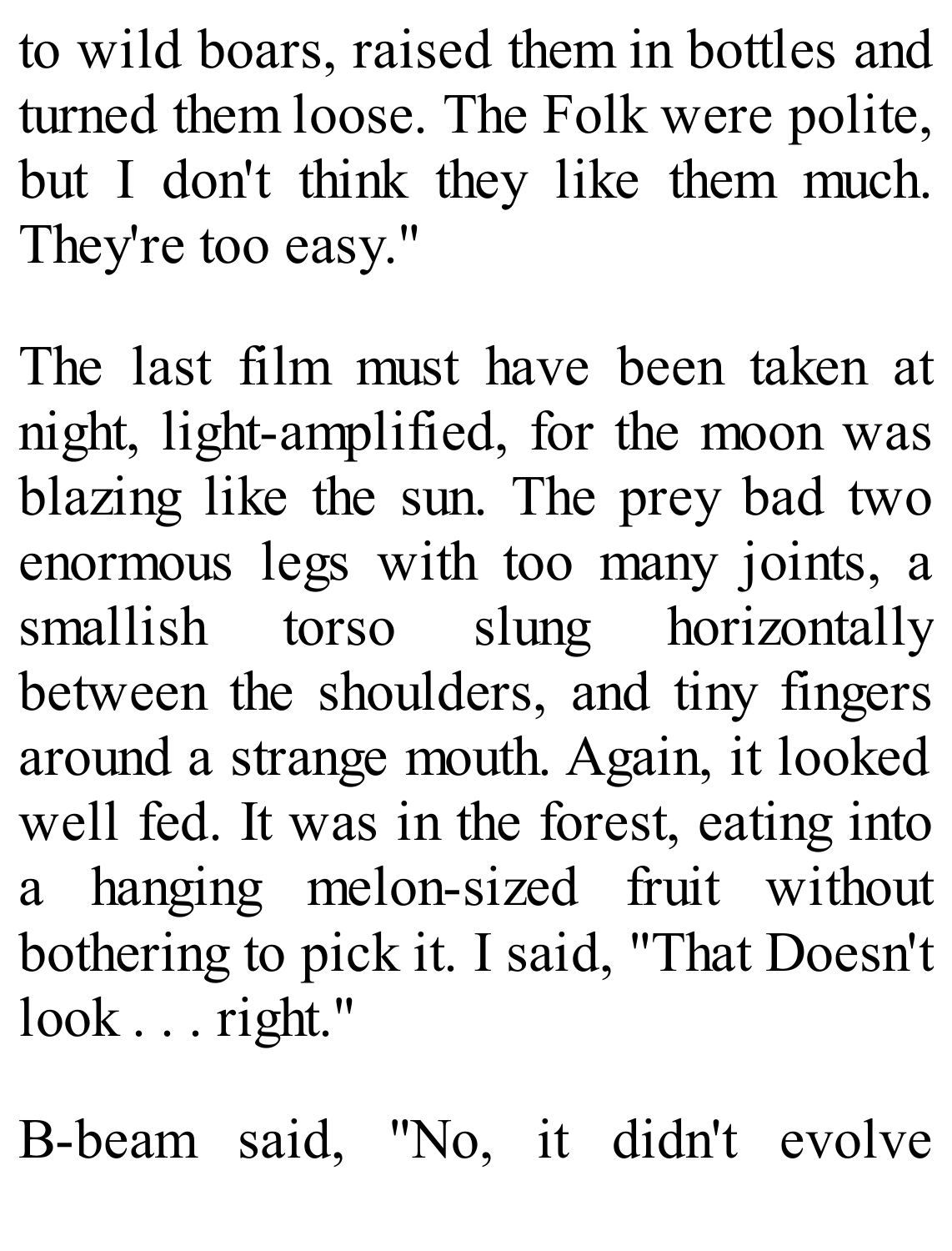alongside the Folk. Different planet. Gligsfith(cick)tcharl maybe. We call them stilts."

It was faster than hell and could jump too, but the Folk were spread out and they were always in front of it. They kept it running in a circle until it stepped wrong and lost its balance.

One Folk zipped toward it. The stilt tumbled with its legs folded and stood up immediately, but it still took too long. The designated killer wrapped itself around one leg; its jaws closed on the ankle. The stilt kicked at its assailant, a dozen kicks in a dozen seconds. Then the bone snapped and the rest of the Folk moved in.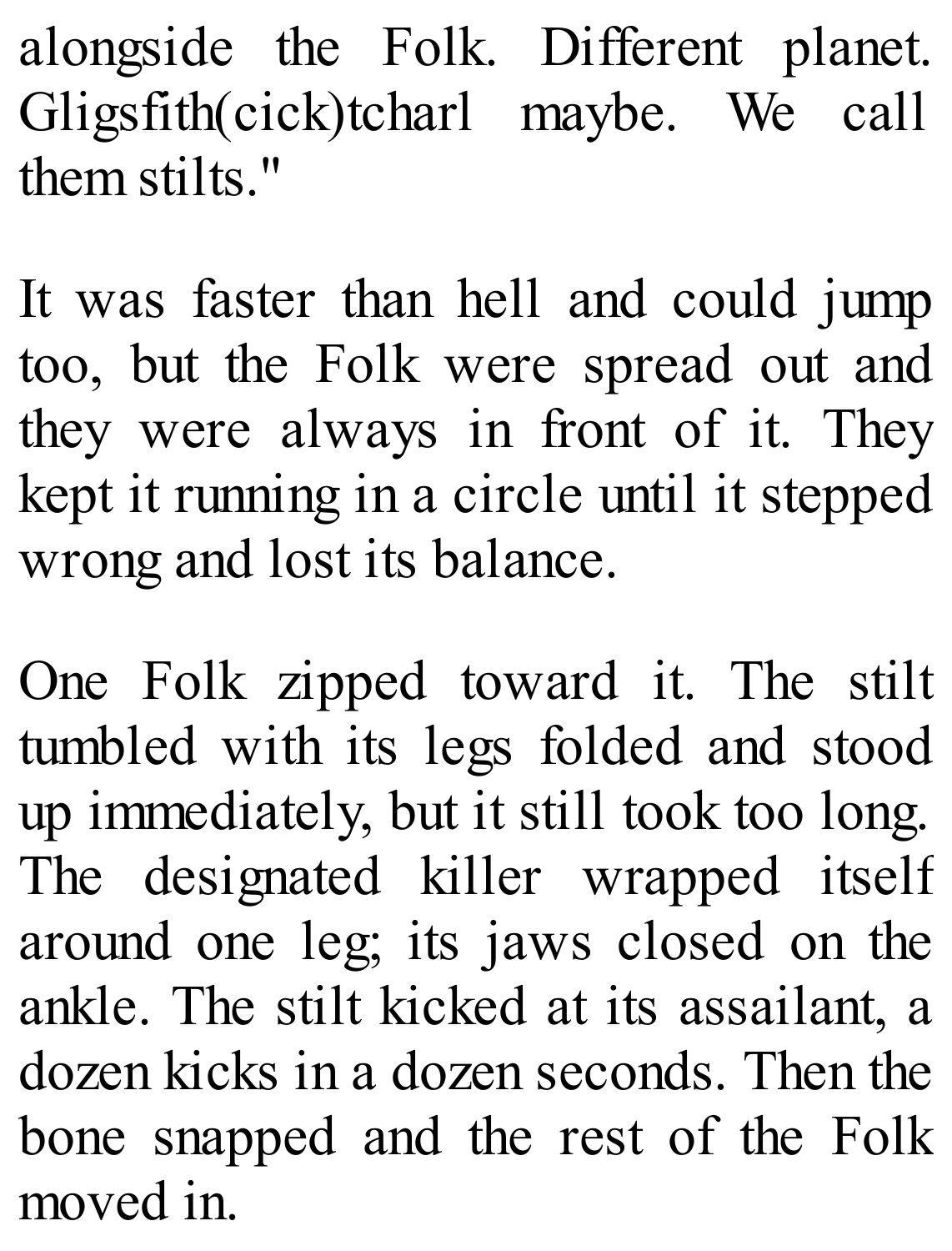"Do you suppose they'll wear translators when they hunt with us?"

"I'd guess they won't. I know some Folk words and I've been boning up. And I've got a horde of students looking for anything on Folk eating habits. I've got a suspicion . . . Rick, why are we doing this?"

"We ought to get to know them."

"Why? What have we seen that makes them worth knowing?"

I was hungry and I ached everywhere. I had to think before I answered. "Oh... enough. Eating habits aside, the Folk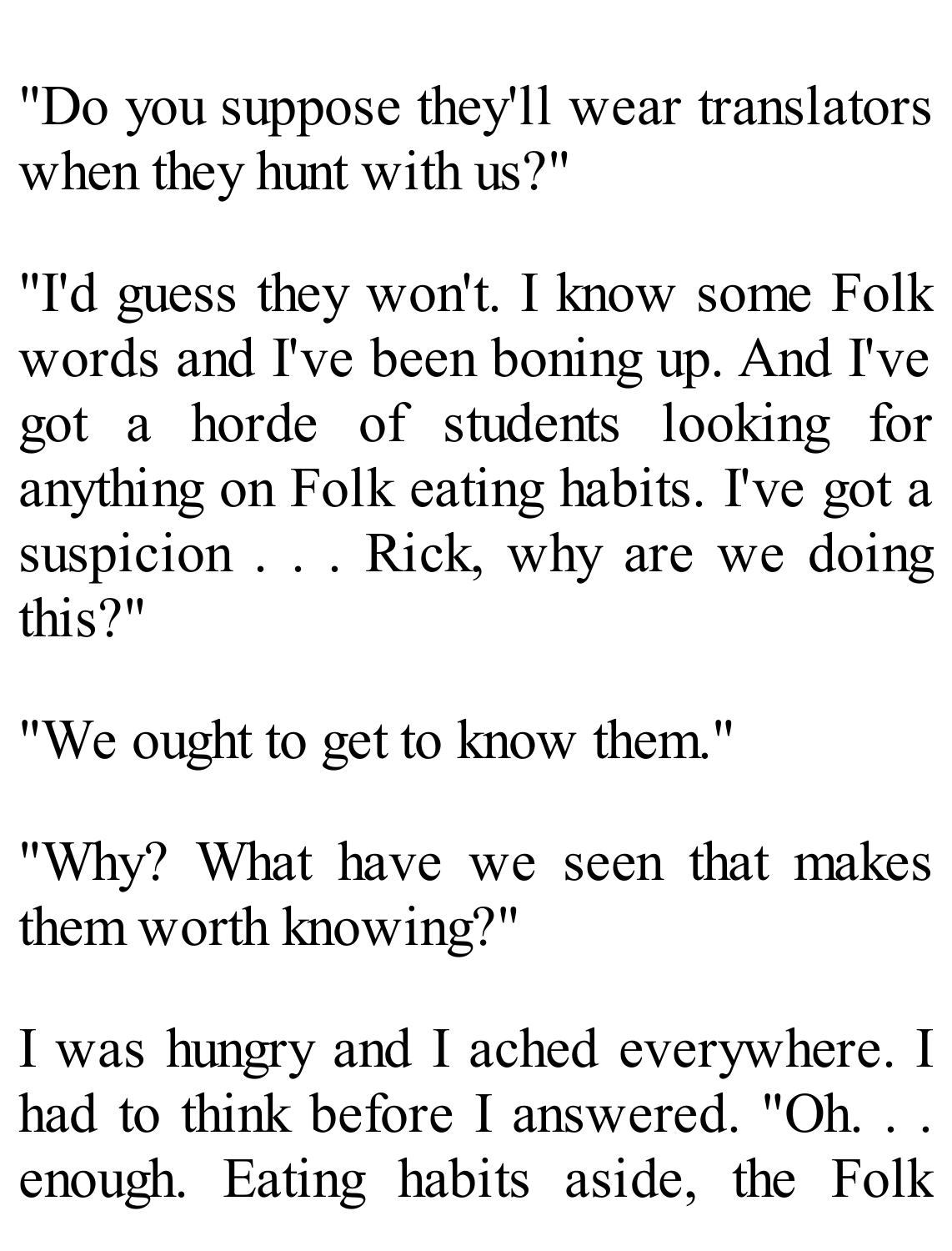aren't totally asocial. They're here. and they aren't xenophobes . . . B-beam, suppose they don't have anything to teach us? They're still part of a galactic civilization, and we want to be out there with them. I just want humanity to look good."

"Look good . . . yeah. I did wonder why you didn't even hesitate. Have you ever been hunting?"

"No. You? '

"Yeah, my uncles used to take me deer hunting. Have you ever killed anything? Hired out as a butcher, for instance?"

NO."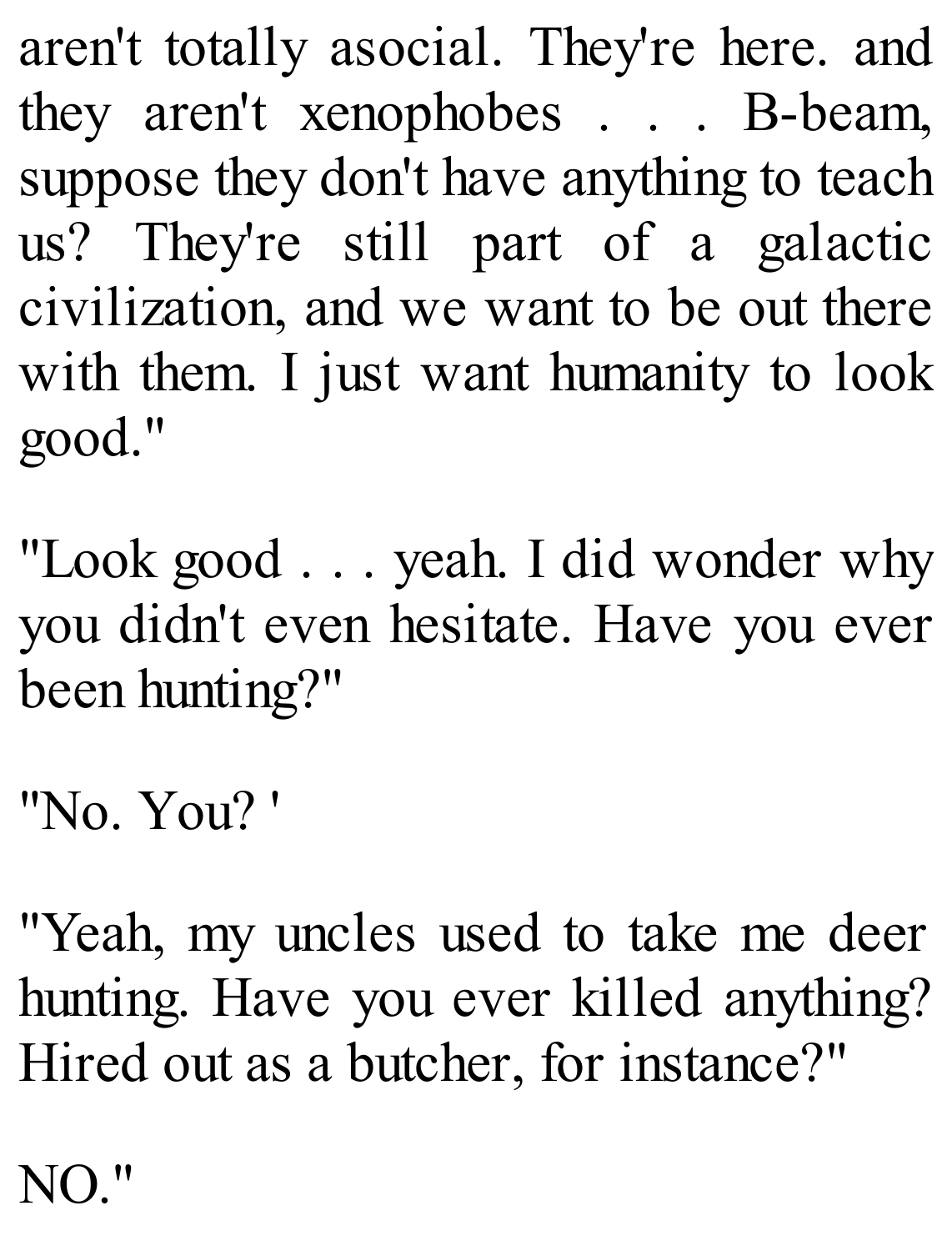And I waited to say, Sure, I can kill an animal no sweat. Hell I promised! But he didn't ask, he only looked.

I never did mention my other fear. For all I know, it never occurred to anyone else that B-beam and I might be the prey.

Intelligent beings, if gullible. Armed, but with inadequate weapons. Betrayed, and thus enraged, likely to fight back. The Folk eat Earthborn meat. Surely we would make more interesting prey than the boar-pigs!

But it was plain crazy. The chirpsithra enforced laws against murder. If humans were to disappear within the Mojave hunting park, the Folk might be barred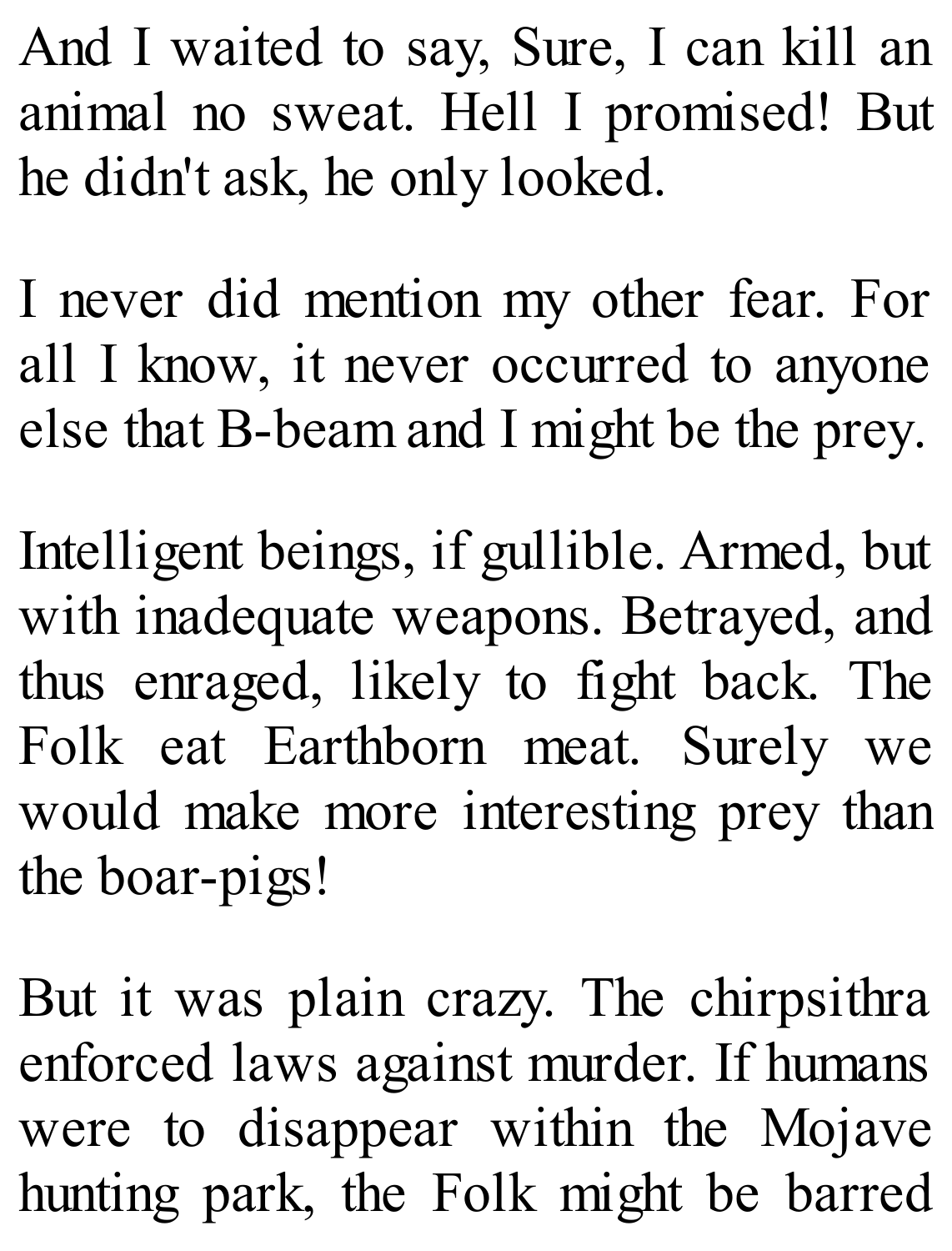from the chirp liners. They wouldn't dare.

The Folk came for us at dawn. We rode in the Xenobiology lifter. We left the air ducts wide open. The smell of five Folk behind us was rich and strange: not quite an animal smell, but something else, and not entirely pleasant. If the Folk noticed our scent, they didn't seem to mind.

B-beam seemed amazingly relaxed. At one point he told me casually, "We're in danger of missing a point. We're here to have fun. The Folk don't know we've been sweating and moaning, and they won't. You're being honored, Rick. Have  $fin$ "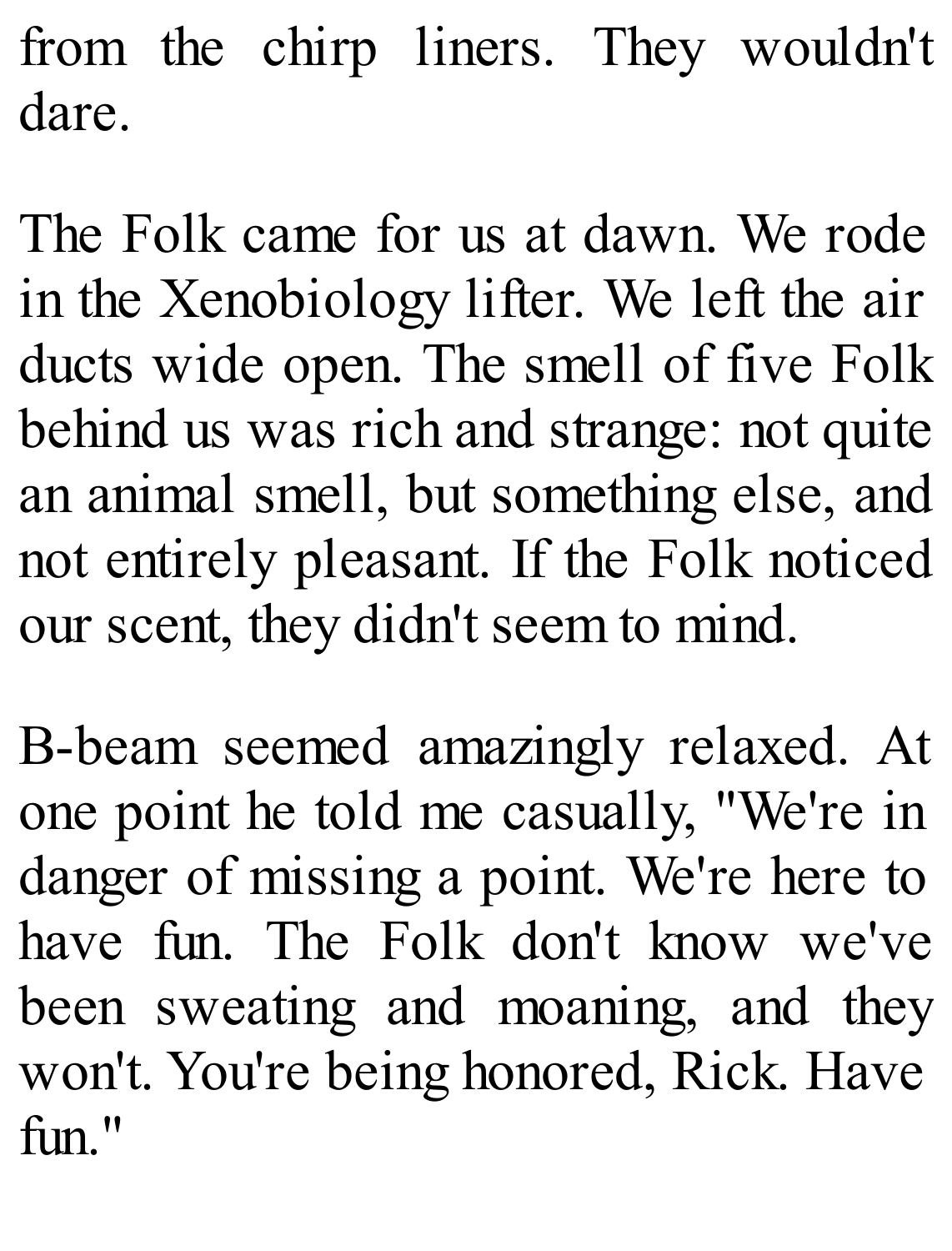At midmorning we landed and walked toward a fence.

It was human-built, posted with signs in half a dozen languages. NO ENTRY. DANGER.! B-beam took us through the gate. Then the Folk waited. B-beam exchanged yelps with them, then told me. "You're expected to lead."

"Me? Why?"

"Surprise. You're the designated killer."

"Me?" It seemed silly . . . but it was their hunt. lied off "What are we hunting?"

"You make that decision too."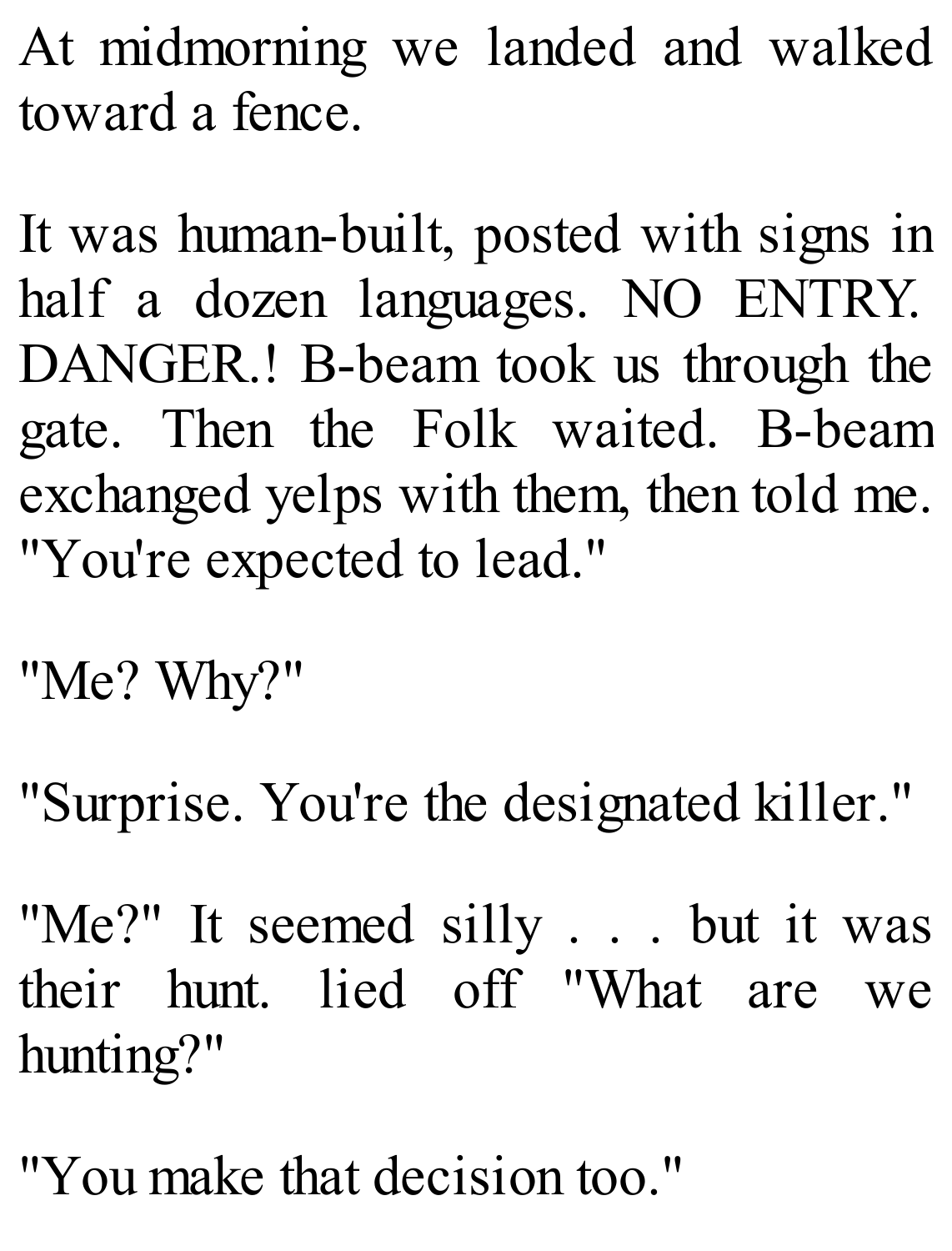Well inside the fence, we crossed what seemed a meandering dune, varying from five to eight meters high, curving out of sight to left and right. Outside the dune was desert. Inside, meadow.

A stream poured out of the dune. Further away and much lower, its returning loop flowed back into the dune. The dune hid pumps. It might hide defenses.

The green-black grass wasn't thin like grass; it was a succulent, like three-foottall fingers of spineless cactus, nice to the touch. Fat grass. Sawgrass would have been a real problem. We wore nothing but swim suits (we'd argued about even that) and the items strung on a line across my shoulders.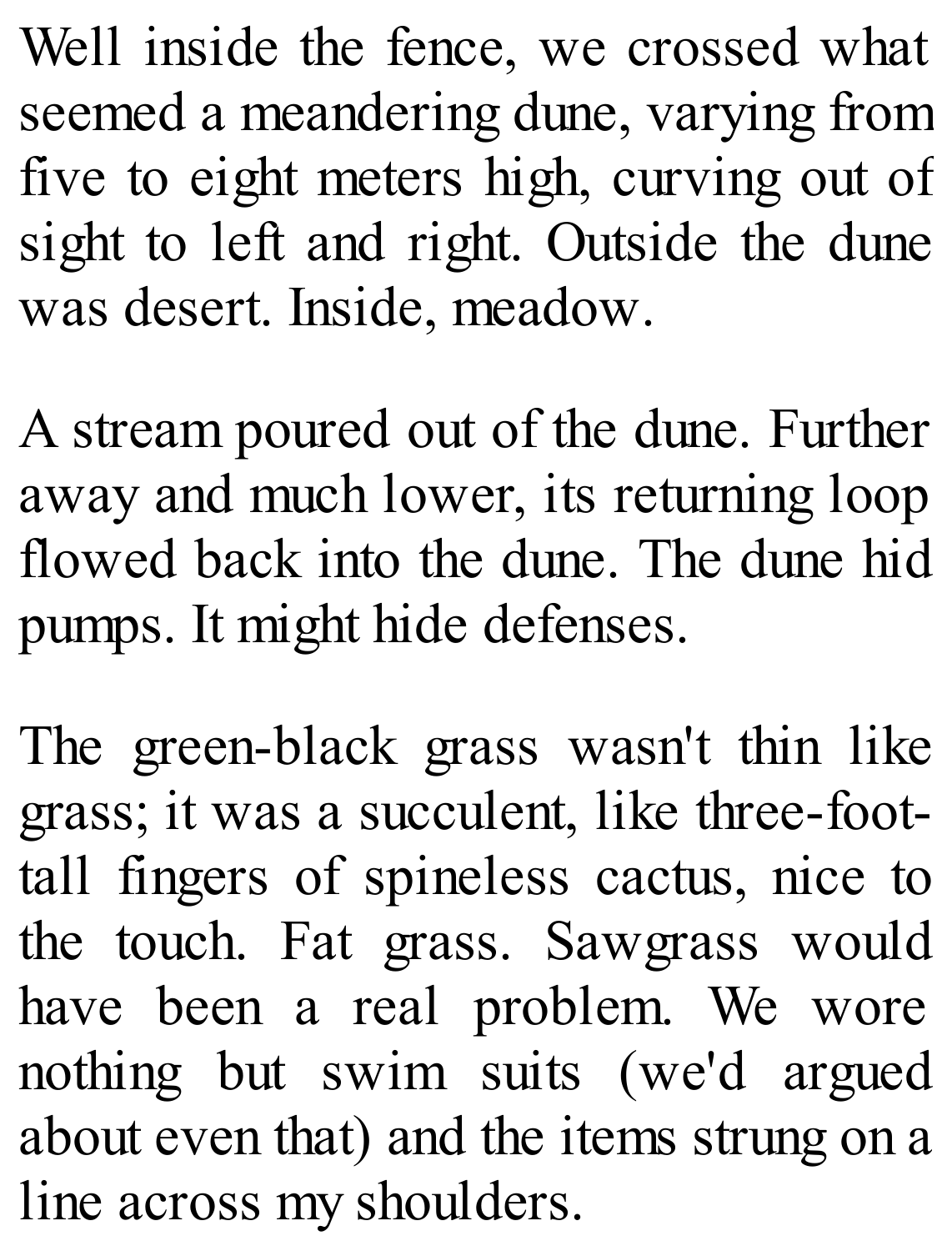Any of the Folk, or B-beam himself, would have made a better killer than one middle-aged bartender.

Of course! had the beamer, and it would kill; but it wouldn't kill fast. Anything large would be hurt and angry long before it fell over.

All five Folk dropped silently to their bellies. I hadn't seen anything, so I stayed upright, but I was walking carefully. Naked humans might not spook the prey anyway. They'd be alert for Folk.

B-beam's eyes tried to see everywhere at once. He whispered, "I got my report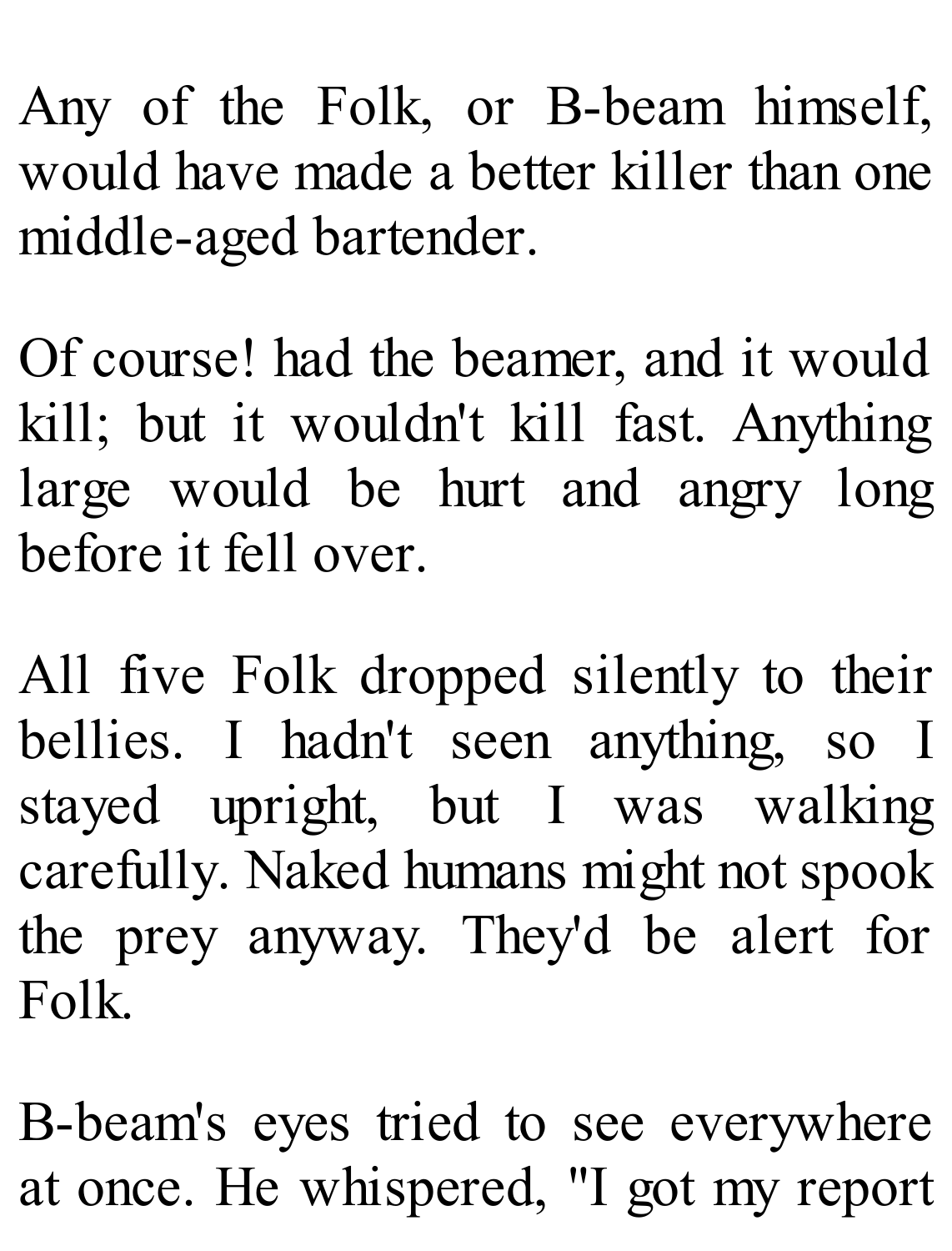on Folk eating habits."

"Well?"

"They drink water and milk. They've never been seen eating. They don't buy food-"

"Pets?"

- "-Or pets, or livestock. I thought of that-"
- "Missing Persons reports?"
- "Oh, for Christ's sake, Rick! No, this is the only way they eat. It's not a hunt so much as a formal dinner party. The rules of etiquette are likely to be rigid."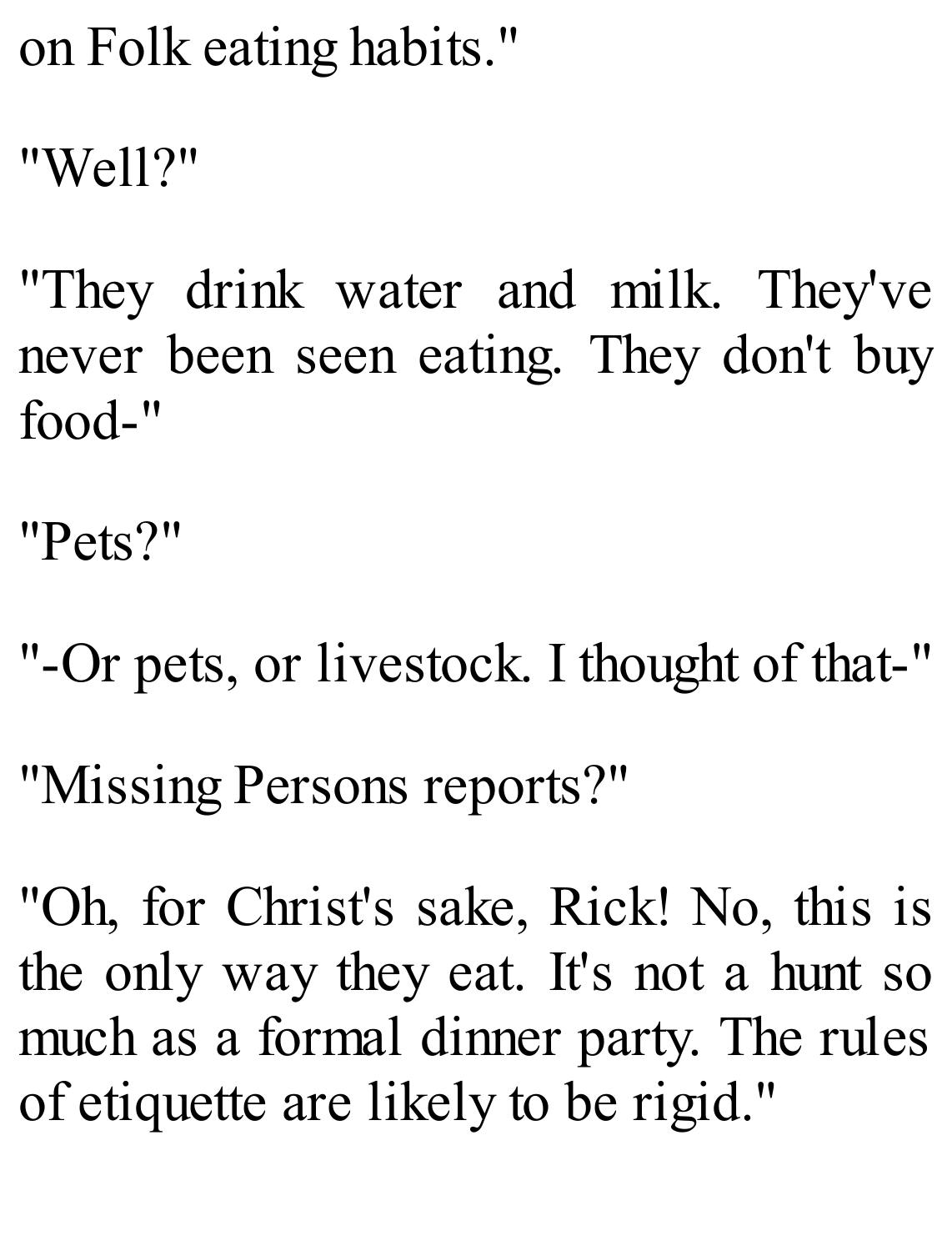Rigid, hell. I'd watched them tearing live animals apart.

Water gurgled ahead. The artificial stream ran everywhere. "I never wondered about the canteen," I said. "Why a canteen?"

B-beam yelped softly. A Folk squeaked back. Yelp, and squeak, and B-beam tried to suppress a laugh. "You must have talked about drinking wine with meals."

"I did. Is there supposed to be wine in this thing?"

B-beam grinned. Then lost the grin. "The canteen isn't for the hunt, it's for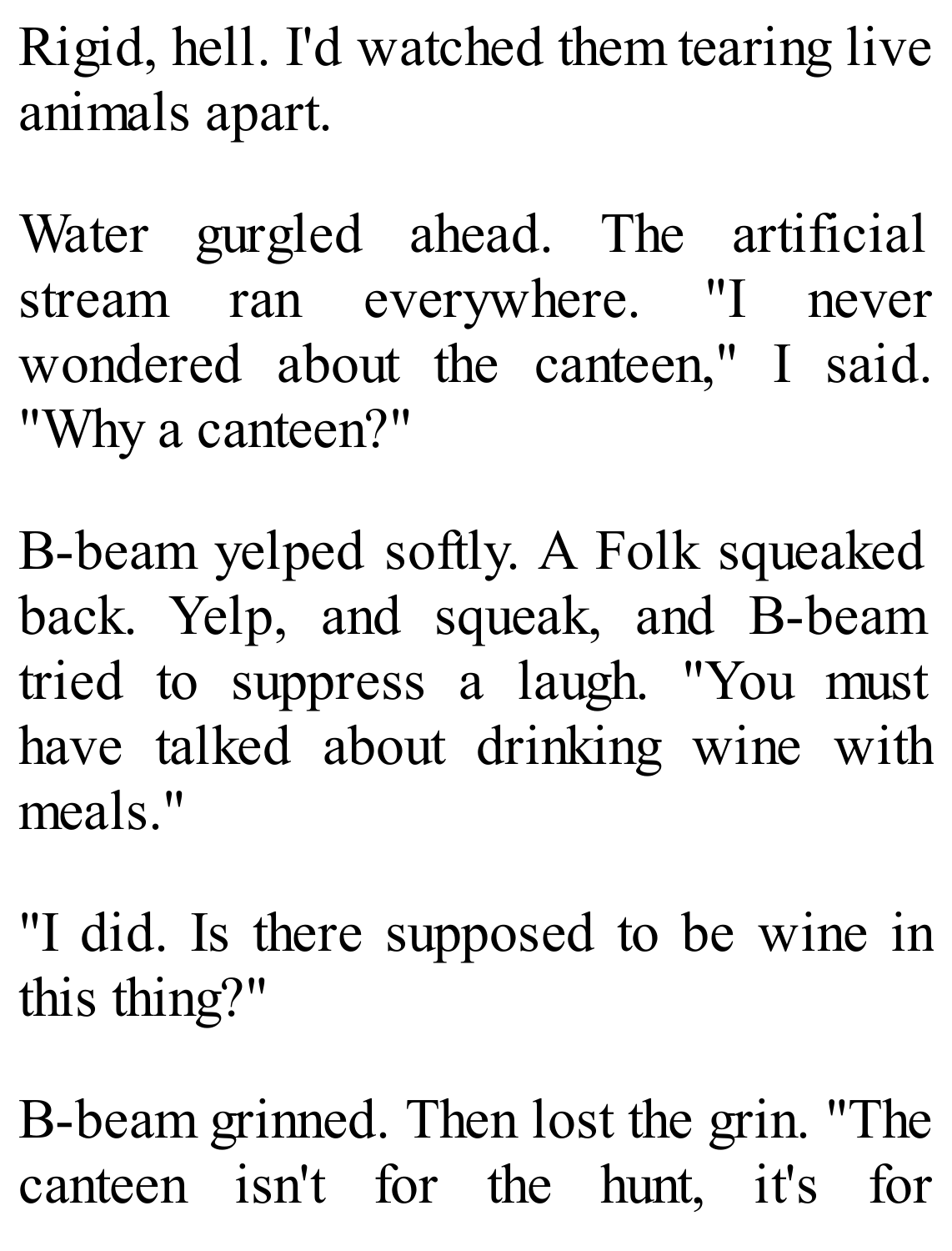afterward. What about the knife and beamer?"

"Oh, come on, the Folk gave me . . . ub." Butterflies began breeding in my stomach. Humans cook their food. Sushi and Sashimi and Beef Tartar are exceptions. I'd said so, that night. "The beamer's for cooking. if I use it to kill the prey . . . we'll be disgraced?"

"I'm not sure I want to come right out and ask. Let's see . . ."

The high-pitched squeaking went on for some time. B-beam was trying to skirt the edges of the subject. The butterflies in my belly were turning carnivorous. Presently he whispered, "Yup. Knife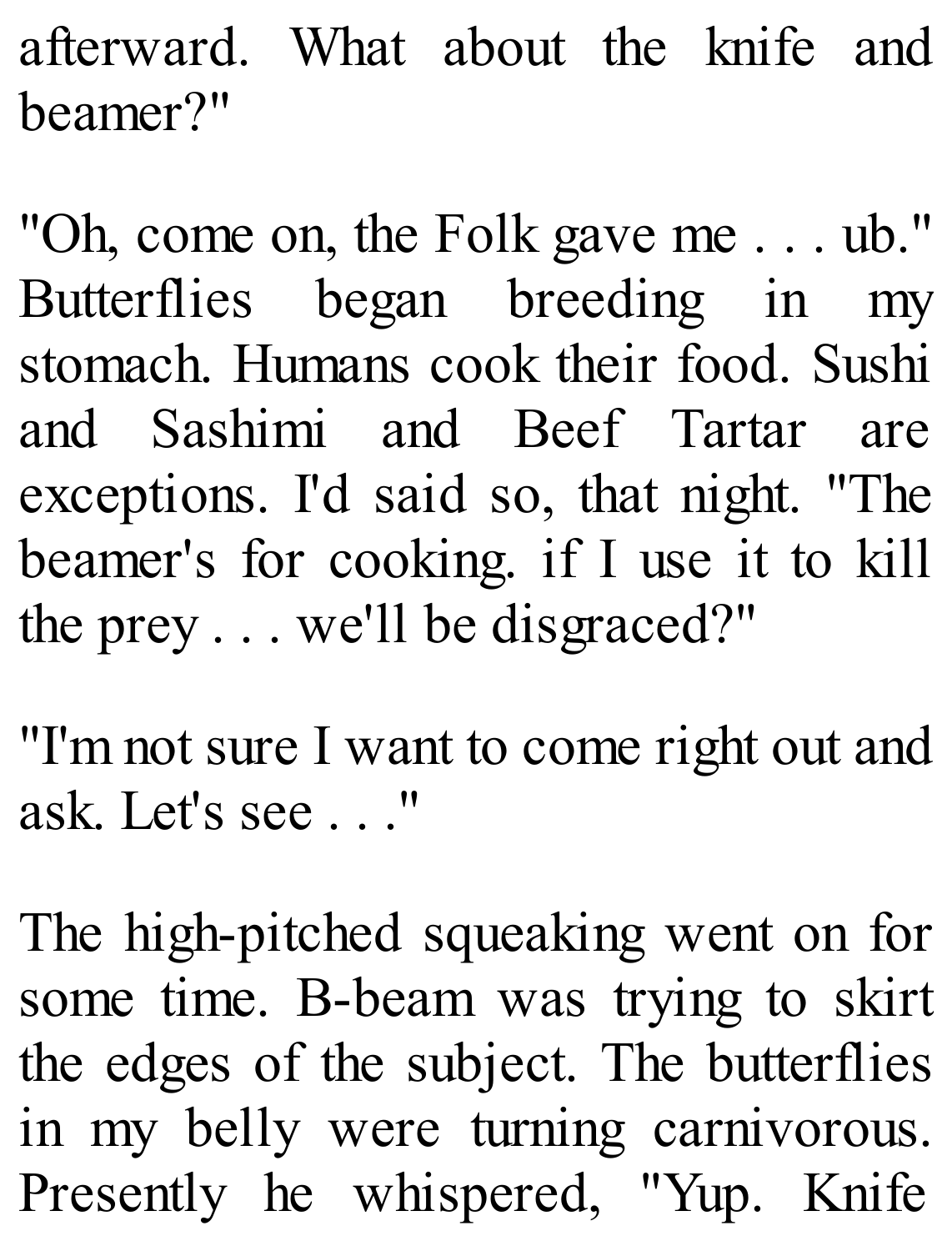- too. Your teeth and nails are visibly inadequate for carving."
- "Oh, Lord."
- "The later you back out, the worse it'll be. Do it now if-"
- Two melks were grazing beyond a rise of ground. I touched B-beam's shoulder and we sank to our bellies.
- The melks were really too big. They'd weigh about what I did: a hundred and eighty pounds. I'd be better off chasing a bird. Better yet, a boar-pig.
- Then again, these were meat animals, born to lose. And we'd need four or five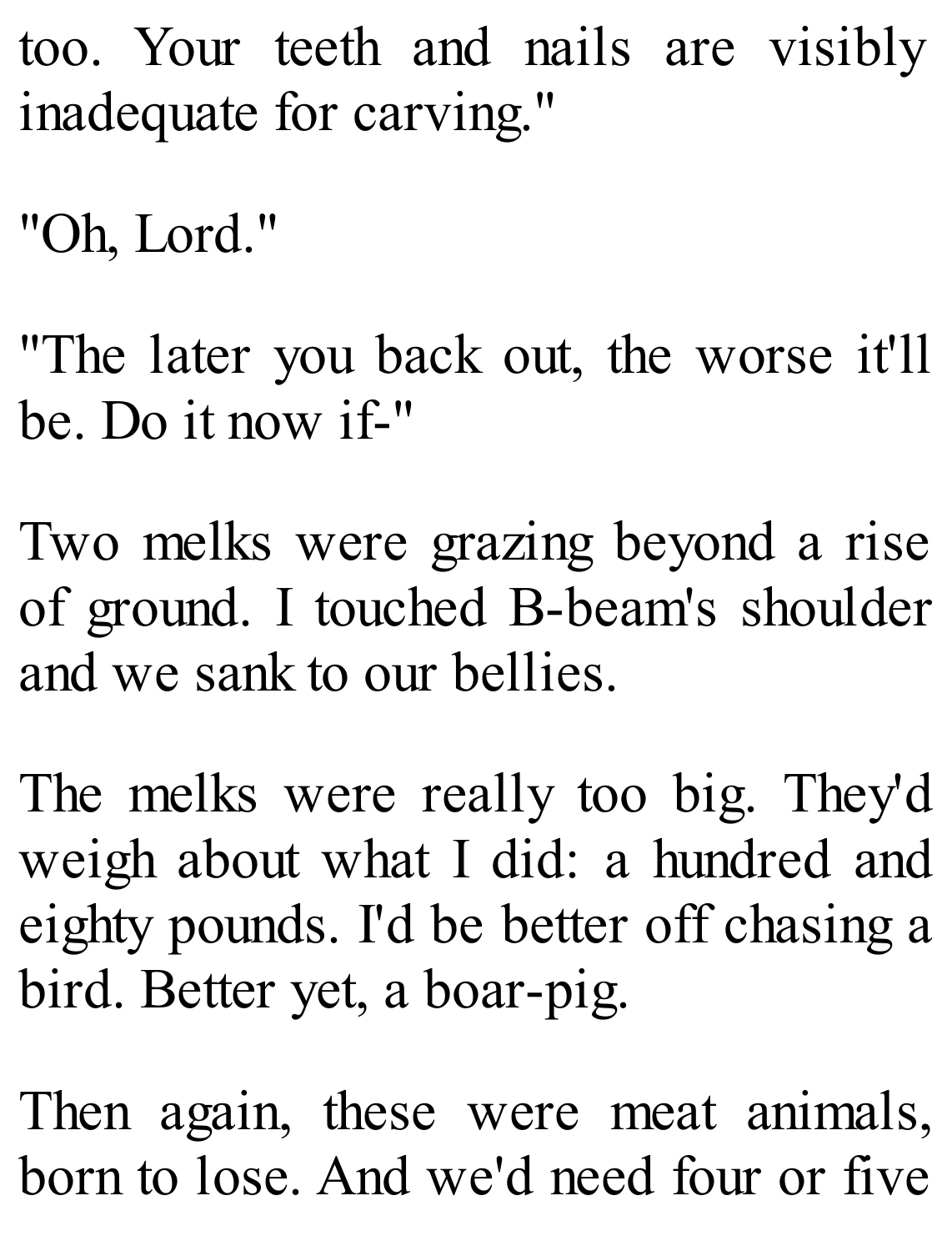birds for this crowd. I'd be totally winded long before we finished. Bbeam's exercise program had given me a good grasp of my limits . . . not to mention a raging hunger.

The purpose of this game was to make humans-me-look good.

Wasn't it? Anyway, there wasn't a bird or a pig in sight.

We crept through the fat grass until we had a clear view. That top heavy array of horns would make a handle. If I could get hold of the horns, I could break the melk's long, slender neck.

The thought made me queasy.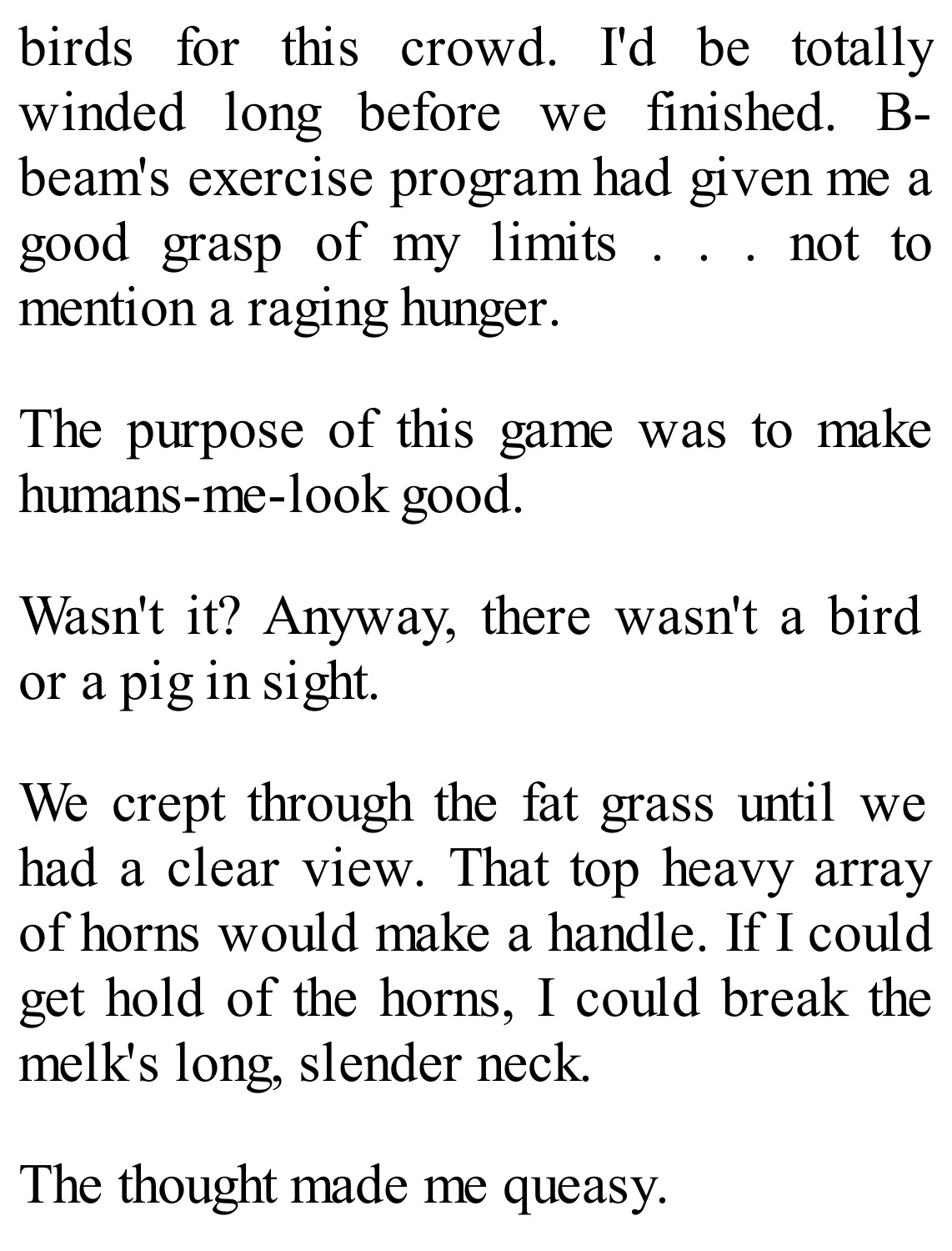"The smaller one," I whispered. B-beam nodded. He yelped softly, and got answers. The Folk flowed away through the fat grass. I crept toward the melks on hands and toes.

Three Folk stood up and shrieked.

The melks shrieked too, and tried to escape. Two more Folk stood up in front of the smaller one. I stayed down, scrambling through the grass stalks, trying to get ahead of it.

It came straight at me. And now I must murder you.

I lunged to the attack. It spun about. A hoof caught my thigh and I grunted in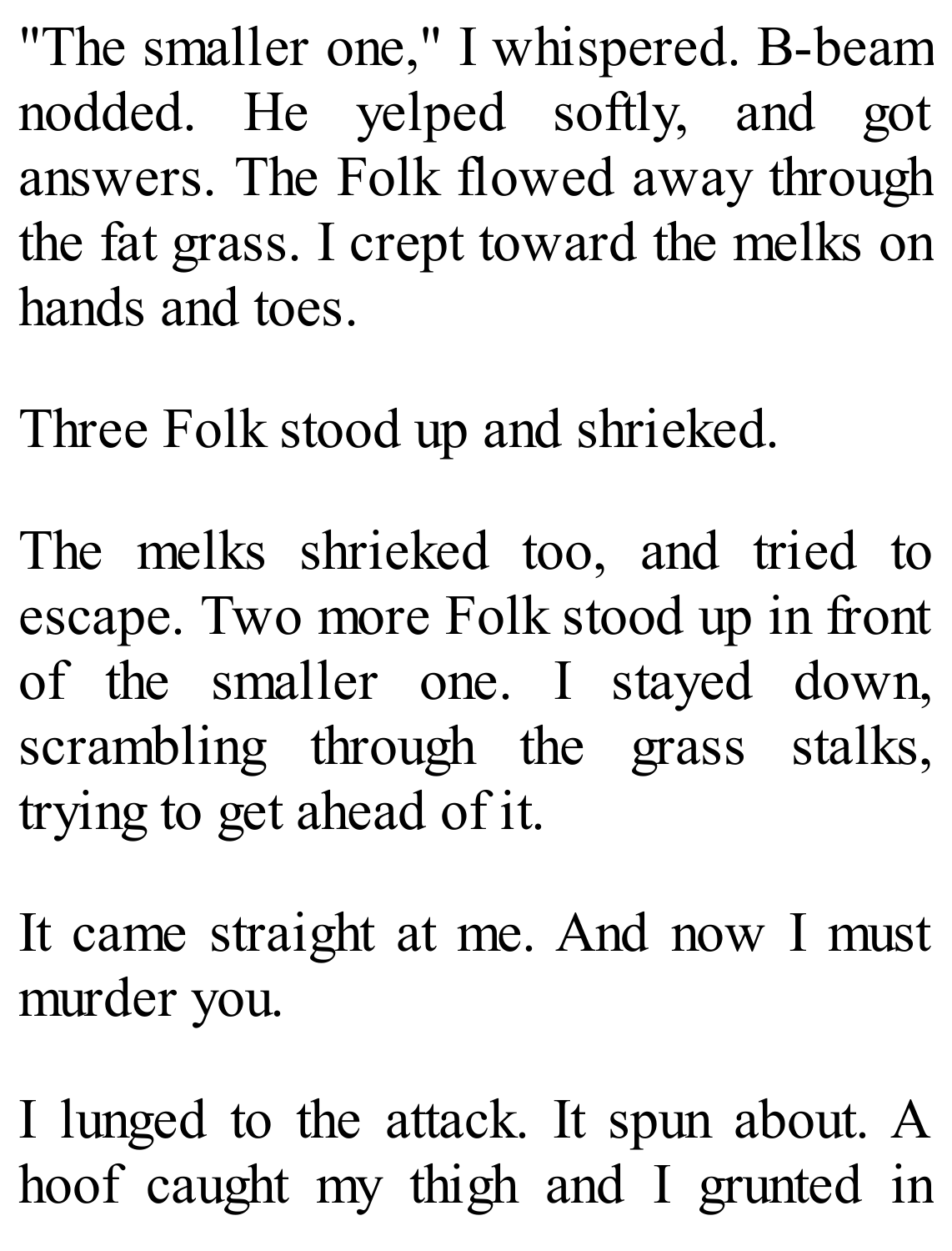pain. The melk leapt away, then froze as B-beam dashed in front of it waving his arms. I threw myself at its neck. It wheeled and the cage of horns slammed into me and knocked me on my ass. It ran over me and away.

I was curled around my belly, trying to remember how to breathe. B-beam helped me to my feet. It was the last place I wanted to be. "Are you all right?"

I wheezed, "Hoof. Stomach."

"Can you move?"

"Nooo! Minute. Try again."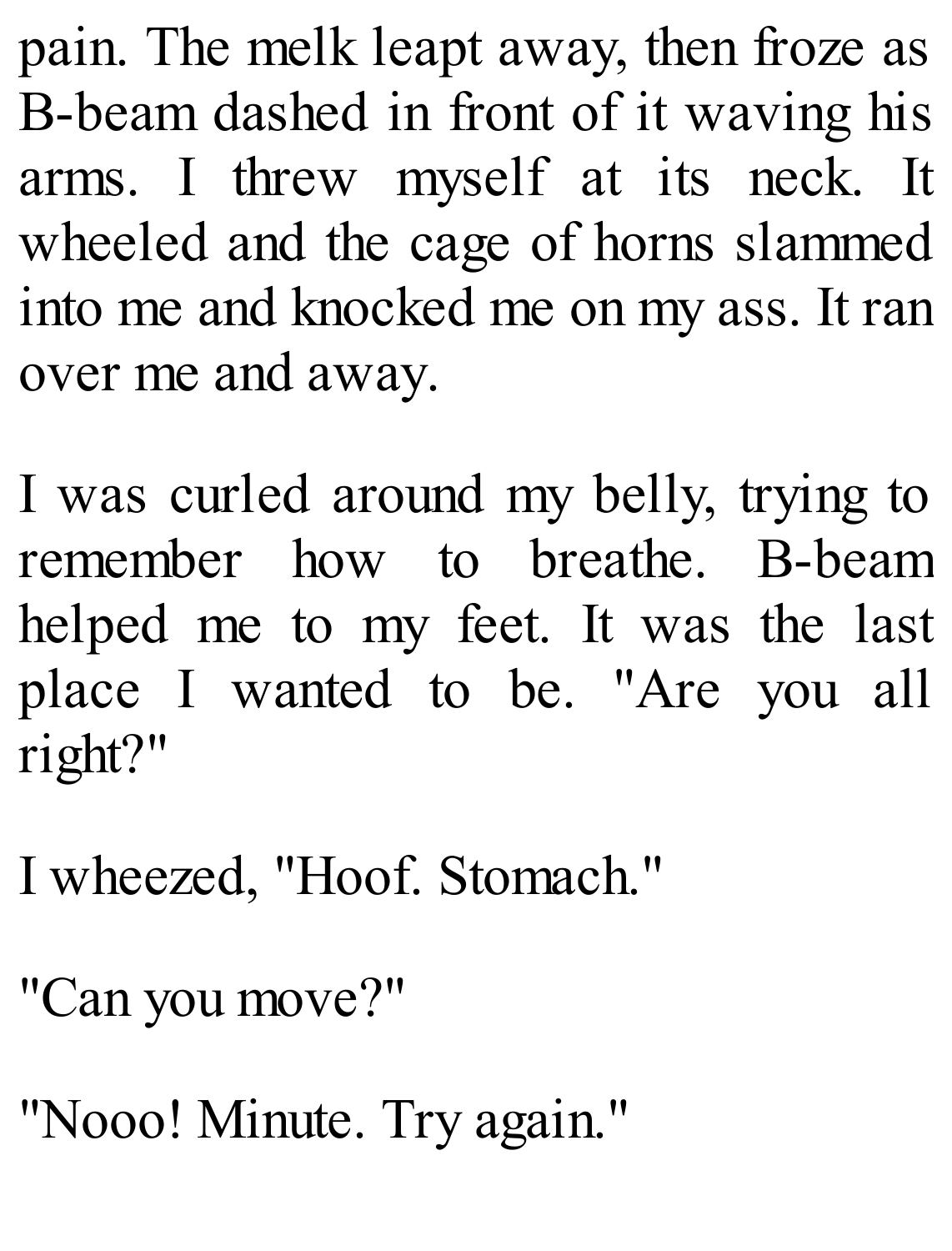My breath came back. I walked around in a circle. The Folk were watching me. I straightened up. I jogged. Not good, but I could move. I took off the loop of line that held canteen and beamer and knife, and handed them to B-beam. "Hold these."

"I'm afraid they may be the mark of the leader."

"Bullshit. Folk don't carry anything. Hold 'em so I can fight." I wanted to be rid of the beamer. It was too tempting.

We'd alerted the prey in this area. I took us along the edge of the forest, where the fat grass thinned out and it was easier to move. We saw nothing for almost an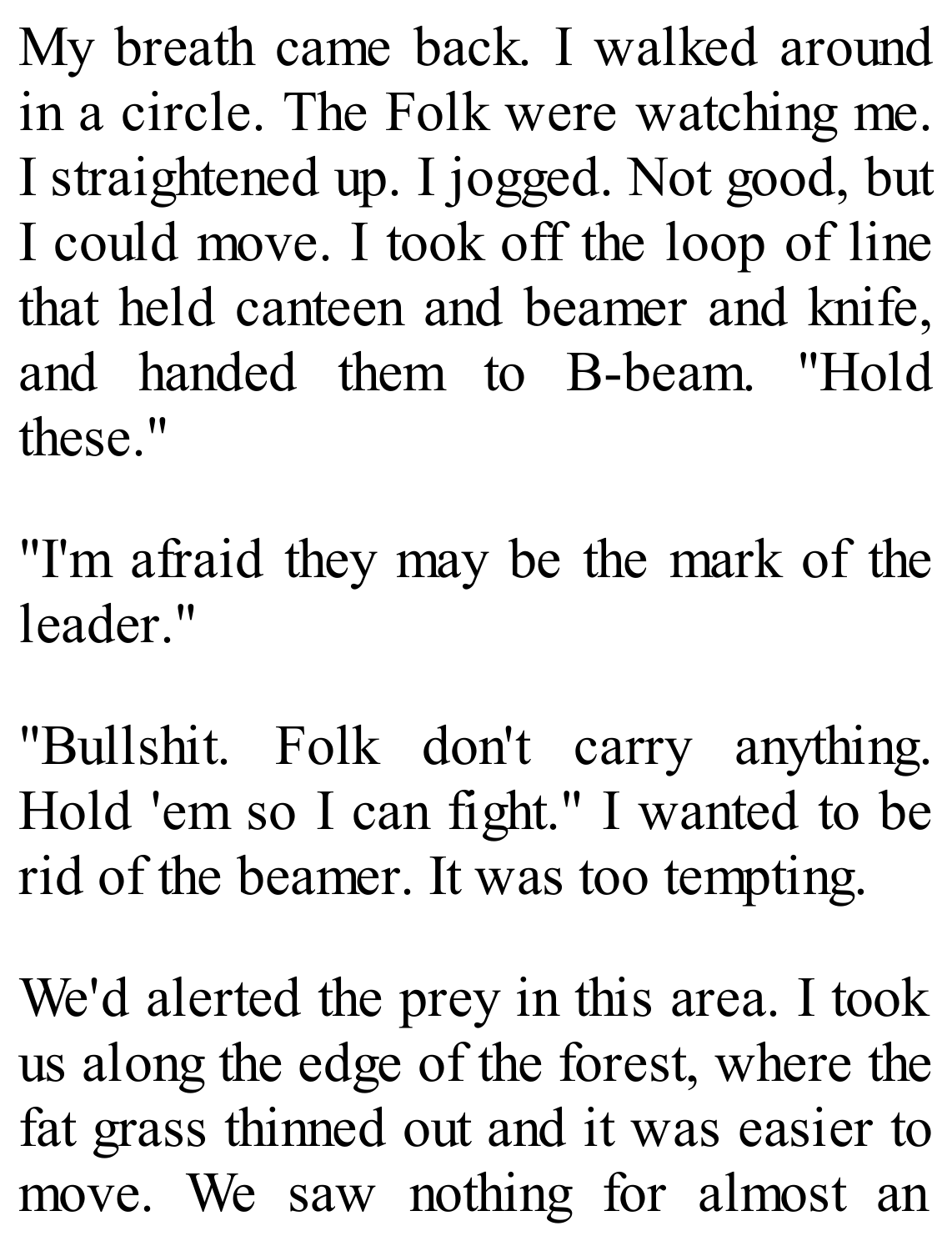hour.

I saw no birds, no stilts, no boar-pigs. What I finally did see was four more melks drinking from the stream. It was a situation very like the first I'd seen on film.

I'd already proved that a melk was more than my equal. My last second qualms had slowed me not at all. I'd been beaten because my teeth and claws were inadequate; because I was not a wolf; not a lion, not a Folk.

I crouched below the level of the fat grass, studying them. The Folk studied me. B-beam was at my side, whispering, "We're in no hurry. We've got hours yet.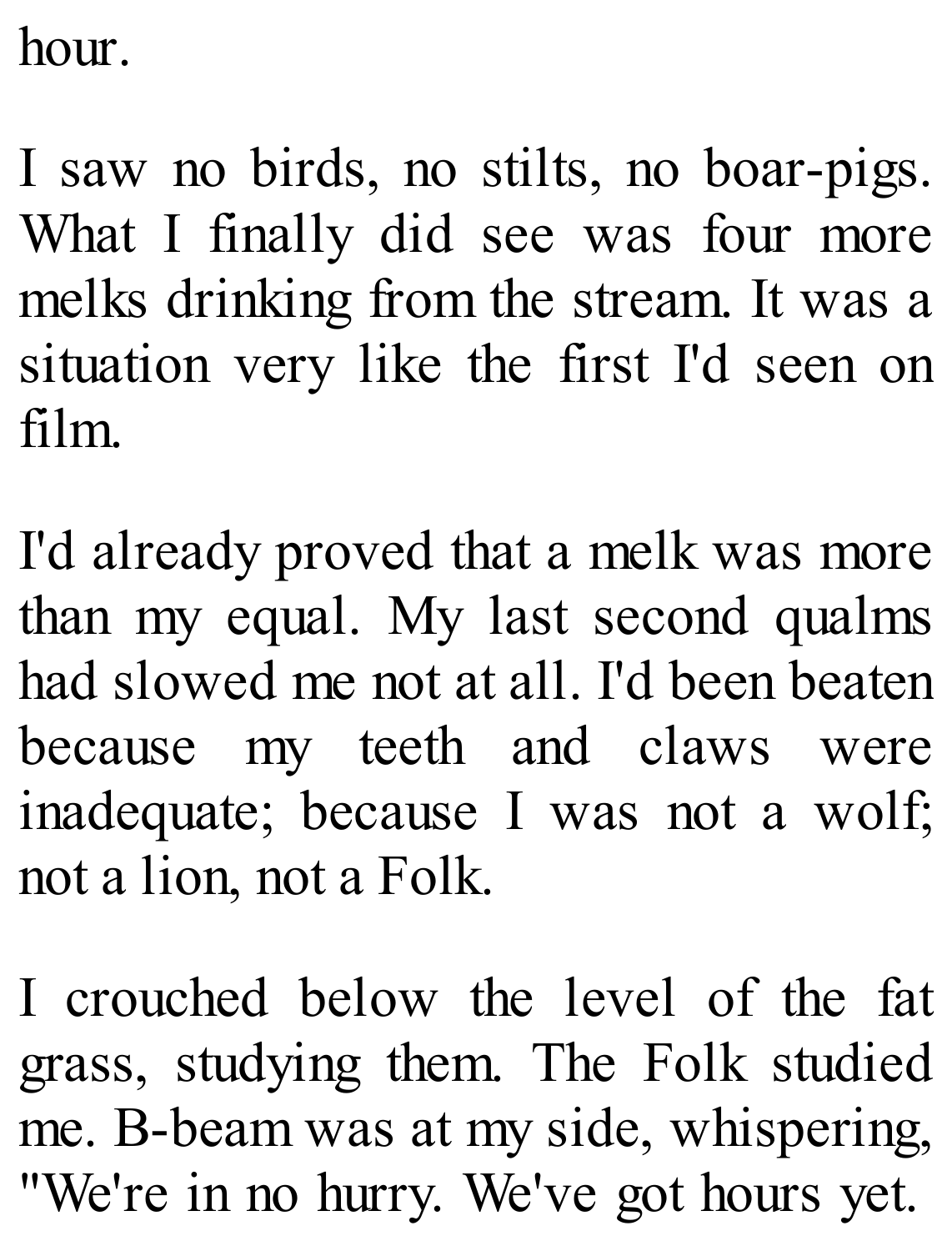Do you think you can handle a boarpig?"

"If I could find one I might catch it. But how do I kill it? With my teeth?"

The Folk watched. What did they expect of me?

Suddenly I knew.

"Tell them I'll be in the woods." I pointed. "Just in there. Pick a melk and run it toward me." I turned and moved into the woods, low to the ground. When I looked back everyone was gone.

These trees had to be from the Folk world. They bent to an invisible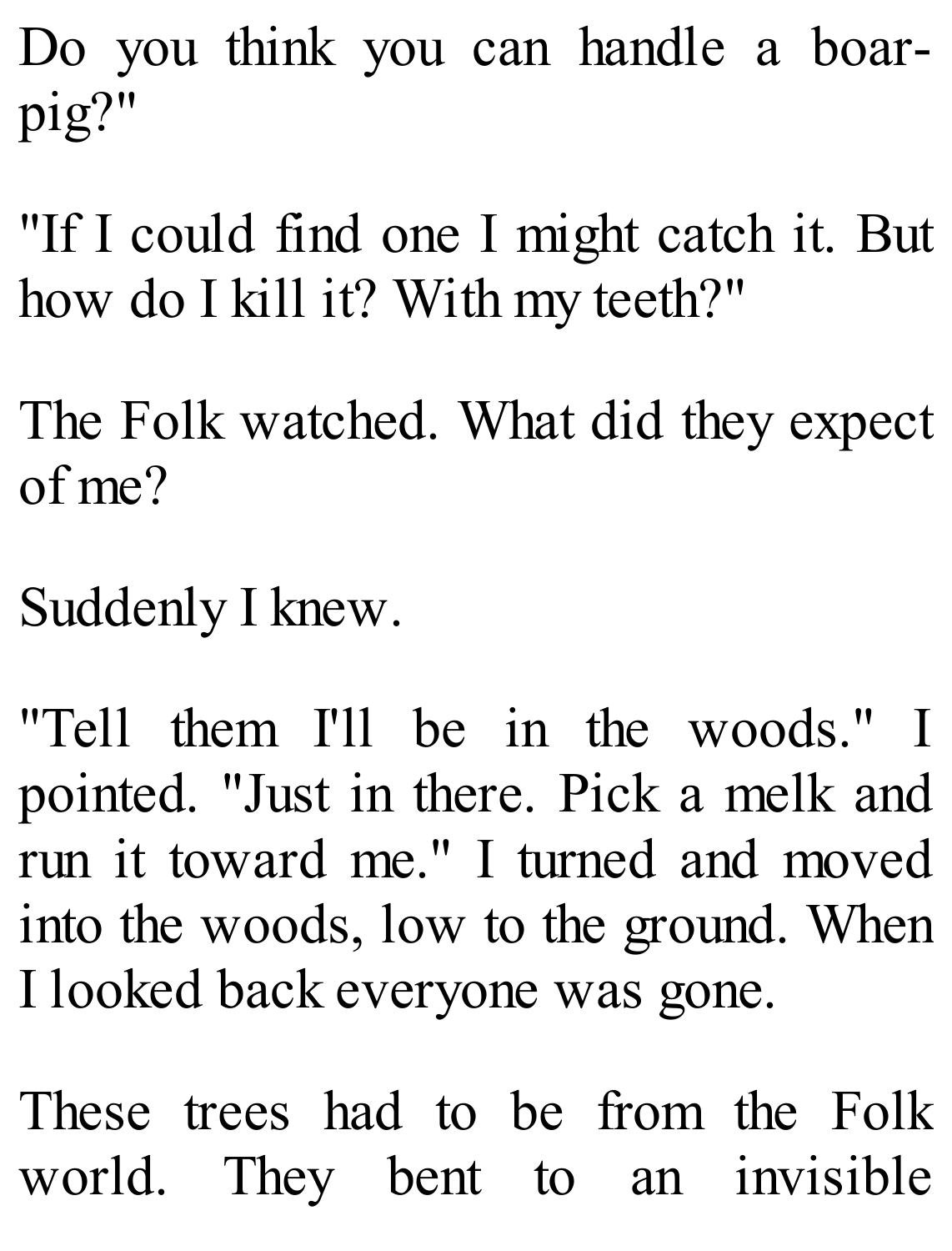hurricane. They bent in various directions, because the Mojave wasn't giving them the right signals. The trunks had a teardrop-shaped cross section for low wind resistance. Maybe the Folk world was tidally locked, with a wind that came always from one direction .

I dared not go too far for what I needed. The leafs' tops of the trees were just in reach, and I plunged my hands in and felt around. The trunk was straight and solid; the branches were no thicker than my big toe, and all leaves. I tried to rip a branch loose anyway. It was too strong, and I didn't have the leverage.

Through the bent trunks I watched melks scattering in panic. But one dashed back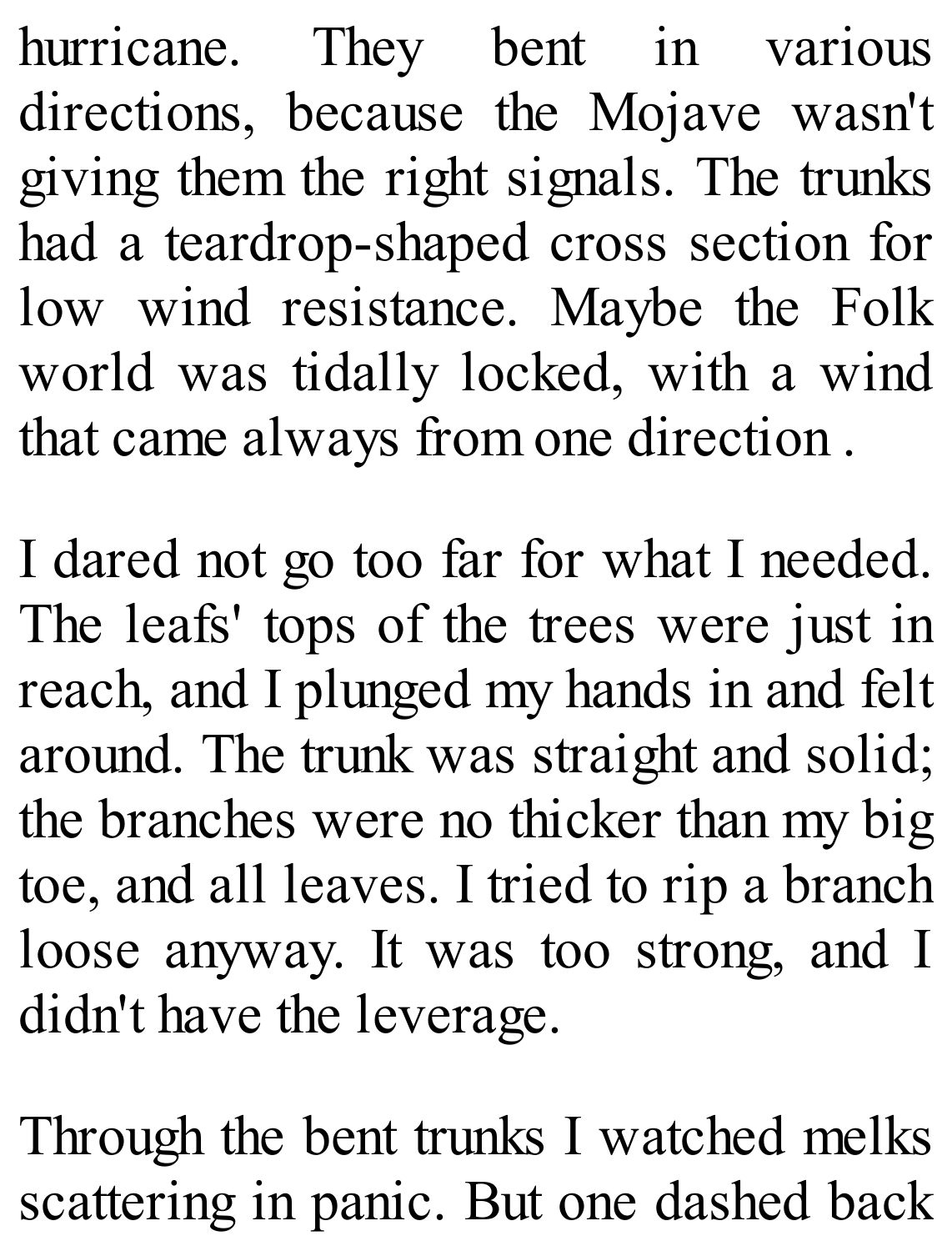and forth, and found black death popping up wherever it looked. There was fallen stuff on the ground, but no fallen branches. To my right, a glimpse of white- The melk was running toward the wood.

I ran deeper among the trees. White: bones in a neat pile. Melk bones. I swept a band through to scatter them. Damn! The leg bones had all been split. What now?

The skull was split too, hanging together by the intertwined horns. I stamped on the horns. They shattered. I picked up a massive half-skull with hail a meter of broken horn for a handle.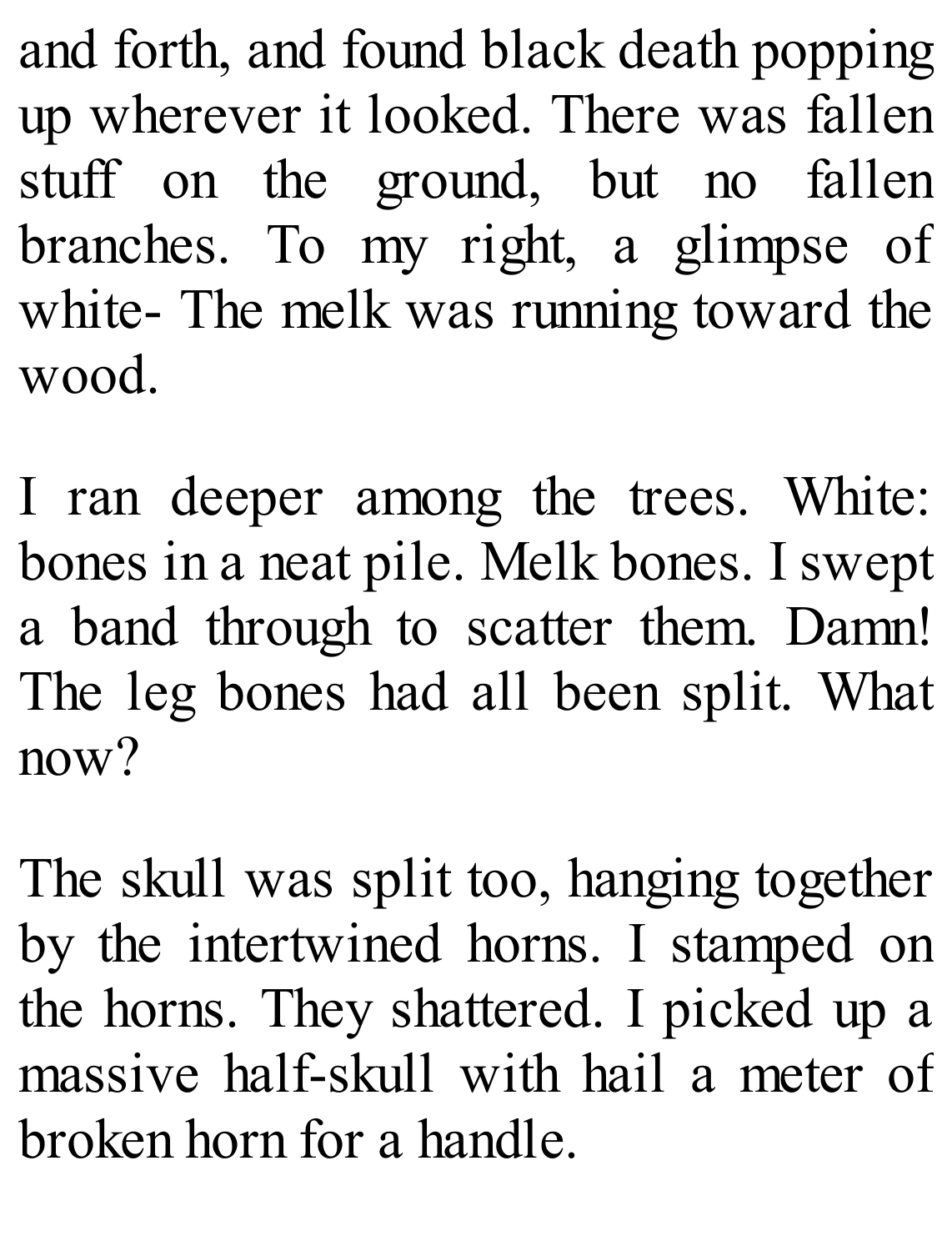The melk veered just short of the woods. I sprinted in pursuit. Beyond, B-beam half-stood, his eyes horrified. He shouted, "Rick! No!"

I didn't have time for him. The melk raced away, and nothing popping up in its face was going to stop it now. I was gaining . . . it was fast-too damn fast . . . I swung the skull at a flashing hoof, and connected. Again. Throwing it off, slowing it just enough. The half-skull and part-horn made a good bludgeon. I smacked a knee and it wheeled in rage and caught me across the face and chest with its horns.

I dropped on my back. I got in one grazing blow across the neck as it was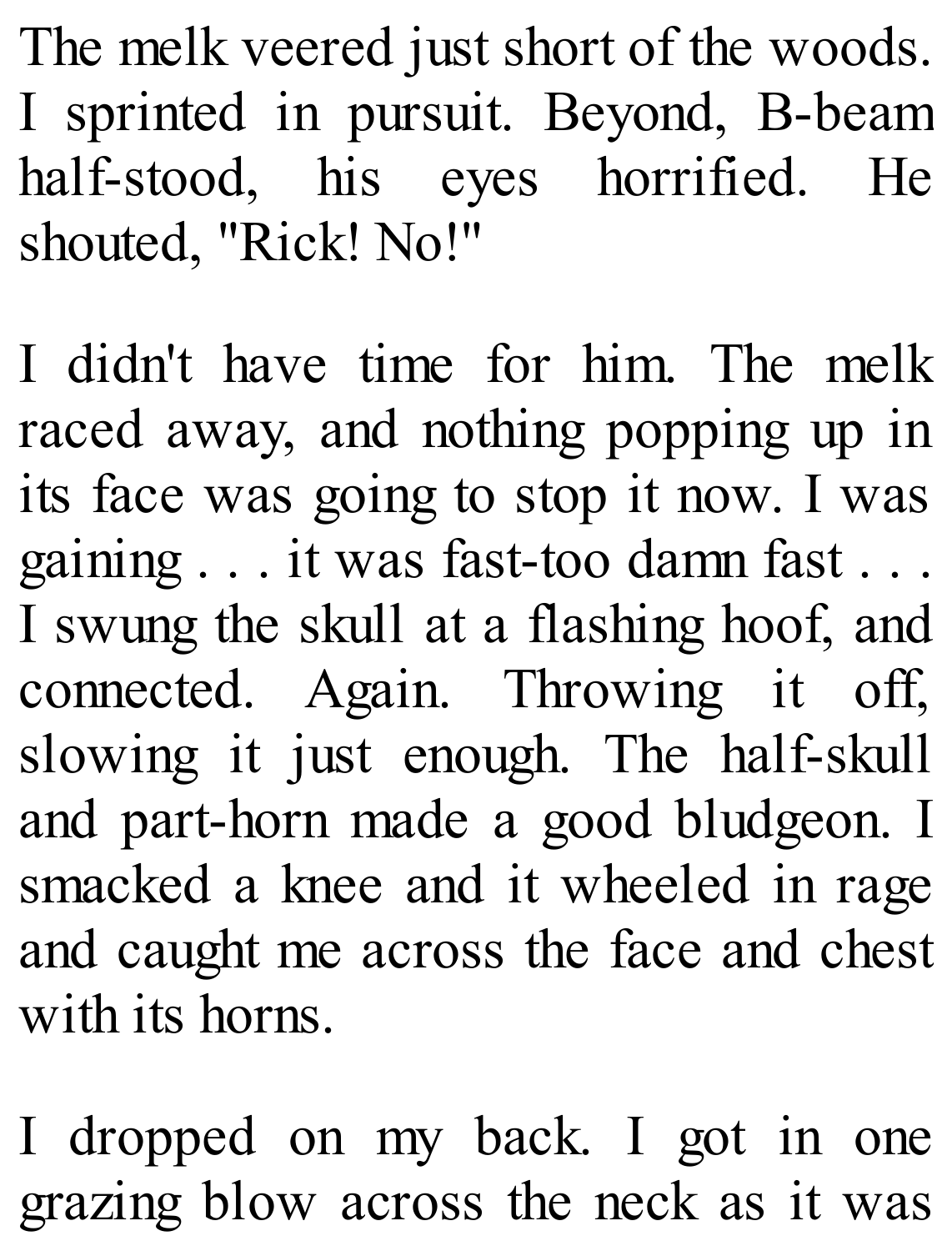turning away, and then it was running and I rolled to my feet and chased it again. There was a feathery feel to my run. My lungs and legs thought I was dying. But the melk shook its head as it ran, and I caught up far enough to swing at its hooves.

This time it didn't turn to attack. Running with something whacking at its feet, it just gradually lost ground. I delivered a two-handed blow to the base of its neck. Swung again and lost my balance and tumbled, caught the roll on my shoulder, had to go back for the skull. Then I ran, floating, recovering lost ground, and suddenly realized that the grass was stirring all around me. I was surrounded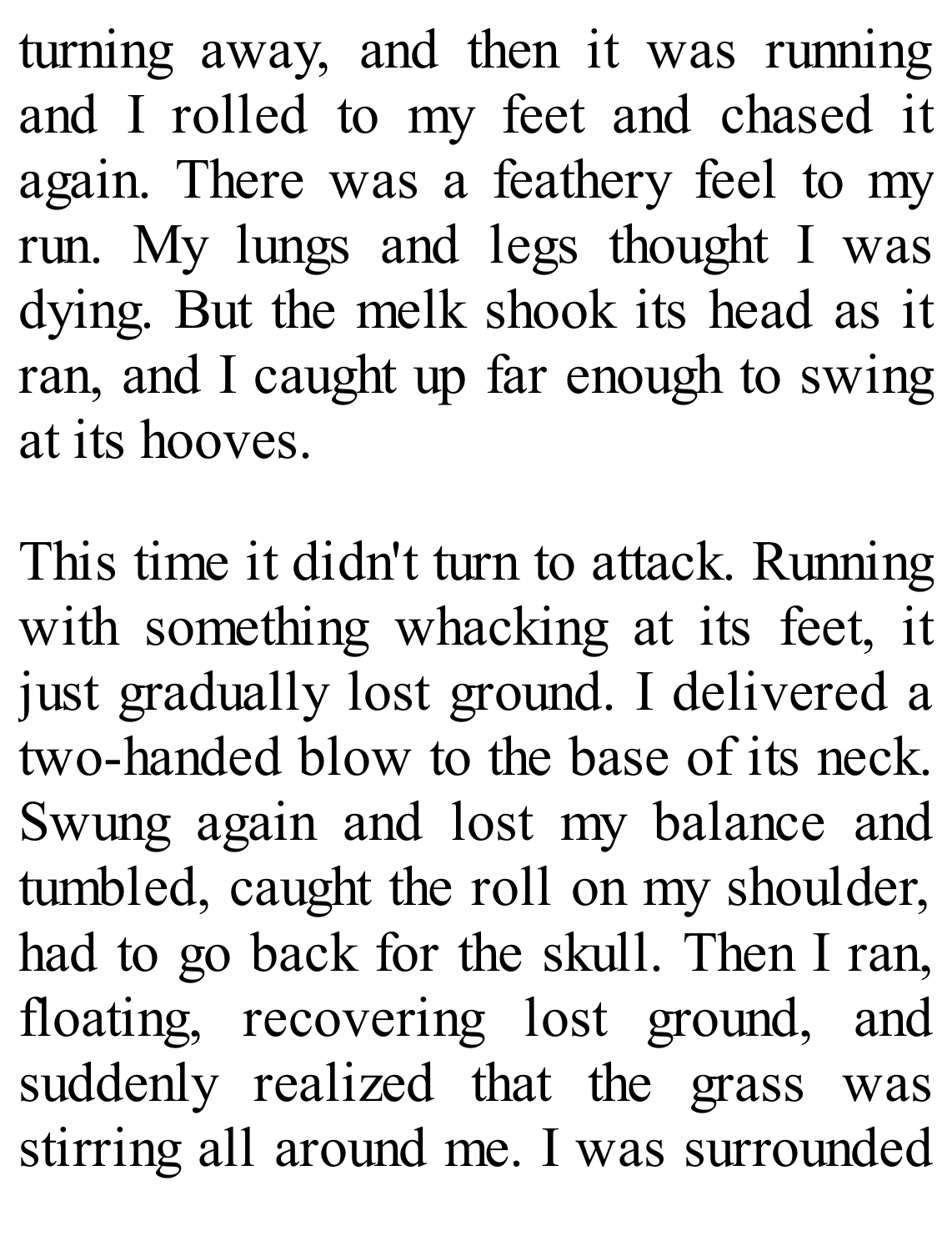by the black shadows of the Folk.

I caught up.

A swing at the head only got the horns. I hammered at the neck, just behind the head. It tumbled, and tried to get to its feet, and I beat it until it fell over. I used the skull like an ax . . . murdering it . . . and suddenly black bodies flowed out of the fat grass and tore at the melk. Bbeam got a good grip on the horns and snapped the neck.

I sat down.

He handed me the line: knife, beamer, canteen. He was almost as winded as I was. He whispered, "Damn fool, you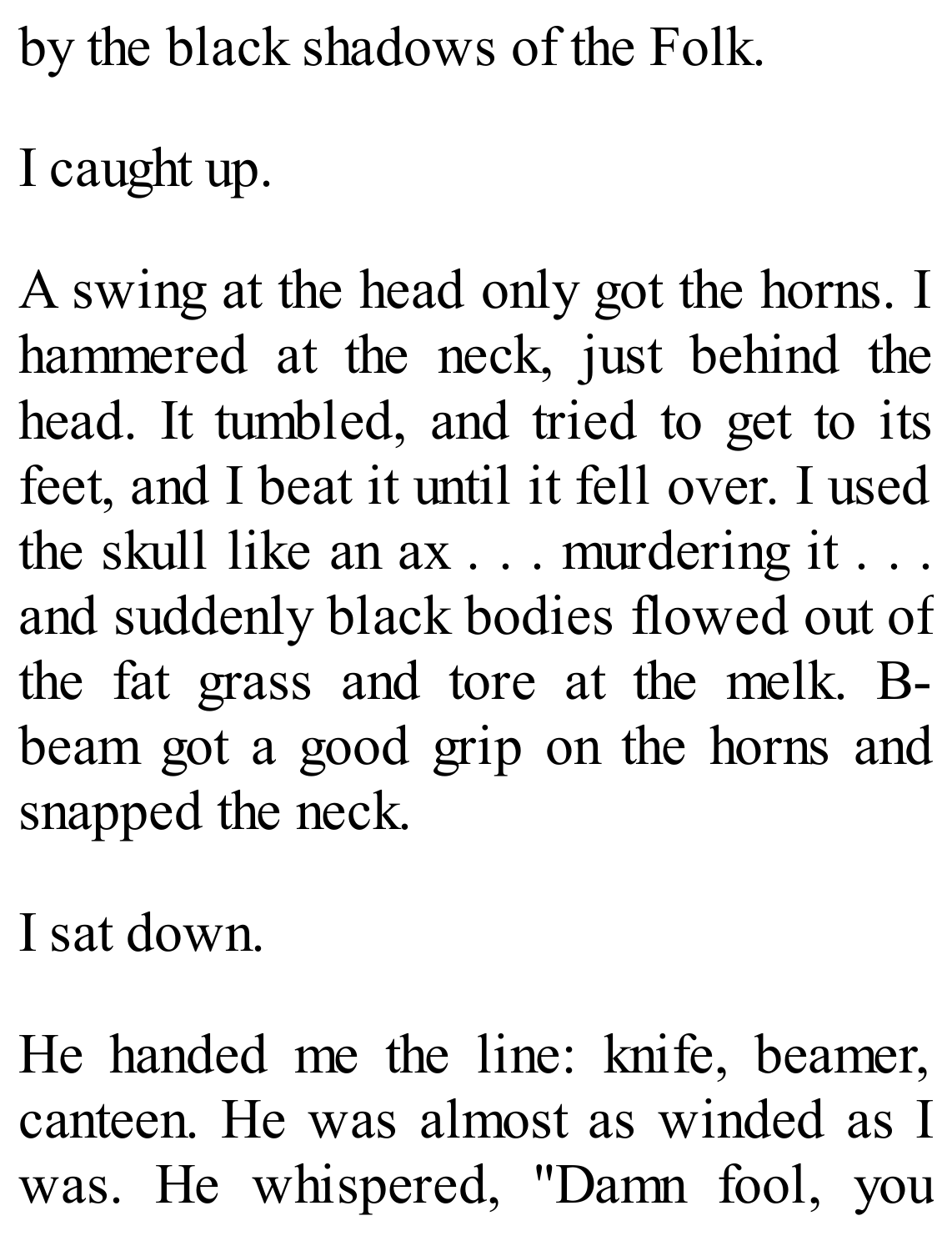weren't-"

"Wrong." I didn't have breath for more. I drank from my canteen, paused to gasp, drank again. Then I turned the beamer on a meaty thigh. The Folk must have been waiting for me to make my choice. They now attacked the forequarters.

I crouched, panting, holding the beamer on the meat until it sizzled, until it smoked, until the smell of it told my belly it was ready.

The heaving of my chest had eased. I handed the knife to B-beam. "Carve us some of that. Eat as much as you can. Courtesy to our hosts."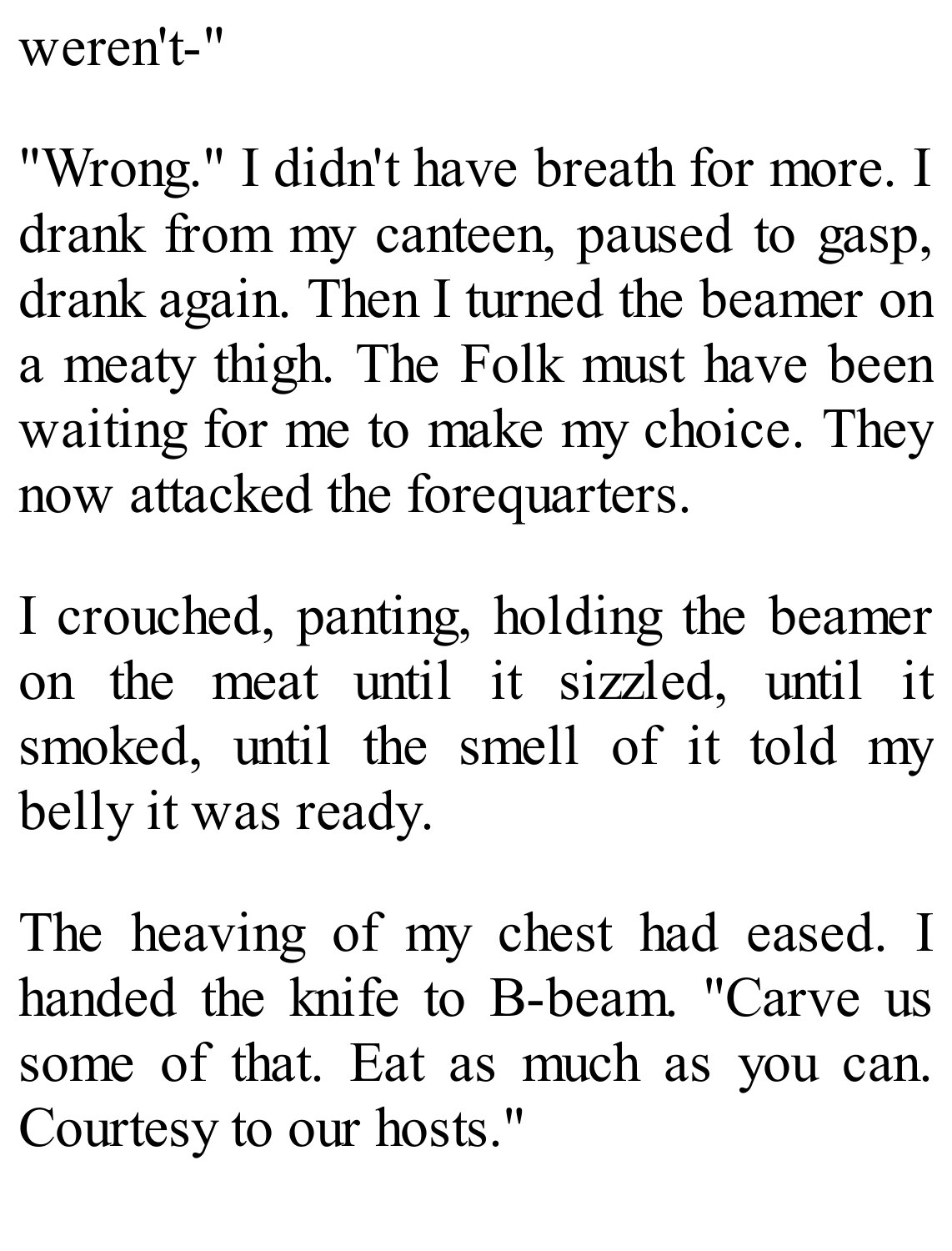He did. He gave me a chunk that I needed both hands to hold. It was too hot; I had to juggle it. B-beam said, "You used a weapon."

"I used a club," I said. I bit into the meat. Ecstasy! The famine was over. I hadn't cooked it enough, and so what? I swallowed enough to clear my mouth and said, "Humans don't use teeth and claws. The Folk know that. They wanted to see us in action. My evolution includes a club."

## THE GREEN MARAUDER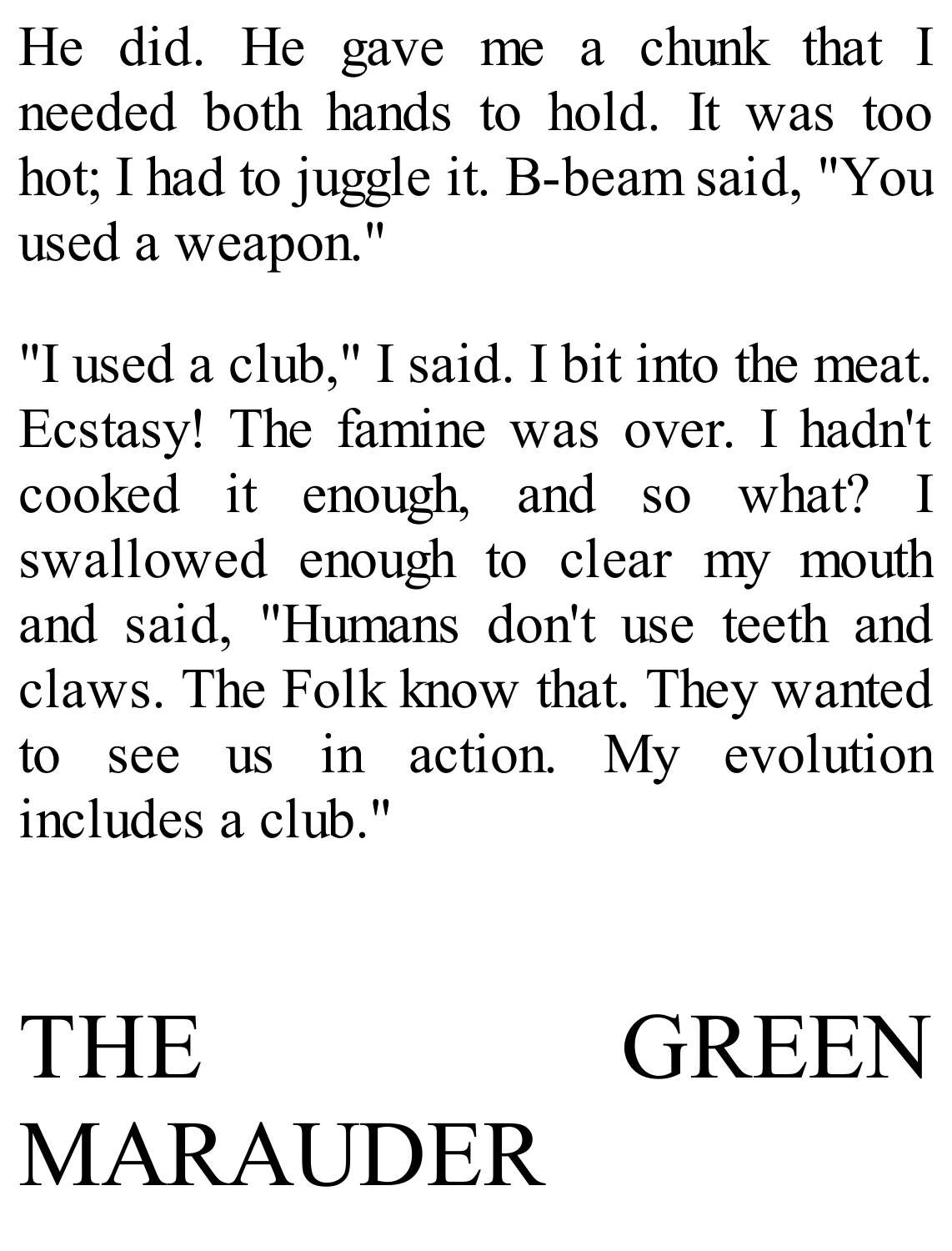I was tending bar alone that night. The chirpsithra interstellar liner had left Earth four days earlier, taking most of my customers. The Draco Tavern was nearly empty.

The man at the bar was drinking gin and tonic. Two glig-grey and compact beings, wearing furs in three tones of green-were at a table with a chirpsithra guide. They drank vodka and consommé, no ice, no flavorings. Four farsilshree had their bulky, heavy environment tanks crowded around a bigger table. They smoked smoldering yellow paste through tubes. Every so often I got them another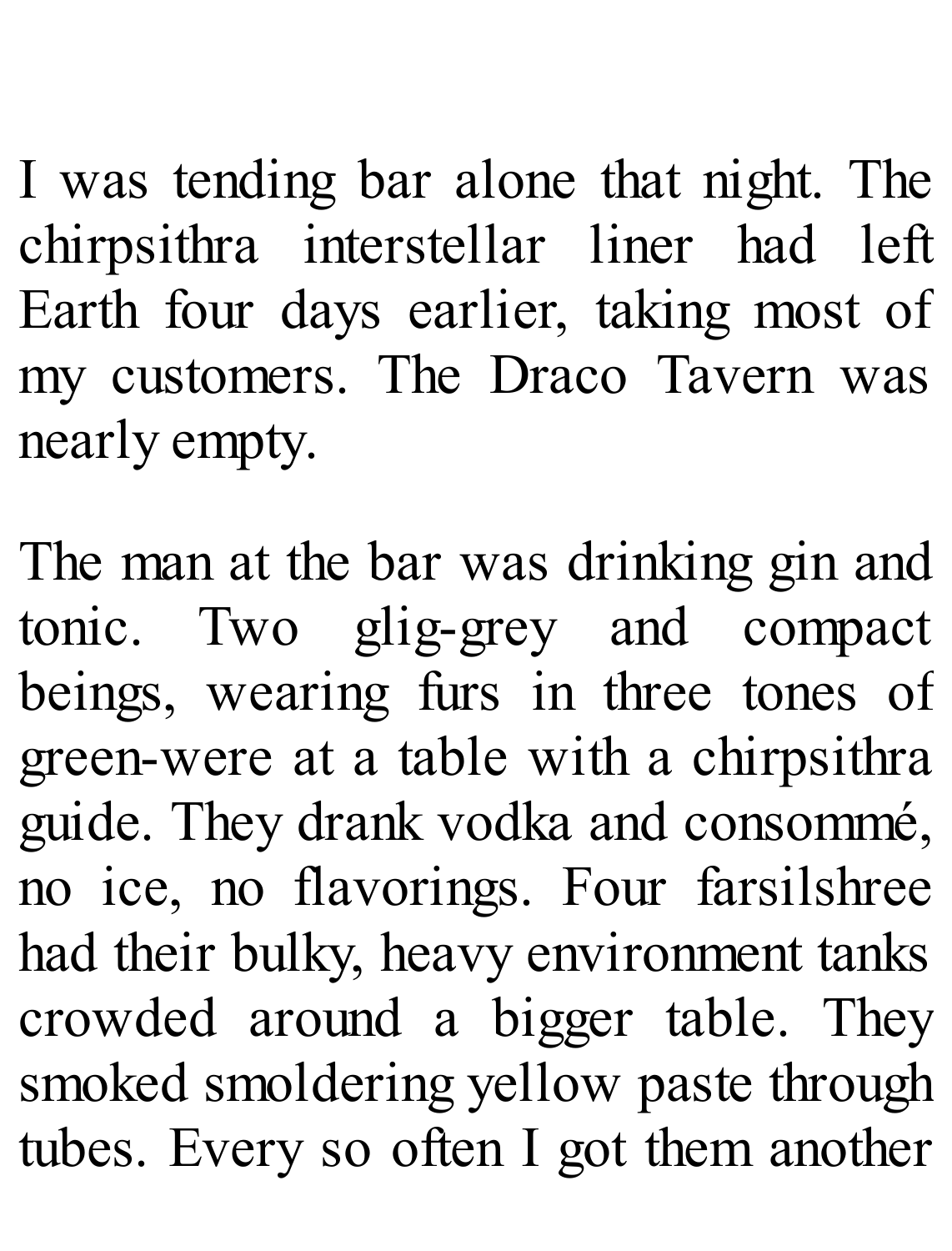jar of paste.

The man was talkative. I got the idea he was trying to interview the bartender and owner of Earth's foremost multispecies tavern.

"Hey, not me," he protested. "I'm not a reporter. I'm Greg Noyes, with the Scientific American television show."

"Didn't I see you trying to interview the glig, earlier tonight?"

"Guilty. We're doing a show on the formation of life on Earth. I thought maybe I could check a few things. The gligstith(click)optok-" He said that slowly, but got it right. "-have their own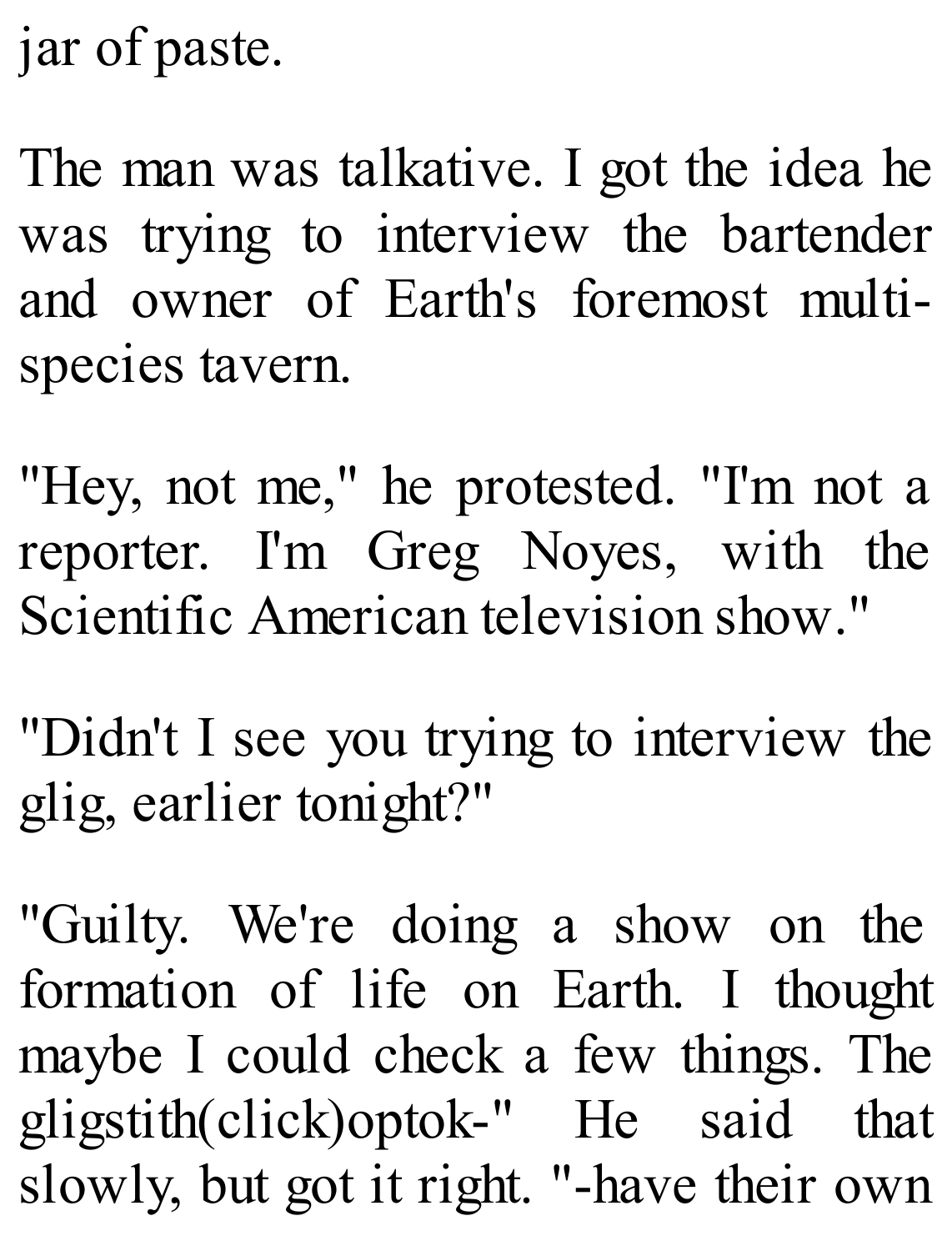little empire out there, don't they? Earthlike worlds, a couple of hundred. They must know quite a lot about how a world forms an oxygenating atmosphere." He was careful with those polysyllabic words. Not quite sober, then.

"That Doesn't mean they want to waste an evening lecturing the natives."

He nodded. "They didn't know anyway. Architects on vacation. They got me talking about my home life. I don't know how they managed that." He pushed his drink away. "I'd better switch to espresso. Why would a thing that shape be interested in my sex life? And they kept asking me about territorial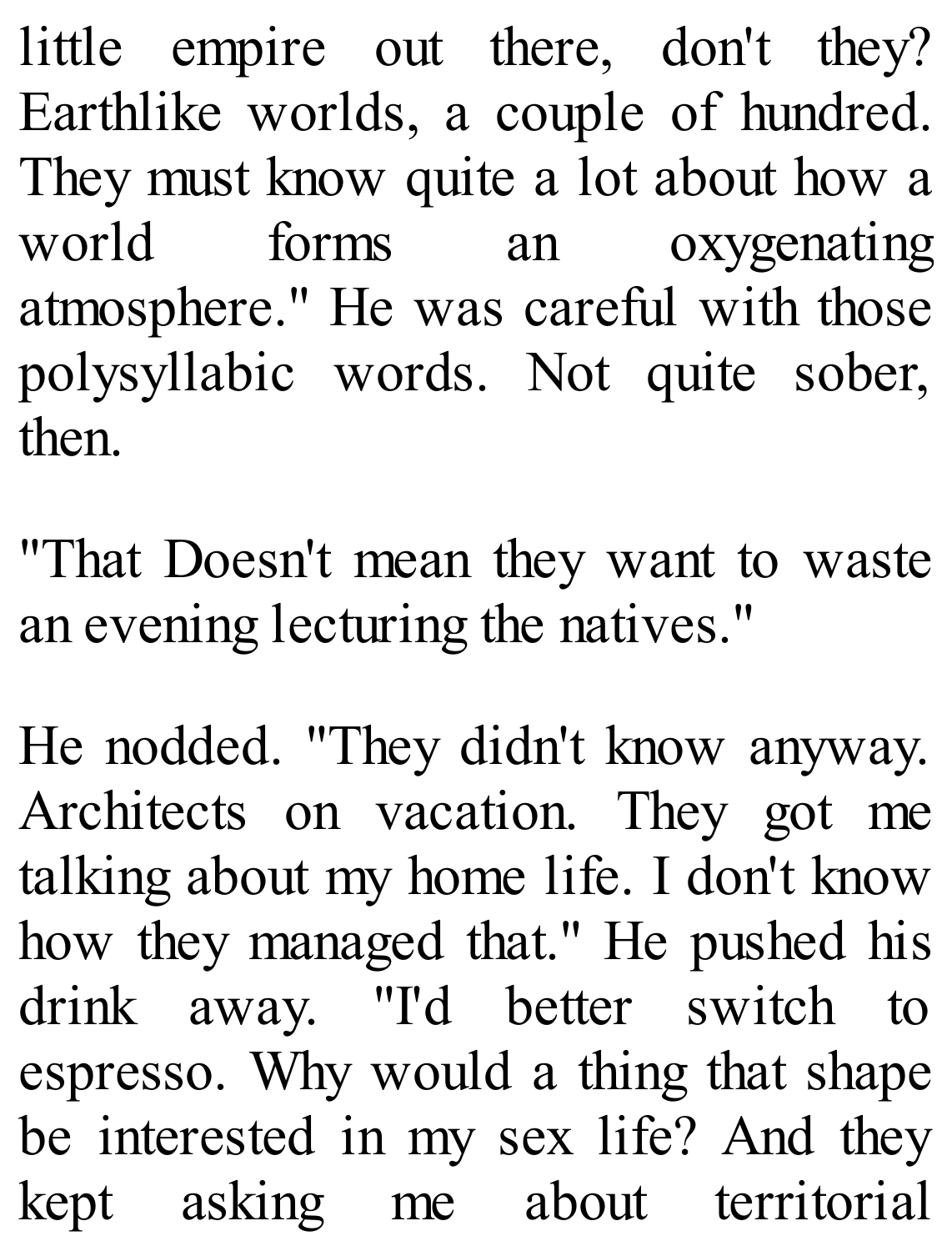imperatives-" He stopped, then turned to see what I was staring at.

Three chirpsithra were just coming in. One was in a floating couch with life support equipment attached.

"I thought they all looked alike," he said.

I said, "I've had chirpsithra in here for close to thirty years, but I can't tell them apart. They're all perfect physical specimens, after all, by their own standards. I never saw one like that."

I gave him his espresso, then put three sparkers on a tray and went to the chirpsithra table.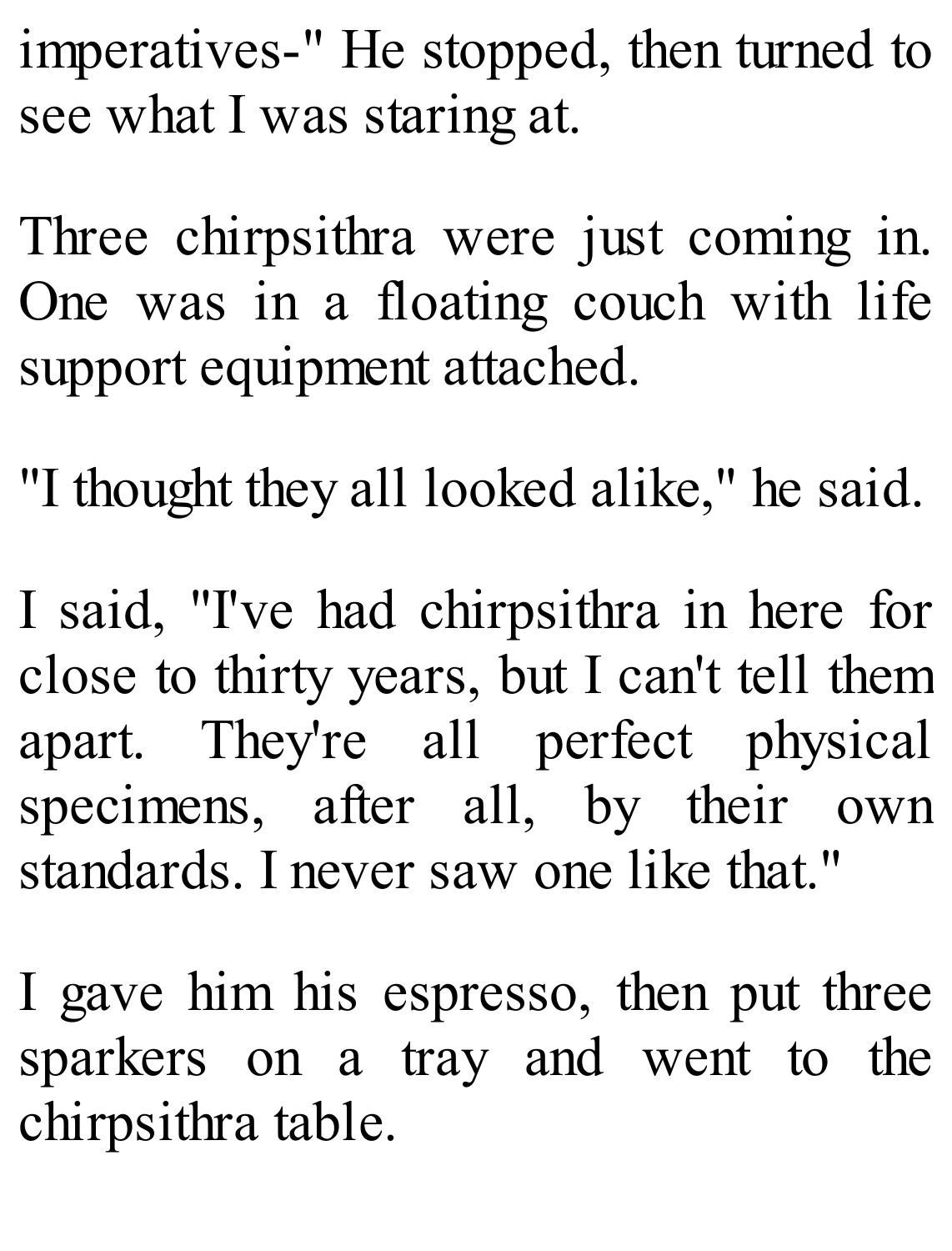Two were exactly like any other chirpsithra: eleven feet tall, dressed in pouched belts and their own salmoncolored exoskeletons, and very much at their ease. The chirps claim to have settled the entire galaxy long agomeaning the useful planets, the tidally locked oxygen worlds that happen to circle close around cool red-dwarf sunsand they act like the reigning queens of wherever they happen to be. But the two seemed to defer to the third. She was a foot shorter than they were. Her exoskeleton was as clearly artificial as dentures: alloplastic bone worn on the outside. Tubes ran under the edges from the equipment in her floating couch. Her skin between the plates was more gray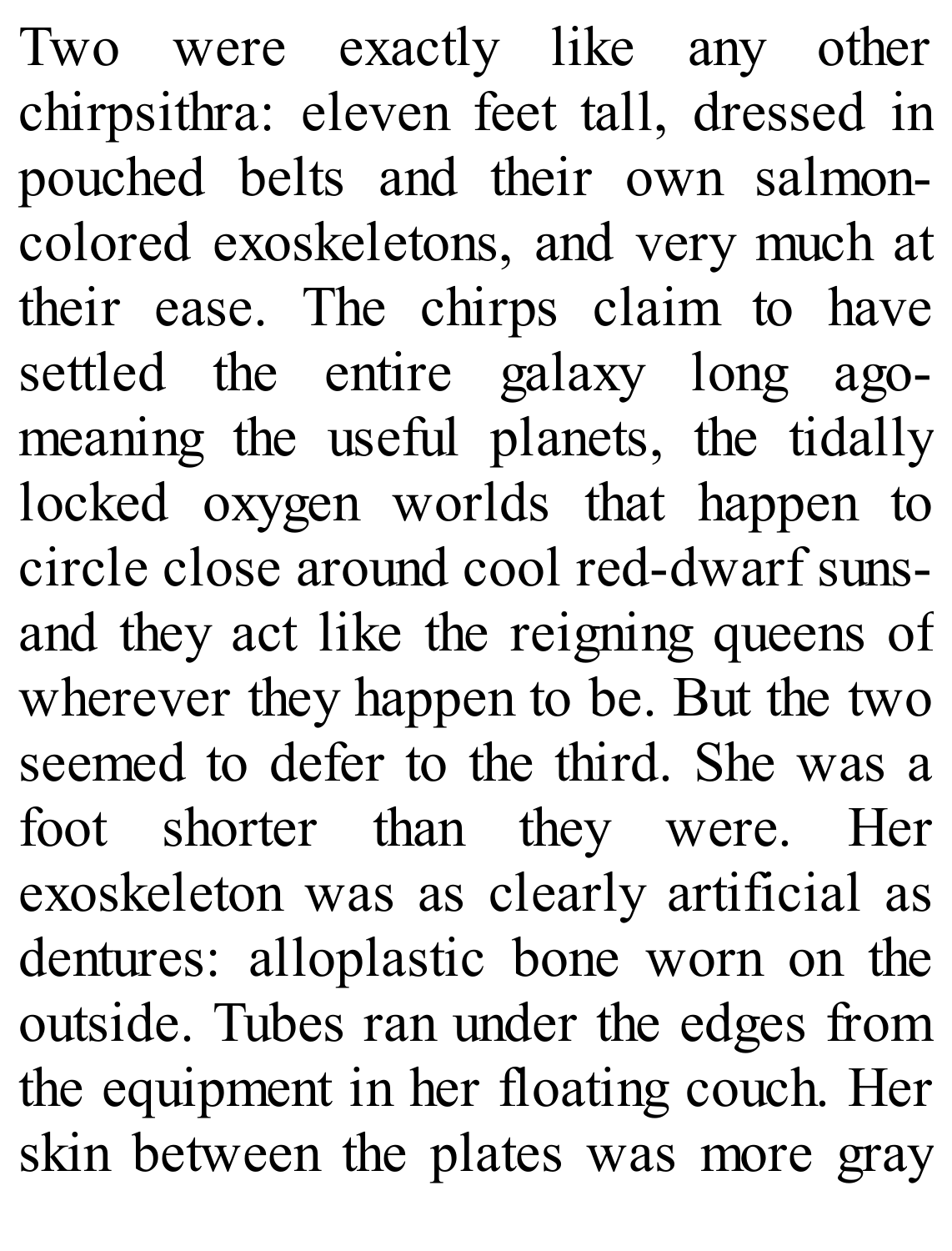than red. Her head turned slowly as I came up. She studied me, bright-eyed with interest.

I asked, "Sparkers?" as if chirpsithra ever ordered anything else.

One of the others said, "Yes. Serve the ethanol mix of your choice to yourself and the other native. Will you join us?"

I waved Noyes over, and he came at the jump. He pulled up one of the high chairs I keep around to put a human face on a level with a chirpsithra's. I went for another espresso and a Scotch and soda and (catching a soft imperative hoot from the farsilshree) a jar of yellow paste. When I returned they were deep in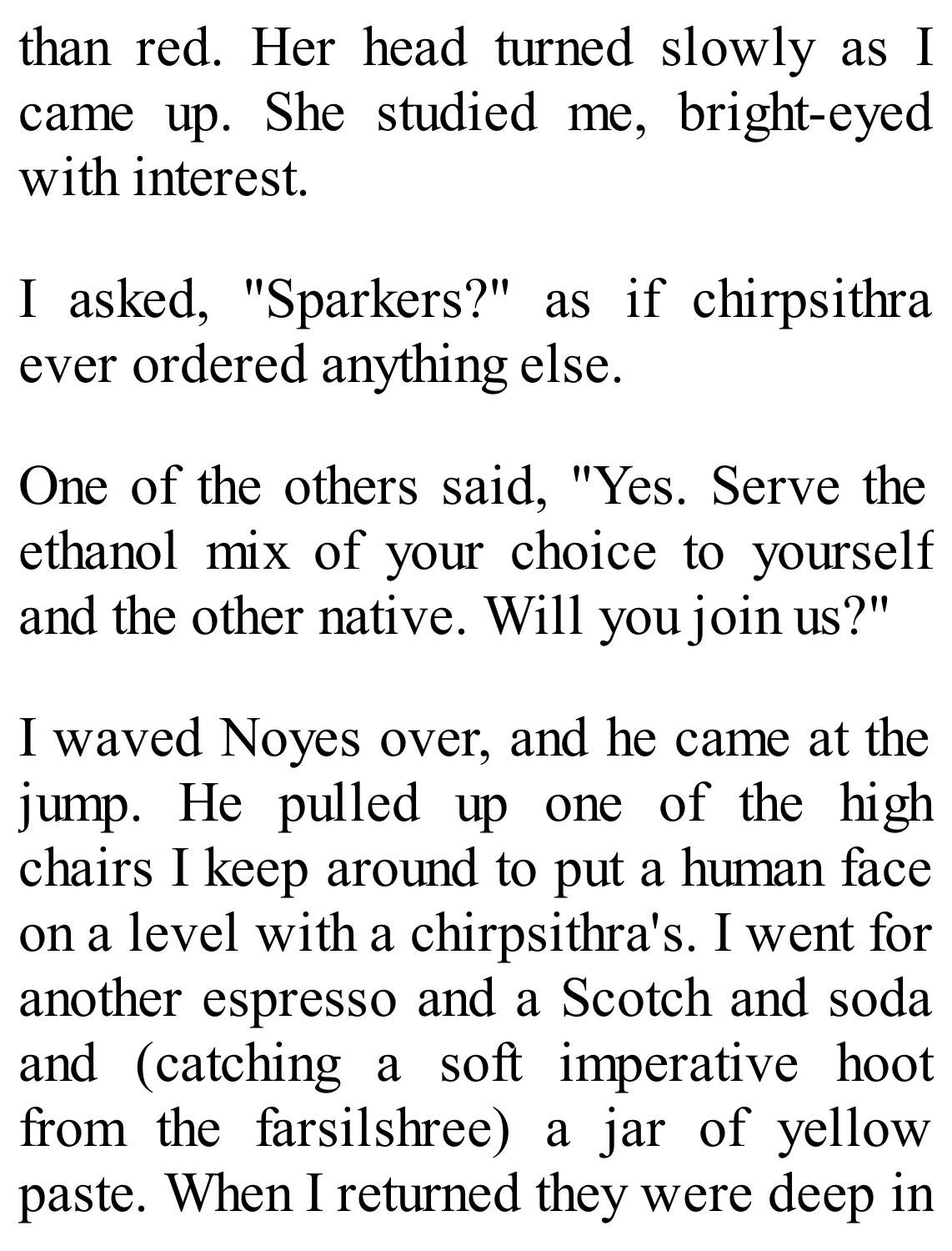conversation.

"Rick Schumann," Noyes cried, "meet Ftaxanthir and Hrofilliss and Chorrikst. Chorrikst tells me she's nearly two billion years old!"

I heard the doubt beneath his delight. The chirpsithra could be the greatest liars in the universe, and how would we ever know? Earth didn't even have interstellar probes when the chirps came.

Chorrikst spoke slowly, in a throaty whisper, but her translator box was standard: voice a little flat, pronunciation perfect. "I have circled the galaxy numberless times, and taped the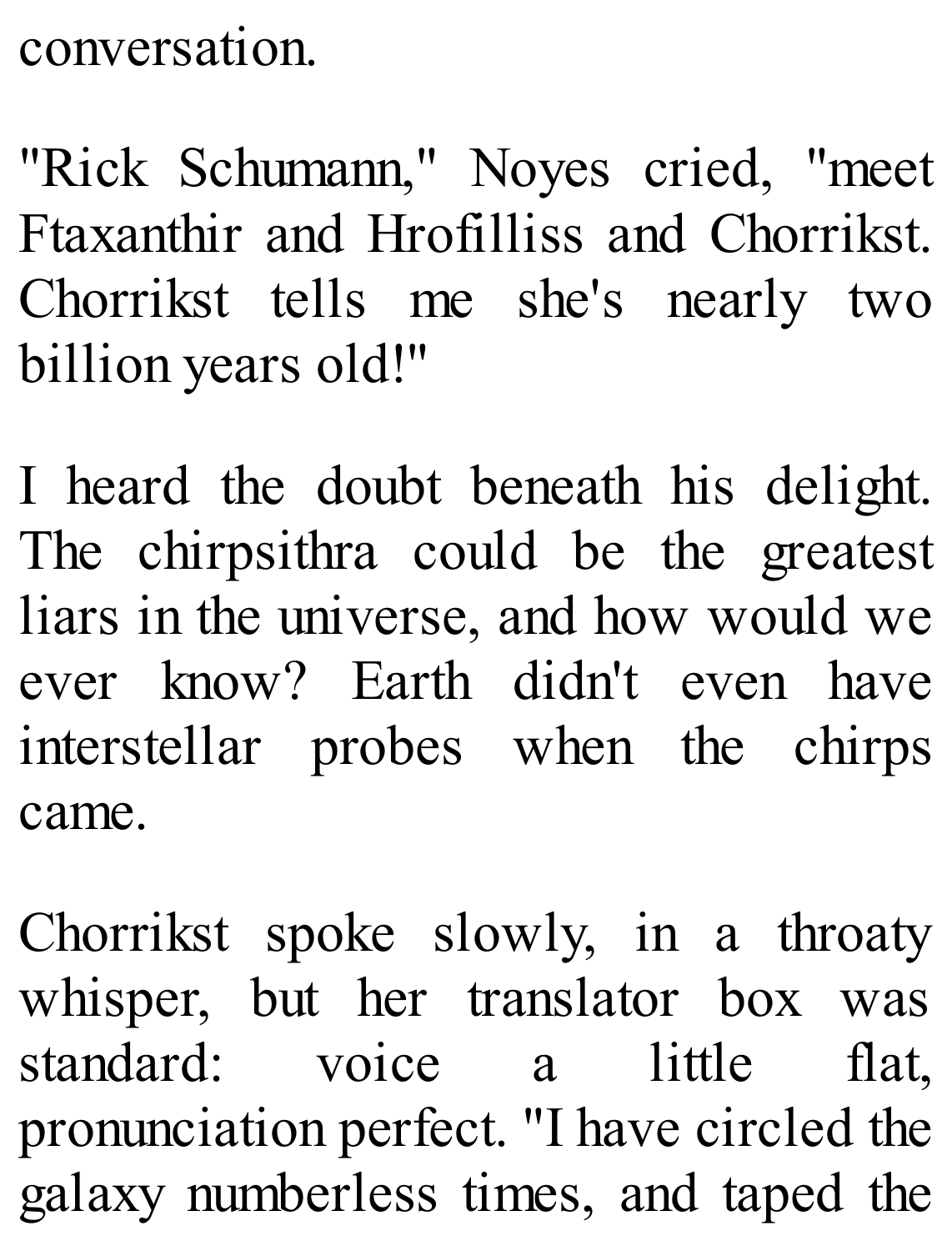tales of my travels for funds to feed my wanderlust. Much of my life has been spent at the edge of lightspeed, under relativistic time-compression. So you see, I am not nearly so old as all that."

I pulled up another high chair. "You must have seen wonders beyond counting," I said. Thinking: My God, a short chirpsithra! Maybe it's true. She's a different color, too, and her fingers are shorter. Maybe the species has actually changed since she was born!

She nodded slowly. "Life never bores. Always there is change. In the time I have been gone, Saturn's ring has been pulled into separate rings, making it even more magnificent. What can have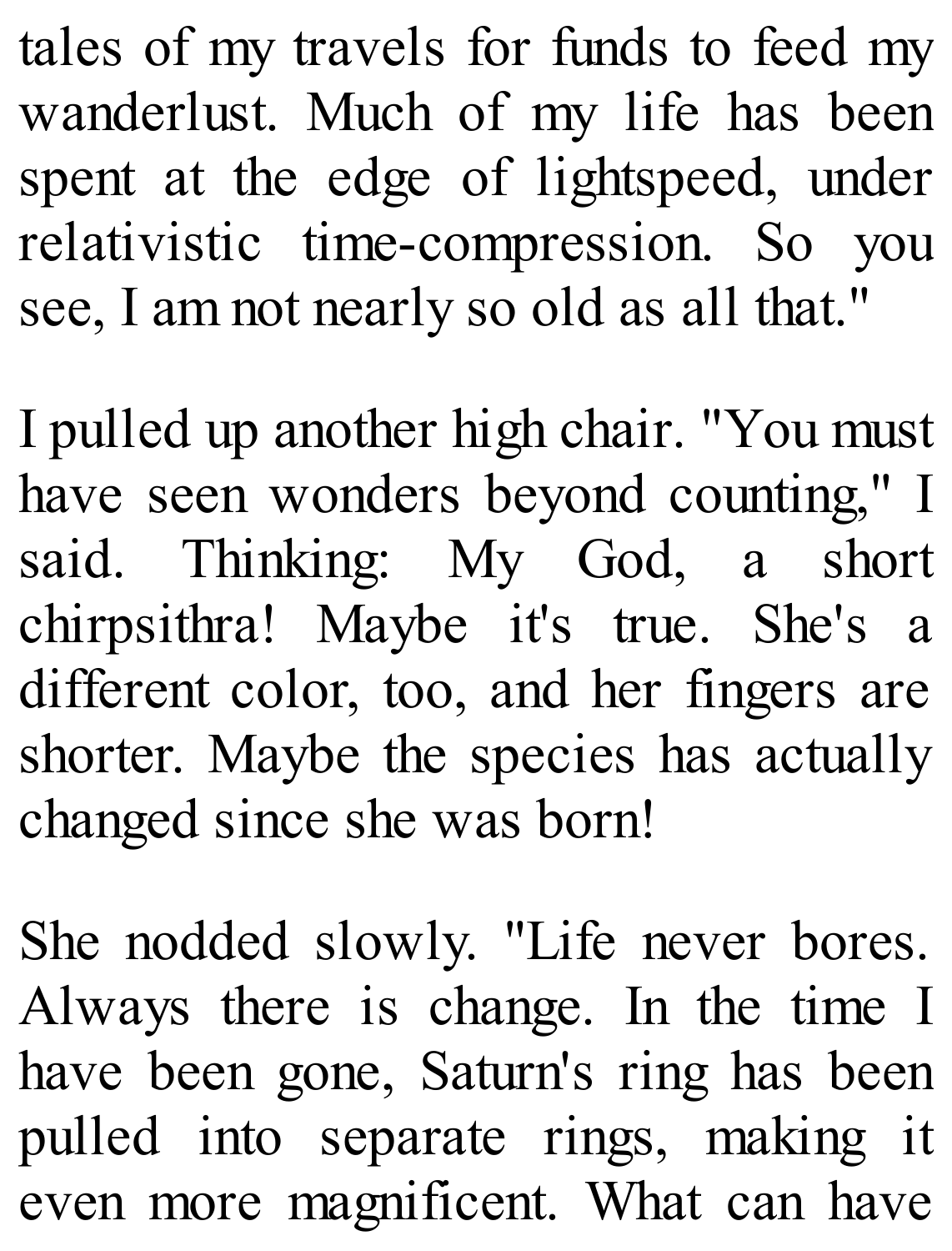done that? Tides from the moons? And Earth has changed beyond recognition."

Noyes spilled a little of his coffee. "You were here? When?"

"Earth's air was methane and ammonia and oxides of nitrogen and carbon. The natives had sent messages across interstellar space . . . directing them toward yellow suns, of course, but one of our ships passed through a beam, and so we established contact. We had to wear life support," she rattled on, while Noyes and I sat with our jaws hanging, "and the gear was less comfortable then. Our spaceport was a floating platform, because quakes were frequent and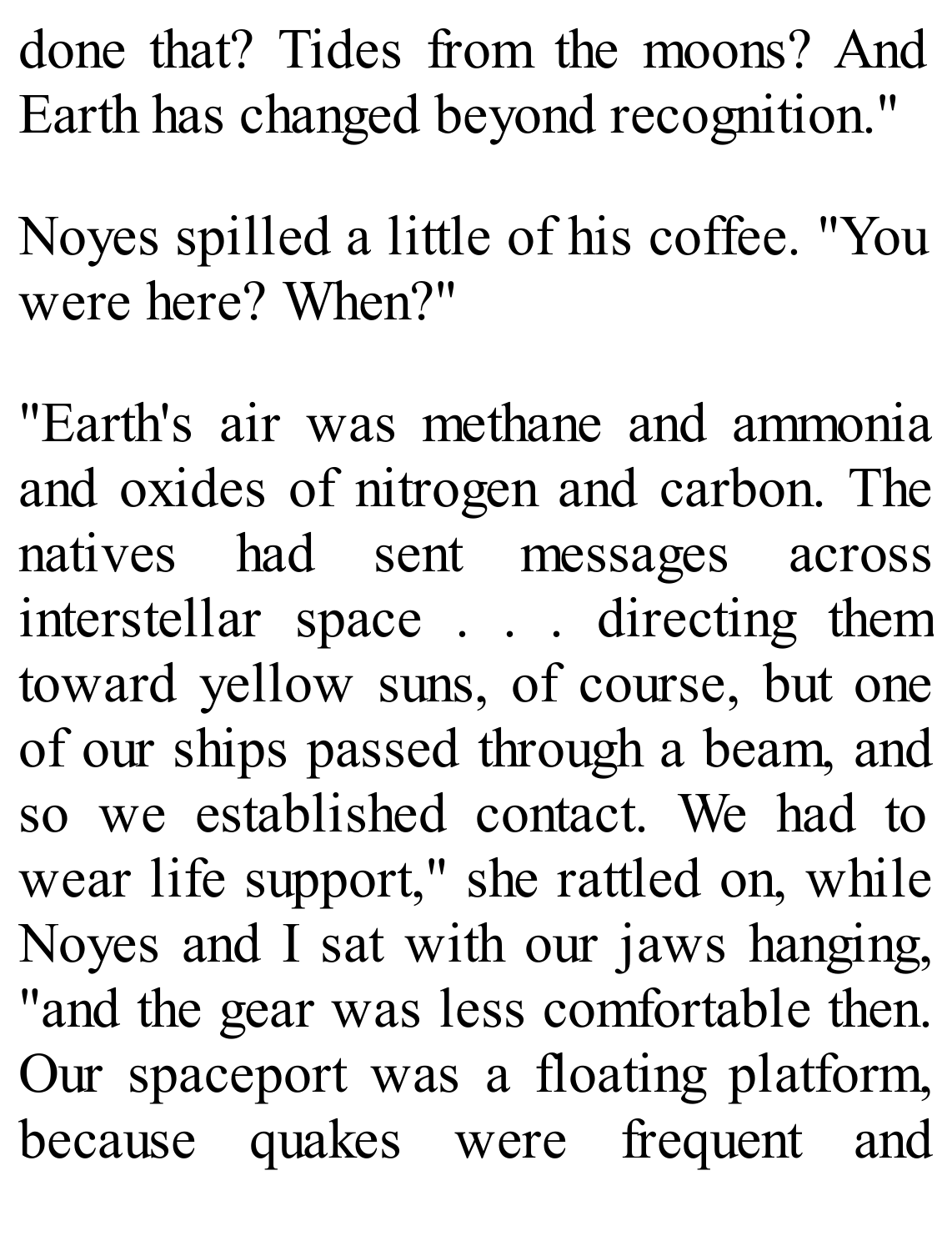violent. But it was worth it. Their cities- "

Noyes said, "Just a minute. Cities? We've never dug up any trace of, of nonhuman cities!"

Chorrikst looked at him. "After seven hundred and eighty million years, I should think not. Besides, they lived in the offshore shallows in an ocean that was already mildly salty. If the quakes spared them, their tools and their cities still deteriorated rapidly. Their lives were short too, but their memories were inherited. Death and change were accepted facts for them, more than for most intelligent species. Their works of philosophy gained great currency among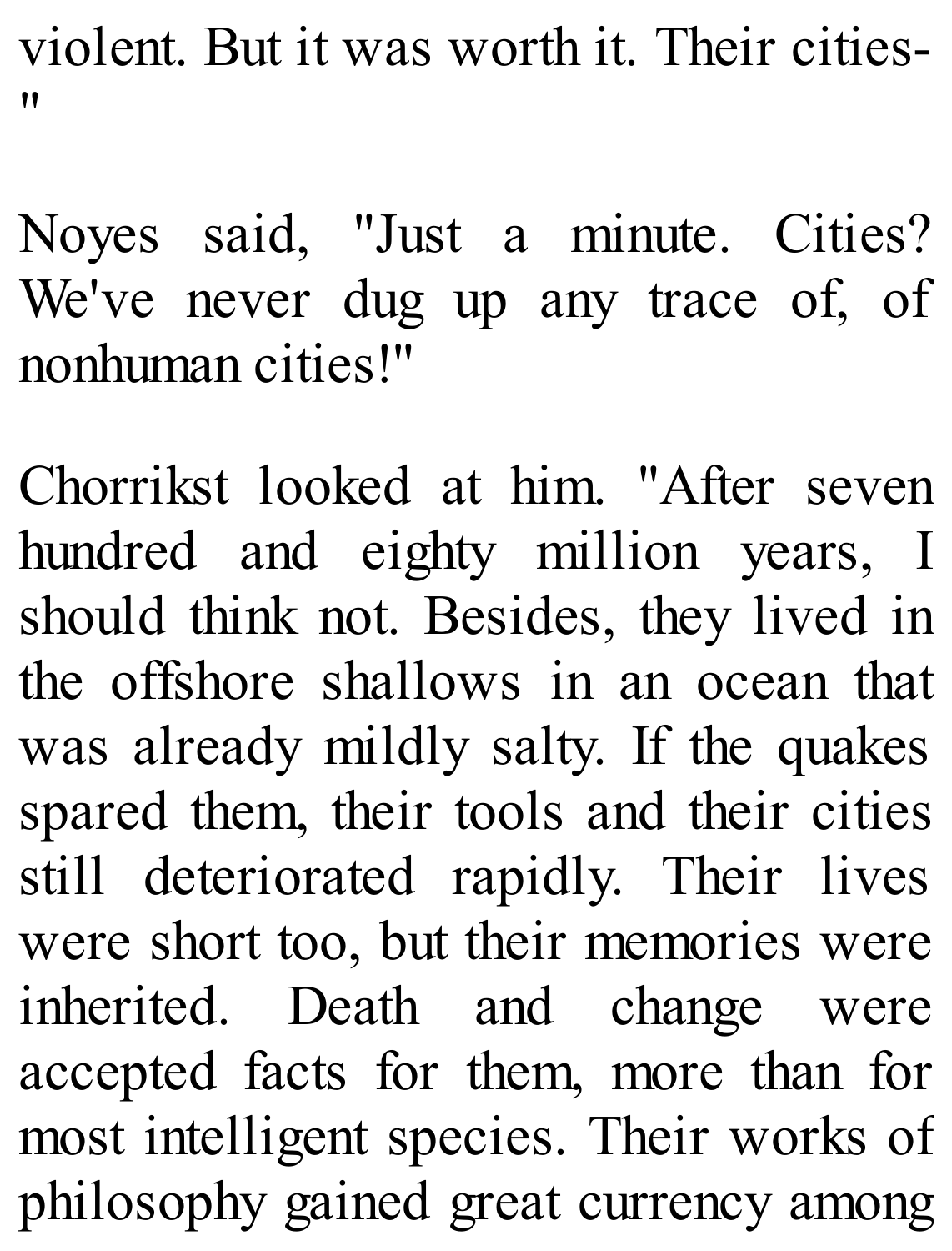my people, and spread to other species too."

Noyes wrestled with his instinct for tact and good manners, and won. "How? How could anything have evolved that far? The Earth didn't even have an oxygen atmosphere! Life was just getting started, there weren't even trilobites!"

"They had evolved for as long as you have," Chorrikst said with composure. "Life began on Earth one and a half billion years ago. There were organic chemicals in abundance, from passage of lightning through the reducing atmosphere. Intelligence evolved, and presently built an impressive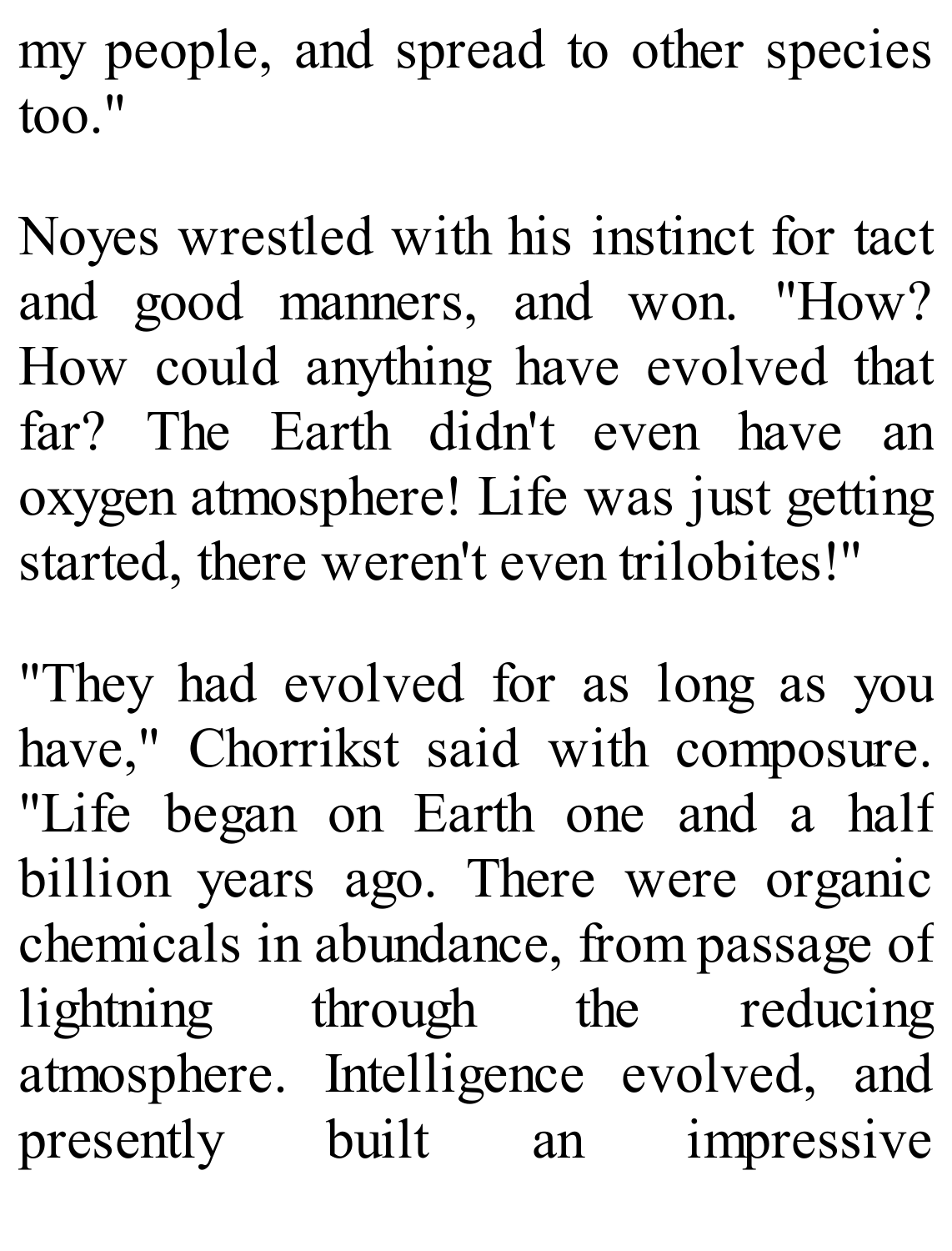civilization. They lived slowly, of course. Their biochemistry was less energetic. Communication was difficult. They were not stupid, only slow. I visited Earth three times, and each time they had made more progress."

Almost against his will, Noyes asked, "What did they look like?"

"Small and soft and fragile, much more so than yourselves. I cannot say they were pretty, but I grew to like them. I would toast them according to your customs," she said. "They wrought beauty in their cities and beauty in their philosophies, and their works are in our libraries still. They will not be forgotten."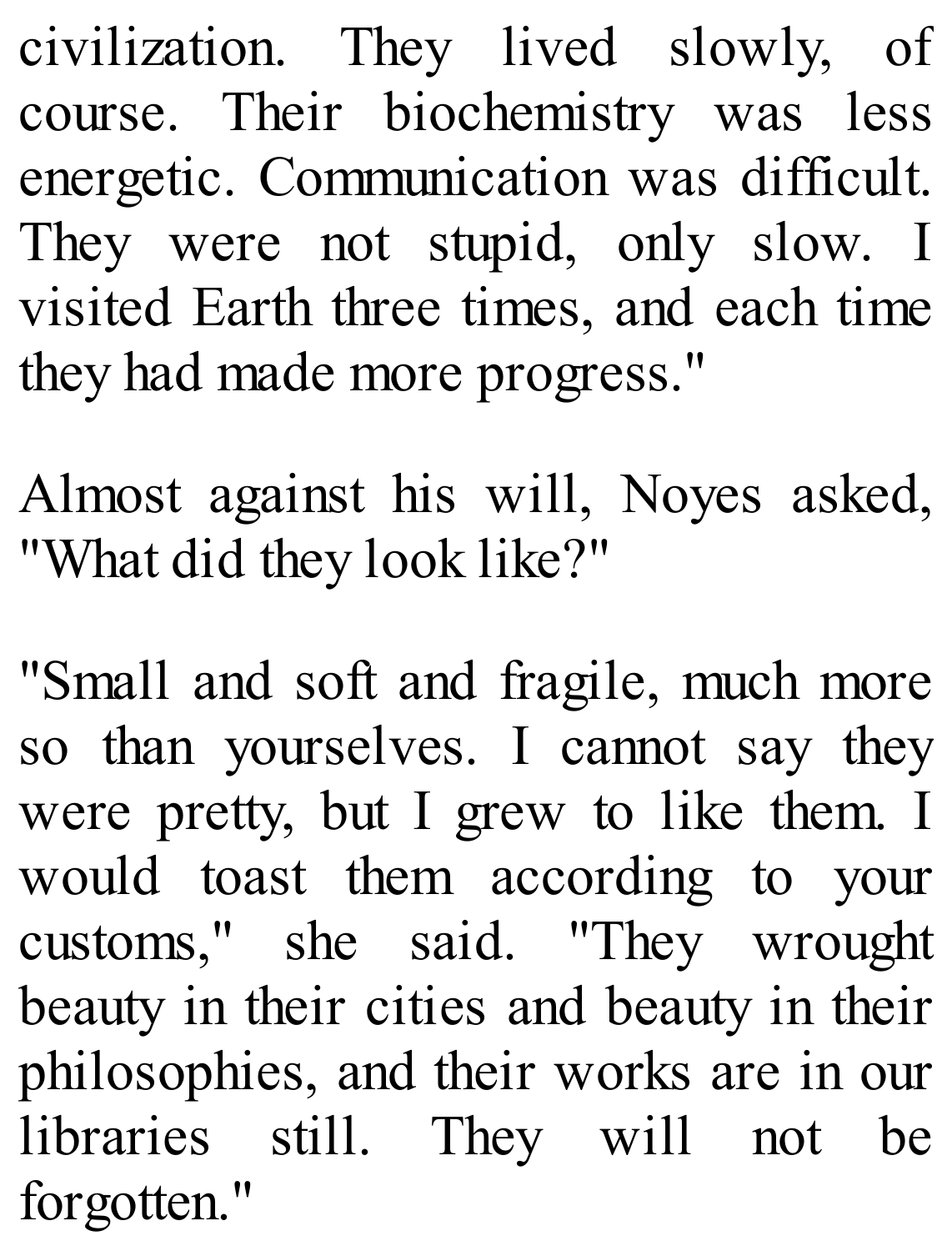She touched her sparker, and so did her younger companions. Current flowed between her two claws, through her nervous system. She said,

"Sssss . . ."

I raised my glass, and nudged Noyes with my elbow. We drank to our predecessors. Noyes lowered his cup and asked, "What happened to them?"

"They sensed worldwide disaster coming," Chorrikst said, "and they prepared; but they thought it would be quakes. They built cities to float on the ocean surface, and lived in the undersides. They never noticed the green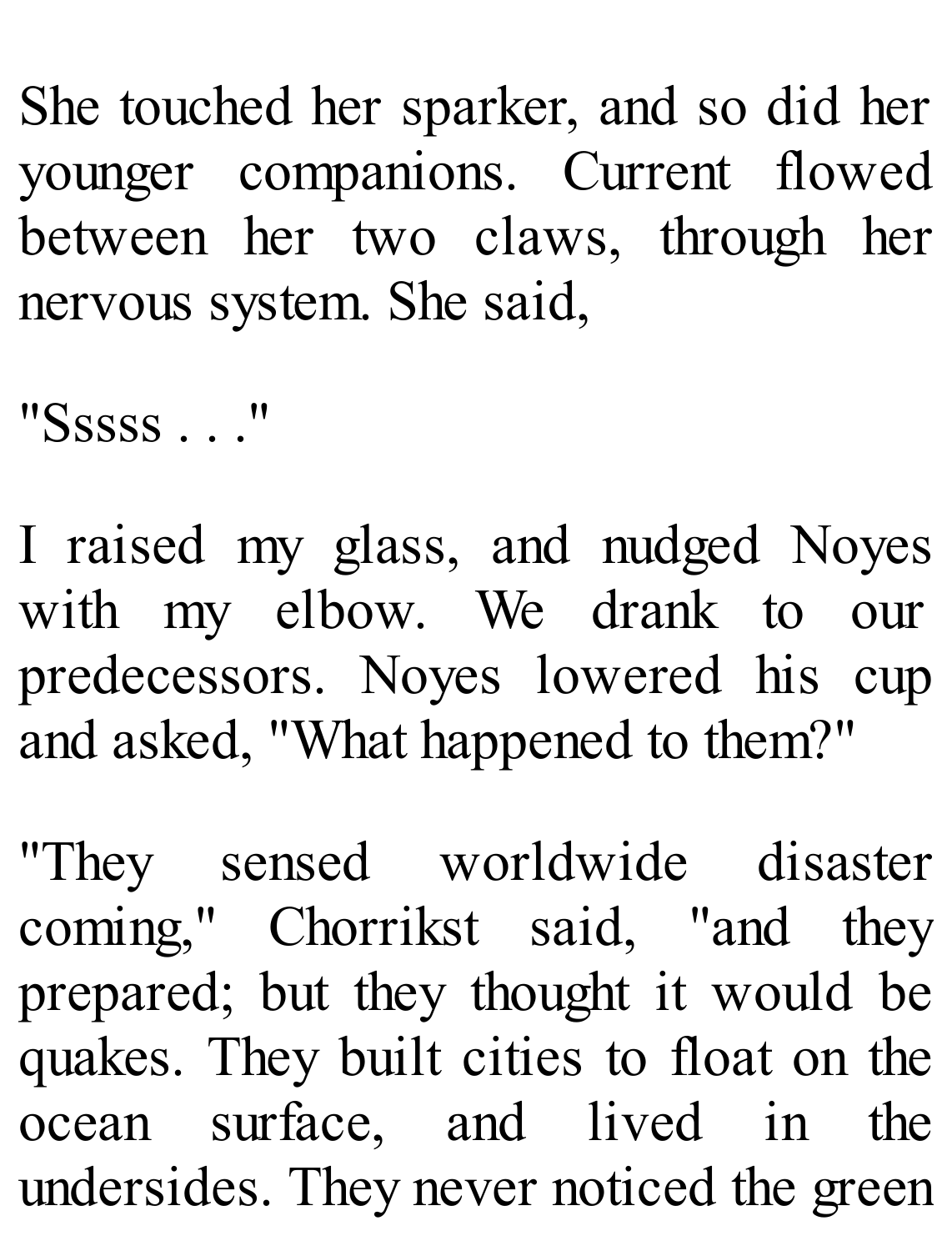scum growing in certain tidal pools. By the time they knew the danger, the green scum was everywhere. It used photosynthesis to turn carbon dioxide into oxygen, and the raw oxygen killed whatever it touched, leaving fertilizer to feed the green scum.

"The world was dying when we learned of the problem. What could we do against a photosynthesis-using scum growing beneath a yellow white star? There was nothing in chirpsithra libraries that would help. We tried, of course, but we were unable to stop it. The sky had turned an admittedly lovely transparent blue, and the tide pools were green, and the offshore cities were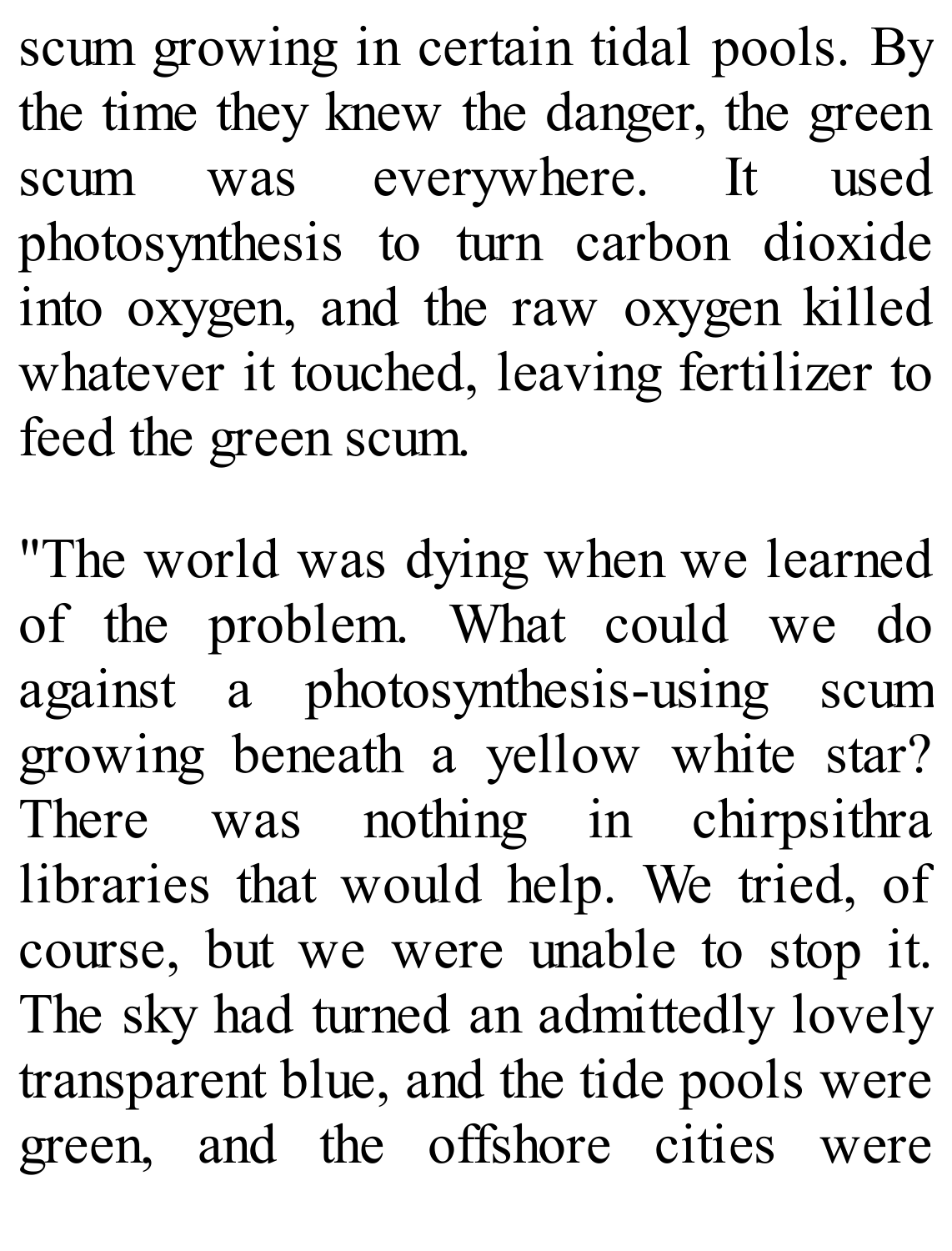crumbling before we gave up the fight. There was an attempt to transplant some of the natives to a suitable world, but biorhythm upset ruined their mating habits. I have not been back since, until now."

The depressing silence was broken by Chorrikst herself. "Well, the Earth is greatly changed, and of course your own evolution began with the green plague. I have heard tales of humanity from my companions. Would you tell me something of your lives?"

And we spoke of humankind, but I couldn't seem to find much enthusiasm for it. The anaerobic life that survived the advent of photosynthesis includes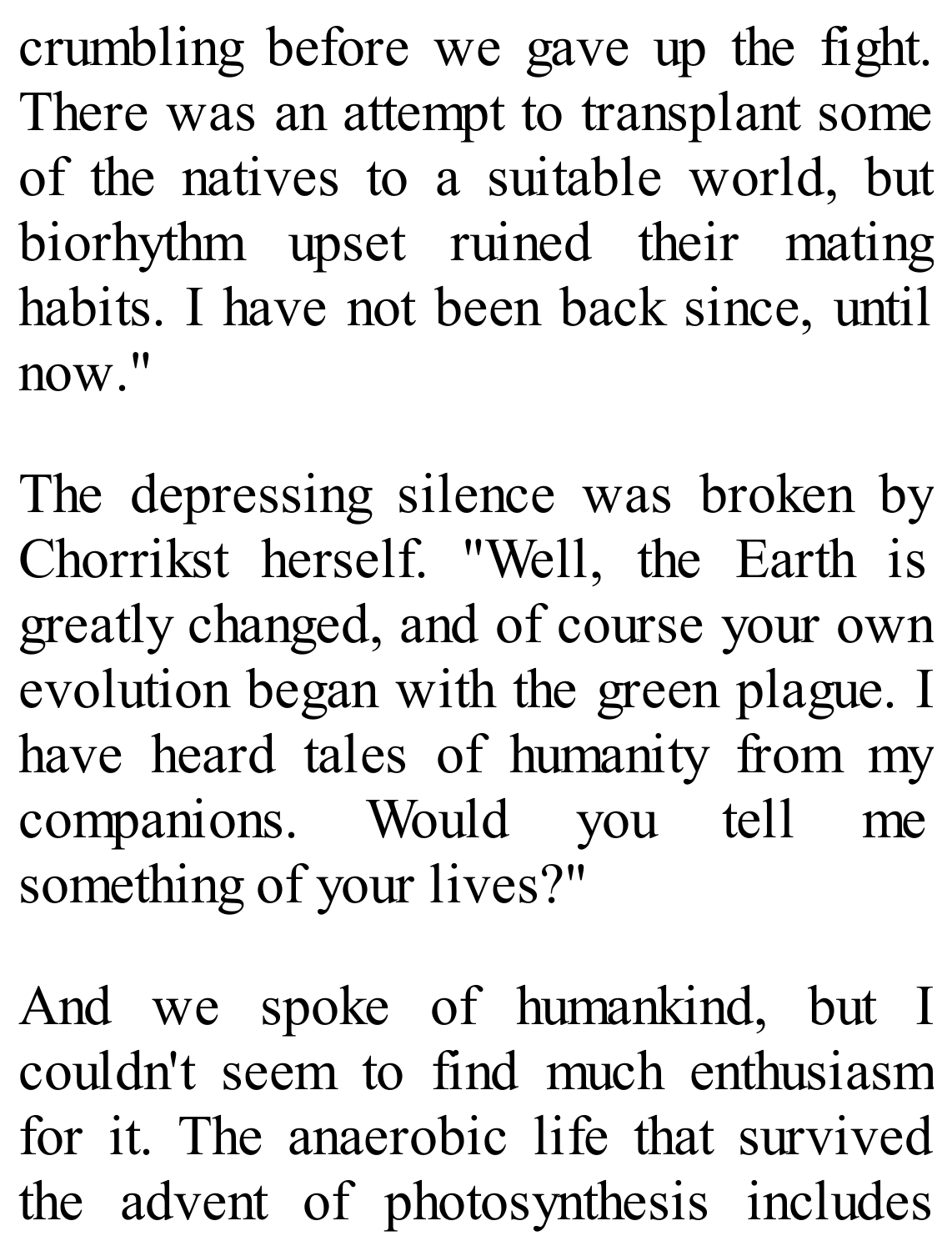gangrene and botulism and not much else. I wondered what Chorrikst would find when next she came, and whether she would have reason to toast our memory.

## WAR MOVIE

Ten, twenty years ago my first thought would have been, Great-looking woman! Tough-looking too. If I make a pass it had better be polite. She was in her late twenties, tall, blond, healthy-looking, with a squarish jaw. She didn't look like the type to be fazed by anything; but she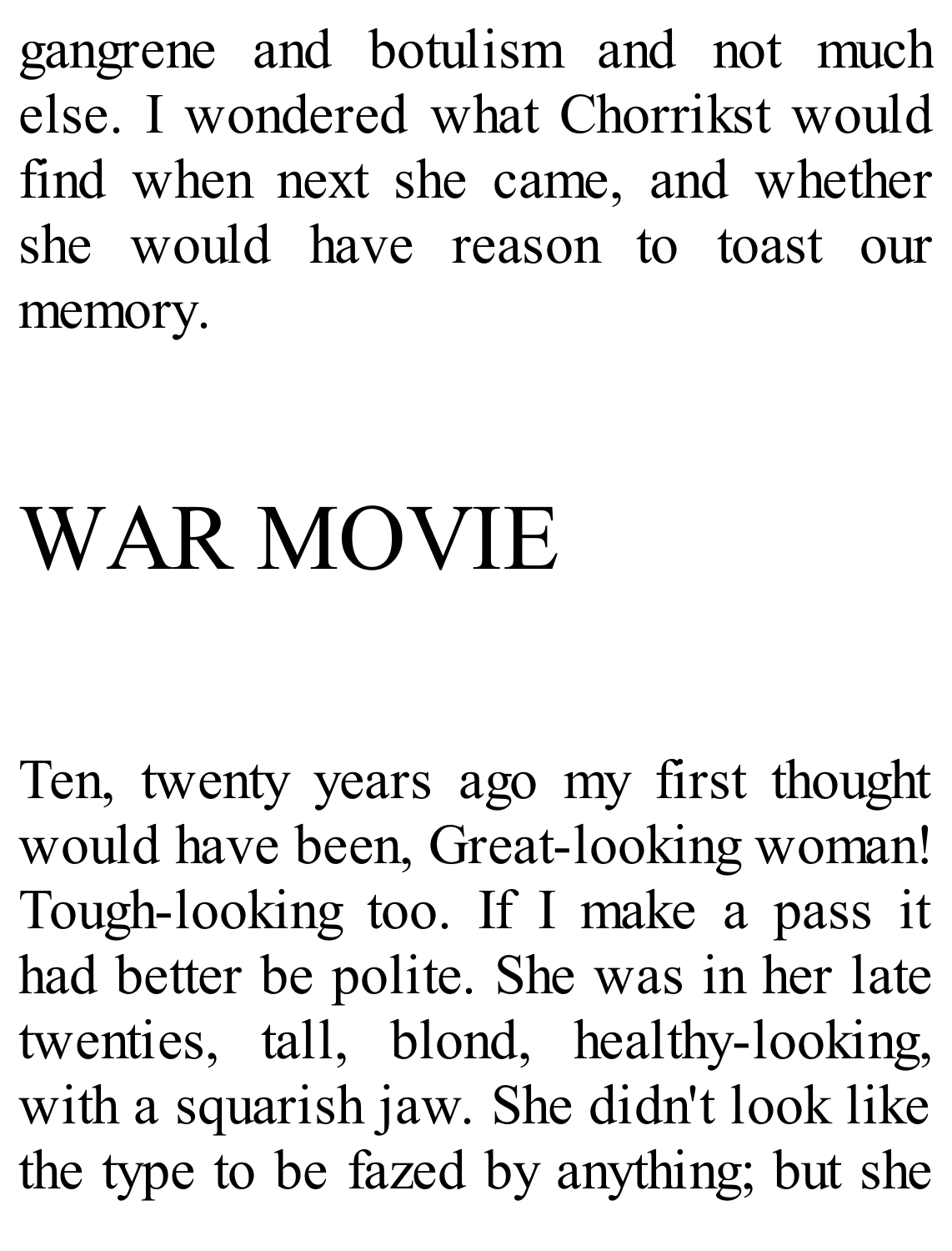had stopped, stunned, just inside the door. Her first time here, I thought. Anyway, I'd have remembered her.

But after eighteen years tending bar in the Draco Tavern, my first thought is generally, Human. Great! I won't have to dig out any of the exotic stuff While she was still reacting to the sight of half a dozen oddly shaped sapients indulging each its own peculiar vice, I moved down the bar to the far right, where I keep the alcoholic beverages. I thought she'd take one of the bar stools.

Nope. She looked about her, considering her choices-which didn't include empty tables; there was a fair crowd in tonightthen moved to join the lone qarasht. And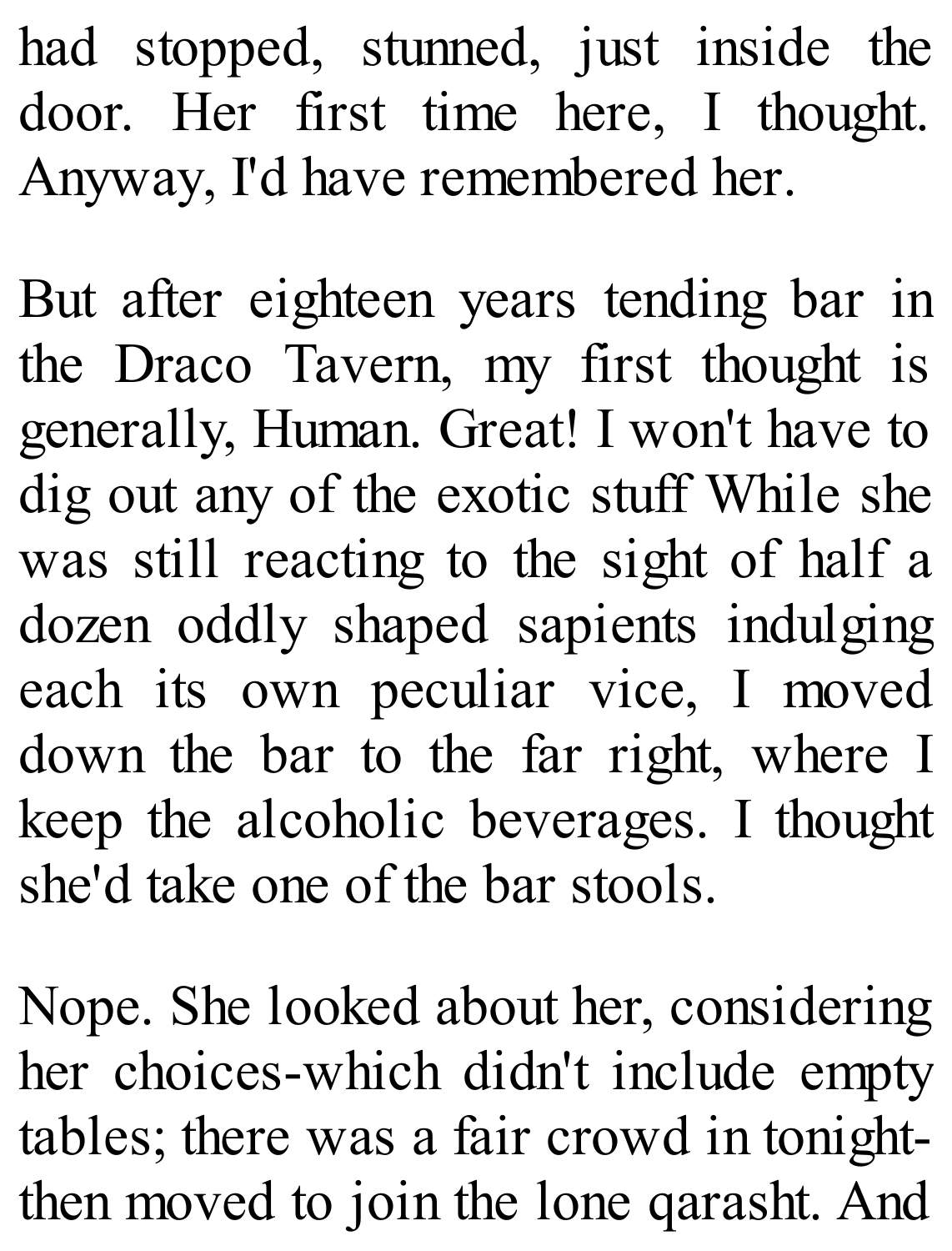I was already starting to worry as I left the bar to take her order.

In the Draco it's considered normal to strike up conversations with other customers. But the qarasht wasn't acting like it wanted company. The bulk of thick fur, pale blue striped with black in narrow curves, had waddled in three hours ago. It was on its third quart-sized mug of Demerara Sours, and its sense cluster had been retracted for all of that time, leaving it deaf and blind, lost in its own thoughts.

It must have felt the vibration when the woman sat down. Its sense cluster and stalk rose out of the fur like a python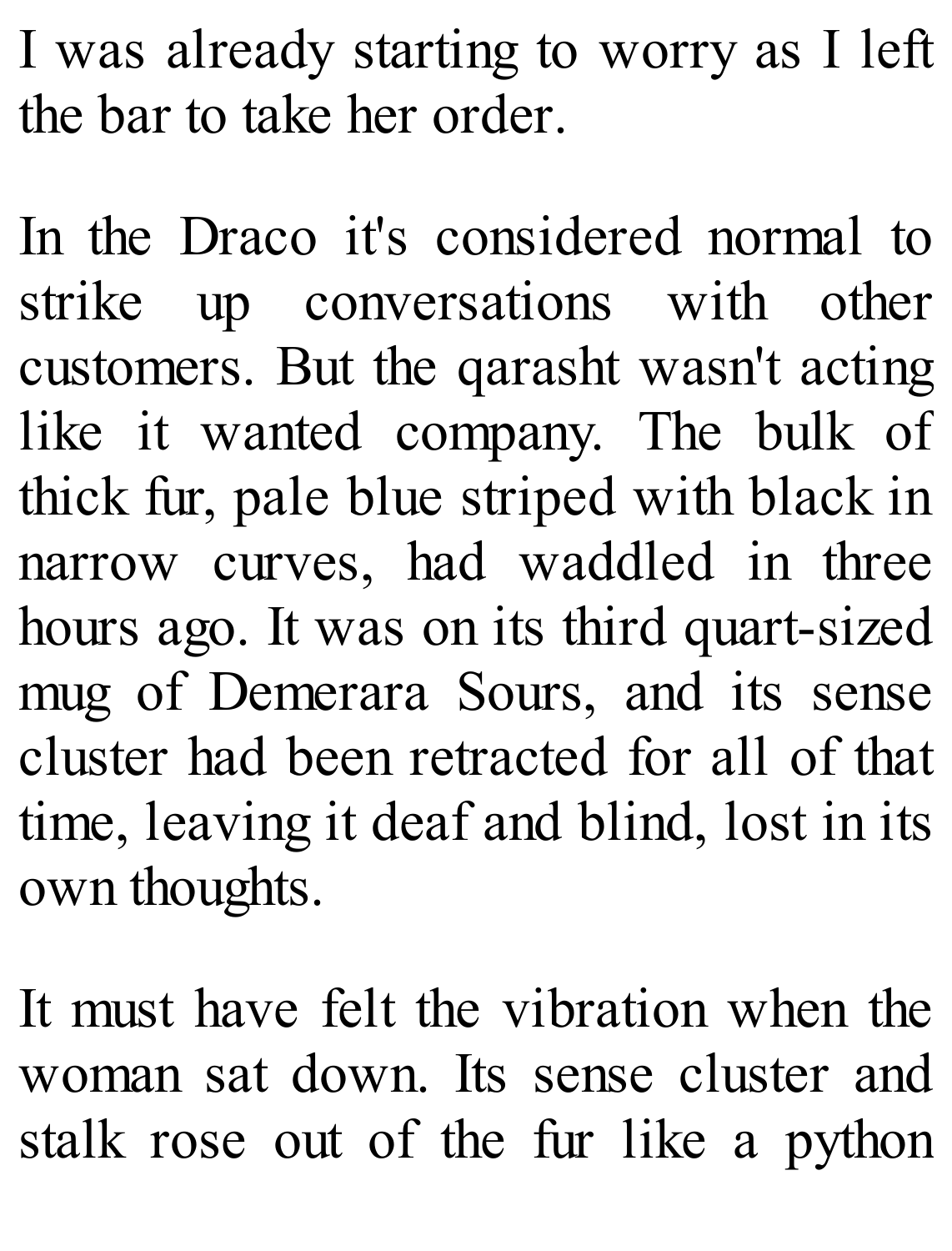rising from a bed of moss. A snake with no mouth: just two big wide-set black bubbles for eyes and an ear like a pink blossom set between them, and a tuft of fine hairs along the stalk to serve for smell and taste, and a brilliant ruby crest on top. Its translator box said, quite clearly, "Drink, not talk. My last day."

She didn't take the hint. "You're going home? Where?"

"Home to the organ banks. I am shishishorupf-" A word the box didn't translate.

"What's it mean?"

"Your kind has bankruptcy laws that let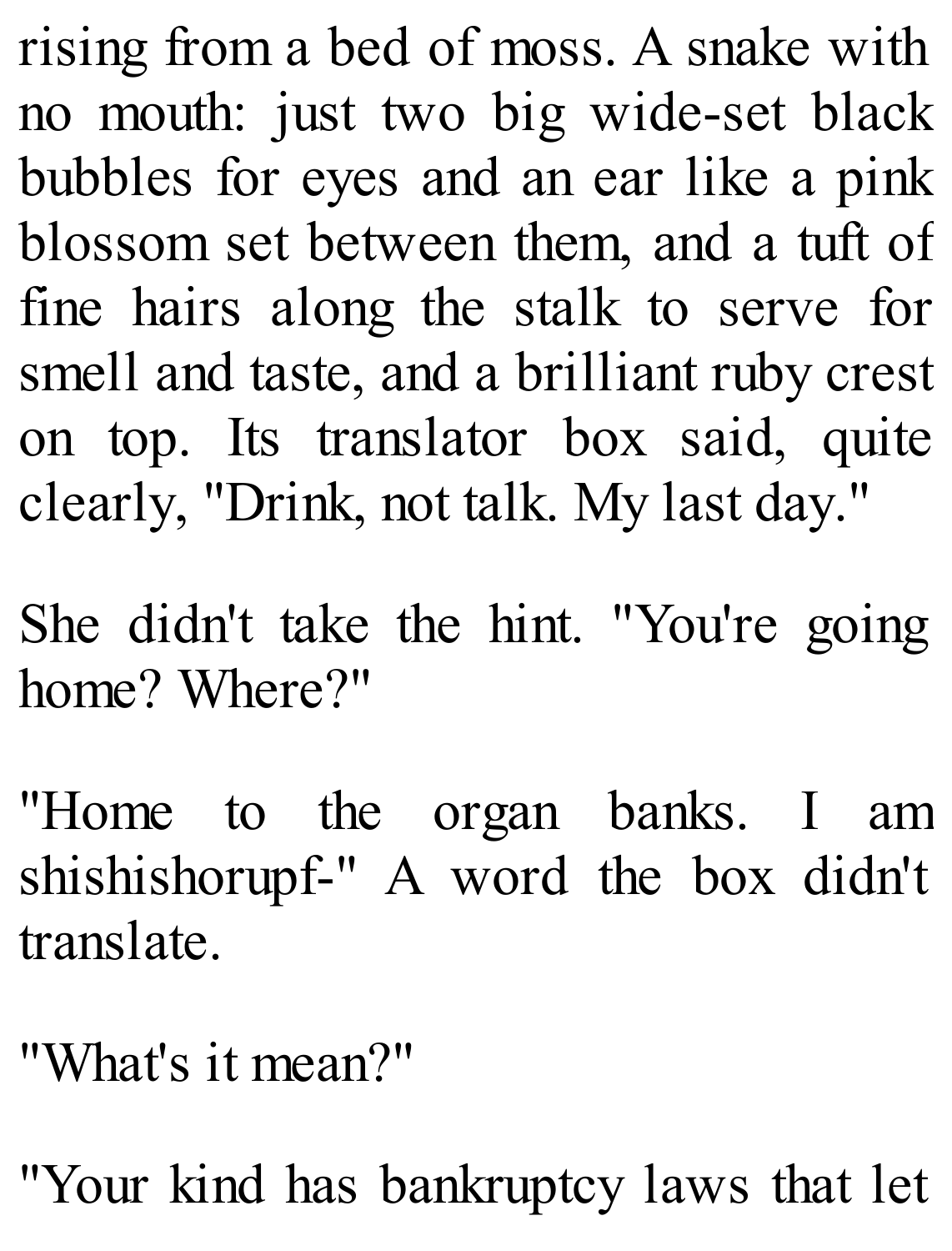you start over. My kind lets me start over as a dozen others. Organ banks." The alien picked up its mug; the fur parted below its sense cluster stalk, to receive half a pint of Demerara Sour.

She looked around a little queasily, and found me at her shoulder. With some relief she said, "Never mind, I'll come to the bar," and started to stand up.

The qarasht put a hand on her wrist. The eight skeletal fingers looked like two chicken feet wired together; but a qarasht's hand is stronger than it looks. "Sit," said the alien. "Barmonitor, get her one of these. Human, why do you not fight wars?"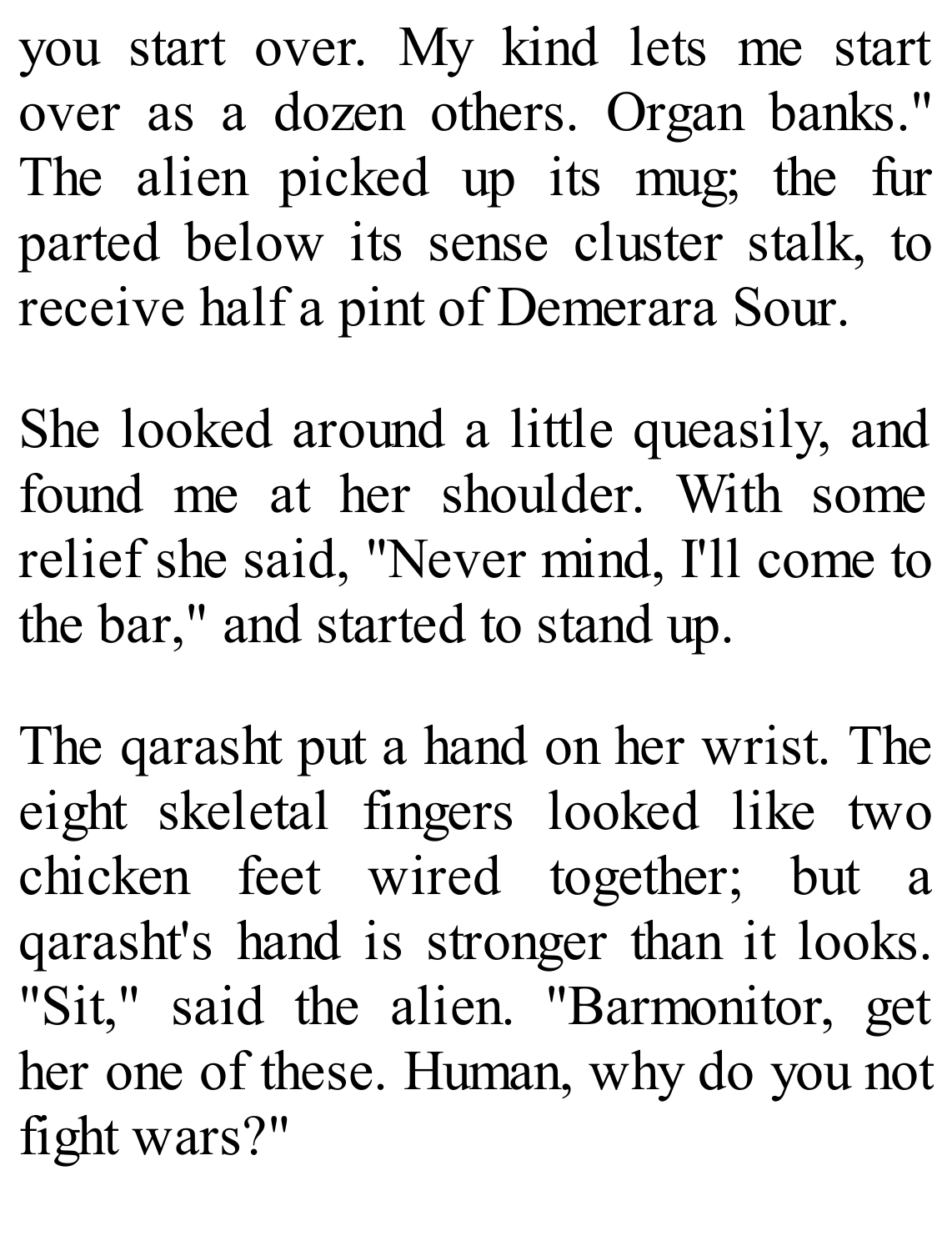## "What?"

"You used to fight wars."

"Well," she said, "sure."

"We could have been fourth-level wealthy," the qarasht said, and slammed its mug to the table. "You would still be a single isolated species had we not come. In what fashion have you repaid our generosity?"

The woman was speechless; I wasn't. "Excuse me, but it wasn't the qarashteel who made first contact with Earth. It was the chirpsithra."

"We paid them."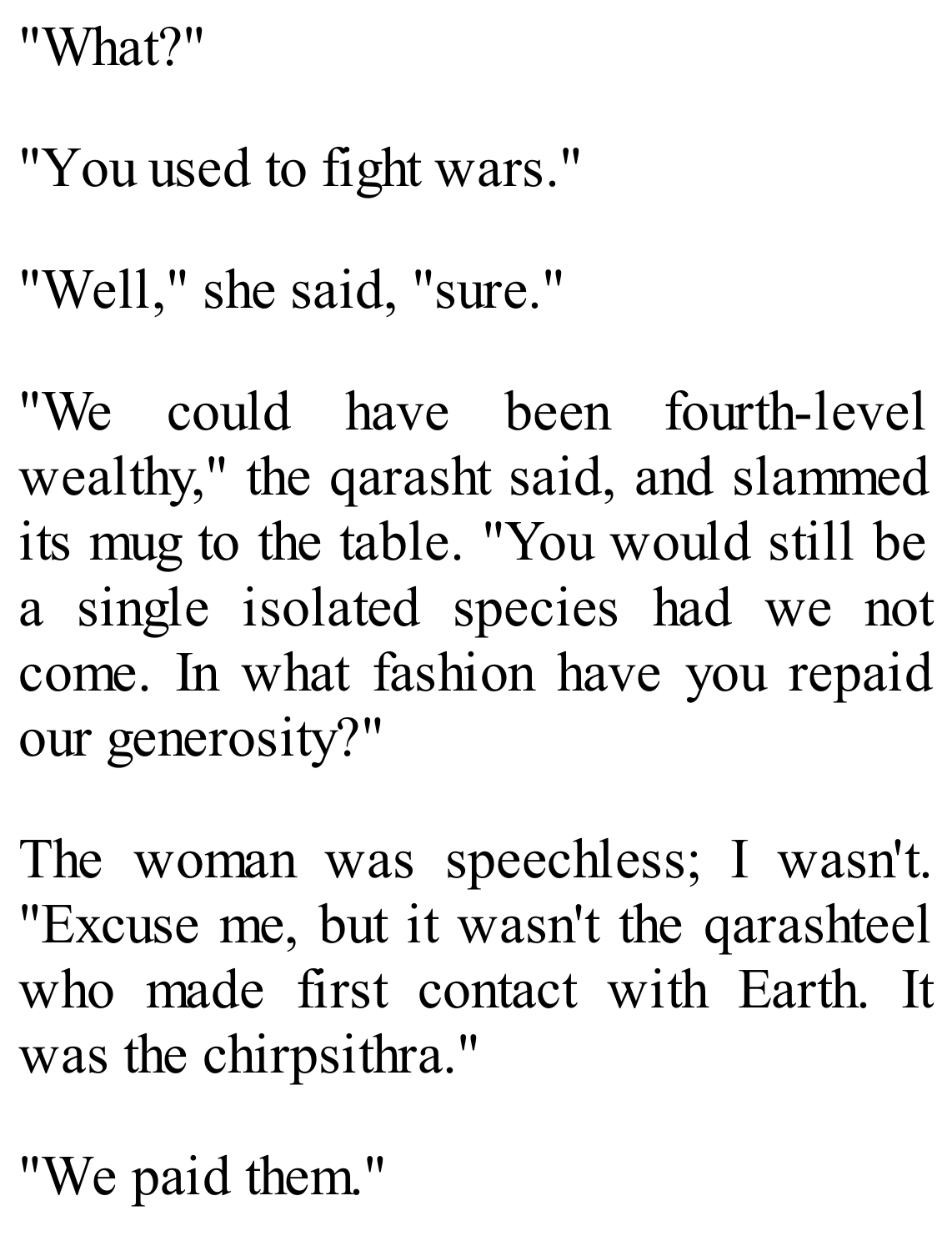"What? Why?"

"Our ship Far-Stretching Sense Cluster passed through So! system while making a documentary. It confuses some species that we can make very long entertainments, and sell them to billions of customers who will spend years watching them, and reap profits that allow us to travel hundreds of lightyears and spend decades working on such a project. But we are very longlived, you know. Partly because we are able to keep the organ banks full," the qarasht said with some savagery, and it drank again. Its sense-cluster was weaving a little.

"We found dramatic activity on your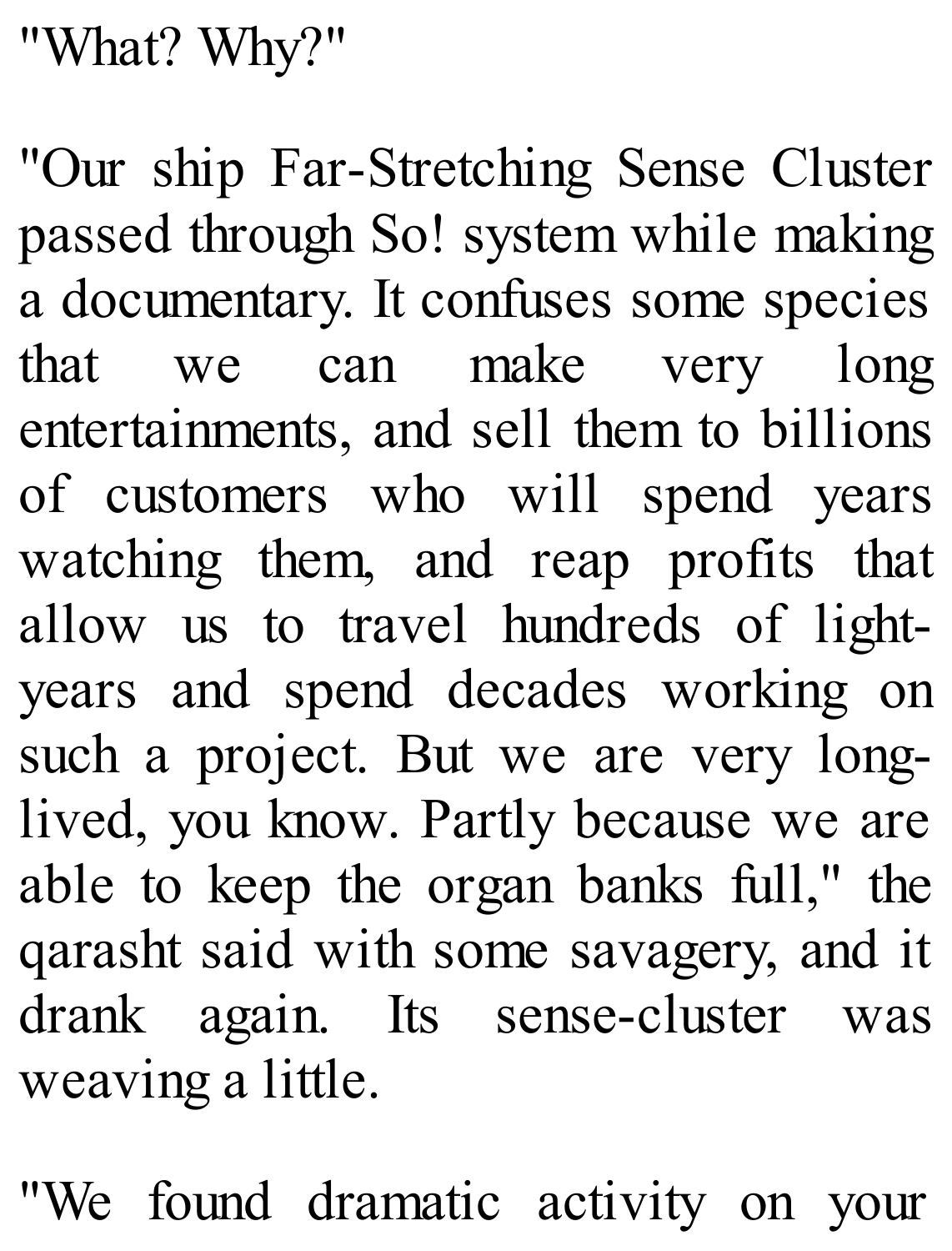world," it said. "All over your world, it seemed. Machines hurled against each other. Explosives. Machines built to fly, other machines to hurl them from the sky. Humans in the machines, dying. Machines blowing great holes in populated cities. It fuddles the mind, to think what such a spectacle would have cost to make ourselves! We went into orbit, and we recorded it all as best we could.

Three years of it. When we were sure it was over, we returned home and sold it."

The woman swallowed. She said to me, "I think I need that drink.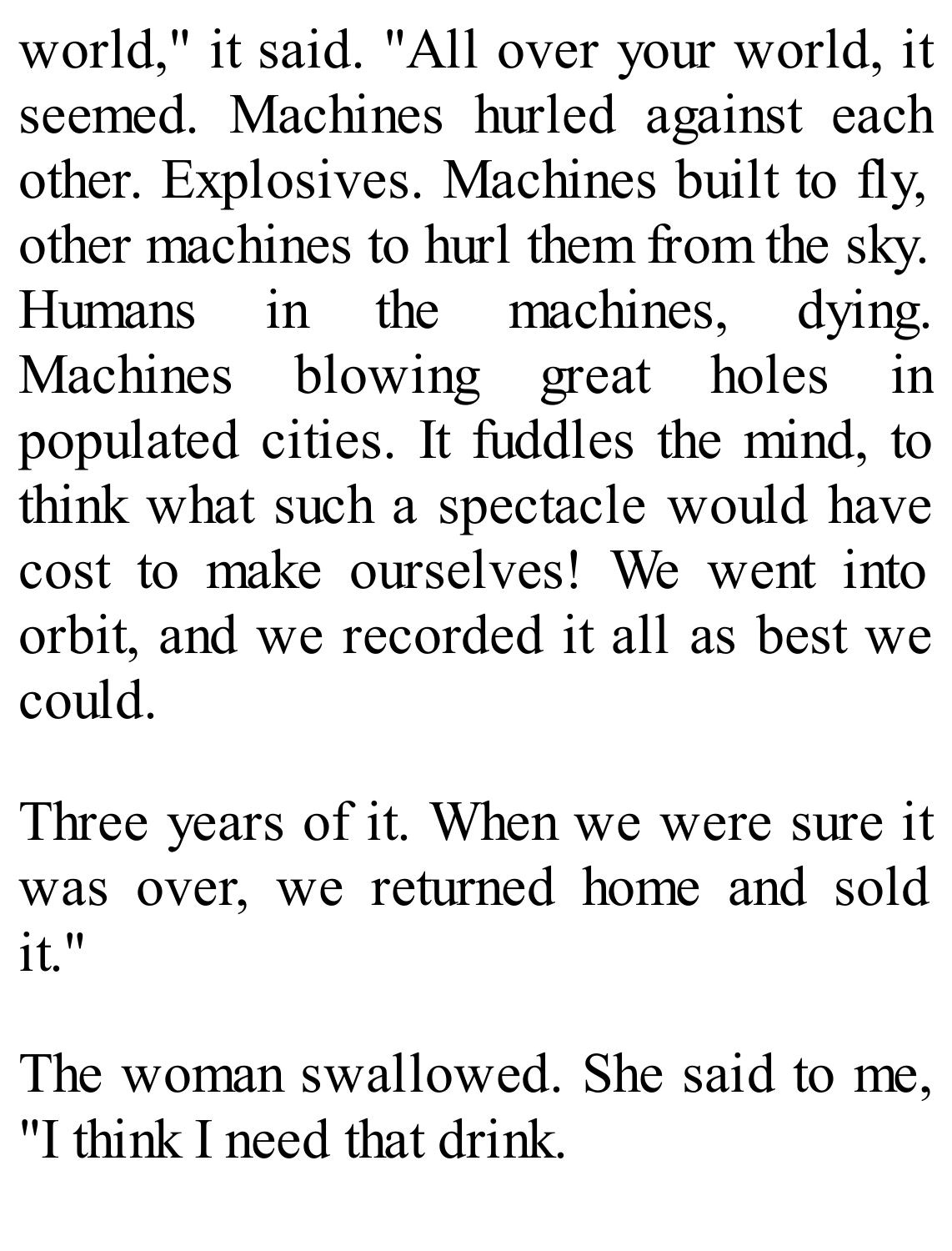Join us?"

I made two of the giant Demerara Sours and took them back. As I pulled up a chair the qarasht was saying, "If we had stopped then we would still be moderately wealthy. Our recording instruments were not the best, of course. Worse, we could not get close enough to the surface for real detail. Our atmosphere probes shivered and shook and so did the pictures. Ours was a lowbudget operation. But the ending was superb! Two cities half-destroyed by thermonuclear explosions! Our recordings sold well enough, but we would have been mad not to try for more.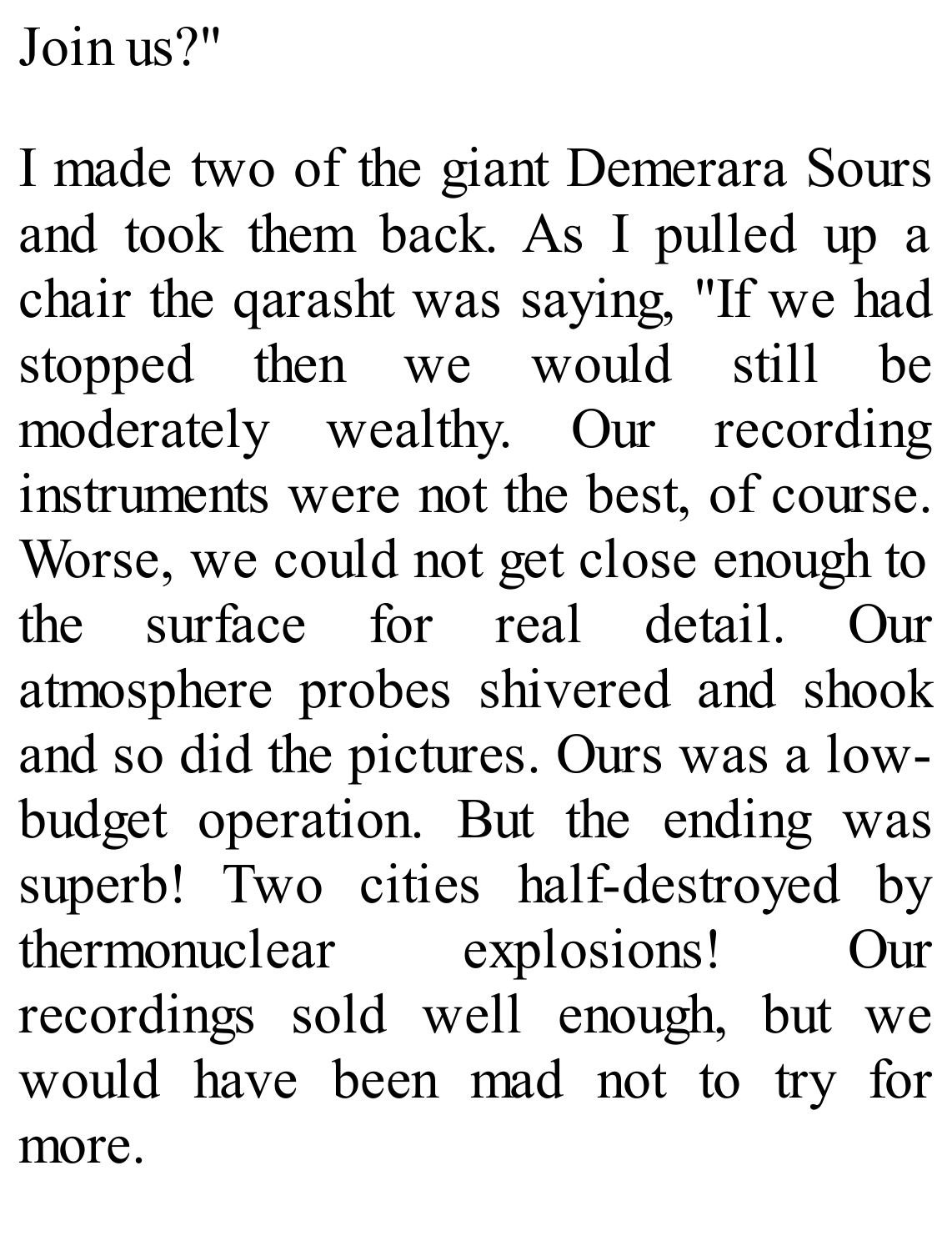"We invested all of our profits in equipment. We borrowed all we could. Do you understand that the nearest fullservice spaceport to So! system is sixteen-squared light years distant? We had to finance a chirpsithra diplomatic expedition in order to get Local Group approval and transport for what we needed . . . and because we needed intermediaries. Chirps are very good at negotiating, and we are not. We did not tell them what we really wanted, of course."

The woman's words sounded like curses. "Why negotiate? You were doing fine as Peeping Toms. Even when people saw your ships, nobody believed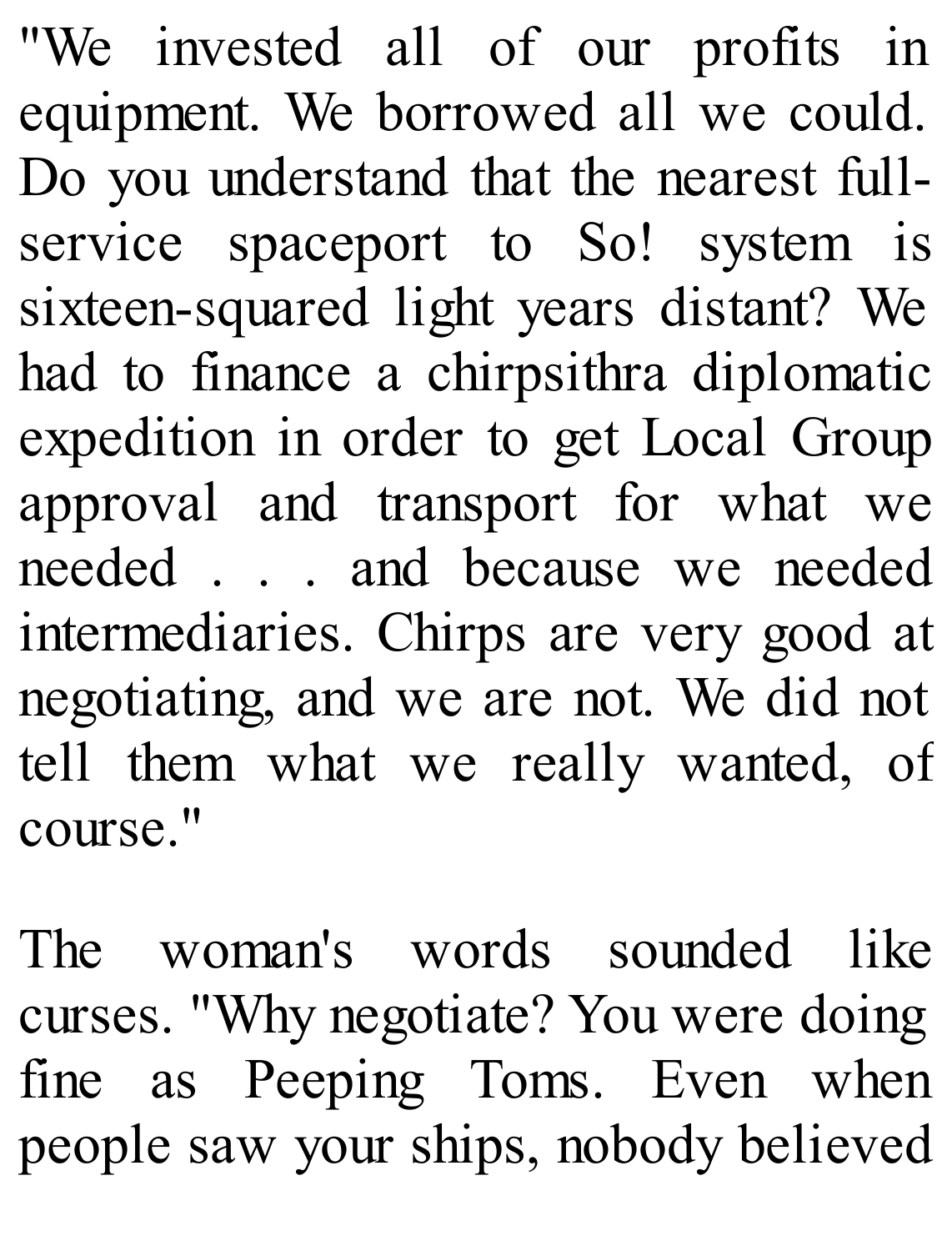them. I expect they're saucer-shaped?"

Foo fighters, I thought, while the alien said, "We needed more than the small atmospheric probes. We needed to mount hologram cameras. For that we had to travel all over the Earth, especially the cities. Such instruments are nearly invisible. We spray them across a flat surface, high up on your glass-slab-style towers, for instance. And we needed access to your libraries, to get some insight into why you do these things."

The lady drank. I remembered that there had been qarashteel everywhere the chirpsithra envoys went, twenty-four years ago when the big interstellar ships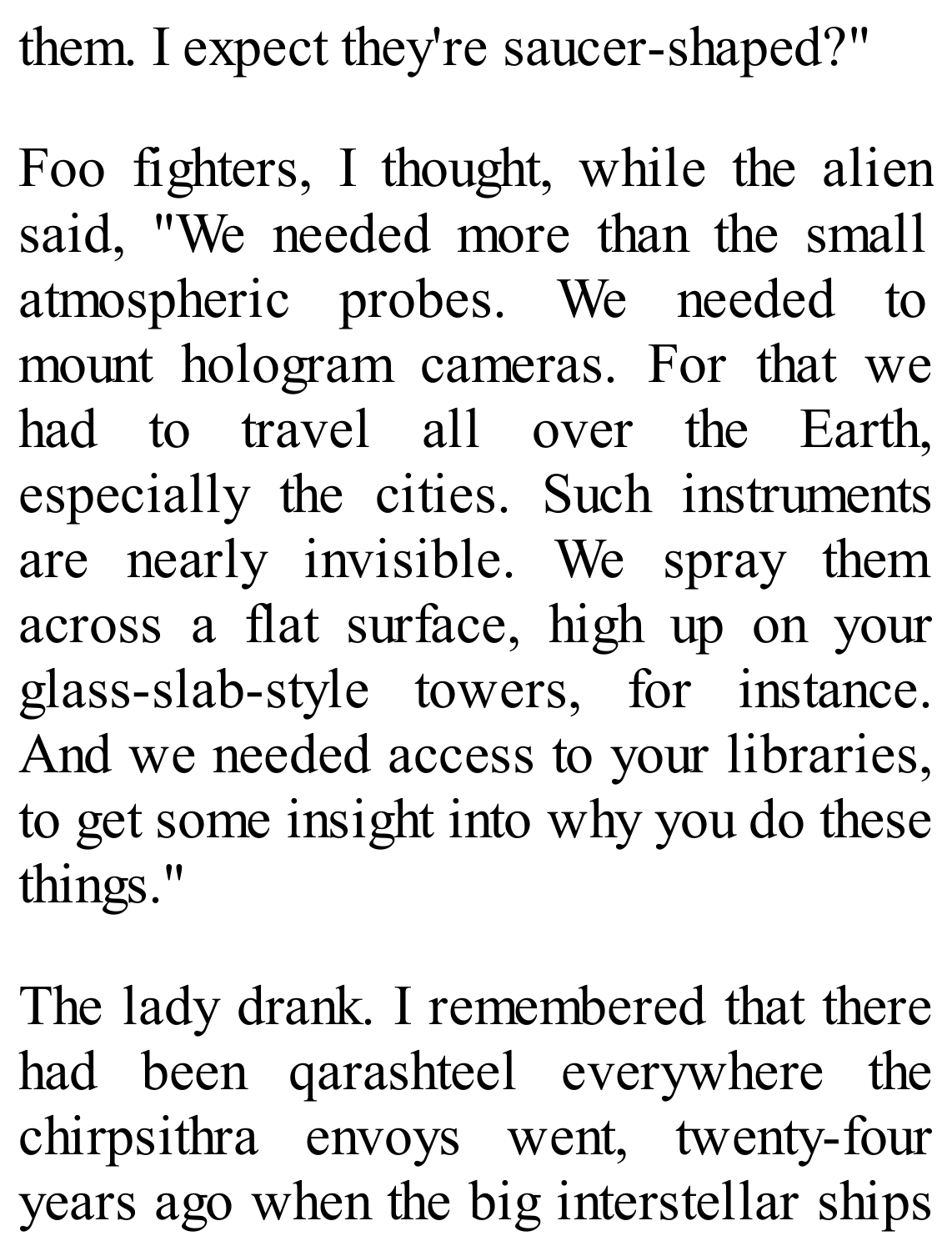arrived; and I took a long pull from my Sour.

"It all looked so easy," the qarasht mourned. "We had left instruments on your moon. The recordings couldn't be sold, of course, because your world's rotation permits only fragmentary glimpses. But your machines were becoming better, more destructive! We thanked our luck that you had not destroyed yourselves before we could return. We studied the recordings, to guess where the next war would occur, but there was no discernable pattern. The largest land mass, we thought-"

True enough, the chirps and their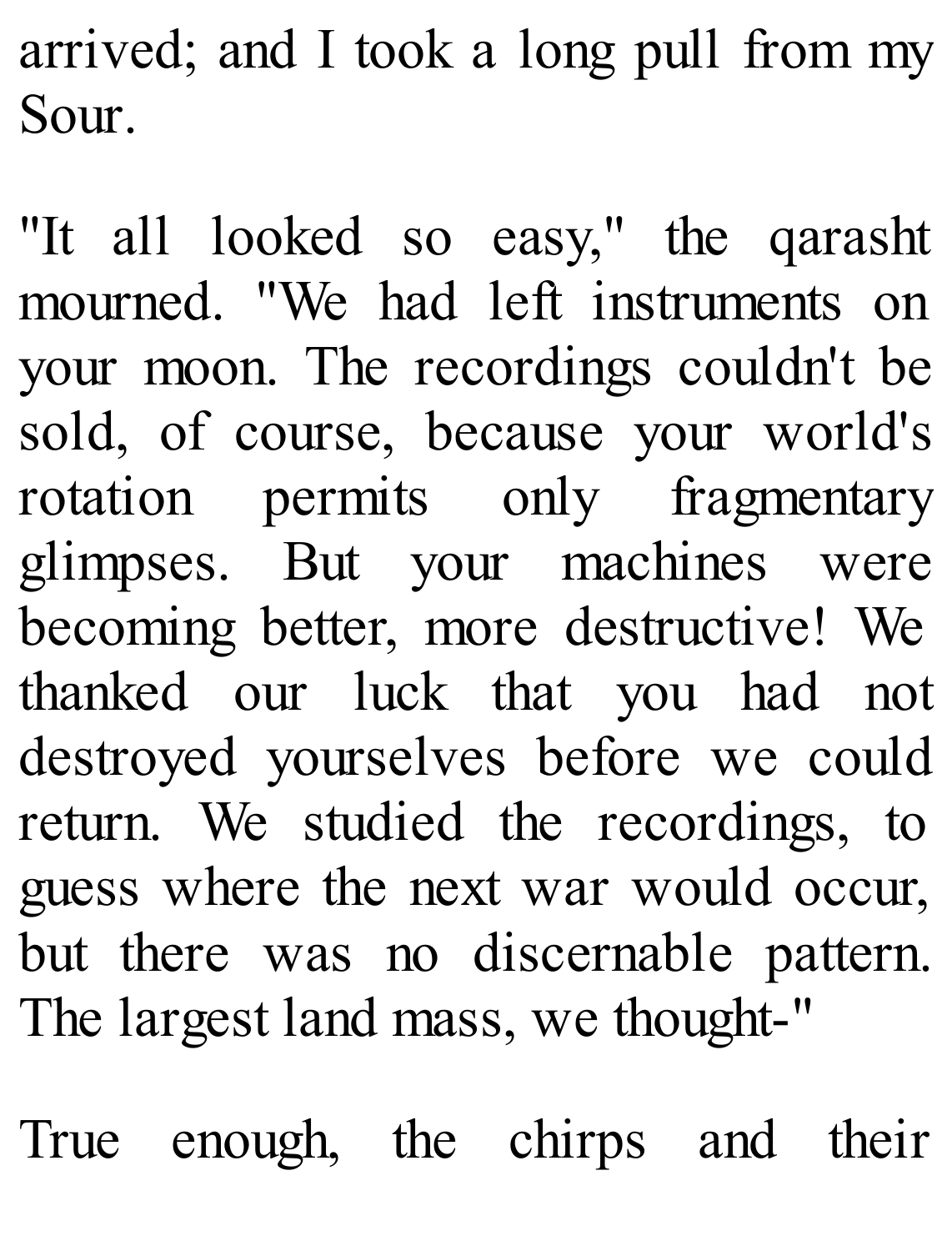qarashteel entourage had been very visible all over Asia and Europe. Those cameras on the Moon must have picked up activity in Poland and Korea and Vietnam and Afghanistan and Iran and Israel and Cuba and, and. . . bastards. "So you set up your cameras in a tearing hurry," I guessed, "and then you waited."

"We waited and waited. We have waited for thirty years.. . for twenty-four of your own years, and we have nothing to show for it but a riot here, a parade there, an attack on a children's vehicle . . . robbery of a bank . . . a thousand people smashing automobiles or an embassy building . . . rumors of war, of peace, some shouting in your councils.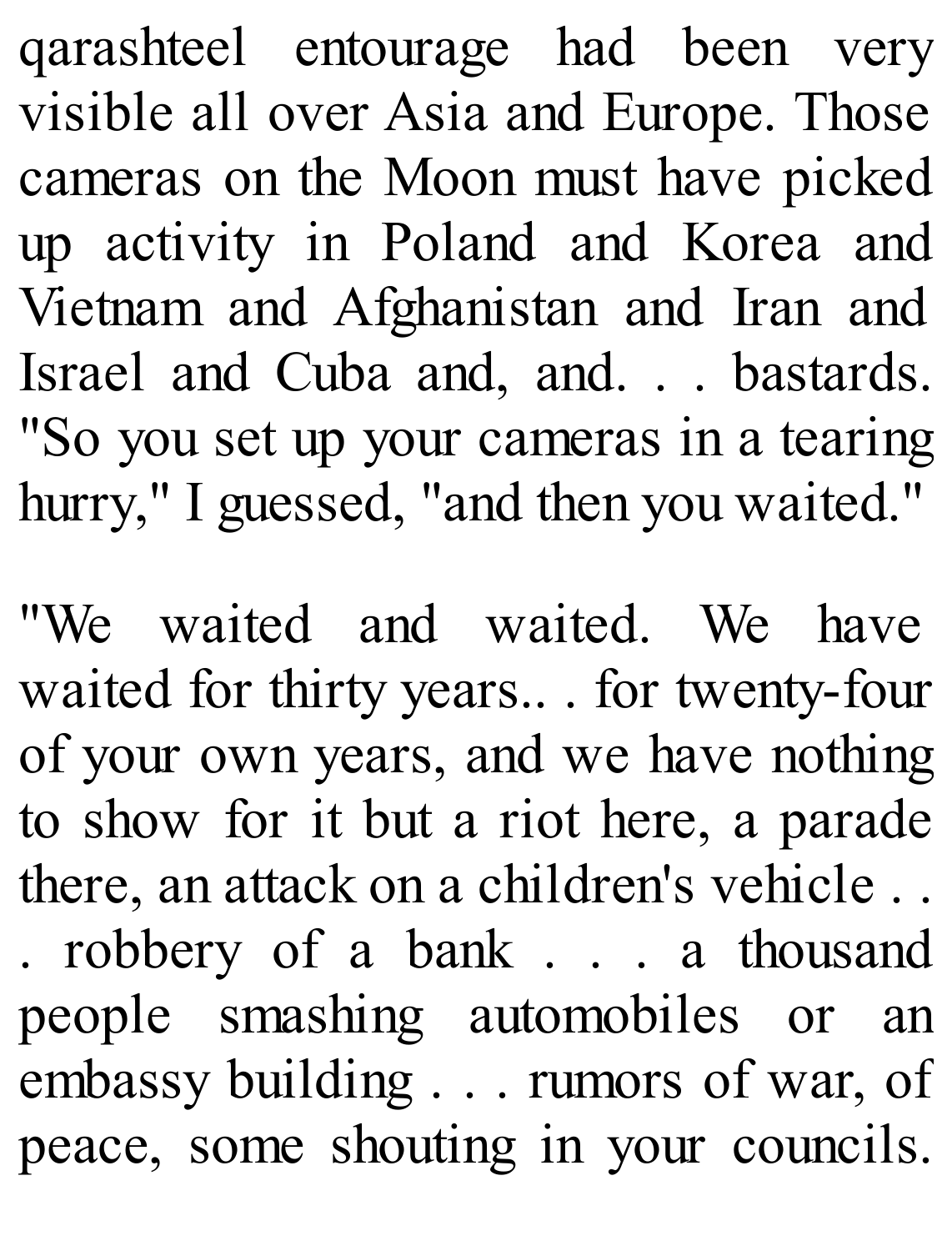How can we sell any of this? On Earth my people need life support to the tune of six thousand dollars a day. I and my associates are shishishorupf now, and I must return home to tell them."

The lady looked ready to start her own war. I said, to calm her down, "We make war movies too. We've been doing it for over a hundred years. They sell fine."

Her answer was an intense whisper. "I never liked war movies. And that was us!"

"Sure, who else-"

The qarasht slammed its mug down. "Why have you not fought a war?"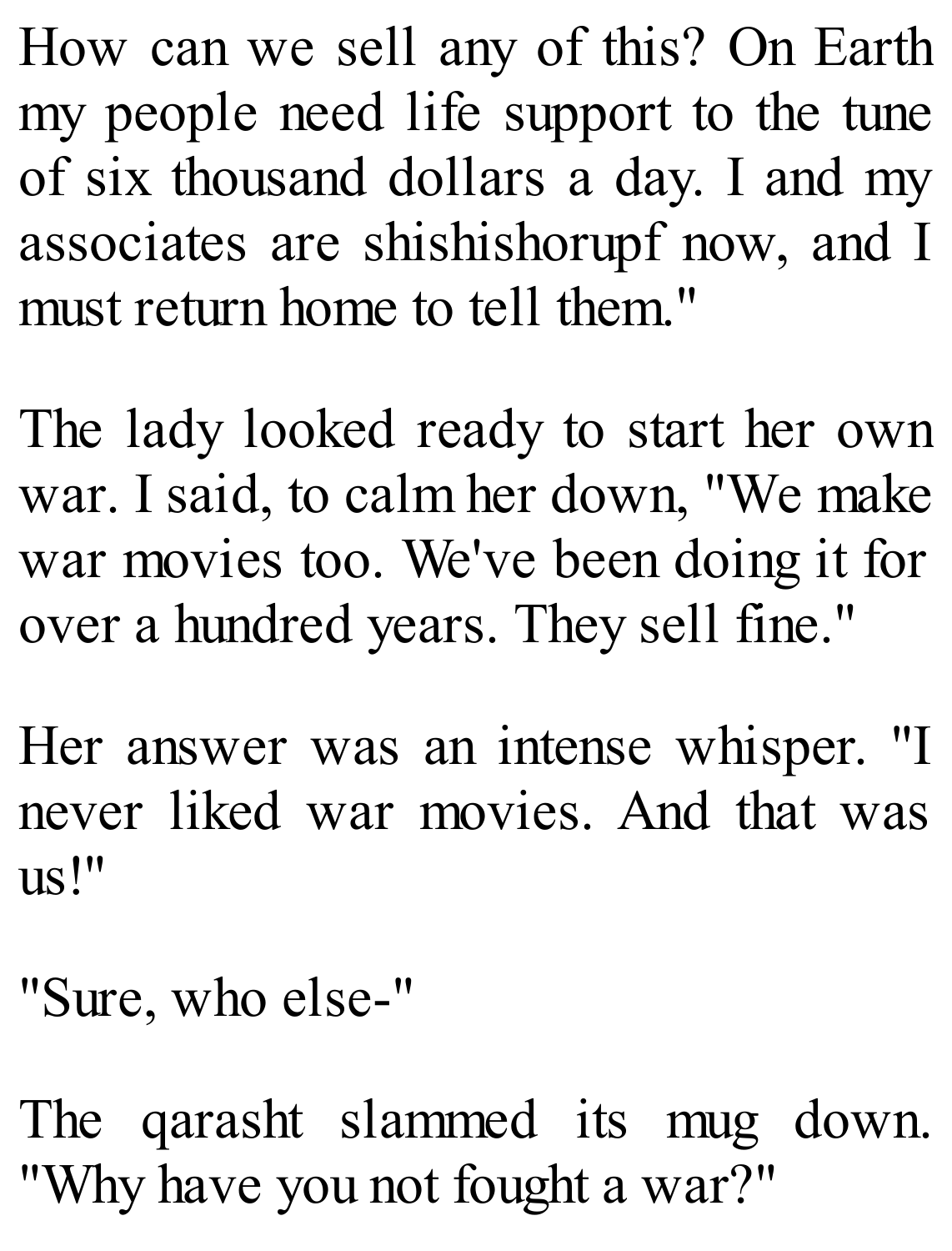She broke the brief pause. "We would have been ashamed."

"Ashamed?"

"In front of you. Aliens. We've seen twenty alien species on Earth since that first chirp expedition, and none of them seem to fight wars. The, uh, qarasht don't fight wars, do they?"

The alien's sense cluster snapped down into its fur, then slowly emerged again. "Certainly we do not!"

"Well, think how it would look!"

"But for you it is natural!"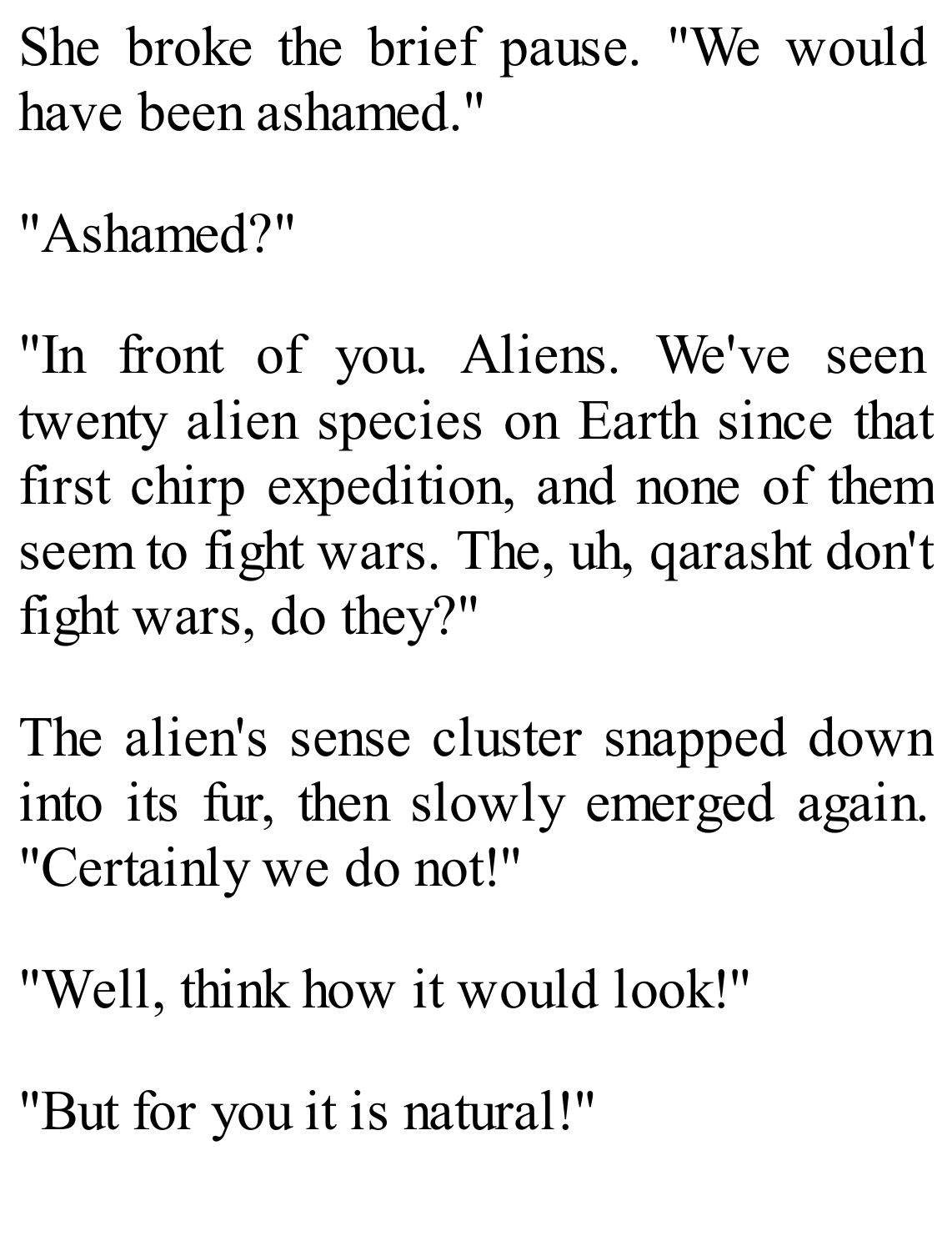"Not really," I said. "People have real trouble learning to kill. It's not built into us. Anyway, we don't have quite so much to fight over these days. The whole world's getting rich on the widgetry the chirps and the thtopar have been selling us. Long-lived, too, on glig medicines. We've all got more to lose." I flinched, because the alien's sense cluster was stretched across the table, staring at us in horror.

"A lot of our restless types are out mining the asteroids," the woman said.

"And, hey," I said, "remember when Egypt and Saudi Arabia were talking war in the UN? And all the aliens moved out of both countries, even the glig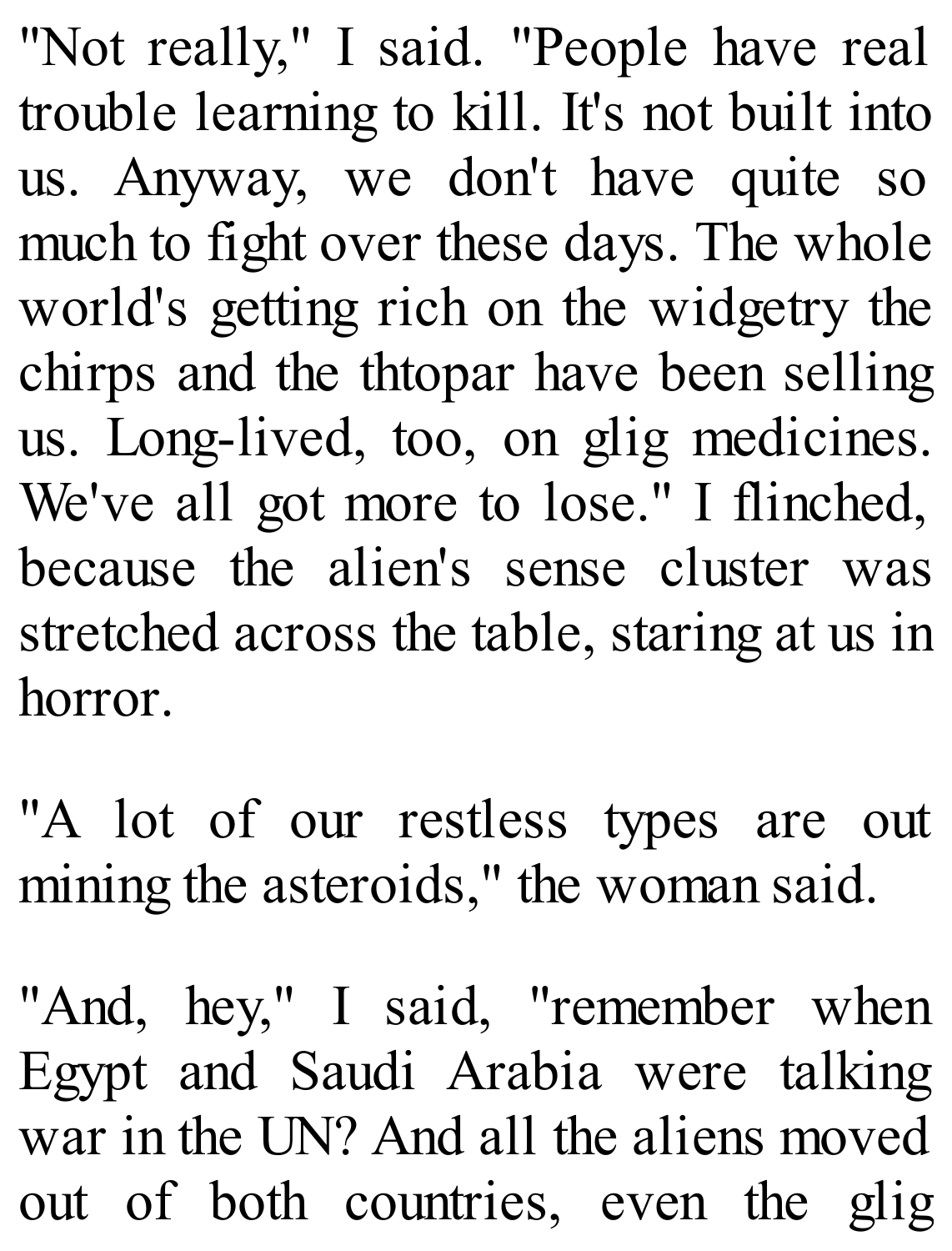doctors with their geriatrics consulting office. The sheiks didn't like that one damn bit. And when the Soviets-"

"Our doing, all our own doing," the alien mourned. Its sense cluster pulled itself down and disappeared into the fur, leaving just the ruby crest showing. The alien lifted its mug and drank, blind.

The woman took my wrist and pulled me over to the bar. "What do we do now?" she hissed in my ear.

I shrugged. "Sounds like the emergency's over."

"But we can't just let it go, can we? You don't really think we've given up war, do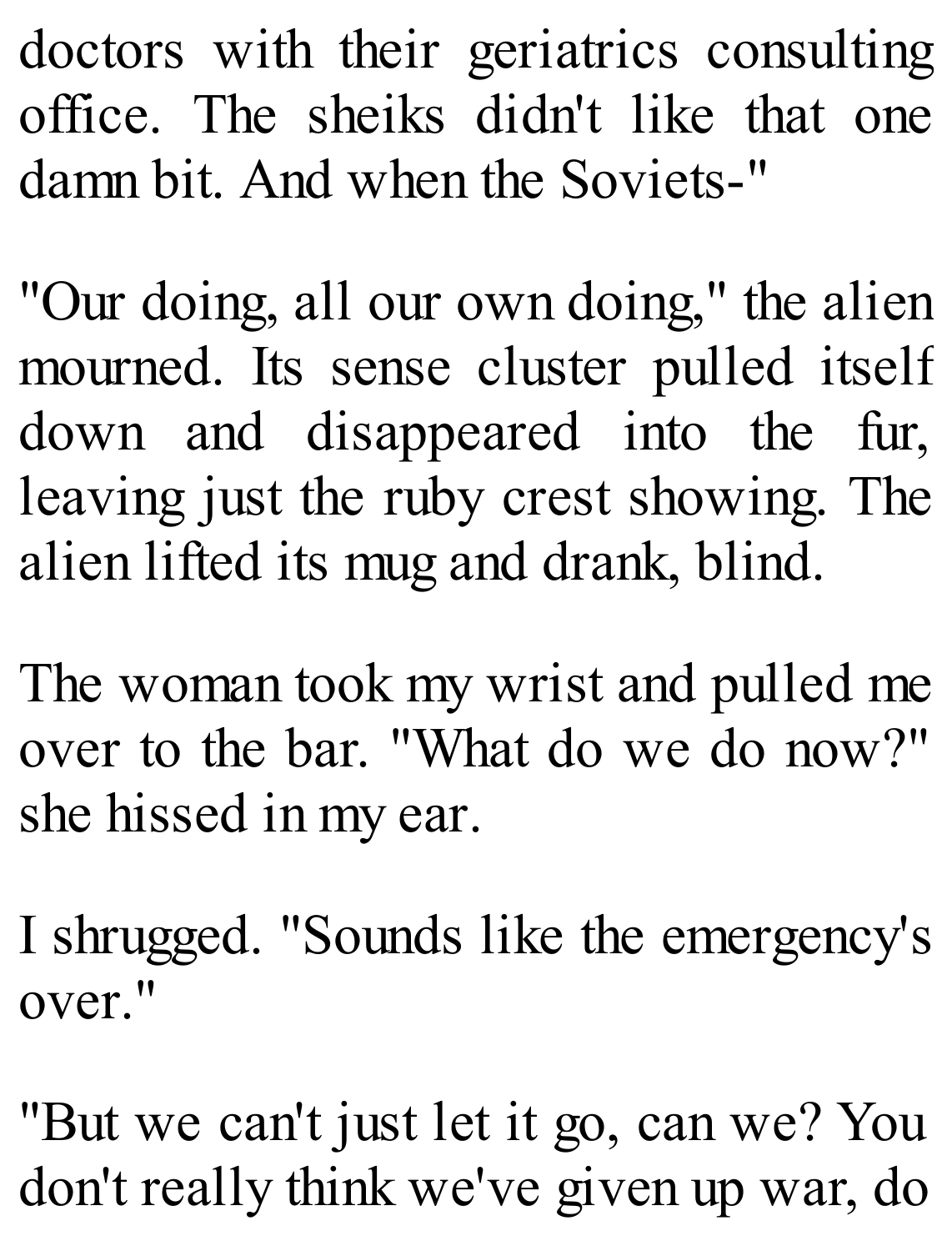you? But if we knew these damn aliens were waiting to make movies of us, maybe we would! Shouldn't we call the newspapers, or at least the Secret Service?"

"I don't think so."

"Somebody has to know!"

"Think it through," I said. "One particular qarasht company may be defunct, but those cameras are still there, all over the world, and so are the mobile units. Some alien receiving company is going to own them. What if they offer. . . say Iran, or the Soviet Union, one-tenth of one percent of the gross profits on a war movie?"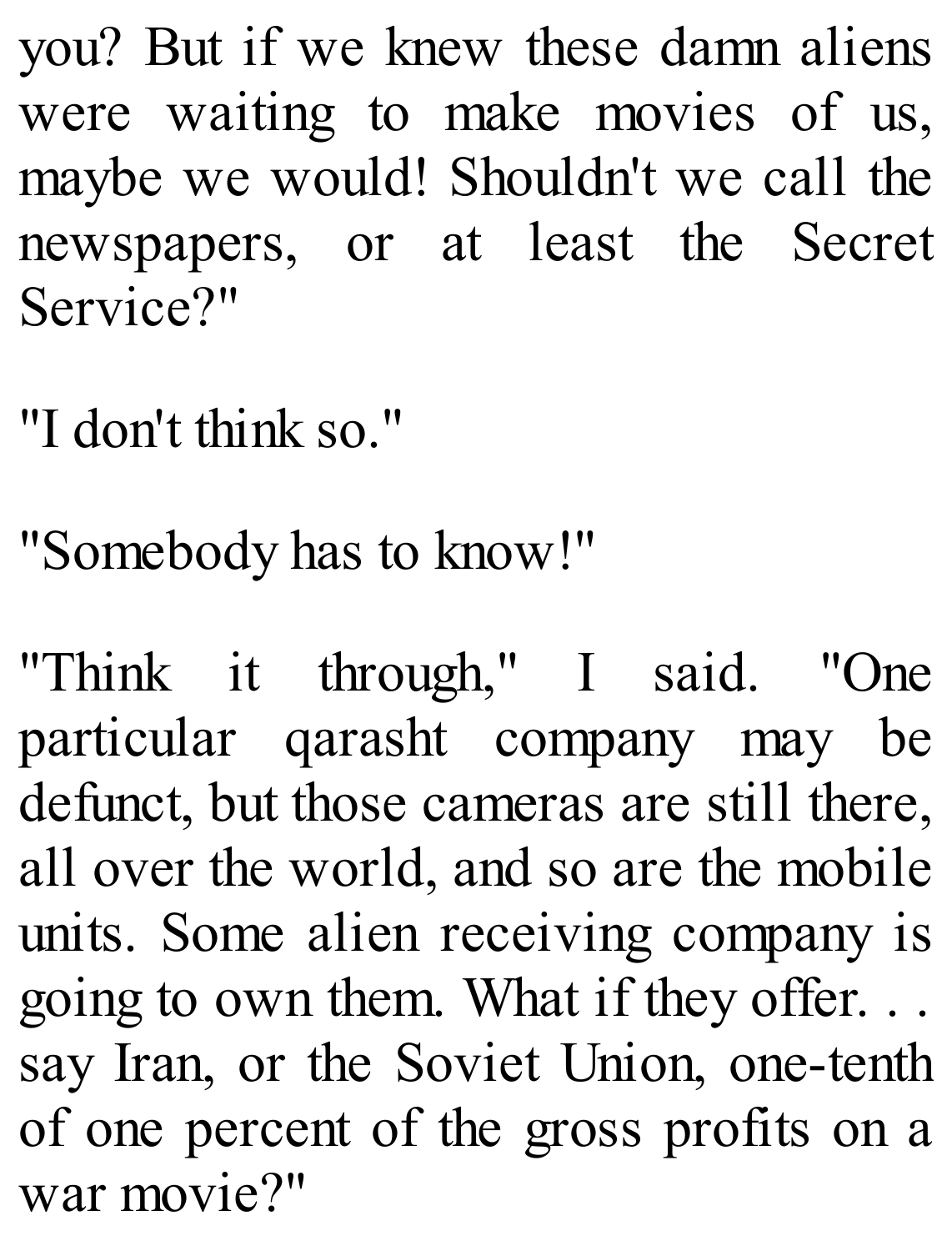She paled. I pushed my mug into her hands and she gulped hard at it.

Shakily she asked, "Why didn't the qarasht think of that?"

"Maybe they don't think enough like men. Maybe if we just leave it alone, they never will. But we sure don't want any human entrepreneurs making suggestions. Let it drop, lady. Let it drop."

## THE REAL THING

If the IRS could see me now! Flying a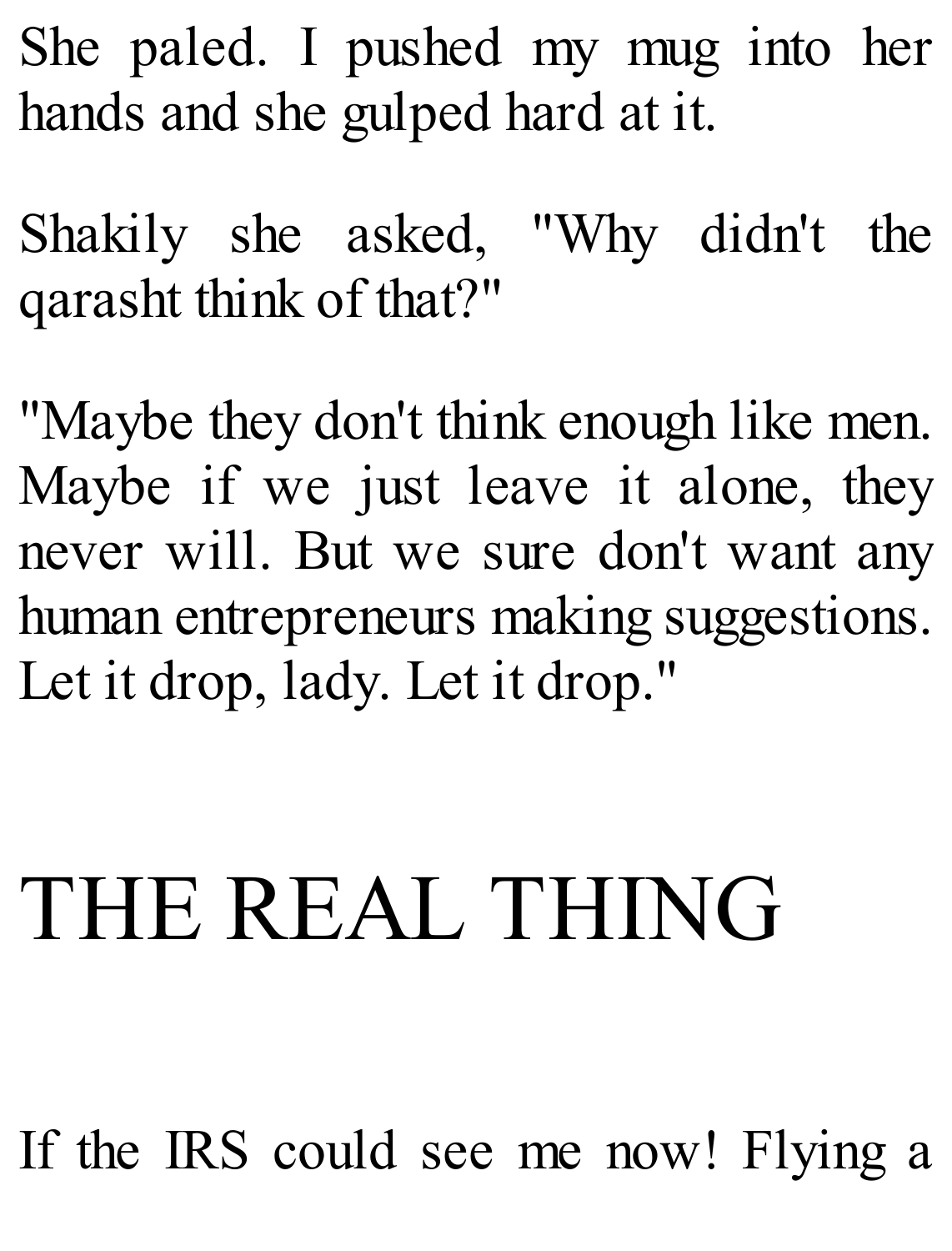light-sail craft, single-handed, two million miles out from a bluish-white dwarf star. Fiddling frantically with the shrouds, guided less by the instruments than by the thrust against my web hammock and the ripples in the tremendous, near-weightless mirror sail. Glancing into the sun without blinking, then at the stars without being nightblind, dipping near the sun without being fried; all due to the quick-adjusting goggles and temp-controlled skin-tight pressure suit the chirpsithra had given me.

This entire trip was deductible, of course. The Draco Tavern had made me a good deal of money over the years, but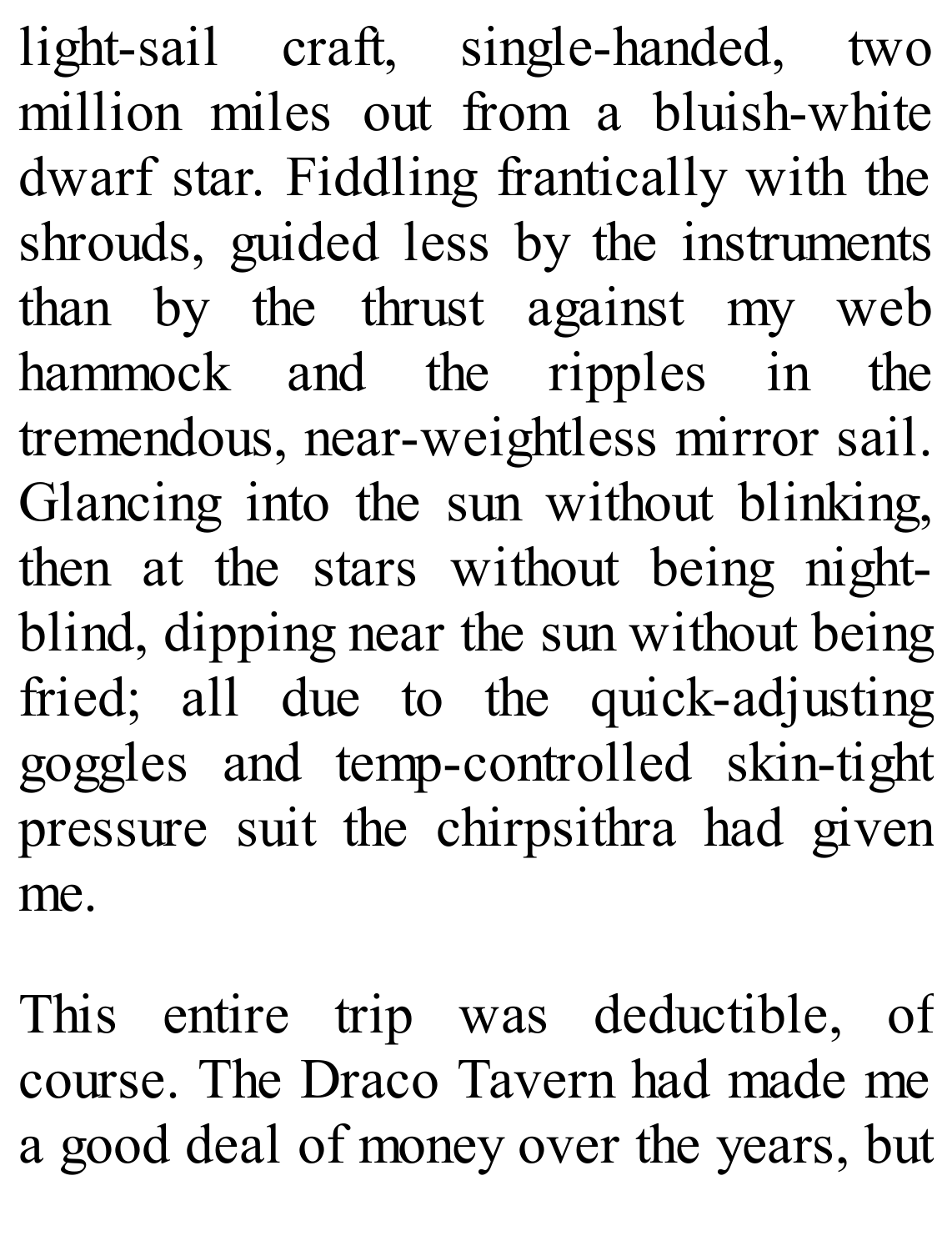I never could have paid for an interstellar voyage otherwise. As the owner of the Draco Tavern, Earth's only multi-species bar, I was quite legitimately touring the stars to find new products for my alien customers.

Would Internal Revenue object to my actually enjoying myself?

I couldn't make myself care. The trip out on the chirpsithra liner: that alone was something I'd remember the rest of my life. This too, if I lived. Best not to distract myself with memories.

Hroyd System was clustered tightly around its small, hot sun. Space was thick with asteroids and planets and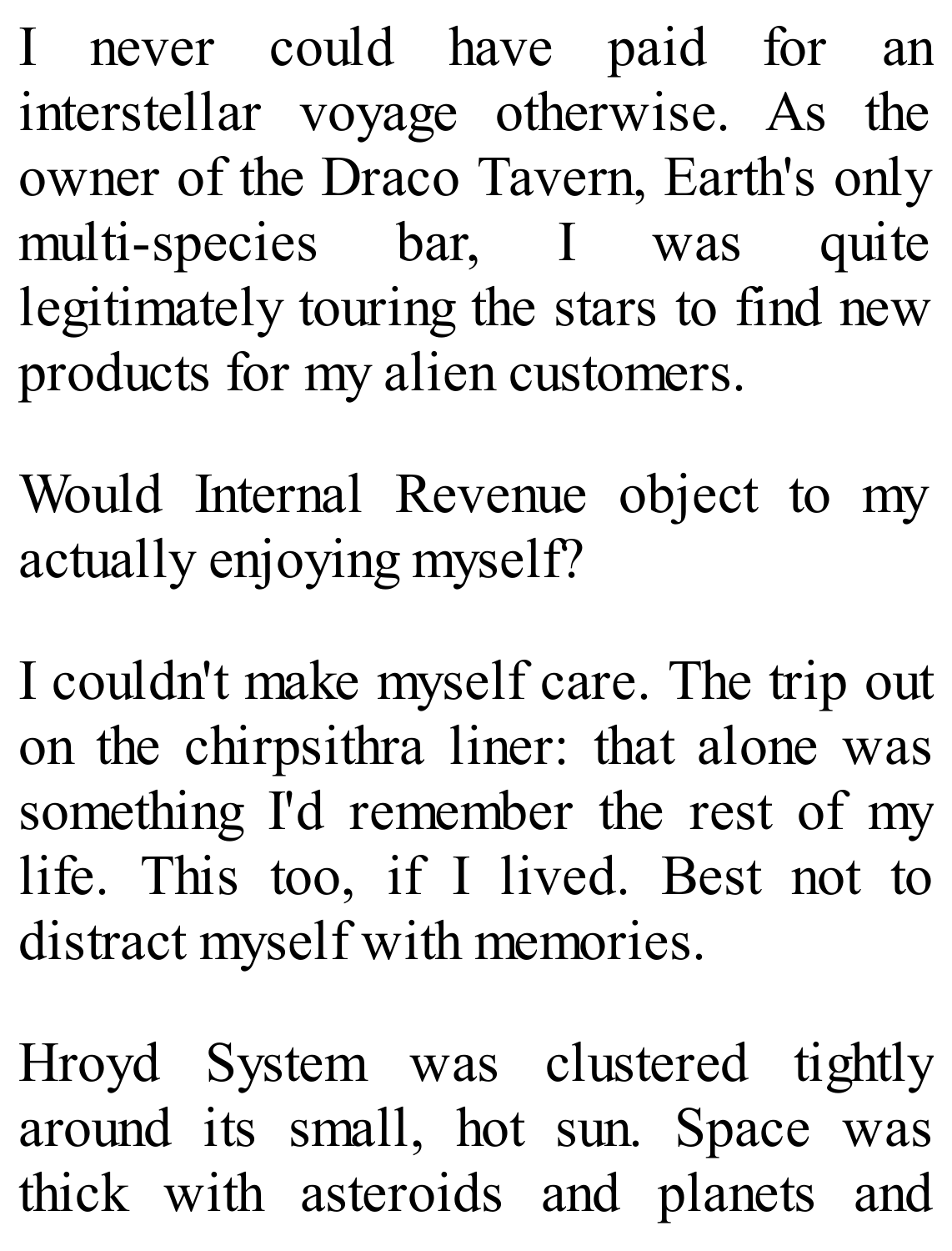other sailing ships. Every so often some massive piece of space junk bombed the sun, or a storm would bubble up from beneath the photosphere, and my boat would surge under the pressure of the flare. I had to fiddle constantly with the shrouds.

The pointer was aimed at black space. Where was that damned spaceport? Huge and massive it had seemed, too big to lose, when I spun out my frail silver sail and launched . . . how long ago? The clock told me: twenty hours, though it didn't feel that long.

The spaceport was coin-shaped, spun for varying gravities. Maybe I was trying to see it edge-on? I tilted the sail to lose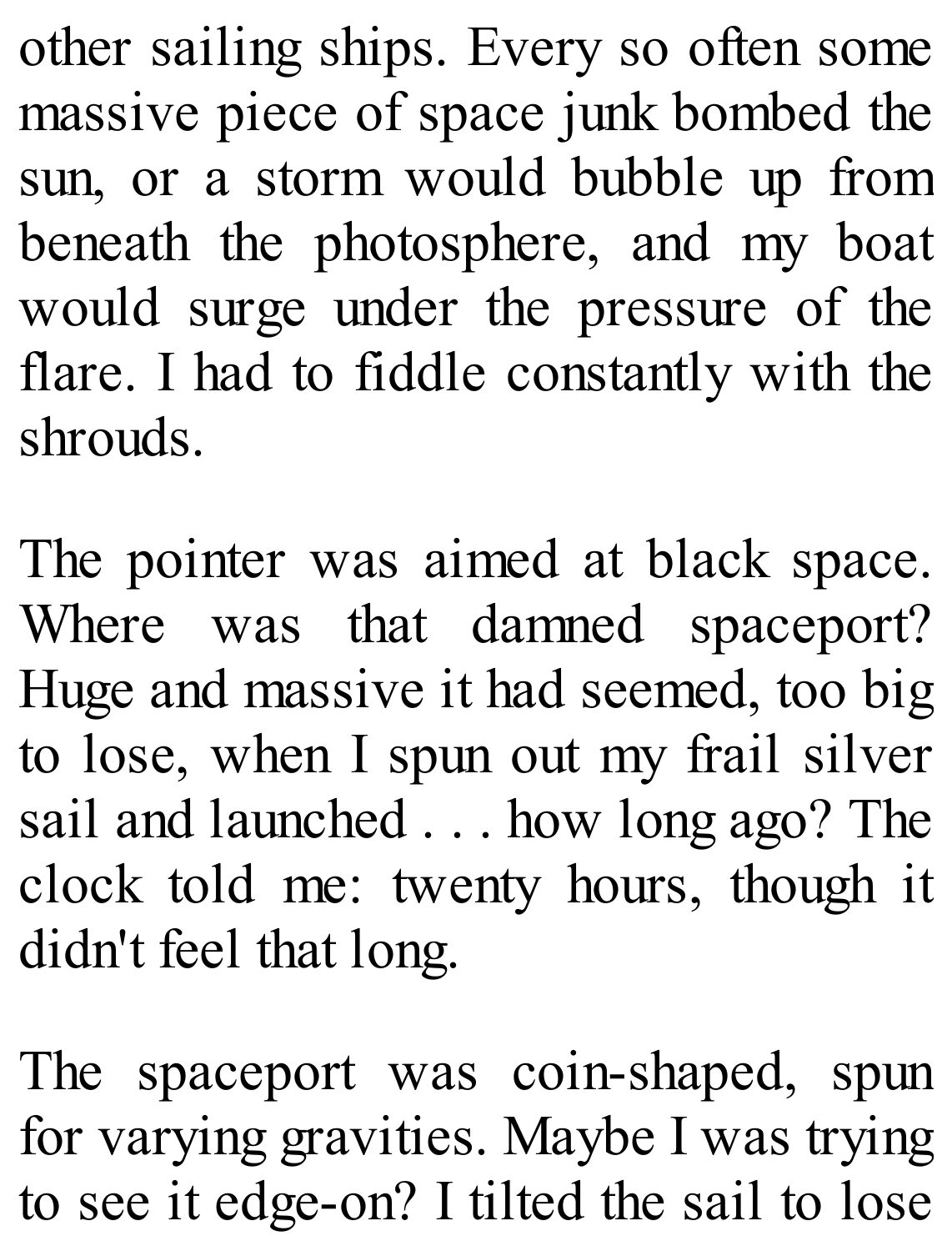some velocity. The fat sun expanded. My mind felt the heat. If my suit failed, it would fail all at once, and I wouldn't have long to curse my recklessness. Or-Even chirpsithra-supplied equipment wouldn't help me if I fell into the sun.

I looked outward in time to see a silver coin pass over me. Good enough. Tilt the sail forward, pick up some speed . . . pull my orbit outward, slow down, don't move the sail too fast or it'll fold up! Wait a bit, then tilt the sail to spill the light; drop a bit, wait again . . . watch a black coin slide across the sun. Tilt to slow, tilt again to catch up. It was another two hours before I could pull into the spaceport's shadow, fold the sail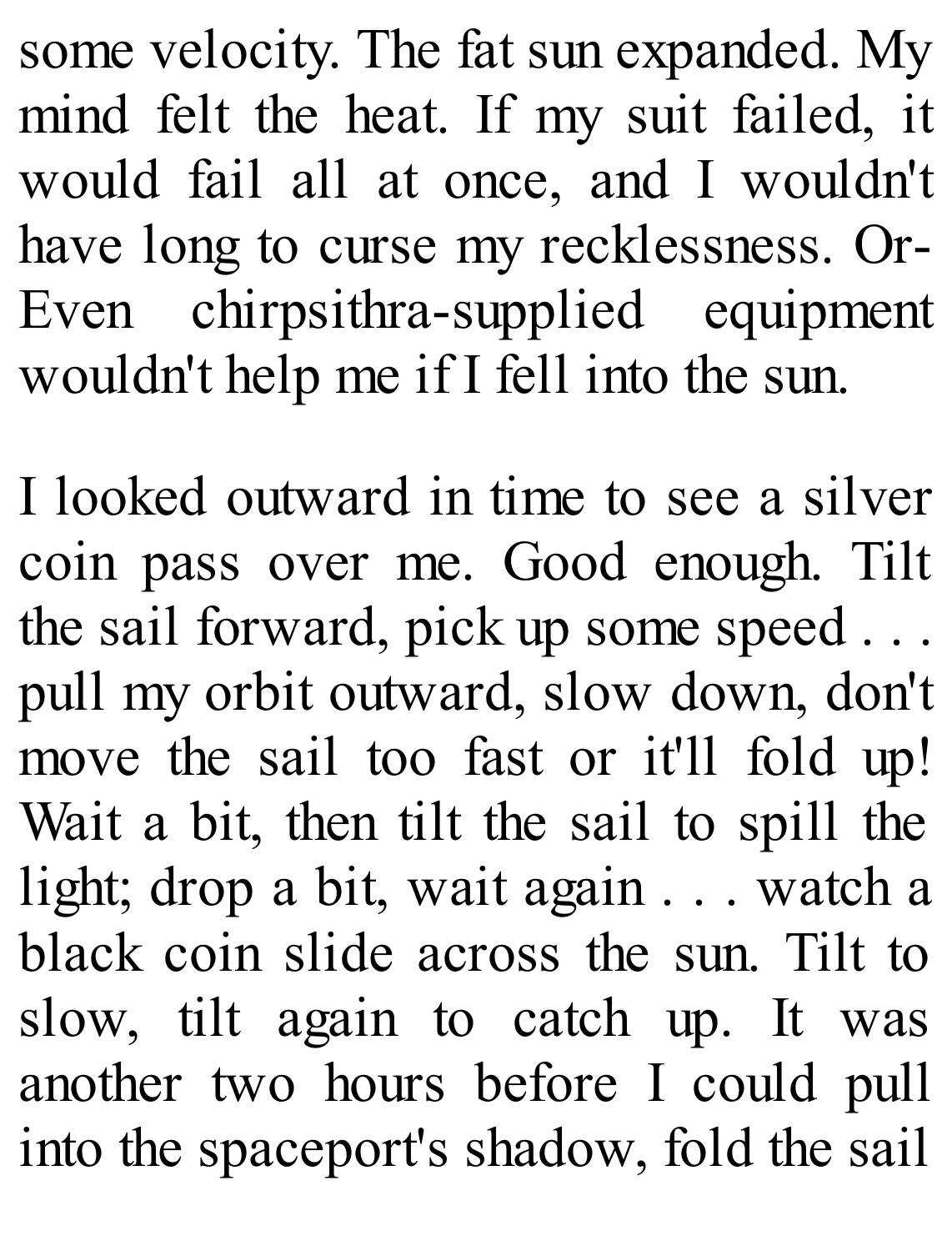and let a tractor beam pull me in.

My legs were shaky as I descended the escalator to Level 6.

There was Earth gravity on 6, minus a few percent, and also a multispecies restaurant bar. I was too tired to wonder about the domed boxes I saw on some of the tables. I wobbled over to a table, turned on the privacy bubble and tapped tee tee hatch nex ool, carefully. That code was my life. A wrong character could broil me, freeze me, flatten me, or have me drinking liquid methane or breathing prussic acid.

An Earthlike environment formed around me. I peeled off my equipment and sank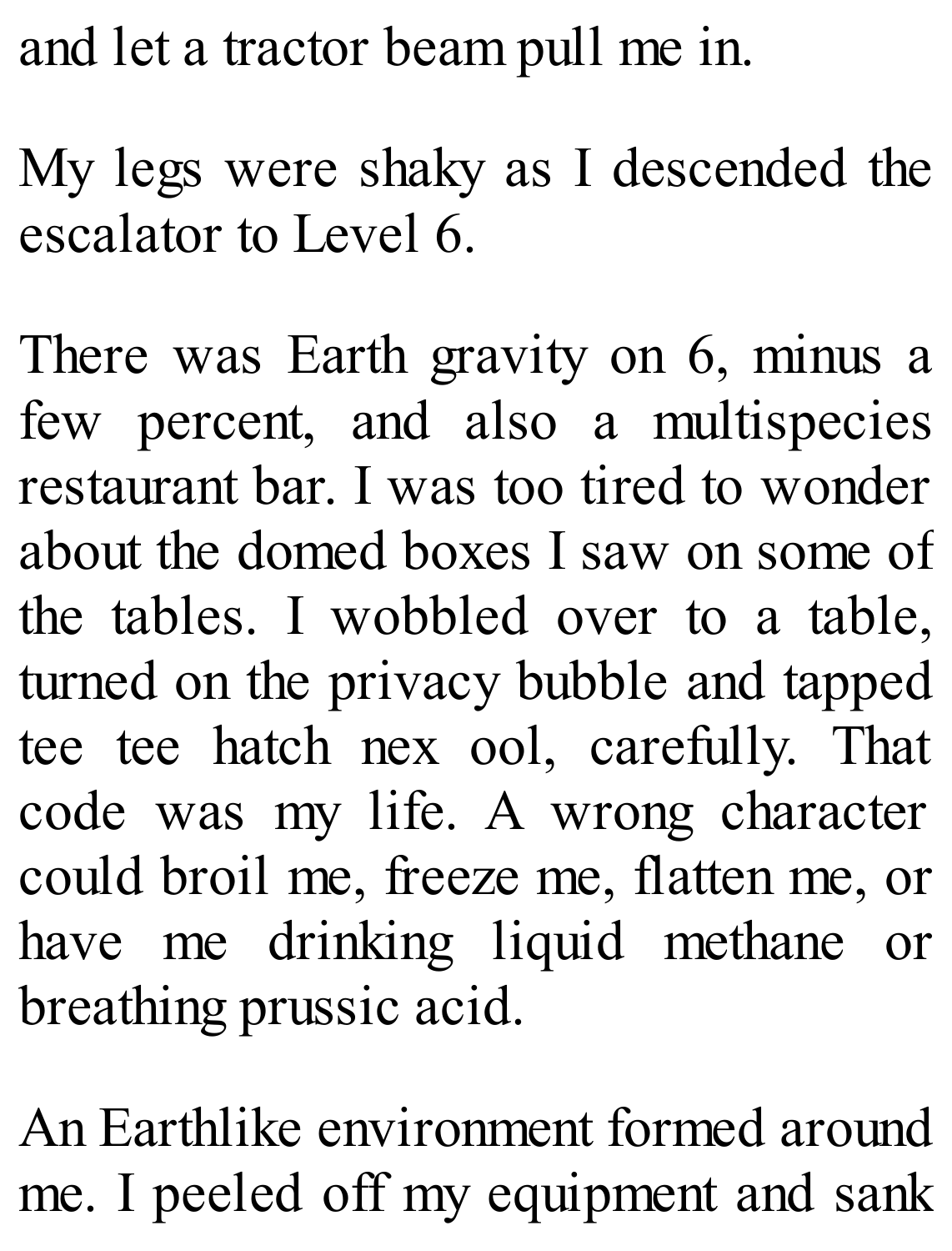into a web, sighing with relief. I still ached everywhere. What I really needed was sleep. But it had been glorious!

A warbling whistle caused me to look up. My translator said, "Sir or madam, what can I bring you?"

The bartender was a small, spindly Hroydan, and his environment suit glowed at dull red heat. I said, "Something alcoholic."

"Alcohol? What is your physiological type?"

"Tee tee hatch nex ool."

"Ah. May I recommend something? A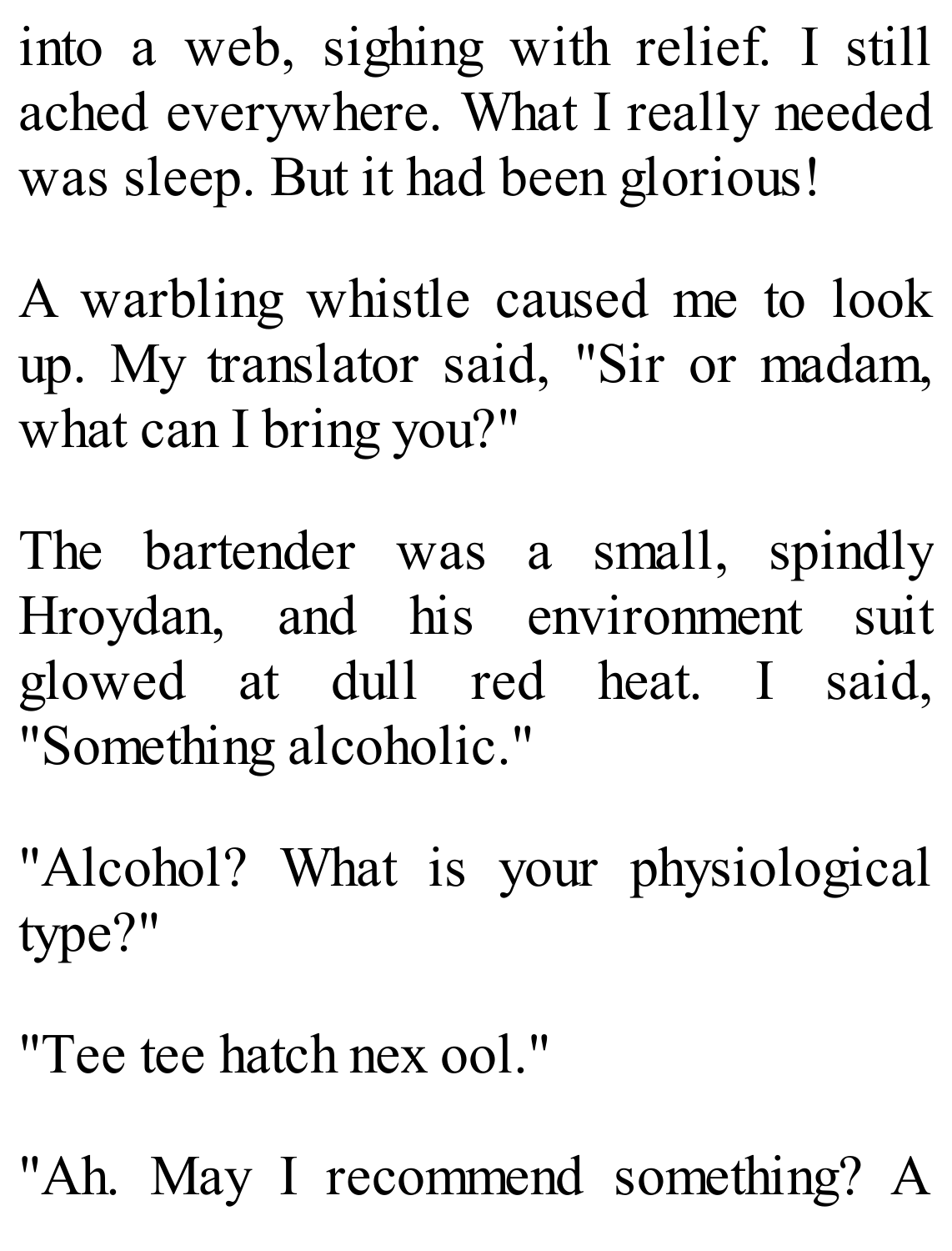liqueur, Opal Fire."

Considering the probable distance to the nearest gin-and-tonic . "Fine. What proof is it?" I heard his translator skip a word, and amplified: "What percent ethyl alcohol?"

"Thirty-four, with no other metabolic poisons."

About seventy proof? "Over water ice, please."

He brought a clear glass bottle. The fluid within did indeed glitter like an opal. Its beauty was the first thing I noticed. Then, the taste, slightly tart, with an overtone that can't be described in any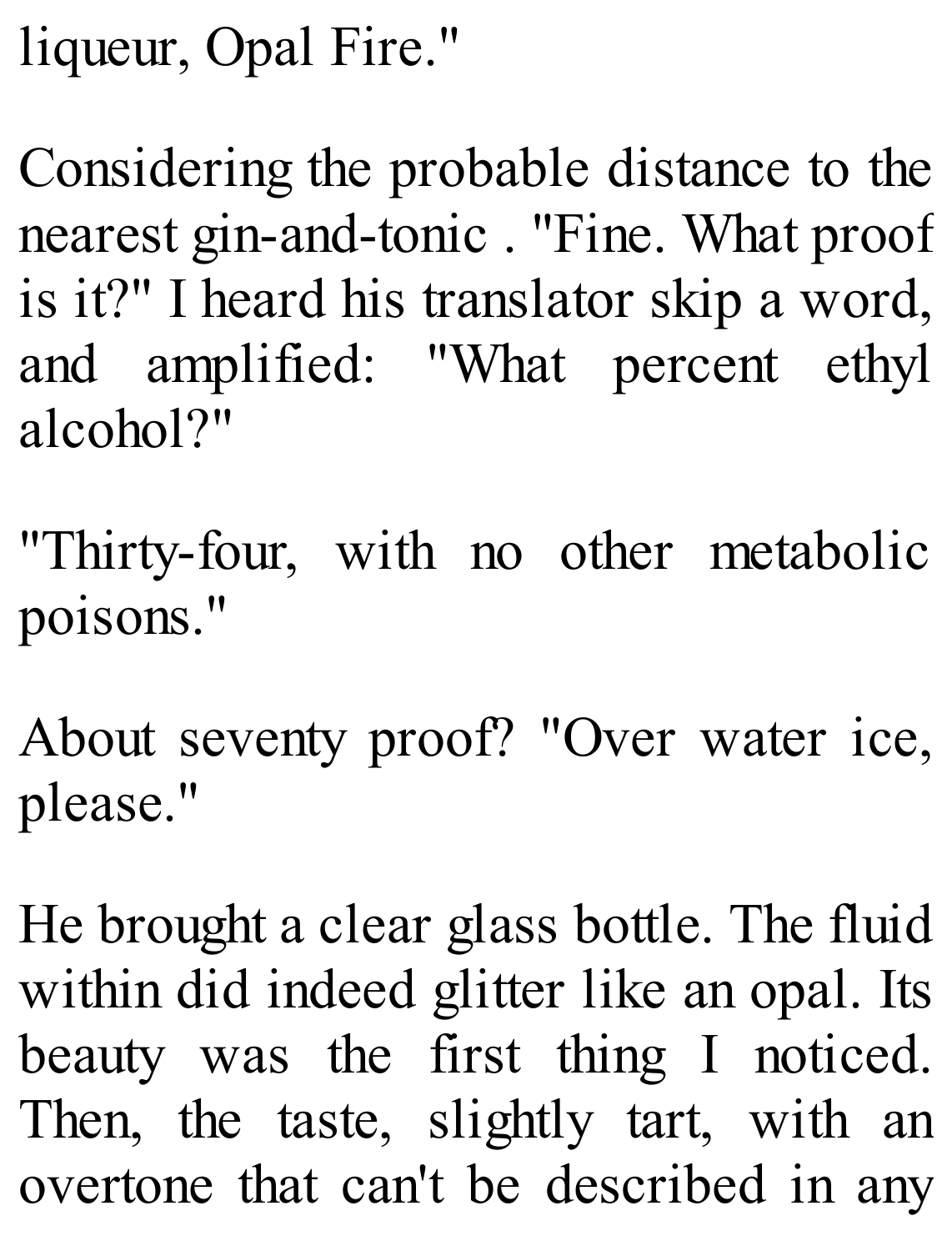human language. A crackling aftertaste, and a fire spreading through my nervous system. I said, "That's wonderful! What about side effects?"

"There are additives to compensate: thiamin and the like. You will feel no ugly aftereffects," the Hroydan assured me.

"They'd love it on Earth. Mmm . . . what's it cost?"

"Quite cheap. Twenty-nine chirp notes per flagon. Transport costs would be up to the chirpsithra. But I'm sure Chignthil Interstellar would sell specs for manufacture."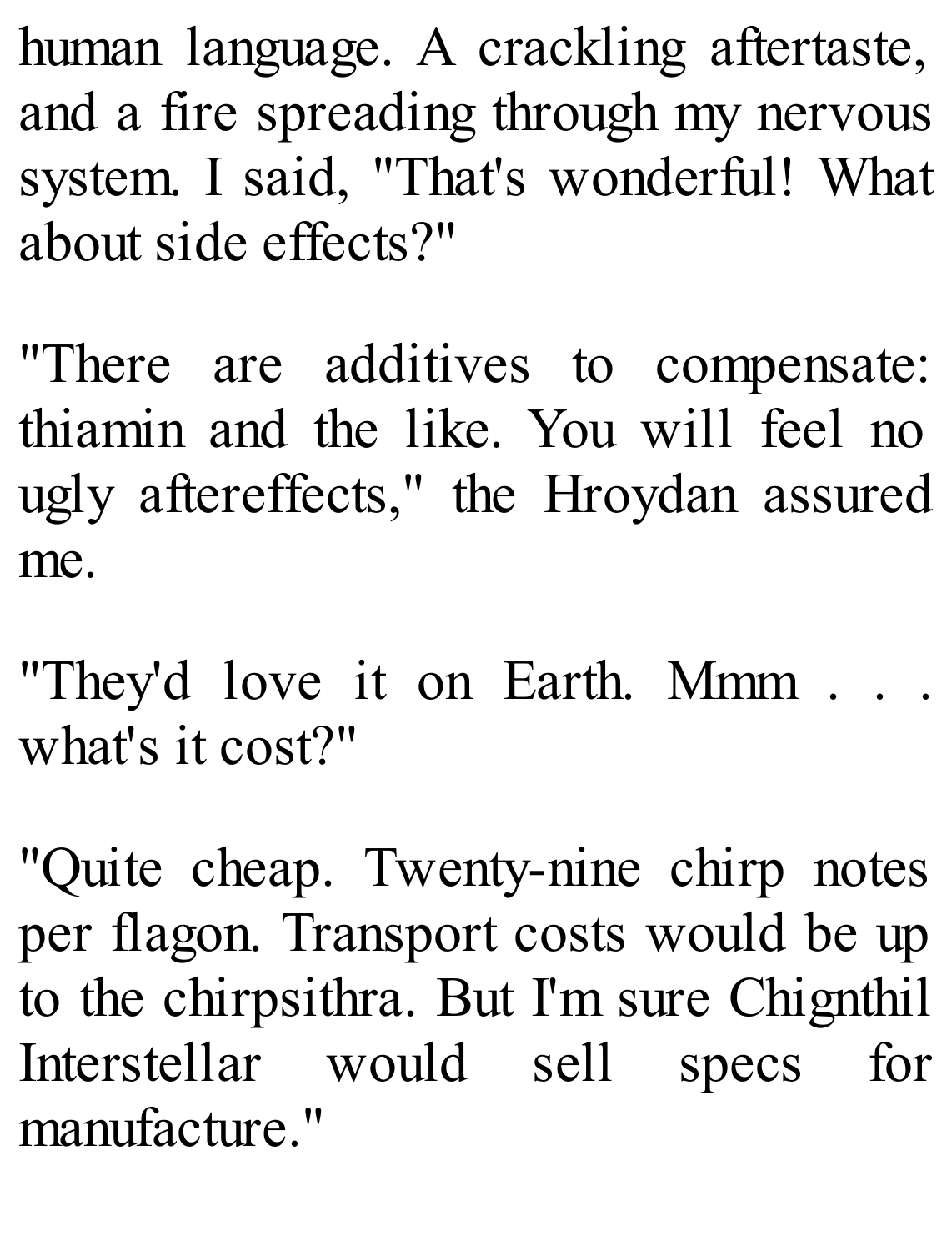"This could pay for my whole trip." I jotted the names: chirp characters for Opal Fire and Chignthil Interstellar. The stuff was still dancing through my nervous system. I drank again, so it could dance on my taste buds too.

To hell with sleep; I was ready for another new experience. "These boxes-I see them on all the tables. What are they?"

"Full-sensory entertainment devices. Cost is six chirp notes for use." He tapped keys and a list appeared: titles, I assumed, in alien script. "If you can't read this, there is voice translation."

I dithered. Tempting; dangerous. But a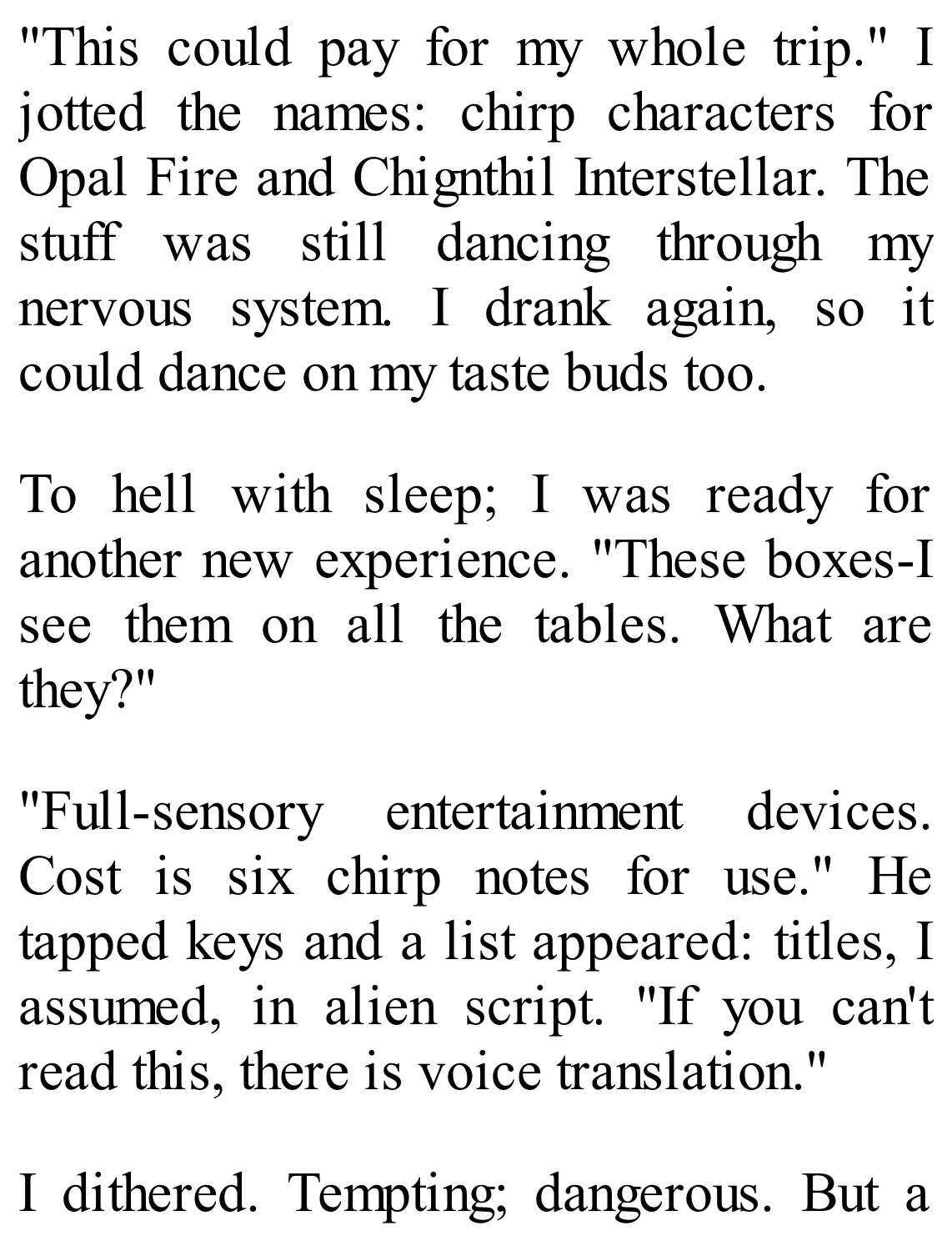couple of these might be worth taking back. Some of my customers can't use anything I stock; they pay only cover charges. "How versatile is it? Your customers seem to have a lot of different sense organs. Hey, would this thing actually give me alien senses?"

The bartender signaled negative. "The device acts on your central nervous system; I assume you have one? There at the top? Ah, good. It feeds you a story skeleton, but your own imagination puts you in context and fills in the background details. You live a programmed story, but largely in terms familiar to you. Mental damage is almost unheard of."

"Will I know it's only an entertainment?"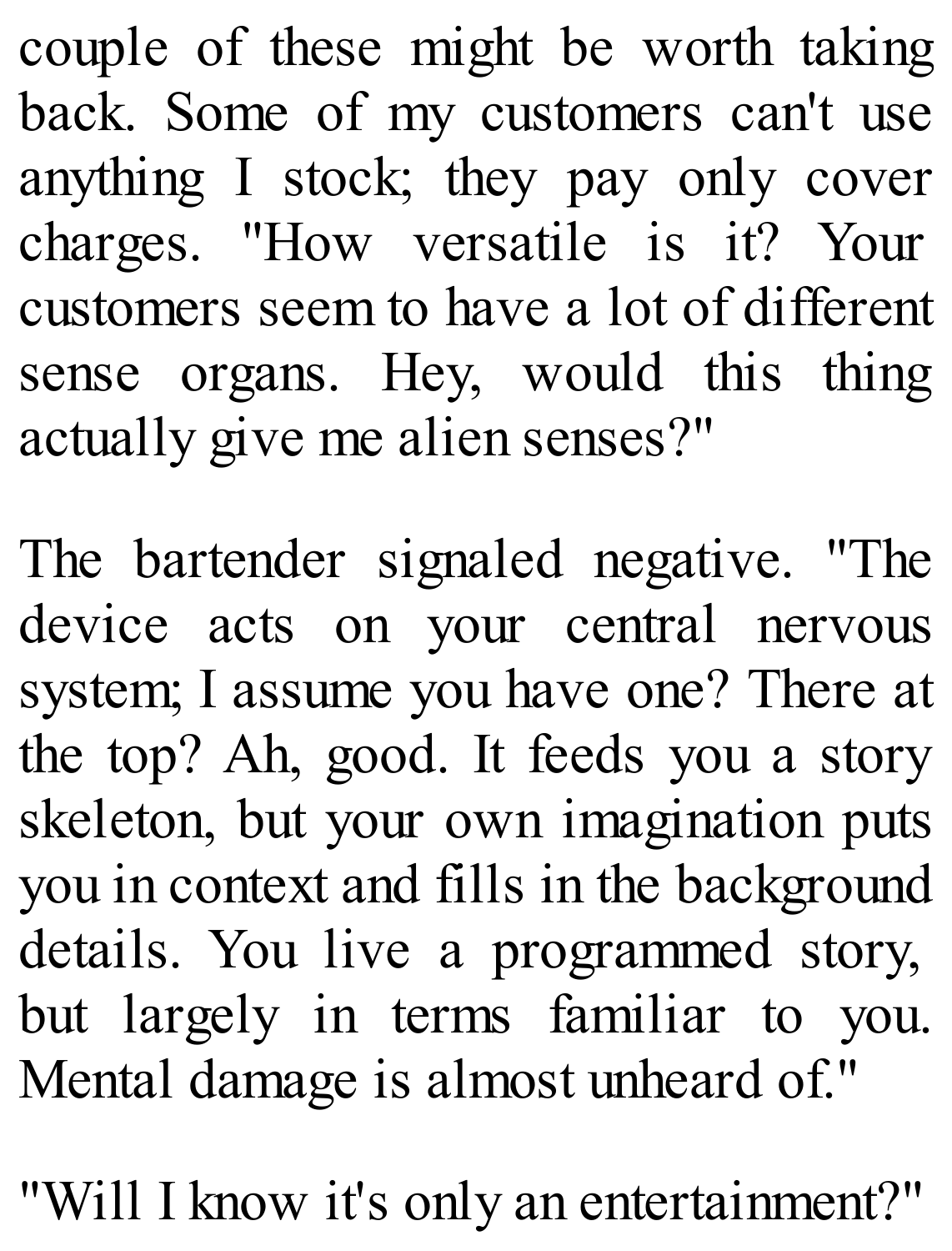"You might know from the advertisements. Shall I show you?" The Hroydan raised the metal dome on a many-jointed arm and poised it over my head. I felt the heat emanating from him. "Perhaps you would like to walk through an active volcano?" He tapped two buttons with a black metal claw, and everything changed.

The Vollek merchant pulled the helmet away from my head. He had small, delicate-looking arms, and a stance like a tyrannosaur: torso horizontal, swung from the hips. A feathery down covered him, signaling his origin as a flightless bird. "How did you like it?"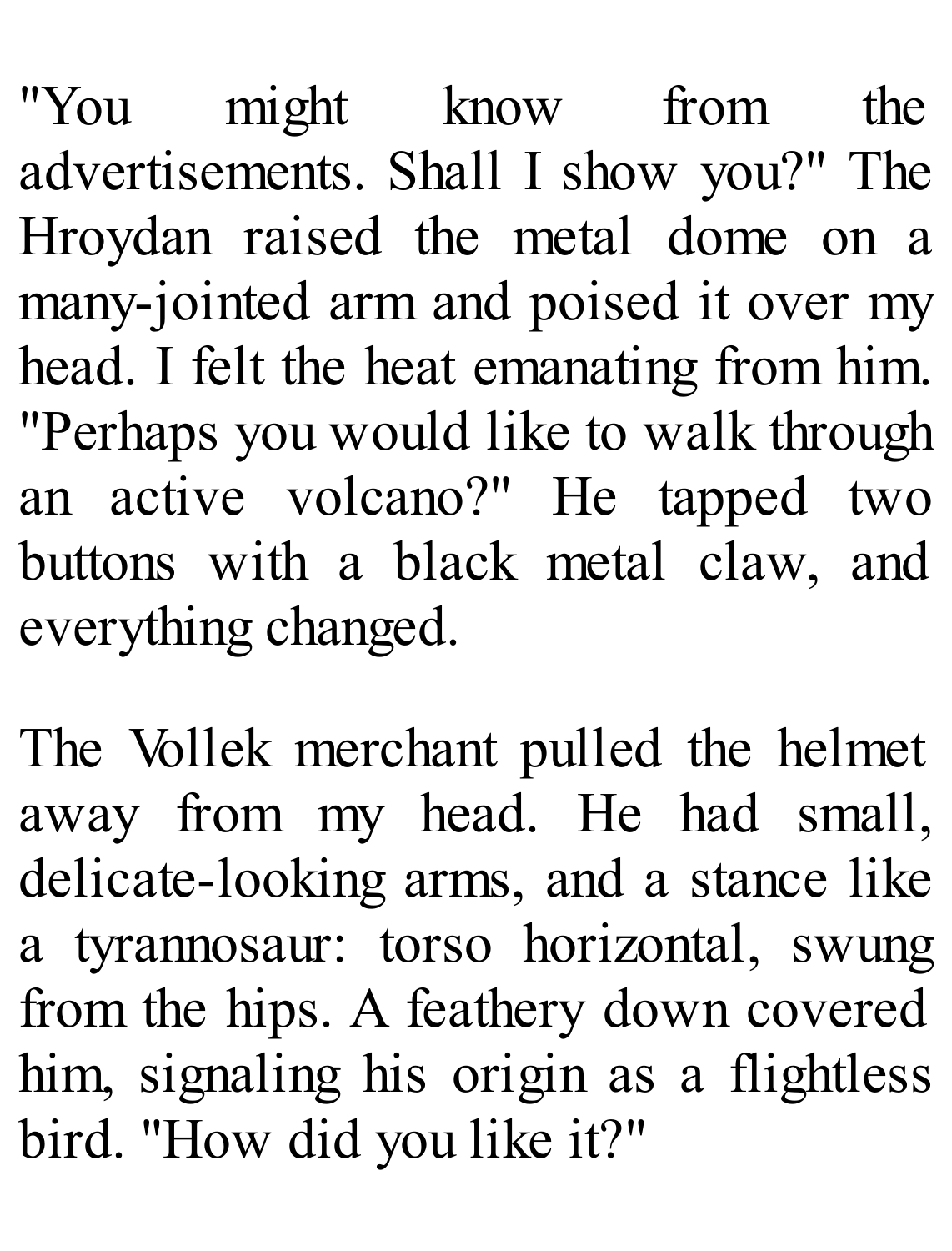"Give me a minute." I looked about me. Afternoon sunlight spilled across the tables, illuminating alien shapes. The Draco Tavern was filling up. it was time I got back to tending bar. It had been nearly empty (I remembered) when I agreed to try this stunt.

I said, "That business at the end-?"

"We end all of the programs that way when we sell to Level Four civilizations. It prevents disorientation."

"Good idea." Whatever the reason, I didn't feel at all confused. Still, it was a hell of an experience. "I couldn't tell it from the real thing."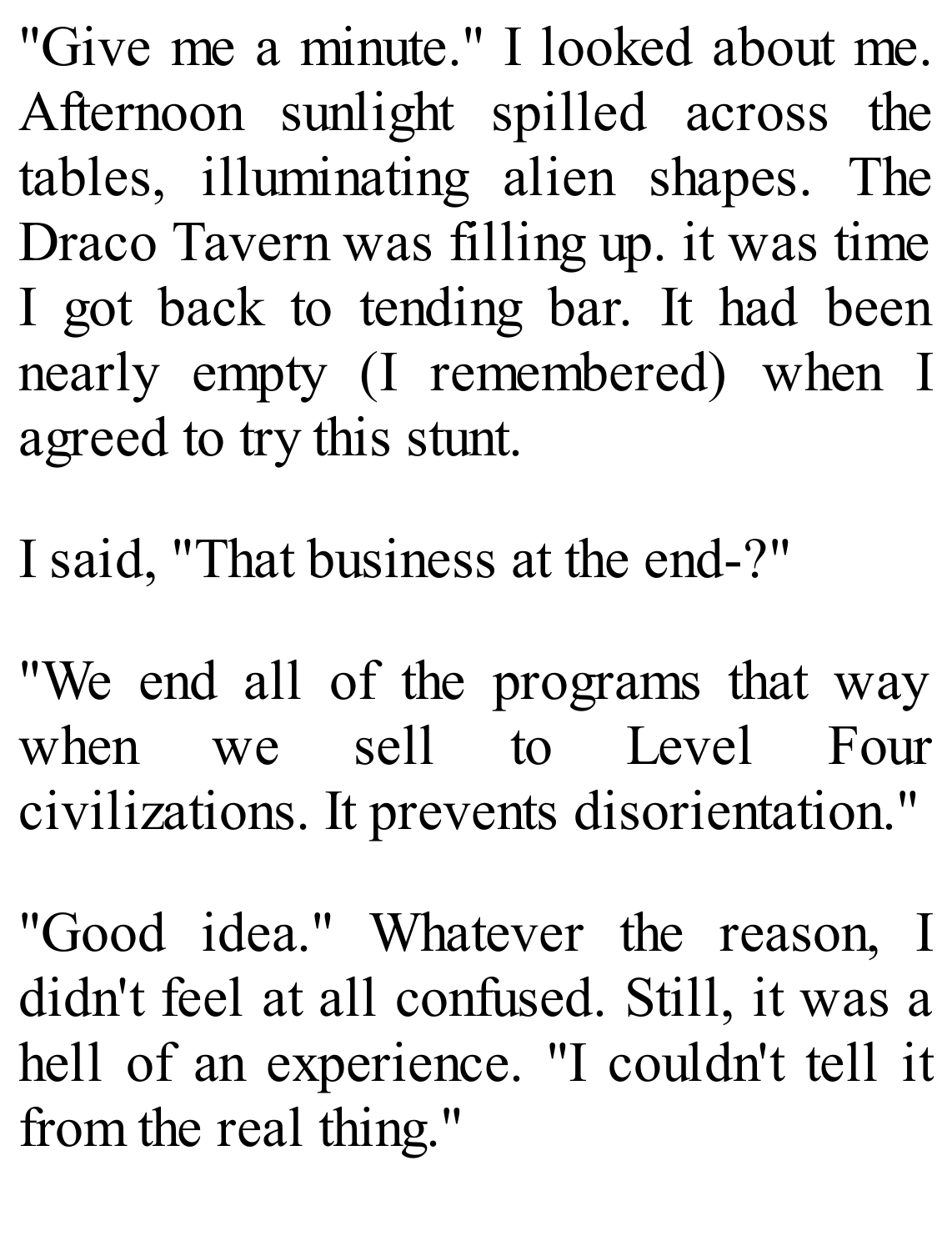"The advertisement would have alerted an experienced user."

"You're actually manufacturing these things on Earth?"

"Guatemala has agreed to license us. The climate is so nice there. And so I can lower the price per unit to three thousand dollars each." "Sell me two," I said. It'd be a few years before they paid for themselves. Maybe someday I really would have enough money to ride the chirpsithra liners . . . if I didn't get hooked myself on these full-sensory machines. "Now, about Opal Fire. I can't believe it's really that good-"

"I travel for Chignthil Interstellar too. I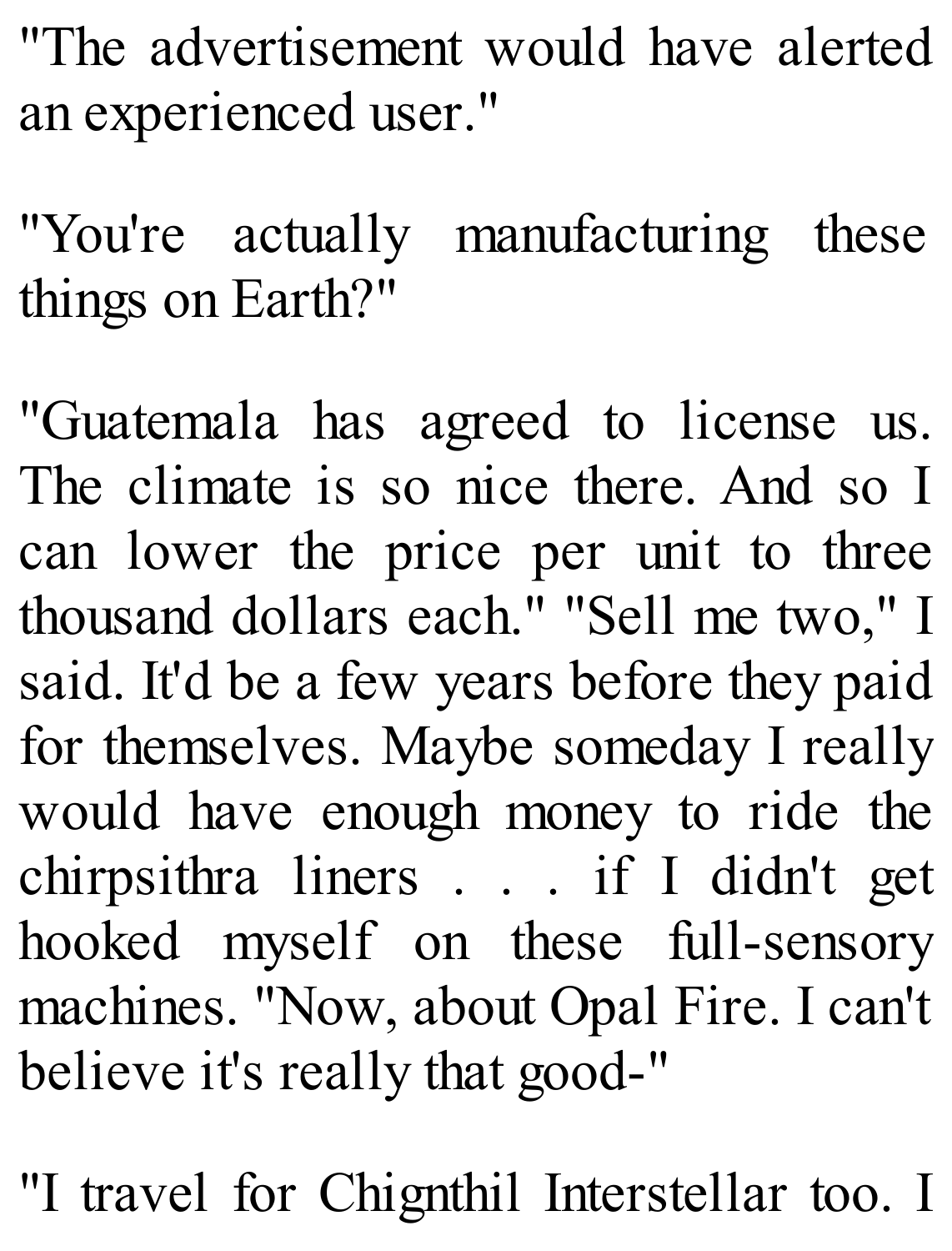have sample bottles."

"Let's try it."

## LIMITS

I never would have heard them if the sound system hadn't gone on the fritz. And if it hadn't been one of those frantically busy nights, maybe I could have done something about it .

But one of the big chirpsithra passenger ships was due to leave Mount Ford Spaceport in two days. The chirpsithra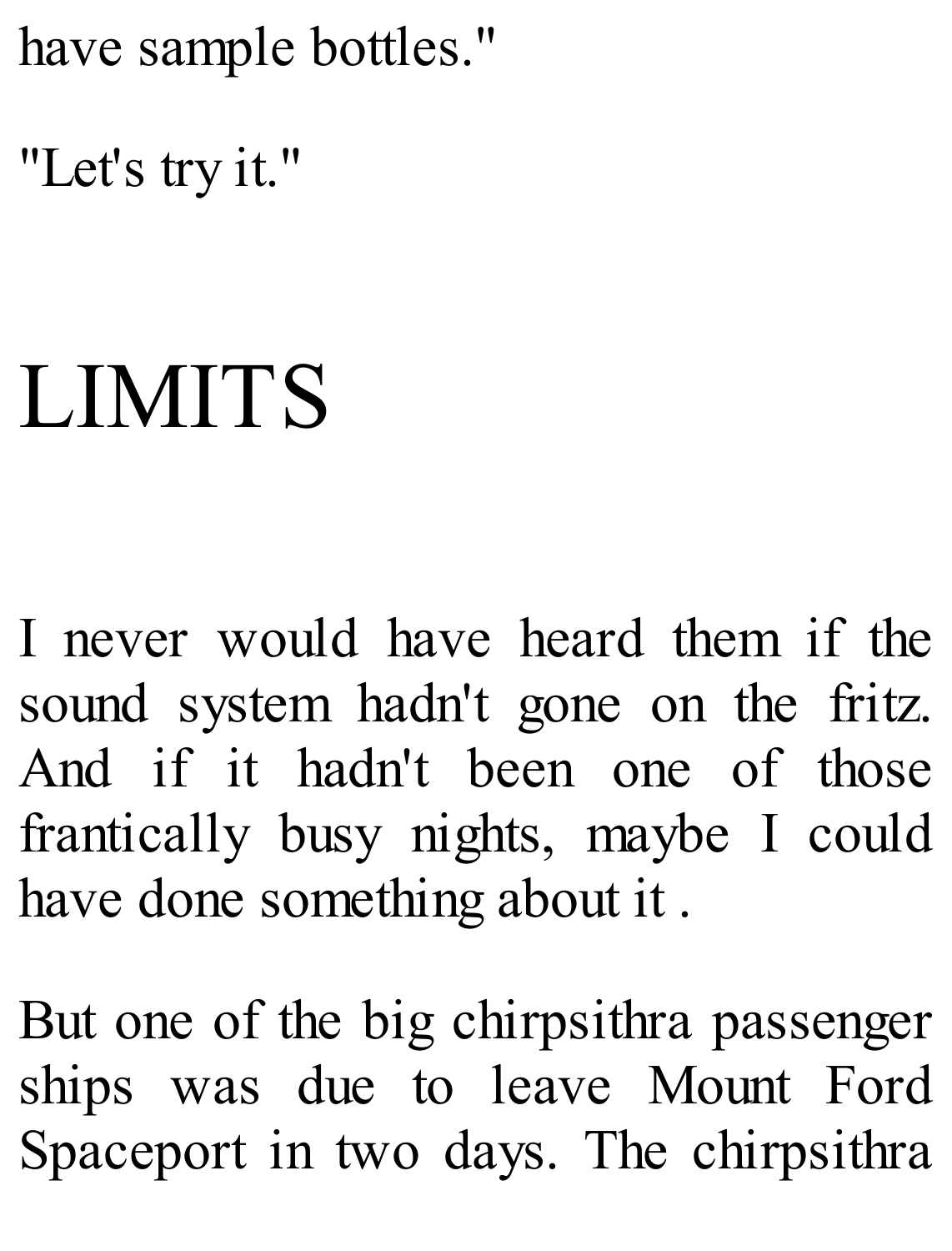trading empire occupies most of the galaxy, and Sol system is nowhere near its heart. A horde of passengers had come early in fear of being marooned. The Draco Tavern was jammed.

I was fishing under the counter when the noises started. I jumped. Two voices alternated: a monotonal twittering, and a bone-vibrating sound like a tremendous door endlessly opening on rusty hinges.

The Draco Tavern used to make the Tower of Babel sound like a monolog, in the years before I got this sound system worked out. Picture it: thirty or forty creatures of a dozen species including human, all talking at once at every pitch and volume, and all of their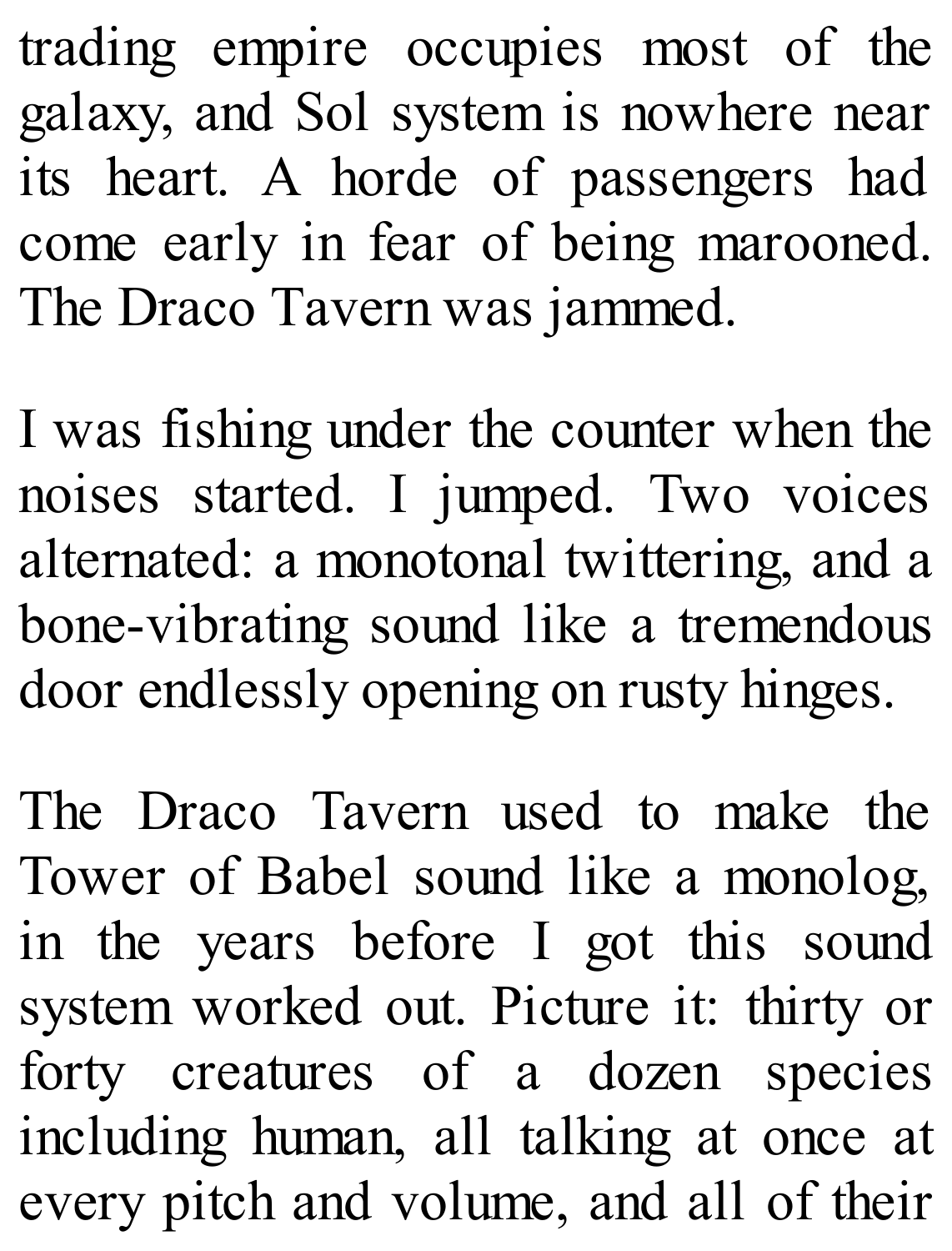translating widgets bellowing too! Some species, like the srivinthish, don't talk with sound, but they also don't notice the continual skreeking from their spiracles. Others sing. They call it singing, and they say it's a religious rite, so how can I stop them?

Selective damping is the key, and a staff of technicians to keep the system in order. I can afford it. I charge high anyway, for the variety of stuff I have to keep for anything that might wander in. But sometimes the damping system fails.

I found what I needed-a double-walled cannister I'd never needed before, holding stuff I'd been calling green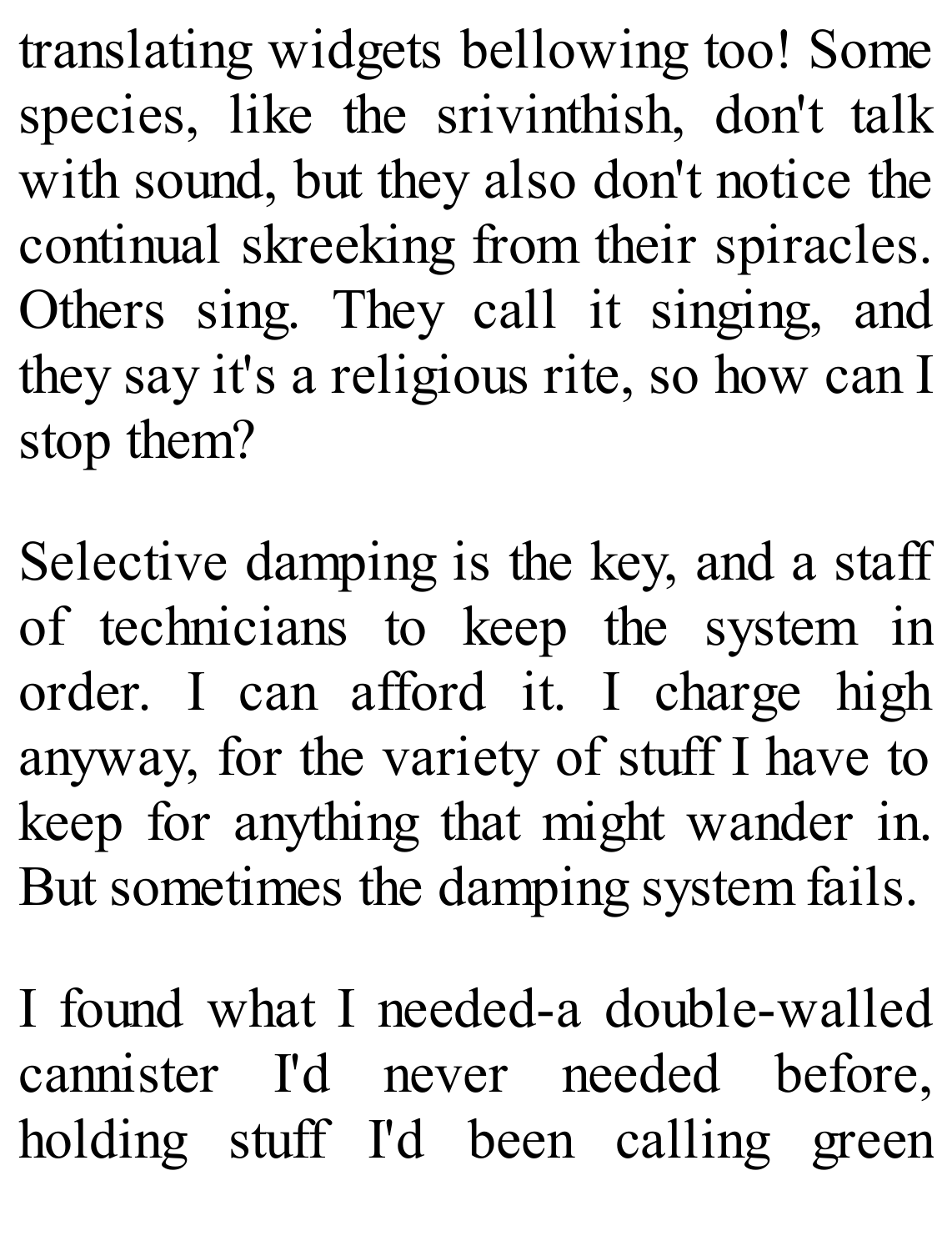kryptonite-and delivered glowing green pebbles to four aliens in globular environment tanks. They were at four different tables, sharing conversation with four other species. I'd never seen a rosyfln before. Rippling in the murky fluid within the transparent globe, the dorsal fin was triangular, rose-colored, fragile as gossamer, and ran from nose to tail of a body that looked like a flattened slug.

Out among the tables there was nearsilence, except within the bubbles of sound that surrounded each table. It wasn't a total breakdown, then. But when I went back behind the bar the noise was still there.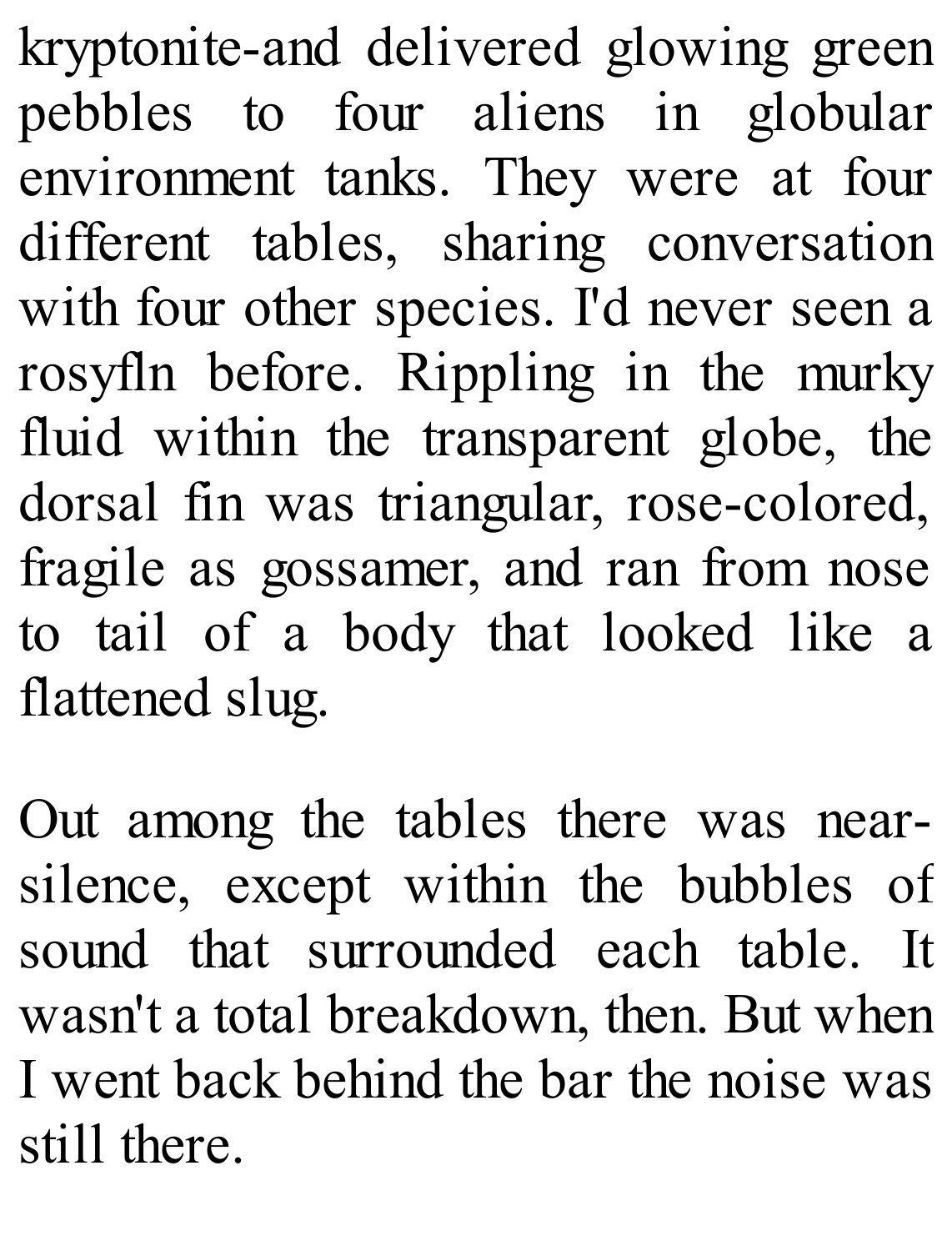I tried to ignore it. I certainly wasn't going to try to fix the sound system, not with fifty-odd customers and ten distinct species demanding my attention. I set out consommé and vodka for four glig, and thimble sized flasks of chilled fluid with an ammonia base, for a dozen chrome yellow bugs each the size of a fifth of Haig Pinch. And the dialog continued: high twittering against grating metallic bass. What got on my nerves was the way the sounds seemed always on the verge of making sense!

Finally I just switched on the translator. It might be less irritating if I heard it in English.

I heard: "-noticed how often they speak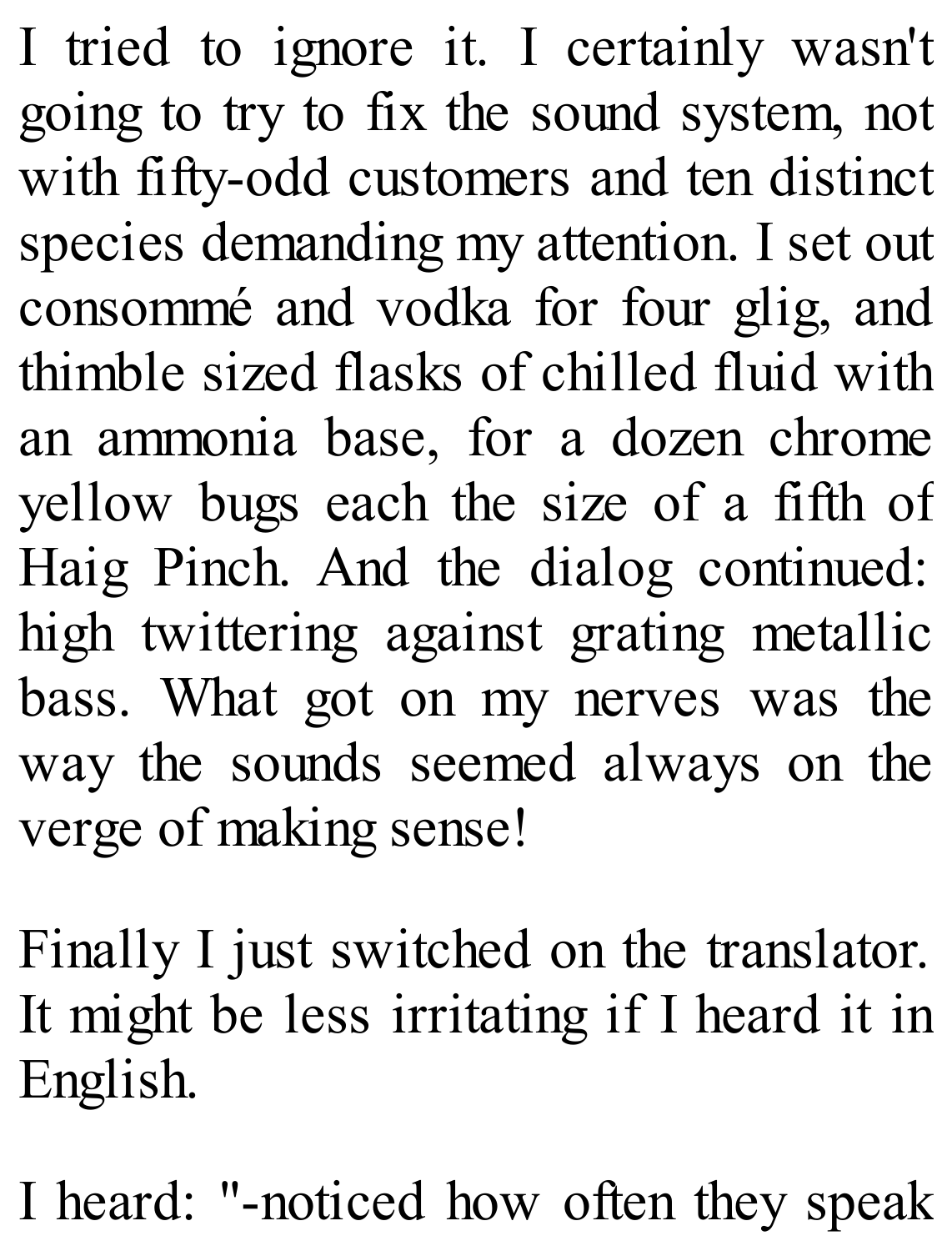## of limits?"

## "Limits? I don't understand you."

"Lightspeed limit. Theoretical strengths of metals, of crystals, of alloys. Smallest and largest masses at which an unseen body may be a neutron star. Maximum time and cost to complete a research project. Surface to-volume relationship for maximum size of a creature of given design-"

"But every sapient race learns these things!"

"We find limits, of course. But with humans, the limits are what they seek first."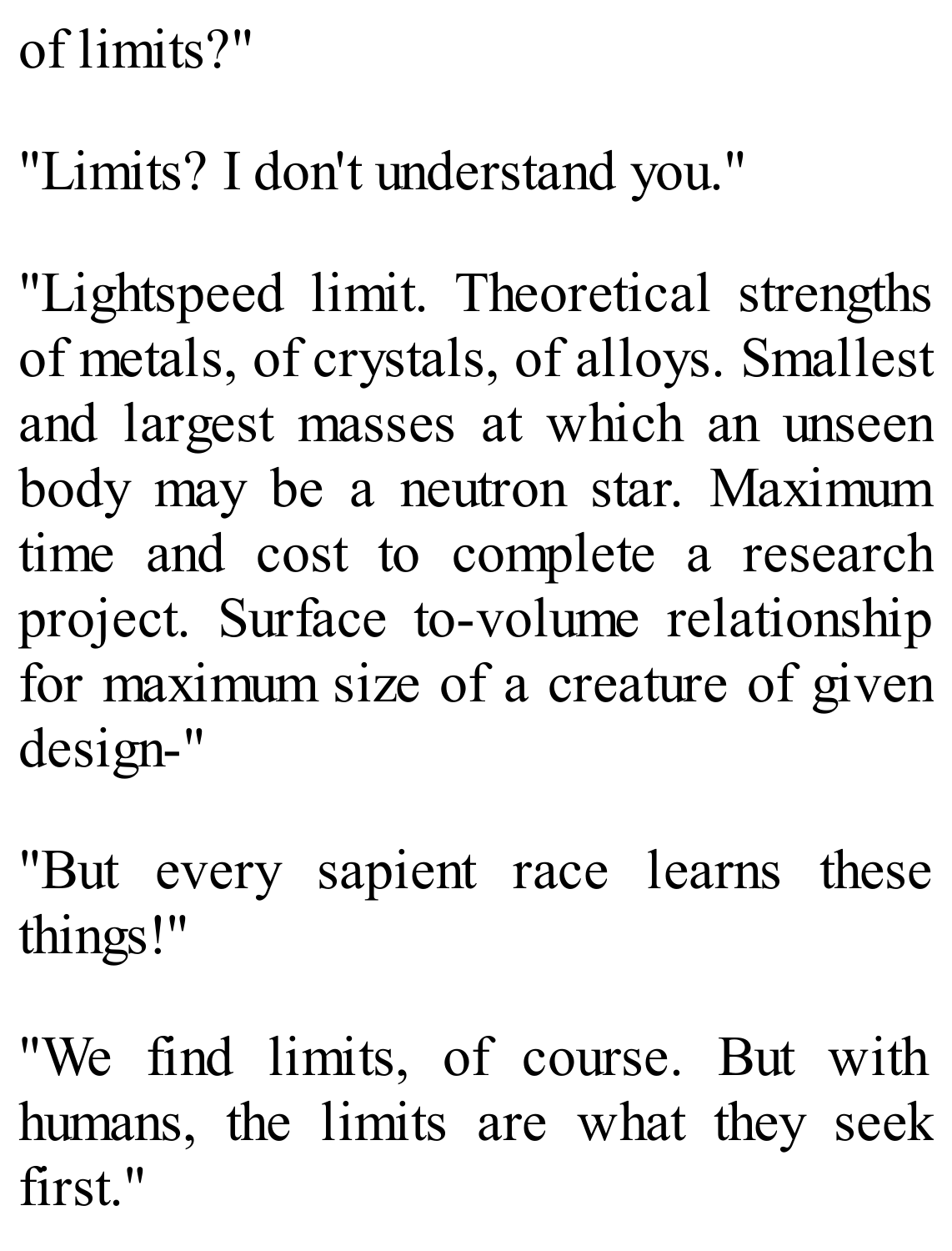So they were talking about the natives, about us. Aliens often do. Their insights might be fascinating, but it gets boring fast. I let it buzz in my ear while I fished out another dozen flasks of ammonia mixture and set them on Gail's tray along with two Stingers. She went off' to deliver them to the little yellow bugs, now parked in a horseshoe pattern on the rim of their table, talking animatedly to two human sociologists.

"It is a way of thinking," one of the voices said. "They set enormously complex limits on each other. Whole professions, called judge and lawyer, devote their lives to determining which human has violated which limit where.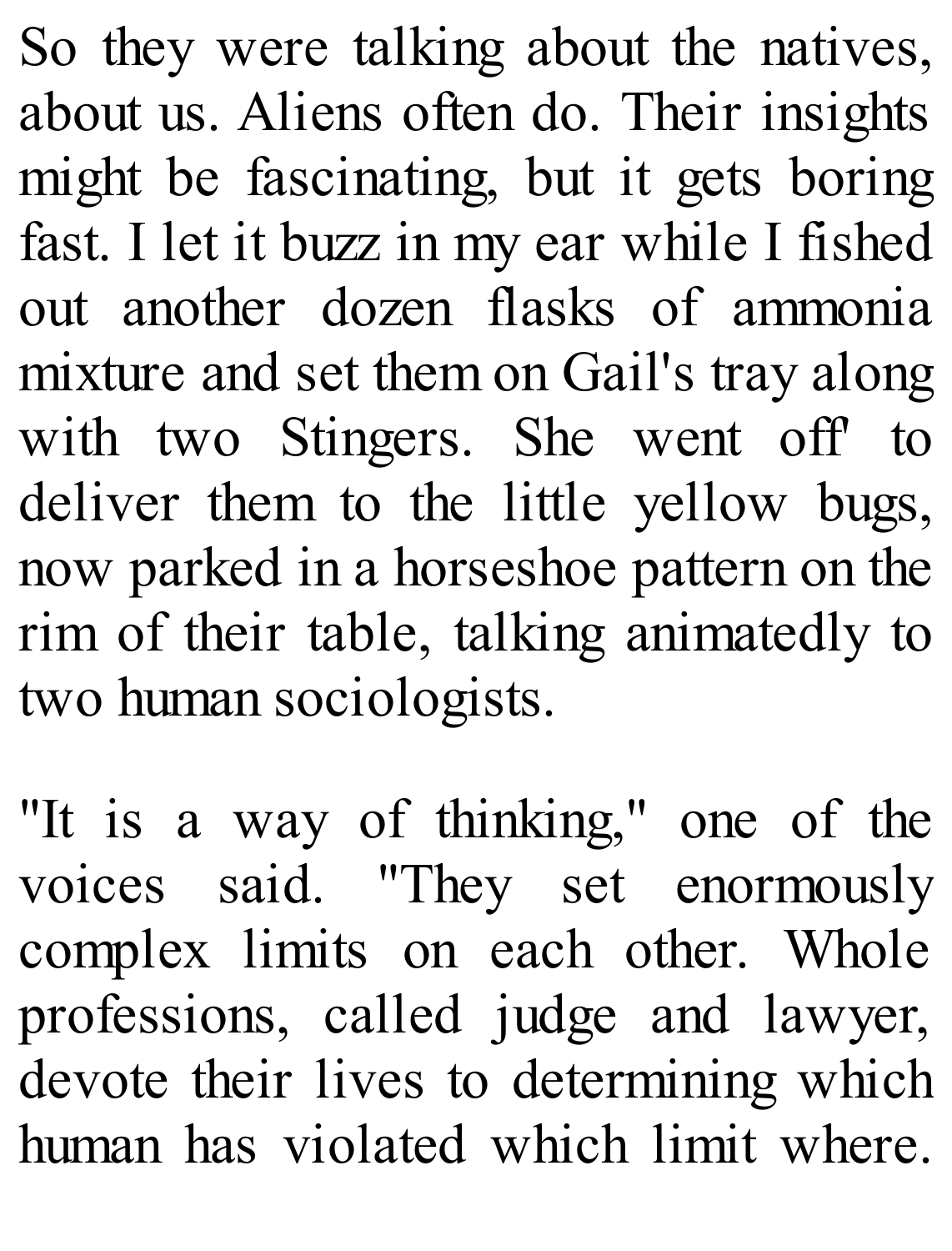Another profession alters the limits arbitrarily."

"It Docs not sound entertaining."

"But all are forced to play the game. You must have noticed: the limits they find in the universe and the limits they set on each other bear the same name: law."

I had established that the twitterer was the one doing most of the talking. Fine. Now who were they? Two voices belonging to two radically different species.

"The interstellar community knows all of these limits in different forms."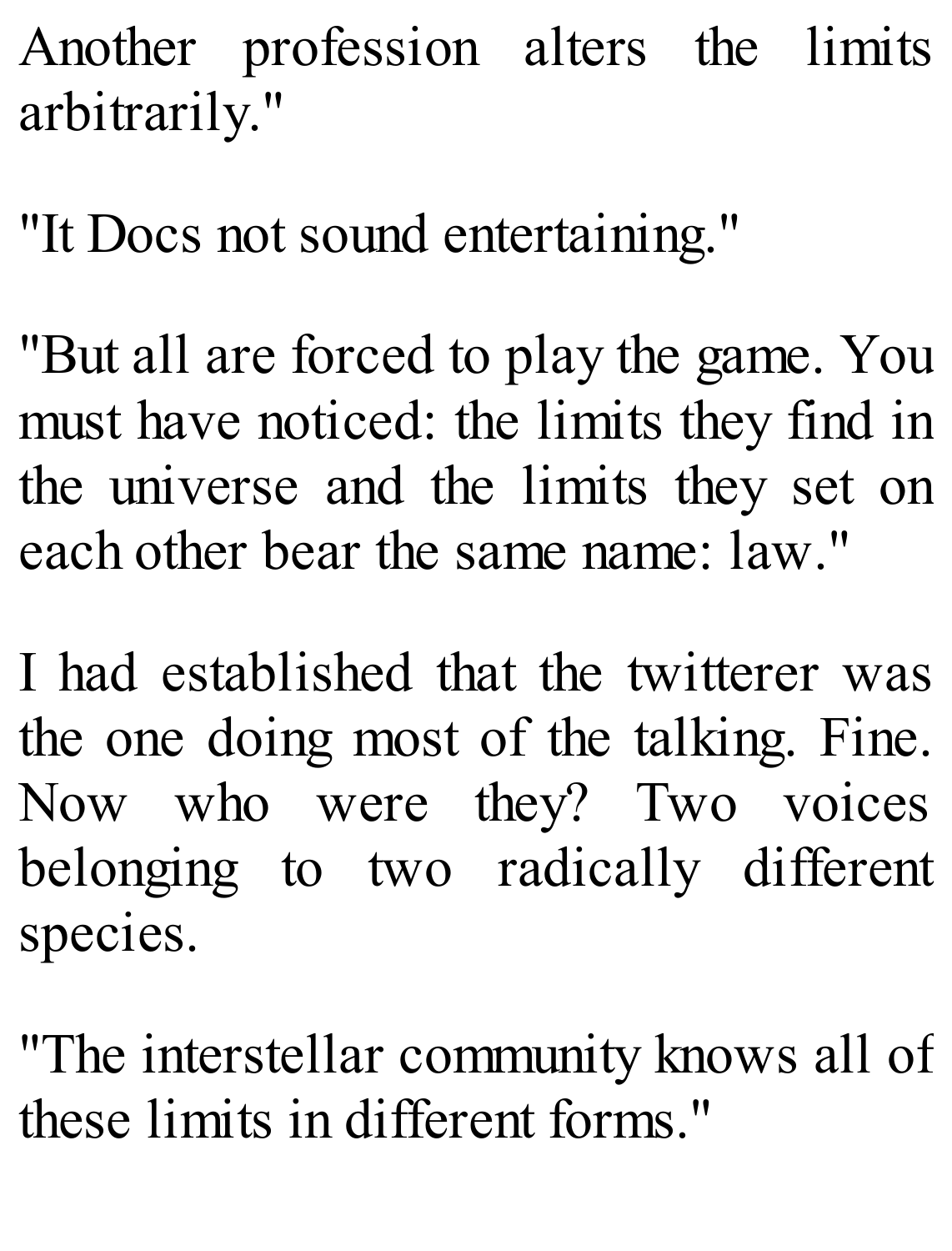"Do we know them all? Goedel's Principle sets a limit to the perfectability of mathematical systems. What species would have sought such a thing? Mine would not."

"Nor mine, I suppose. Still-"

"Humans push their limits. It is their first approach to any problem. When they learn where the limits lie, therein missing information until the limit breaks. When they break a limit, they look for the limit behind that."

"I wonder . . ."

I thought I had them spotted. Only one of the tables for two was occupied, by a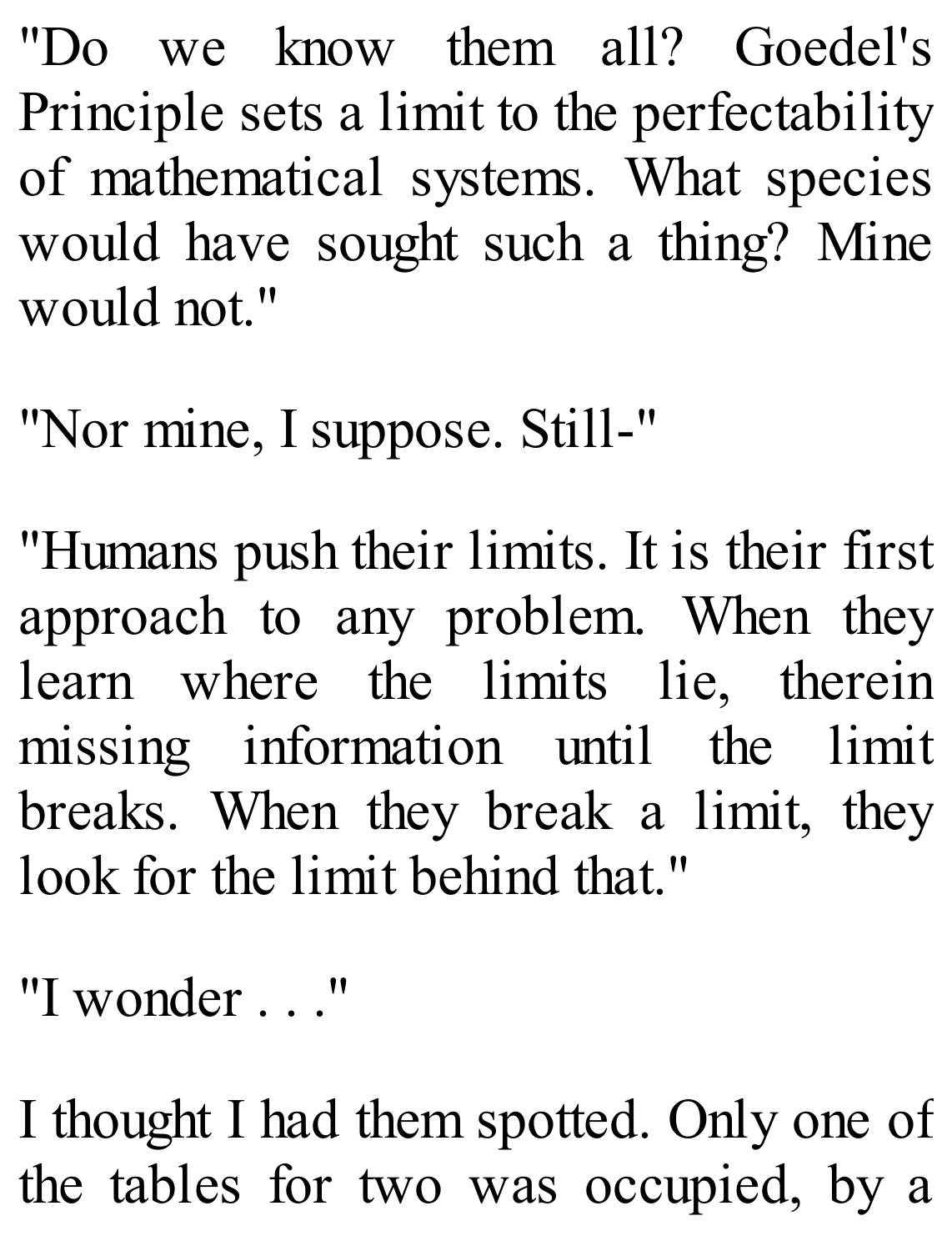chirpsithra and a startled-looking woman. My suspects were a cluster of three: one of the rosyfins, and two compact, squarish customers wearing garish designs on their exoskeletal shells. The shelled creatures had been smoking tobacco cigars under exhaust hoods. One seemed to be asleep. The other waved stubby arms as it talked.

I heard: "I have a thought. My savage ancestors used to die when they reached a certain age. When we could no longer breed, evolution was finished with us. There is a biological self-destruct built into us."

"It is the same with humans. But my own people never die unless killed. We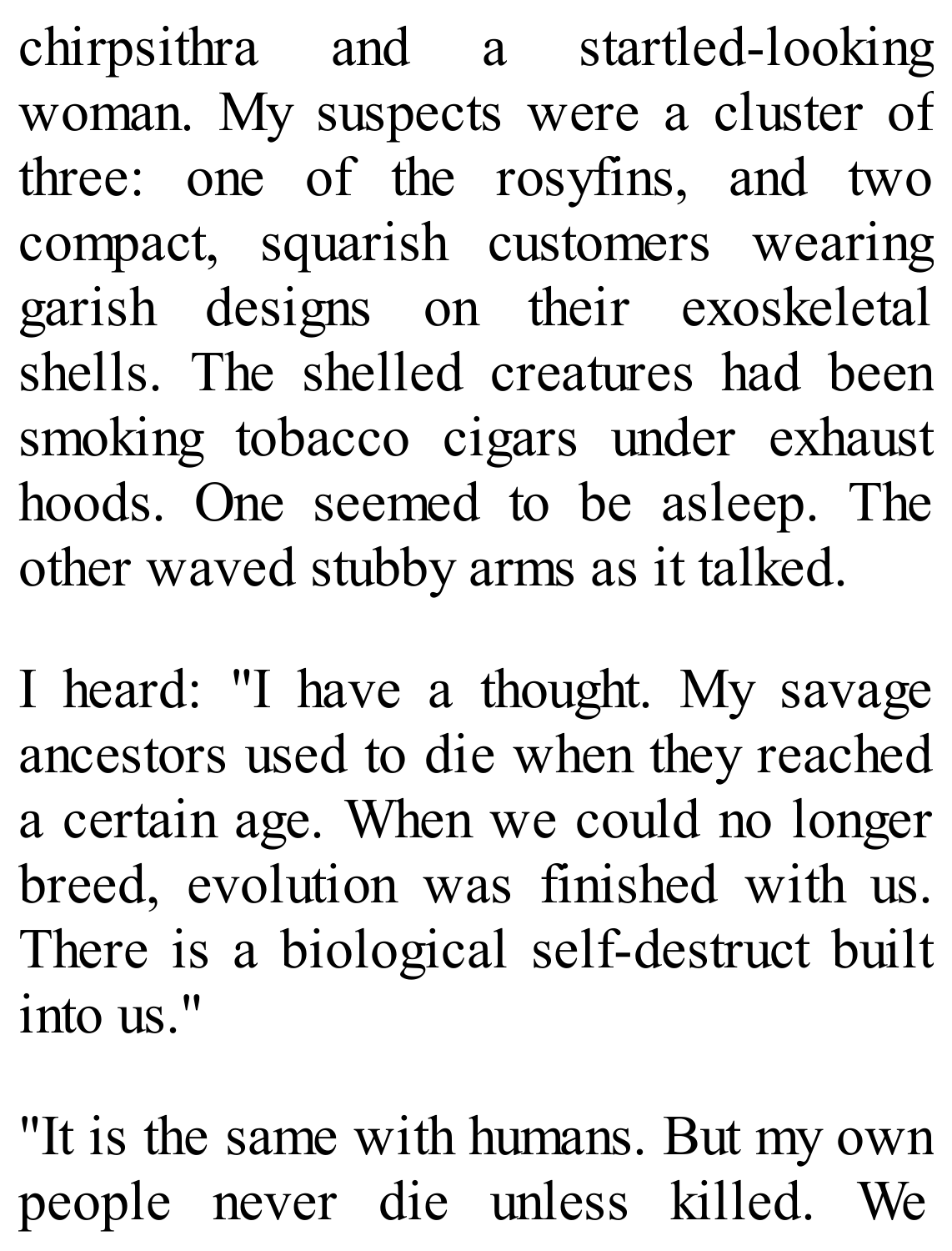fission. Our memories go far, far back."

"Though we differ in this, the result is the same. At some point in the dim past we learned that we could postpone our deaths. We never developed a civilization until individuals could live long enough to attain wisdom. The fundamental limit was lifted from our shells before we set out to expand into the world, and then the universe. Is this not true with most of the space-traveling peoples? The Pfarth species choose death only when they grow bored. Chirpsithra were long-lived before they reached the stars, and the gligstith(cick)optok went even further, with their fascination with heredity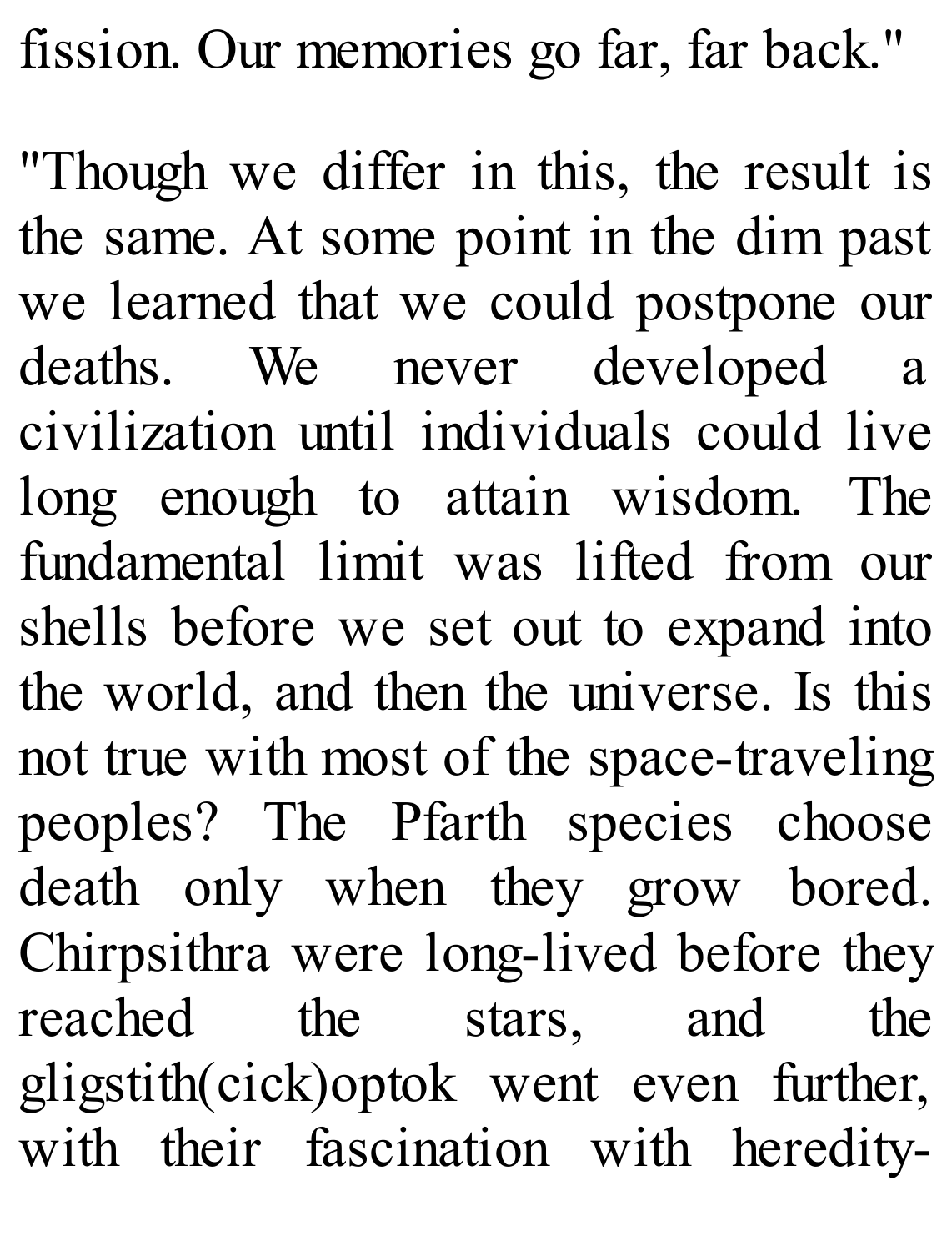tailoring-"

"Docs it surprise you, that intelligent beings strive to extend their lives?"

"Surprise? No. But humans still face a limit on their life-spans. The death limit has immense influence on their poetry. They may think differently from the rest of us in other ways. They may find truths we would not even seek "

An untranslated metal-on-metal scraping. Laughter? "You speculate irresponsibly. Has their unique approach taught them anything we know not?"

"How can I know? I have only been on this world three local years. Their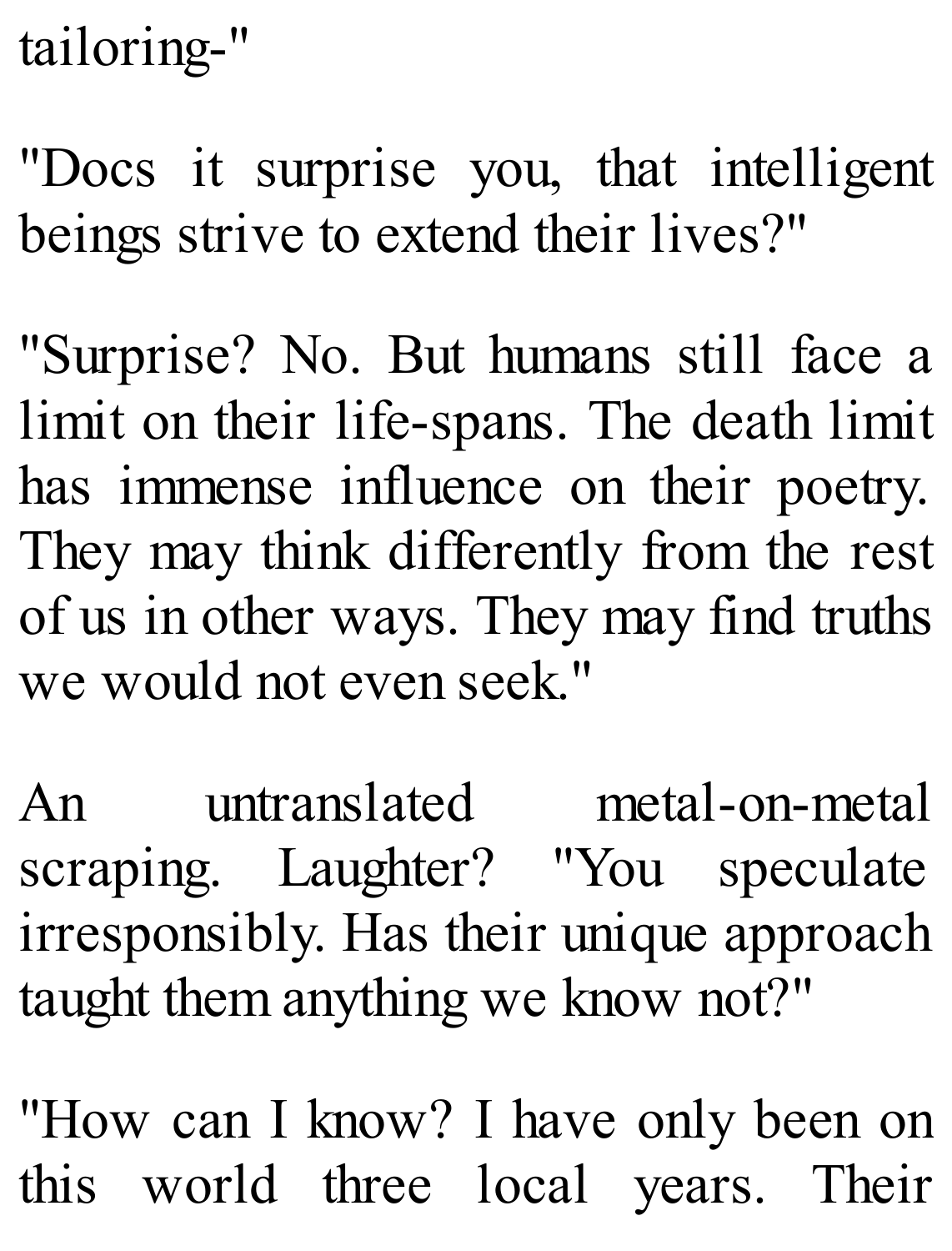libraries are large, their retrieval systems poor. But there is Goedel's Principle; and Heisenberg's Uncertainty Principle is a limit to what one can discover at the quantum level"

Pause. "We must see if another species has duplicated that one. Meanwhile, perhaps I should speak to another visitor."

"Incomprehension. Query?"

"Do you remember that I spoke of a certain gligstith(cick)optok merchant?"

"I remember."

"You know their skill with water-world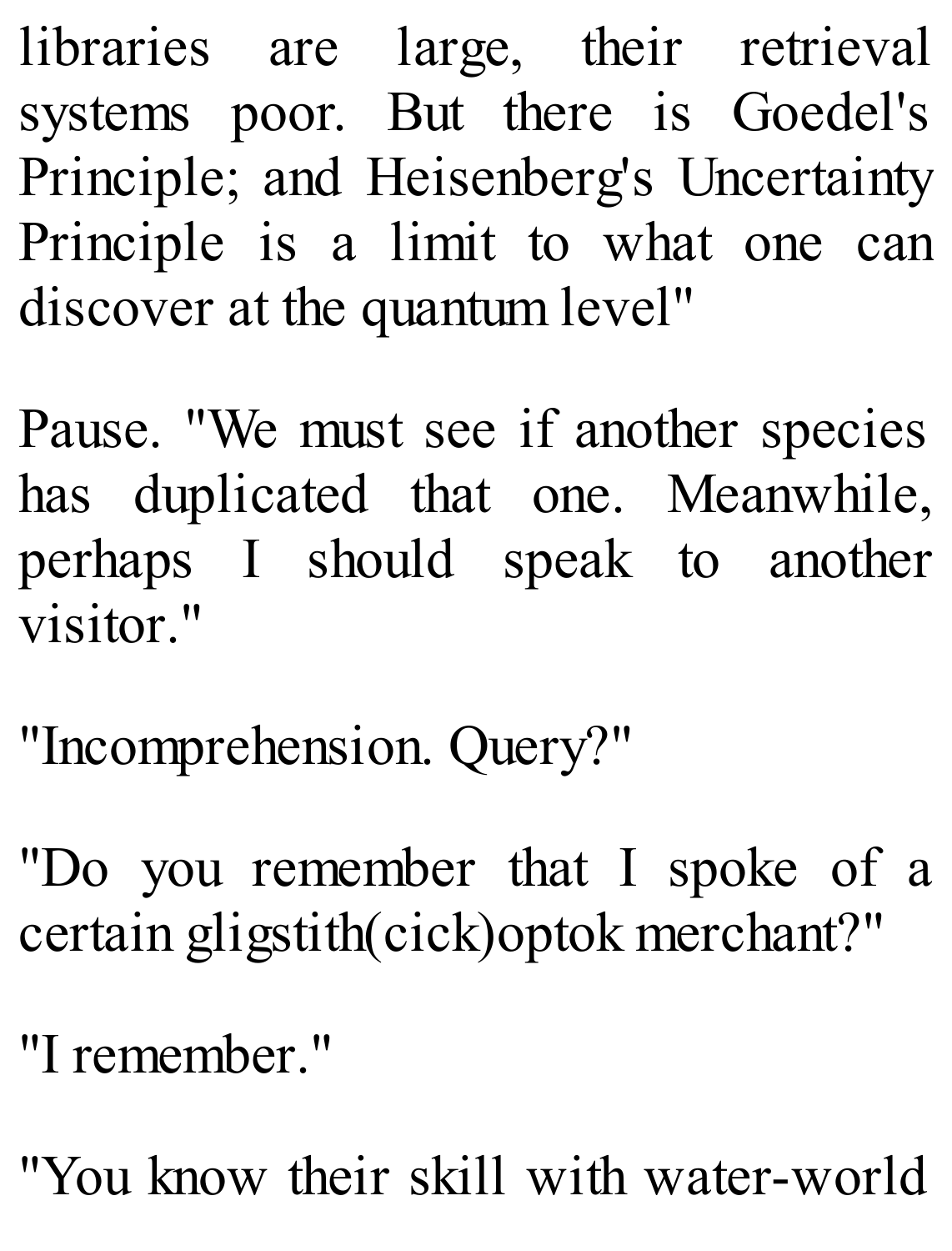biology. This one comes to Earth with a technique for maintaining and restoring the early-maturity state in humans. The treatment is complex, but with enough customers the cost would drop, or so the merchant says. I must persuade it not to make the offer."

"Affirmative! Removing the death-limit would drastically affect human psychology!"

One of the shelled beings was getting up. The voices chopped off as I rounded the bar and headed for my chosen table, with no clear idea what I would say. I stepped into the bubble of sound around two shelled beings and a rosyfin, and said, "Forgive the interruption, sapients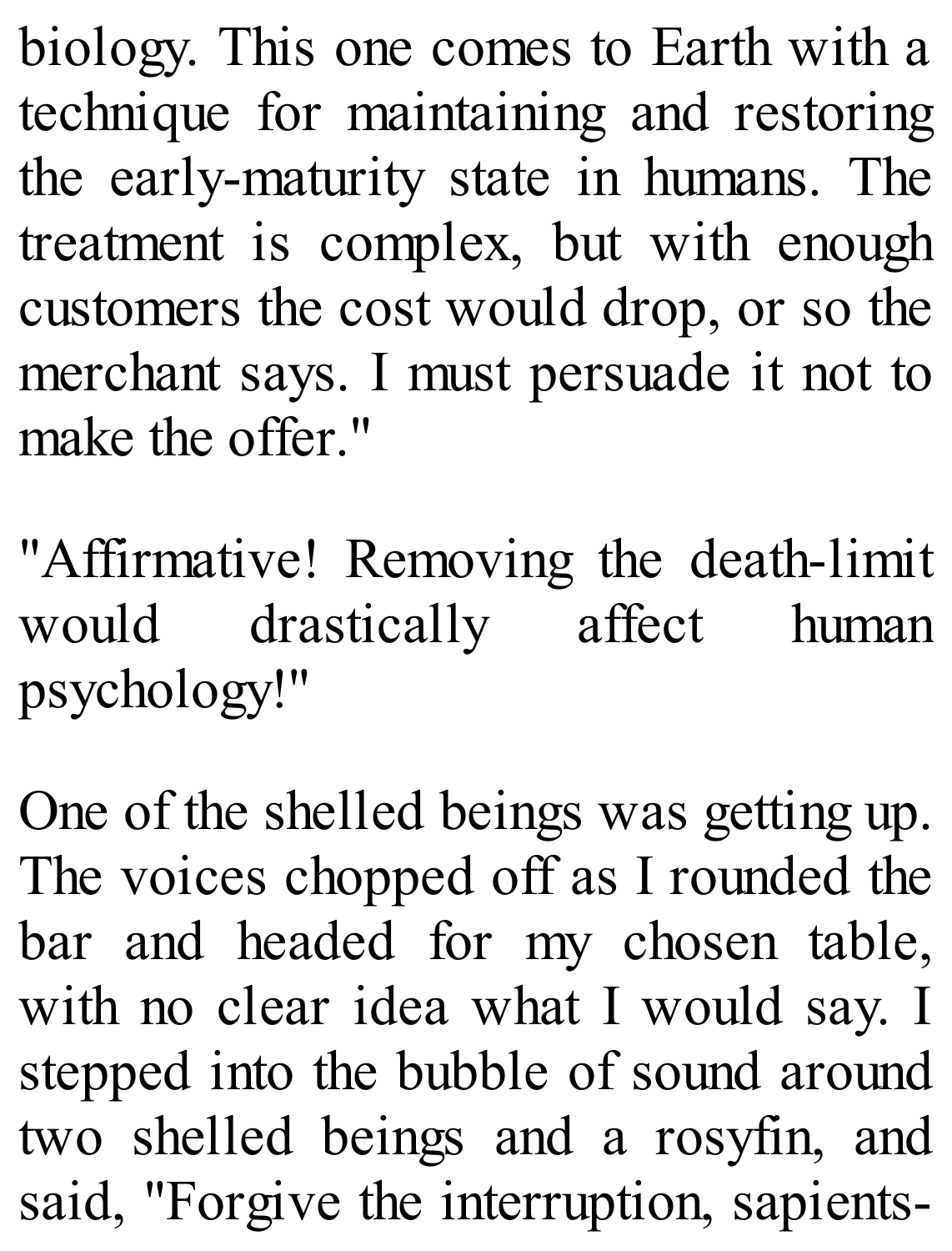"You have joined a wake," said the tank's translator widget.

The shelled being said, "My mate had chosen death. He wanted one last smoke in company." It bent and lifted its dead companion in its arms and headed for the door.

The rosyfin was leaving too, rolling his spherical fishbowl toward the door. I realized that its own voice hadn't penetrated the murky fluid around it. No chittering, no bone-shivering bass. I had the wrong table.

I looked around, and there were still no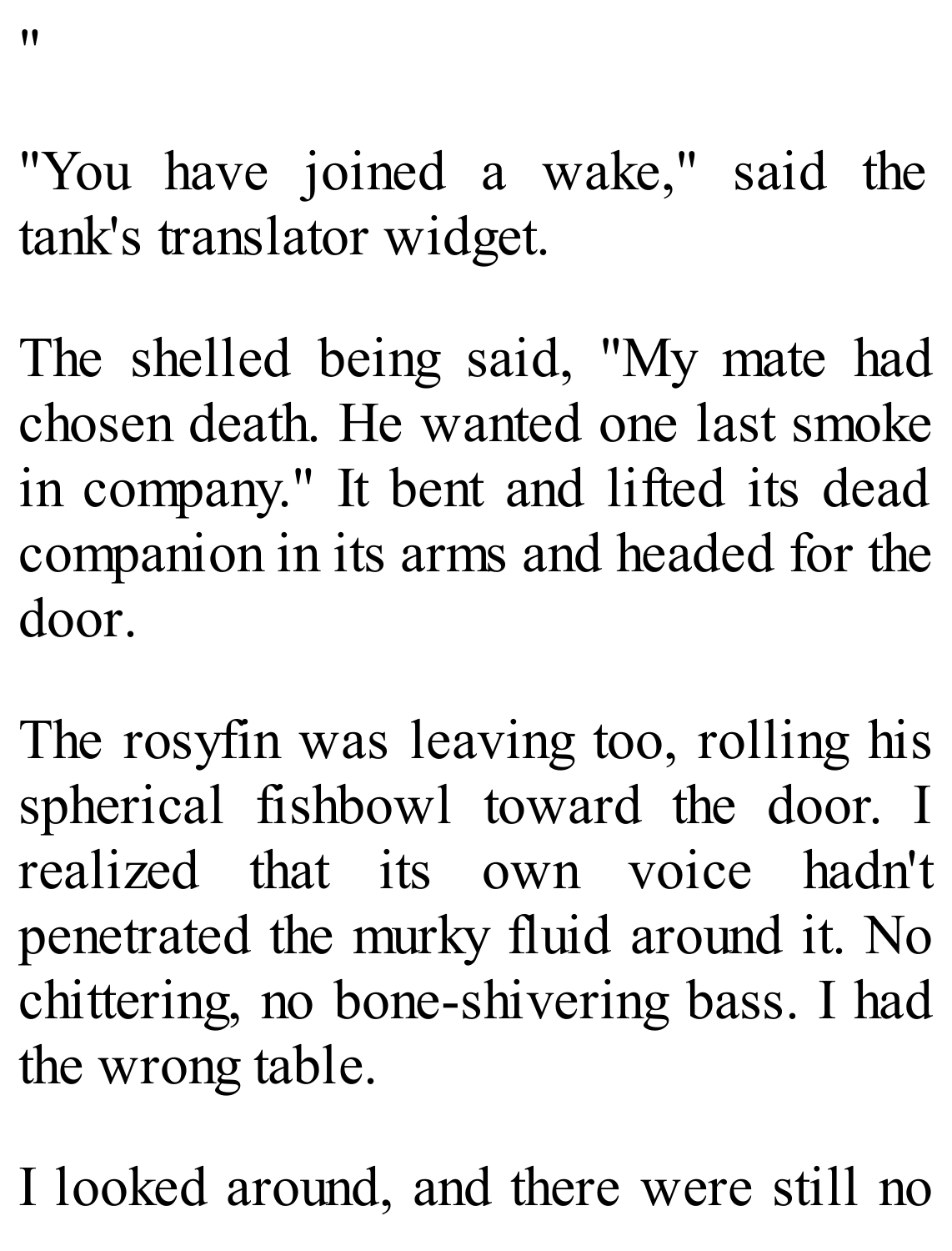other candidates. Yet somebody here had casually condemned mankind-me!-to age and die.

Now what? I might have been hearing several voices. They all sound alike coming from a new species; and some aliens never interrupt each other.

The little yellow bugs? But they were with humans.

Shells? My voices had mentioned shells . . . but too many aliens have exoskeletons. Okay, a chirpsithra would have spoken by now; they're garrulous. Scratch any table that includes a chirp. Or a rosyfin. Or those srivinthish: I'd have heard the skreek of their breathing.